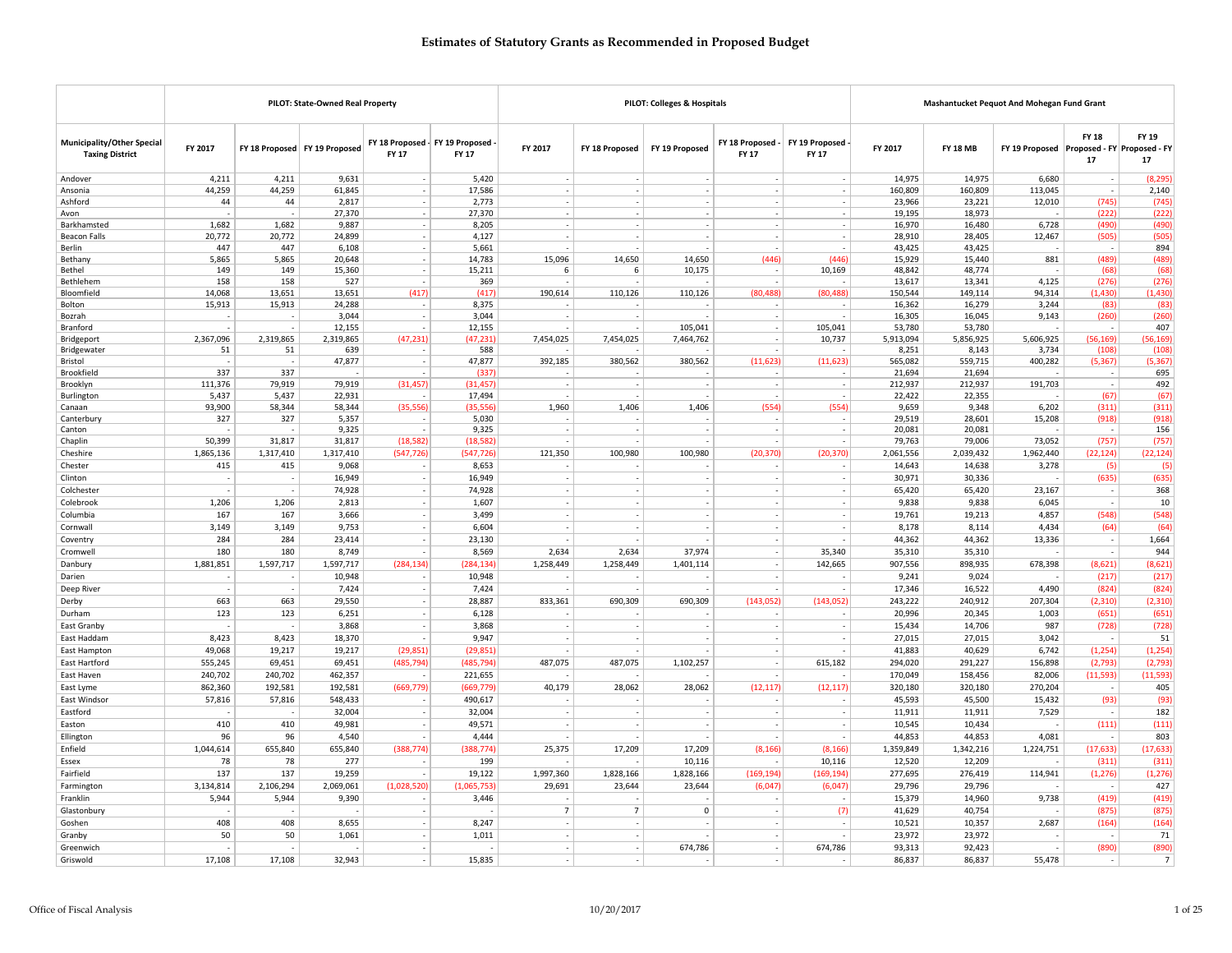|                                                             |                  |                  | PILOT: State-Owned Real Property |                                                 |                     |                          |                          | PILOT: Colleges & Hospitals |                                  |                                |                     | Mashantucket Pequot And Mohegan Fund Grant |                                            |                          |               |
|-------------------------------------------------------------|------------------|------------------|----------------------------------|-------------------------------------------------|---------------------|--------------------------|--------------------------|-----------------------------|----------------------------------|--------------------------------|---------------------|--------------------------------------------|--------------------------------------------|--------------------------|---------------|
| <b>Municipality/Other Special</b><br><b>Taxing District</b> | FY 2017          |                  | FY 18 Proposed FY 19 Proposed    | FY 18 Proposed - FY 19 Proposed<br><b>FY 17</b> | <b>FY 17</b>        | FY 2017                  | FY 18 Proposed           | FY 19 Proposed              | FY 18 Proposed -<br><b>FY 17</b> | FY 19 Proposed<br><b>FY 17</b> | FY 2017             | <b>FY 18 MB</b>                            | FY 19 Proposed Proposed - FY Proposed - FY | <b>FY 18</b><br>17       | FY 19<br>17   |
| Groton                                                      | 833,258          | 564,150          | 564,150                          | (269, 108)                                      | (269, 108)          | 37,634                   | 25,380                   | 25,380                      | (12, 254)                        | (12, 254)                      | 1,336,108           | 1,336,108                                  | 1,232,069                                  |                          | 1,689         |
| Guilford                                                    |                  |                  |                                  |                                                 |                     |                          |                          |                             |                                  |                                | 26,076              | 25,668                                     |                                            | (408)                    | (408)         |
| Haddam                                                      | 21.098           | 21,098           | 33,979                           |                                                 | 12,881              |                          |                          |                             |                                  |                                | 23,844              | 22,842                                     | 908                                        | (1,002)                  | (1,002)       |
| Hamden                                                      | 708,944          | 662,757          | 662,757                          | (46.187)                                        | (46, 187)           | 2,833,043                | 2,359,751                | 2,359,751                   | (473, 292)                       | (473, 292)                     | 896,135             | 887,622                                    | 725,946                                    | (8, 513)                 | (8, 513)      |
| Hampton                                                     | 20,874           | 12,327           | 12,327                           | (8, 547)                                        | (8, 547)            |                          |                          |                             |                                  |                                | 13,963              | 13,774                                     | 8,881                                      | (189)                    | (189)         |
| Hartford                                                    | 13,560,353       | 10,162,953       | 10,162,953                       | (3,397,400)                                     | (3,397,400)         | 23,664,027               | 20,009,758               | 20,009,758                  | (3,654,269)                      | (3,654,269)                    | 6,263,314           | 6,263,314                                  | 6,136,523                                  | $\overline{\phantom{a}}$ | 123,209       |
| Hartland                                                    | 87,788           | 56,100           | 56,100                           | (31, 688)                                       | (31.688)            |                          |                          |                             |                                  |                                | 12.191              | 12.191                                     | 6,593                                      |                          | 6             |
| Harwinton                                                   |                  |                  | 5,872                            |                                                 | 5,872               |                          |                          |                             | ÷.                               |                                | 18,629              | 18,235                                     | 3,676                                      | (394)                    | (394)         |
| Hebron                                                      |                  |                  | 7,647                            |                                                 | 7,647               | $\overline{\phantom{a}}$ | $\overline{\phantom{a}}$ | $\overline{\phantom{a}}$    |                                  |                                | 28,438              | 28,438                                     | 3,350                                      | $\sim$                   | 87            |
| Kent                                                        | 35,287           | 28,889           | 28,889                           | (6.398)                                         | (6, 398)            |                          | ٠.                       |                             |                                  |                                | 9,077               | 8,957                                      | 1,298                                      | (120)                    | (120)         |
| Killingly                                                   | 179,430          | 149,332          | 149,332                          | (30,098)                                        | (30,098)            |                          |                          |                             |                                  |                                | 145,447             | 139,384                                    | 94,184                                     | (6,063)                  | (6,063)       |
| Killingworth                                                | 62,170           | 52,447           | 50,606                           | (9, 723)                                        | (11, 564)           | $\sim$                   | $\overline{\phantom{a}}$ | $\mathbf 0$                 | $\overline{\phantom{a}}$<br>÷    | 0                              | 15,190              | 15,190                                     |                                            | $\sim$                   | 51            |
| Lebanon                                                     | 3,431            | 3,431            | 14,807                           | ÷.                                              | 11,376              | $\overline{\phantom{a}}$ | ÷.                       |                             |                                  |                                | 33,075              | 32,377                                     | 13,139                                     | (698)                    | (698)         |
| Ledyard                                                     | 589,458          | 379,330          | 379,330                          | (210, 128)                                      | (210, 128)          |                          |                          |                             | $\sim$                           |                                | 878,678             | 878,678                                    | 891,000                                    | $\sim$                   | 52,123        |
| Lisbon                                                      | 130              | 130              | 3,830                            | ÷,                                              | 3,700               | $\sim$                   | $\sim$                   | $\Omega$                    | $\overline{\phantom{a}}$         | $\mathbf 0$                    | 23,657              | 22,716                                     | 11,287                                     | (941)                    | (941)         |
| Litchfield                                                  | 24,449           | 24,449           | 42,754<br>9,054                  |                                                 | 18,305<br>9,054     |                          |                          | 138                         |                                  | 138                            | 18,270<br>8,343     | 17,970<br>8,286                            | 1,997                                      | (300)<br>(57)            | (300)<br>(57) |
| Lyme<br>Madison                                             | 368,911          | 324,440          | 295,398                          | (44, 471)                                       | (73, 513)           |                          |                          |                             |                                  |                                | 19,466              | 19,020                                     |                                            | (446)                    | (446)         |
| Manchester                                                  | 555,314          | 428,017          | 428,017                          | (127, 297)                                      | (127, 297)          | 810,890                  | 552,286                  | 552,286                     | (258, 604)                       | (258, 604)                     | 570,820             | 565,397                                    | 412,450                                    | (5, 423)                 | (5, 423)      |
| Mansfield                                                   | 7,131,699        | 5,566,517        | 5,566,517                        | (1,565,182)                                     | (1, 565, 182)       |                          |                          | 7,583                       |                                  | 7,583                          | 204,996             | 204,996                                    | 179,151                                    | $\overline{\phantom{a}}$ | 10,422        |
| Marlborough                                                 |                  |                  | 14,788                           |                                                 | 14,788              |                          |                          |                             |                                  |                                | 18,541              | 18,541                                     | 1,807                                      |                          | 191           |
| Meriden                                                     | 192,354          | 192,354          | 258,466                          | $\sim$                                          | 66,112              | 1,175,795                | 772,912                  | 772,912                     | (402, 883)                       | (402, 883)                     | 865,535             | 857,313                                    | 698,609                                    | (8, 222)                 | (8, 222)      |
| Middlebury                                                  |                  |                  | 25,793                           | $\sim$                                          | 25,793              |                          |                          |                             |                                  |                                | 15,721              | 15,721                                     |                                            |                          | 165           |
| Middlefield                                                 | 33               | 33               | 4,920                            |                                                 | 4,887               |                          |                          |                             |                                  |                                | 17,336              | 17,261                                     | 5,616                                      | (75)                     | (75)          |
| Middletown                                                  | 2,224,822        | 2,217,276        | 2,217,276                        | (7, 546)                                        | (7, 546)            | 3,826,085                | 3,826,085                | 5,221,035                   | $\sim$                           | 1,394,950                      | 1,195,934           | 1,184,574                                  | 1,060,747                                  | (11, 360)                | (11, 360)     |
| Milford                                                     | 195,096          | 195,096          | 281,776                          | ÷,                                              | 86,680              | 419,820                  | 285,985                  | 285,985                     | (133, 835)                       | (133, 835)                     | 380,756             | 377,139                                    | 236,690                                    | (3,617)                  | (3,617)       |
| Monroe                                                      | 46               | 46               |                                  | $\overline{a}$                                  | (46)                |                          |                          |                             |                                  |                                | 33,321              | 33,321                                     |                                            |                          | 526           |
| Montville                                                   | 1,785,473        | 1,079,480        | 1.079.480                        | (705.993)                                       | (705.993)           |                          |                          |                             |                                  |                                | 952.470             | 952.470                                    | 946.162                                    |                          | 45,376        |
| Morris                                                      | 820              | 820              | 11,872                           | ÷,                                              | 11,052              | $\sim$                   | $\sim$                   | $\sim$                      | $\overline{\phantom{a}}$         | $\sim$                         | 11,054              | 11,054                                     | 5,059                                      | $\sim$                   | 96            |
| Naugatuck                                                   | 2,998            | 2,998            | 46,475                           | $\overline{\phantom{a}}$                        | 43,477              | $\sim$                   |                          |                             | $\overline{\phantom{a}}$         |                                | 230,356             | 230,356                                    | 147,899                                    | $\sim$                   | 876           |
| New Britain                                                 | 3,276,462        | 2,996,392        | 2,996,392                        | (280,070)                                       | (280,070)           | 2,520,682                | 2,066,516                | 2,066,516                   | (454, 166)                       | (454, 166)                     | 2,193,488           | 2,172,652                                  | 1,980,822                                  | (20, 836)                | (20, 836)     |
| New Canaar                                                  | 7,331            | 7.331            |                                  |                                                 | (7.331)             | $\overline{\phantom{a}}$ |                          | 101.728                     |                                  | 101.728                        | 8.954               | 8.816                                      |                                            | (138)                    | (138)         |
| New Fairfield                                               | 127              | 127              | 3,348<br>10,288                  | ×.<br>$\overline{a}$                            | 3,221<br>10,288     |                          |                          |                             | $\overline{\phantom{a}}$         |                                | 29,123              | 29,123                                     | 822                                        |                          | 778<br>(316)  |
| New Hartford<br>New Haven                                   | 6,013,572        | 5,146,251        | 5,146,251                        | (867, 321)                                      | (867, 321)          | 40,688,189               | 36,545,385               | 36,545,385                  | (4, 142, 804)                    | (4.142.804)                    | 19,069<br>5,794,422 | 18,753<br>5,753,352                        | 5,503,352                                  | (316)<br>(41,070)        | (41,070)      |
| New London                                                  | 295,665          | 295,665          | 397,802                          | J,                                              | 102,137             | 4,710,585                | 4,620,940                | 4,620,940                   | (89, 645)                        | (89, 645)                      | 1,737,694           | 1,737,694                                  | 1,667,837                                  | $\sim$                   | 2,197         |
| New Milford                                                 | 194              | 194              | 323,944                          | $\sim$                                          | 323,750             | 89,321                   | 89,321                   | 146,478                     | $\overline{\phantom{a}}$         | 57,157                         | 76,718              | 74,366                                     | 2,049                                      | (2, 352)                 | (2, 352)      |
| Newington                                                   | 560,153          | 14,719           | 14,719                           | (545.434)                                       | (545, 434)          | 1,529,519                | 1,529,519                | 1,939,870                   | $\sim$                           | 410,351                        | 248,178             | 245,693                                    | 164,924                                    | (2,485)                  | (2,485)       |
| Newtown                                                     | 733,247          | 456,363          | 456,363                          | (276, 884)                                      | (276, 884)          |                          |                          |                             |                                  |                                | 911,124             | 903,200                                    | 829,098                                    | (7, 924)                 | (7, 924)      |
| Norfolk                                                     | 72,627           | 38,529           | 38,529                           | (34,098)                                        | (34,098)            | 44,716                   | 27,093                   | 27,093                      | (17, 623)                        | (17, 623)                      | 13,317              | 13,256                                     | 8,899                                      | (61)                     | (61)          |
| North Branford                                              |                  |                  | 2,986                            |                                                 | 2,986               |                          |                          | 1,202                       |                                  | 1,202                          | 42,037              | 40,346                                     | 2,647                                      | (1,691)                  | (1,691)       |
| North Canaan                                                | 6,827            | 6,827            | 12,906                           |                                                 | 6,079               |                          |                          |                             |                                  |                                | 21,925              | 20,843                                     | 12,383                                     | (1,082)                  | (1,082)       |
| North Haven                                                 | 2,621            | 2,621            | 62,062                           |                                                 | 59,441              | 578,614                  | 578,614                  | 604,327                     | $\sim$                           | 25,713                         | 151,159             | 149,723                                    | 86,789                                     | (1, 436)                 | (1, 436)      |
| North Stonington                                            | 219              | 219              | 12,148                           |                                                 | 11,929              |                          |                          |                             | $\overline{\phantom{a}}$         |                                | 841,889             | 841,889                                    | 880,690                                    |                          | 52,721        |
| Norwalk                                                     | 31,982           | 31,982           | 269,172                          | $\sim$                                          | 237,190             | 1,471,056                | 1,471,056                | 1,929,770                   | $\overline{\phantom{a}}$         | 458,714                        | 816,834             | 809,075                                    | 577,059                                    | (7, 759)                 | (7, 759)      |
| Norwich                                                     | 612,634          | 612,634          | 680,137                          | $\overline{\phantom{a}}$                        | 67,503              | 758,666                  | 747,378                  | 747,378                     | (11, 288)                        | (11, 288)                      | 1,912,306           | 1,912,306                                  | 1,860,229                                  |                          | 53,680        |
| Old Lyme                                                    | 146              | 146              | 9,966                            | $\sim$                                          | 9,820               | 2,006                    | 2,006                    | 33,136                      | $\overline{\phantom{a}}$         | 31,130                         | 14,487              | 14,374                                     |                                            | (113)                    | (113)         |
| Old Saybrook                                                |                  |                  | 34,274                           | $\sim$                                          | 34,274              |                          |                          |                             | $\sim$<br>÷                      |                                | 14,601              | 14,310                                     |                                            | (291)                    | (291)         |
| Orange                                                      | 194              | 194              | 5,952                            |                                                 | 5,758               | 151,773                  | 151,773                  | 194,842                     |                                  | 43,069                         | 43,490              | 43,141                                     | 6,408                                      | (349)                    | (349)         |
| Oxford<br>Plainfield                                        | 163,743<br>1,260 | 116,873<br>1,260 | 108,327<br>34,173                | (46, 870)<br>÷,                                 | (55, 416)<br>32,913 | 34,410                   | 26,401                   | 26,401                      | (8,009)                          | (8,009)                        | 25,388<br>122,528   | 25,388<br>121,937                          | 82,099                                     | (591)                    | 59<br>(591)   |
| Plainville                                                  | 388              | 388              | 8,596                            | ÷.                                              | 8,208               |                          |                          |                             |                                  |                                | 72,491              | 72,491                                     | 27,635                                     | $\sim$                   | 2,000         |
| Plymouth                                                    | 458              | 458              | 5,936                            |                                                 | 5,478               |                          |                          |                             |                                  |                                | 69,784              | 65,316                                     | 33,955                                     | (4, 468)                 | (4, 468)      |
| Pomfret                                                     | 27,221           | 27,221           | 29,556                           |                                                 | 2,335               | $\sim$                   | $\overline{\phantom{a}}$ | $\overline{\phantom{a}}$    | $\overline{\phantom{a}}$         |                                | 19,468              | 19,468                                     | 9,172                                      |                          | 704           |
| Portland                                                    | 199              | 199              | 13,439                           |                                                 | 13,240              | $\sim$                   |                          | ٠                           | $\overline{\phantom{a}}$         |                                | 27,715              | 27,715                                     | 2,902                                      |                          | 46            |
| Preston                                                     | 716              | 716              | 7,233                            |                                                 | 6,517               |                          |                          |                             |                                  |                                | 1,125,119           | 1,125,119                                  | 1,165,290                                  |                          | 52,669        |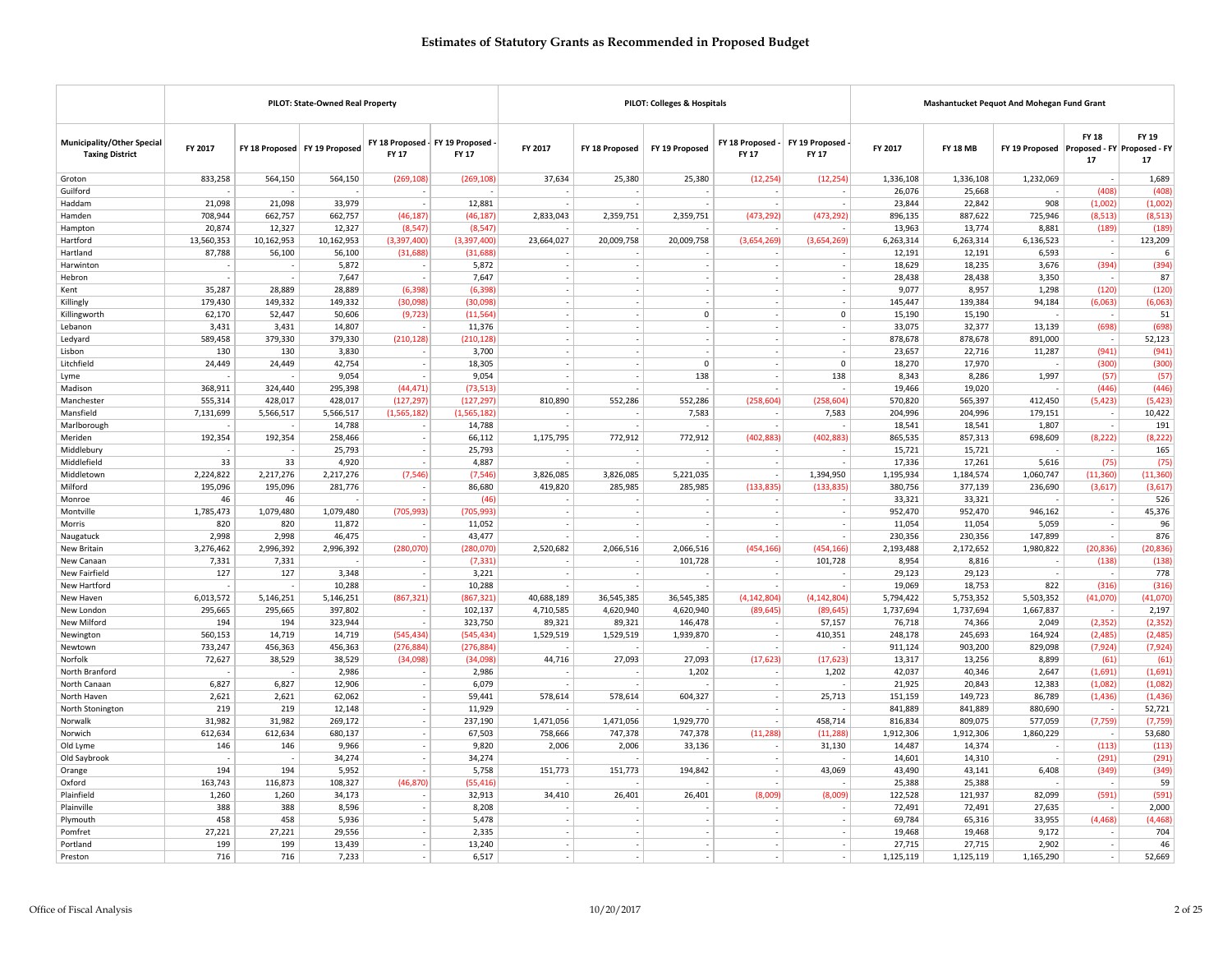|                                                             |             |                          | PILOT: State-Owned Real Property |                                                 |                 |                                    |                          | PILOT: Colleges & Hospitals |                                    |                                    |                  |                  | Mashantucket Pequot And Mohegan Fund Grant |                                    |                  |
|-------------------------------------------------------------|-------------|--------------------------|----------------------------------|-------------------------------------------------|-----------------|------------------------------------|--------------------------|-----------------------------|------------------------------------|------------------------------------|------------------|------------------|--------------------------------------------|------------------------------------|------------------|
| <b>Municipality/Other Special</b><br><b>Taxing District</b> | FY 2017     |                          | FY 18 Proposed FY 19 Proposed    | FY 18 Proposed - FY 19 Proposed<br><b>FY 17</b> | <b>FY 17</b>    | FY 2017                            | FY 18 Proposed           | FY 19 Proposed              | FY 18 Proposed -<br>FY 17          | FY 19 Proposed<br>FY 17            | FY 2017          | <b>FY 18 MB</b>  | FY 19 Proposed Proposed - FY Proposed - FY | <b>FY 18</b><br>17                 | FY 19<br>17      |
| Prospect                                                    | $\sim$      | $\overline{\phantom{a}}$ | 1,038                            | $\sim$                                          | 1,038           | $\overline{\phantom{a}}$           |                          | $\overline{\phantom{a}}$    | $\overline{\phantom{a}}$           | $\sim$                             | 26,955           | 26,678           | 1,085                                      | (277)                              | (277)            |
| Putnam                                                      |             |                          | 18,421                           | $\sim$                                          | 18,421          | 212,667                            | 108,104                  | 108,104                     | (104, 563)                         | (104, 563)                         | 103,555          | 100,687          | 75,902                                     | (2,868)                            | (2,868)          |
| Redding                                                     | 94.856      | 88.698                   | 75,147                           | (6, 158)                                        | (19.709)        |                                    |                          |                             |                                    |                                    | 10,912           | 10.912           |                                            | $\sim$                             | 40               |
| Ridgefield                                                  | 2,087       | 2,087                    | 22,112                           | ÷.                                              | 20,025          | $\sim$                             | $\sim$                   | ÷.                          | ÷.                                 | $\sim$                             | 14,143           | 14,143           |                                            | ÷                                  | 90               |
| Rocky Hill                                                  | 774,861     | 512,303                  | 512,303                          | (262, 558)                                      | (262, 558)      | $\sim$                             |                          | $\sim$                      | $\overline{a}$                     | $\sim$                             | 268,992          | 266,437          | 213,545                                    | (2, 555)                           | (2, 555)         |
| Roxbury                                                     | 64          | 64                       | 1,402                            | $\sim$                                          | 1,338           | $\overline{\phantom{a}}$           |                          |                             | $\overline{\phantom{0}}$           | $\sim$                             | 8,056            | 7,982            | 2,188                                      | (74)                               | (74)             |
| Salem                                                       | 47,337      | 35,653                   | 35,653                           | (11,684)                                        | (11, 684)       | $\sim$                             |                          |                             |                                    | ÷.                                 | 18,219           | 18,219           | 7,370                                      | $\sim$                             | 165              |
| Salisbury                                                   | 108         | 108                      | 3,342                            | $\overline{\phantom{a}}$                        | 3,234           | $\sim$                             |                          |                             |                                    |                                    | 9,066            | 8,929            |                                            | (137)                              | (137)            |
| Scotland                                                    | 16,880      | 15,937                   | 15,937                           | (943)                                           | (943)           | $\sim$                             | $\overline{\phantom{a}}$ | $\overline{\phantom{a}}$    | $\sim$                             | $\sim$                             | 15,714           | 15,714           | 11,620                                     | $\sim$                             | 365              |
| Seymour                                                     |             |                          | 11,453                           | $\sim$                                          | 11,453          | $\sim$                             |                          | $\overline{\phantom{a}}$    | $\overline{\phantom{a}}$           | $\sim$                             | 67,844           | 67,640           | 24,111                                     | (204)                              | (204)            |
| Sharon                                                      |             |                          | 13,010                           | $\sim$                                          | 13,010          | $\overline{\phantom{a}}$           |                          | $\overline{\phantom{a}}$    |                                    | $\overline{\phantom{a}}$           | 9,111            | 9,111            | 2,001                                      | $\overline{\phantom{a}}$           | 63               |
| Shelton                                                     | 344         | 344                      | ÷,                               | $\sim$                                          | (344)           | $\sim$                             | $\overline{\phantom{a}}$ | $\overline{\phantom{a}}$    | $\overline{\phantom{a}}$           | $\sim$                             | 74,849           | 74,849           |                                            | $\sim$                             | 1,077            |
| Sherman                                                     |             |                          | $\overline{7}$                   | ÷.                                              | $\overline{7}$  | $\sim$                             | ٠.                       | $\sim$                      | $\sim$                             | $\sim$                             | 9,925            | 9,772            | 109                                        | (153)                              | (153)            |
| Simsbury                                                    | 2,555       | 2,555                    | 35,655                           | $\overline{\phantom{a}}$                        | 33,100          | $\overline{\phantom{a}}$           |                          |                             |                                    | $\sim$                             | 28,478           | 28,478           |                                            | $\sim$                             | 940              |
| Somers                                                      | 1,364,700   | 715,904                  | 715,904                          | (648, 796)                                      | (648, 796)      | $\sim$                             | J.                       |                             | ÷.                                 | ÷.                                 | 1,609,537        | 1,594,267        | 1,564,515                                  | (15, 270)                          | (15, 270)        |
| South Windsor                                               | 78          | 78                       | 142,250                          | $\sim$                                          | 142,172         | $\sim$                             |                          | $\overline{\phantom{a}}$    | $\sim$                             |                                    | 54,351           | 54,351           |                                            | $\sim$                             | 907              |
| Southbury                                                   | 171,469     | 13,994                   |                                  | (157, 475)                                      | (171, 469)      | $\overline{\phantom{a}}$           |                          |                             | $\overline{\phantom{a}}$           |                                    | 37,696           | 37,443           |                                            | (253)                              | (253)            |
| Southington                                                 |             |                          | 6,766                            |                                                 | 6,766           | $\sim$                             |                          | 94,474                      | $\sim$                             | 94,474                             | 126,114          | 122,491          | 7,160                                      | (3,623)                            | (3,623)          |
| Sprague                                                     | 366         | 366                      | 6,156                            | $\overline{\phantom{a}}$                        | 5,790           | $\sim$                             |                          |                             | ÷.                                 |                                    | 26,245           | 25,323           | 17,479                                     | (922)                              | (922)            |
| Stafford                                                    | 4,404       | 4,404                    | 28,118                           | $\sim$                                          | 23,714          | 213,778                            | 140,952                  | 140,952                     | (72, 826)                          | (72, 826)                          | 93,160           | 92,112           | 60,839                                     | (1,048)                            | (1,048)          |
| Stamford                                                    | 1,065,042   | 931,423                  | 931,423                          | (133, 619)                                      | (133, 619)      | 1,837,777                          | 1,619,805                | 1,619,805                   | (217, 972)                         | (217, 972)                         | 884,033          | 875,635          | 625,635                                    | (8, 398)                           | (8, 398)         |
| Sterling                                                    | 131         | 131                      | 2,904                            | $\overline{\phantom{a}}$                        | 2,773           | $\overline{\phantom{a}}$           |                          |                             | $\overline{\phantom{a}}$           | $\overline{\phantom{a}}$           | 33,410           | 33,410           | 24,317                                     | $\sim$                             | 839              |
| Stonington                                                  |             |                          |                                  | $\overline{\phantom{a}}$                        |                 | $\sim$                             | $\overline{\phantom{a}}$ | $\sim$                      | $\sim$                             | $\sim$                             | 33,057           | 31,251           |                                            | (1,806)                            | (1,806)          |
| Stratford                                                   | 122,285     | 122,285                  | 213,514                          | $\sim$                                          | 91,229          | $\sim$                             |                          | $\sim$                      | ÷.                                 | $\sim$                             | 160,760          | 160,760          | 30,567                                     | $\sim$                             | 8,614            |
| Suffield<br>Thomaston                                       | 2,426,766   | 1,801,140                | 1,801,140                        | (625, 626)<br>$\sim$                            | (625, 626)      | $\overline{\phantom{a}}$<br>$\sim$ |                          |                             | $\overline{\phantom{a}}$<br>÷.     | $\overline{\phantom{a}}$           | 2,830,235        | 2,802,224        | 2,760,598                                  | (28, 011)<br>(3.028)               | (28, 011)        |
|                                                             | 5,728<br>41 | 5,728<br>41              | 19,583<br>6,524                  | $\sim$                                          | 13,855<br>6,483 | $\sim$                             | ٠.                       | 1,436                       | $\overline{\phantom{a}}$           | 1,436                              | 40,123<br>63,550 | 37,095<br>62,808 | 16,872<br>38,307                           | (742)                              | (3,028)<br>(742) |
| Thompson<br>Tolland                                         |             |                          | 24,569                           | $\sim$                                          | 24,569          | $\overline{\phantom{a}}$           |                          |                             | $\overline{\phantom{a}}$           |                                    | 34,843           | 34,843           |                                            | $\sim$                             | 320              |
| Torrington                                                  | 96,492      | 96,492                   | 162,755                          | $\sim$                                          | 66,263          | 238,519                            | 217,645                  | 217,645                     | (20, 874)                          | (20.874)                           | 287,599          | 287,599          | 196,642                                    | $\sim$                             | 1,670            |
| Trumbull                                                    |             |                          | 98                               | $\sim$                                          | 98              | 3,260                              | 3,260                    | 10,178                      |                                    | 6,918                              | 49,941           | 49,633           |                                            | (308)                              | (308)            |
| Union                                                       | 25,513      | 15,426                   | 15,426                           | (10,087)                                        | (10,087)        |                                    |                          | ٠                           | $\sim$                             |                                    | 21,443           | 21,240           | 19,013                                     | (203)                              | (203)            |
| Vernon                                                      | 113,496     | 113,496                  | 123,084                          | ÷.                                              | 9,588           | 317,760                            | 219,351                  | 219,351                     | (98, 409)                          | (98, 409)                          | 158,914          | 156,412          | 79,820                                     | (2,502)                            | (2, 502)         |
| Voluntown                                                   | 71,479      | 71,479                   | 119,254                          | $\overline{\phantom{a}}$                        | 47,775          | 56,167                             | 56,167                   | 56,182                      | $\overline{\phantom{a}}$           | 15                                 | 88,305           | 87,466           | 80,641                                     | (839)                              | (839)            |
| Wallingford                                                 |             |                          | 33,319                           | $\overline{\phantom{a}}$                        | 33,319          | 152,586                            | 152,586                  | 257,444                     | $\sim$                             | 104,858                            | 156,083          | 151,703          | 33,058                                     | (4, 380)                           | (4, 380)         |
| Warren                                                      | 9,522       | 2,084                    | 2,084                            | (7, 438)                                        | (7, 438)        |                                    |                          |                             | $\sim$                             |                                    | 8,203            | 8,125            | 4,369                                      | (78)                               | (78)             |
| Washington                                                  | 6,117       | 6,117                    | 13,927                           | ×.                                              | 7,810           | $\overline{\phantom{a}}$           |                          |                             | $\overline{\phantom{a}}$           | $\sim$                             | 8,741            | 8,526            |                                            | (215)                              | (215)            |
| Waterbury                                                   | 3,896,947   | 3,021,121                | 3,021,121                        | (875, 826)                                      | (875.826)       | 5,404,535                          | 3,706,103                | 3,706,103                   | (1,698,432)                        | (1.698.432)                        | 2,915,126        | 2,887,435        | 2,637,435                                  | (27, 691)                          | (27, 691)        |
| Waterford                                                   | 122,408     | 122,408                  | 143,075                          | $\sim$                                          | 20,667          | 61,523                             | 61,523                   | 109,838                     | $\sim$                             | 48,315                             | 42,601           | 42,167           |                                            | (434)                              | (434)            |
| Watertown                                                   | 15,917      | 9,723                    | 9,723                            | (6, 194)                                        | (6, 194)        | $\overline{\phantom{a}}$           |                          | $\overline{\phantom{a}}$    | $\overline{\phantom{a}}$           | $\overline{\phantom{a}}$           | 75,186           | 69,660           | 11,631                                     | (5, 526)                           | (5, 526)         |
| West Hartford                                               |             |                          | 16,127                           | ÷,                                              | 16,127          | 961,435                            | 883,308                  | 883,308                     | (78, 127)                          | (78, 127)                          | 197,475          | 194,502          | 27,820                                     | (2, 973)                           | (2, 973)         |
| West Haven                                                  |             |                          | 181,198                          | $\sim$                                          | 181,198         | 5,008,541                          | 5,008,541                | 5,527,988                   | $\overline{\phantom{a}}$           | 519.447                            | 969,932          | 951,618          | 807,097                                    | (18, 314)                          | (18, 314)        |
| Westbrook                                                   |             | $\sim$                   | 51,571                           | $\sim$                                          | 51,571          |                                    |                          | 73,882                      |                                    | 73,882                             | 16,186           | 16,186           |                                            | $\sim$                             | 563              |
| Weston                                                      |             |                          |                                  | ÷                                               |                 | $\overline{a}$                     |                          |                             | $\overline{a}$                     |                                    | 9,059            | 8,893            |                                            | (166)                              | (166)            |
| Westport                                                    | 365,527     | 351,519                  | 305,404                          | (14,008)                                        | (60, 123)       | 172,387                            | 96,952                   | 96,952                      | (75, 435)                          | (75, 435)                          | 26,621           | 26,431           |                                            | (190)                              | (190)            |
| Wethersfield                                                | 107,242     | 107,242                  | 135,355                          | $\sim$                                          | 28,113          | 8,592                              | 8,592                    | 12,859                      |                                    | 4,267                              | 209,154          | 207,167          | 137,556                                    | (1,987)                            | (1,987)          |
| Willington                                                  | 17,136      | 17,136                   | 24,965                           | $\sim$                                          | 7,829           |                                    |                          | $\overline{\phantom{a}}$    | $\sim$                             |                                    | 33,250           | 33,019           | 17,399                                     | (231)                              | (231)            |
| Wilton                                                      | 330         | 330                      | 10,271                           | $\sim$                                          | 9,941           | $\sim$                             |                          | ٠                           | $\sim$                             | $\sim$                             | 10,862           | 10,862           |                                            | $\sim$                             | 105              |
| Winchester                                                  | 31,191      | 31,191                   | 59,944                           | ÷.                                              | 28,753          | 40,379                             | 27,324                   | 27,324                      | (13,055)                           | (13,055)                           | 78,447           | 78,242           | 49,474                                     | (205)                              | (205)            |
| Windham                                                     | 2,795,180   | 2,558,128                | 2,558,128                        | (237,052)                                       | (237, 052)      | 625,611                            | 504,376                  | 504,376                     | (121, 235)                         | (121, 235)                         | 857,889          | 857,889          | 793,155                                    | ÷.                                 | 1,084            |
| Windsor                                                     |             |                          | 27,298                           | $\sim$                                          | 27,298          | $\overline{\phantom{a}}$           |                          |                             |                                    |                                    | 71,844           | 68,446           |                                            | (3, 398)                           | (3, 398)         |
| <b>Windsor Locks</b>                                        | 25,283      | 25,283                   | 45,282                           | $\sim$                                          | 19,999          | $\sim$                             |                          | $\overline{\phantom{a}}$    | $\sim$                             | $\overline{\phantom{a}}$           | 424,822          | 420,787          | 387,713                                    | (4,035)                            | (4,035)          |
| Wolcott                                                     |             |                          | 1,140                            | $\sim$                                          | 1,140           | $\overline{\phantom{a}}$           |                          |                             | $\overline{\phantom{a}}$           | $\overline{\phantom{a}}$           | 61,364           | 60,939           | 16,939                                     | (425)                              | (425)            |
| Woodbridge                                                  |             | $\overline{a}$           |                                  | $\sim$                                          |                 | $\sim$                             | $\sim$                   | $\mathbf 0$                 | $\sim$                             | $\mathbf 0$                        | 11,188           | 11,091           |                                            | (97)                               | (97)             |
| Woodbury                                                    | 194         | 183                      |                                  | (11)                                            | (194)           | $\sim$                             |                          | (0)                         | $\sim$                             | (0)                                | 19,685           | 19,685           |                                            | $\sim$                             | 14               |
| Woodstock                                                   | 1,581       | 1,581                    | 3,987                            | $\sim$<br>$\sim$                                | 2,406<br>$\sim$ | $\overline{\phantom{a}}$           | $\sim$                   |                             | $\overline{\phantom{a}}$<br>$\sim$ | $\overline{\phantom{a}}$<br>$\sim$ | 26,183           | 26,183           | 5,694                                      | $\overline{\phantom{a}}$<br>$\sim$ | 200              |
|                                                             |             |                          |                                  |                                                 |                 |                                    |                          |                             |                                    |                                    |                  |                  |                                            |                                    |                  |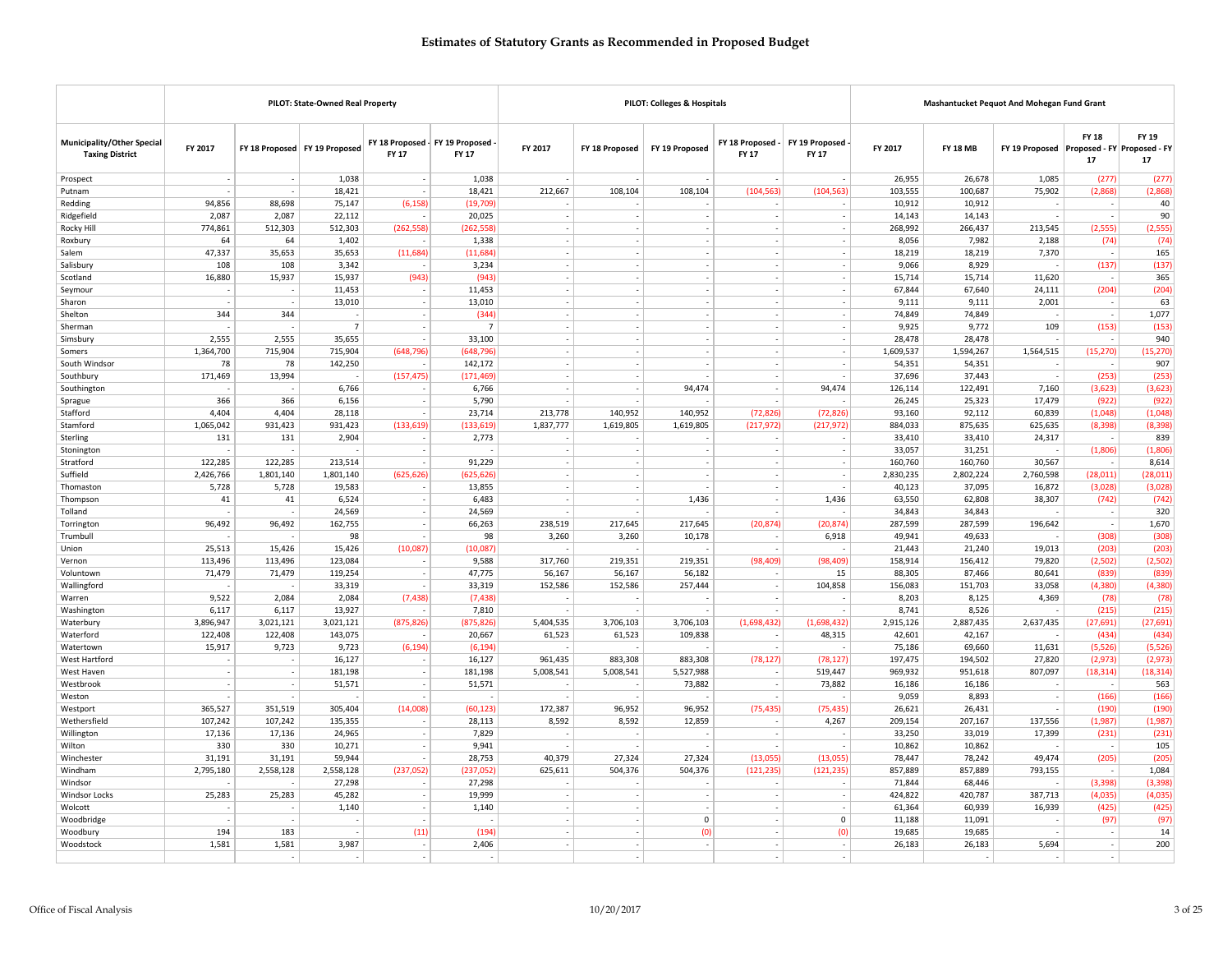|                                                             |                          |                          | PILOT: State-Owned Real Property                     |                          |                                            |                                    |                             | PILOT: Colleges & Hospitals     |                                                      |                          |                                    | Mashantucket Pequot And Mohegan Fund Grant |                                                      |                          |               |
|-------------------------------------------------------------|--------------------------|--------------------------|------------------------------------------------------|--------------------------|--------------------------------------------|------------------------------------|-----------------------------|---------------------------------|------------------------------------------------------|--------------------------|------------------------------------|--------------------------------------------|------------------------------------------------------|--------------------------|---------------|
| <b>Municipality/Other Special</b><br><b>Taxing District</b> | FY 2017                  |                          | FY 18 Proposed FY 19 Proposed                        | FY 17                    | FY 18 Proposed - FY 19 Proposed -<br>FY 17 | FY 2017                            |                             | FY 18 Proposed   FY 19 Proposed | FY 18 Proposed -<br>FY 17                            | FY 19 Proposed<br>FY 17  | FY 2017                            | <b>FY 18 MB</b>                            | FY 19 Proposed Proposed - FY Proposed - FY           | <b>FY 18</b><br>17       | FY 19<br>17   |
| Bantam (Bor.)                                               |                          |                          |                                                      |                          |                                            | $\sim$                             | $\sim$                      | $\sim$                          | $\overline{\phantom{a}}$                             | $\sim$                   | $\overline{\phantom{a}}$           | $\sim$                                     | $\overline{\phantom{a}}$                             |                          |               |
| Danielson (Bor.)                                            | 11,973                   | 10,980                   | 10,980                                               | (993)                    | (993)                                      | $\sim$                             |                             | $\overline{\phantom{a}}$        | $\sim$                                               |                          | $\sim$                             | $\sim$                                     |                                                      |                          |               |
| Fenwick (Bor.)                                              |                          |                          |                                                      |                          |                                            | J.                                 | $\overline{\phantom{a}}$    |                                 | ÷,                                                   |                          |                                    | $\sim$                                     | $\frac{1}{2}$                                        |                          |               |
| Groton (City of)                                            | 56,213                   | $\overline{a}$           | $\sim$                                               | (56, 213)                | (56, 213)                                  | $\overline{\phantom{a}}$           | $\sim$                      | $\overline{\phantom{a}}$        | $\sim$                                               | $\sim$                   | $\sim$                             | $\sim$                                     | $\sim$                                               | $\sim$                   | $\sim$        |
| Groton Long Point                                           |                          |                          | $\sim$                                               |                          |                                            | $\overline{\phantom{a}}$           | ÷                           | $\overline{\phantom{a}}$        | $\sim$                                               |                          | $\overline{\phantom{a}}$           | $\sim$                                     | ÷                                                    | $\overline{\phantom{a}}$ | $\sim$        |
| Jewett City (Bor.)                                          | 541                      |                          |                                                      | (541)                    | (541)                                      | $\sim$                             | $\overline{\phantom{a}}$    | $\overline{\phantom{a}}$        | $\overline{\phantom{a}}$                             |                          |                                    | $\overline{\phantom{a}}$                   | $\overline{\phantom{a}}$                             | $\sim$                   |               |
| Litchfield (Bor.)                                           | 765                      | 288                      | 288                                                  | (477)                    | (477)                                      | $\sim$                             |                             |                                 | $\overline{\phantom{a}}$                             |                          |                                    | $\sim$                                     |                                                      | $\sim$                   |               |
| Newtown (Bor.)                                              | 129                      |                          | $\overline{\phantom{a}}$                             | (129)                    | (129)                                      | ÷                                  | $\sim$                      |                                 | ÷                                                    |                          |                                    | $\sim$                                     | ÷                                                    |                          |               |
| Stonington (Bor.)                                           | $\overline{\phantom{a}}$ |                          | $\overline{\phantom{a}}$                             | $\sim$                   | $\sim$                                     | $\overline{\phantom{a}}$           | ٠                           | $\overline{\phantom{a}}$        | $\overline{\phantom{a}}$                             |                          |                                    | $\overline{\phantom{a}}$                   | $\overline{\phantom{a}}$                             | $\sim$                   | $\sim$        |
| Woodmont (Bor.)                                             | $\sim$                   |                          | $\sim$                                               | $\sim$                   | $\sim$                                     | $\overline{\phantom{a}}$           |                             | $\overline{\phantom{a}}$        | L.                                                   | $\sim$                   |                                    | $\sim$                                     | L.                                                   | $\sim$                   | $\sim$        |
| District No. 1                                              |                          |                          | $\overline{\phantom{a}}$                             | $\overline{\phantom{a}}$ | $\overline{\phantom{a}}$                   | $\overline{\phantom{a}}$           | $\overline{\phantom{a}}$    |                                 | $\overline{\phantom{a}}$                             |                          |                                    | $\overline{\phantom{a}}$                   | $\overline{\phantom{a}}$                             | $\sim$                   |               |
| District No. 4                                              | $\sim$                   | $\overline{\phantom{a}}$ | $\sim$                                               | $\sim$                   | $\sim$                                     | $\sim$                             | $\overline{\phantom{a}}$    | $\sim$                          | $\sim$                                               | $\sim$                   | $\sim$                             | $\sim$                                     | $\overline{\phantom{a}}$                             | $\sim$                   | $\sim$        |
| District No. 5                                              | $\sim$                   |                          | $\overline{\phantom{a}}$                             | $\sim$                   | $\sim$                                     | $\overline{\phantom{a}}$           | $\overline{\phantom{a}}$    | $\overline{\phantom{a}}$        | $\overline{\phantom{a}}$                             |                          |                                    | $\sim$                                     | ÷,                                                   | $\sim$                   |               |
| District No. 6                                              |                          |                          | i,                                                   | $\sim$                   | $\sim$                                     | i,                                 | $\overline{\phantom{a}}$    | $\overline{\phantom{a}}$        | i,                                                   |                          |                                    | $\sim$                                     | $\frac{1}{2}$                                        |                          | $\sim$        |
| District No. 7                                              | $\sim$<br>$\sim$         | $\overline{\phantom{a}}$ | $\sim$<br>$\sim$                                     | $\sim$<br>۰.             | $\sim$<br>$\sim$                           | $\sim$<br>$\overline{\phantom{a}}$ | $\sim$<br>$\sim$            | $\sim$<br>$\sim$                | $\sim$<br>$\sim$                                     | $\sim$<br>÷.             | $\sim$                             | $\sim$<br>$\sim$                           | $\overline{\phantom{a}}$<br>÷                        | $\sim$<br>$\sim$         | - 1<br>$\sim$ |
| District No. 8<br>District No. 9                            |                          |                          | $\sim$                                               | $\sim$                   | $\sim$                                     |                                    | $\overline{\phantom{a}}$    |                                 | $\overline{\phantom{a}}$                             | ٠.                       |                                    | $\sim$                                     | $\overline{\phantom{a}}$                             | $\sim$                   |               |
| District No. 10                                             |                          |                          | $\sim$                                               | $\sim$                   | $\sim$                                     | $\sim$                             | $\sim$                      | $\overline{\phantom{a}}$        | $\overline{\phantom{a}}$                             | $\overline{\phantom{a}}$ |                                    | $\sim$                                     | $\overline{\phantom{a}}$                             | $\sim$                   |               |
| District No. 11                                             | $\sim$                   | $\overline{\phantom{a}}$ | $\overline{\phantom{a}}$                             | $\sim$                   | $\sim$                                     | $\overline{\phantom{a}}$           | $\sim$                      | $\overline{\phantom{a}}$        | $\overline{\phantom{a}}$                             | $\overline{\phantom{a}}$ | $\overline{\phantom{a}}$           | $\sim$                                     | $\sim$                                               | $\sim$                   |               |
| District No. 12                                             | $\sim$                   | $\overline{\phantom{a}}$ | $\overline{\phantom{a}}$                             | $\sim$                   | $\sim$                                     | $\overline{\phantom{a}}$           | $\sim$                      | $\overline{\phantom{a}}$        | $\overline{\phantom{a}}$                             | $\sim$                   | $\sim$                             | $\sim$                                     | $\overline{\phantom{a}}$                             | $\sim$                   | $\sim$        |
| District No. 13                                             | $\sim$                   |                          | $\sim$                                               | $\sim$                   | $\sim$                                     | $\overline{\phantom{a}}$           |                             | $\overline{\phantom{a}}$        | $\overline{\phantom{a}}$                             | $\overline{\phantom{a}}$ |                                    | $\sim$                                     |                                                      | $\sim$                   | $\sim$        |
| District No. 14                                             |                          | $\overline{a}$           | $\overline{\phantom{a}}$                             | $\sim$                   | $\sim$                                     | $\overline{\phantom{a}}$           | ÷                           | $\overline{\phantom{a}}$        | ÷,                                                   | ÷,                       | $\sim$                             | $\sim$                                     | ÷,                                                   | $\sim$                   |               |
| District No. 15                                             | $\sim$                   | $\overline{\phantom{a}}$ | $\overline{\phantom{a}}$                             | $\sim$                   | $\sim$                                     | $\overline{\phantom{a}}$           | $\overline{\phantom{a}}$    | $\overline{\phantom{a}}$        | $\overline{\phantom{a}}$                             | $\sim$                   | $\sim$                             | $\sim$                                     | $\overline{\phantom{a}}$                             | $\sim$                   | $\sim$        |
| District No. 16                                             | ٠                        |                          | $\overline{\phantom{a}}$                             | ۰.                       | $\sim$                                     | $\overline{\phantom{a}}$           | ٠                           | ٠.                              | $\overline{\phantom{a}}$                             |                          | $\overline{\phantom{a}}$           | $\sim$                                     | $\overline{\phantom{a}}$                             | $\sim$                   | $\sim$        |
| District No. 17                                             |                          |                          | ÷,                                                   |                          | ÷,                                         | ÷,                                 |                             | ÷.                              |                                                      |                          |                                    | $\sim$                                     | ÷,                                                   |                          | $\sim$        |
| District No. 18                                             |                          |                          | $\sim$                                               | $\sim$                   | $\sim$                                     | $\sim$                             | $\mathcal{L}_{\mathcal{A}}$ | $\sim$                          | $\overline{\phantom{a}}$                             | $\sim$                   |                                    | $\sim$                                     | $\sim$                                               | $\sim$                   | $\sim$        |
| District No. 19                                             | $\sim$                   | ۰.                       | $\overline{\phantom{a}}$                             | - 1                      | $\sim$                                     | $\sim$                             | $\sim$                      | $\sim$                          | $\overline{\phantom{a}}$                             | ٠.                       | $\overline{\phantom{a}}$           | $\sim$                                     | $\overline{\phantom{a}}$                             | ۰.                       | $\sim$        |
| <b>Education Conn</b>                                       | $\sim$                   |                          | $\overline{\phantom{a}}$                             |                          | $\sim$                                     | $\overline{\phantom{a}}$           |                             | $\overline{\phantom{a}}$        | $\overline{\phantom{a}}$                             |                          | $\overline{\phantom{a}}$           | $\overline{\phantom{a}}$                   | $\overline{\phantom{a}}$                             | $\sim$                   | $\sim$        |
| <b>EASTCONN</b>                                             |                          |                          | $\sim$                                               | $\sim$                   | $\sim$                                     | $\sim$                             | $\mathcal{L}_{\mathcal{A}}$ | $\sim$                          | $\overline{\phantom{a}}$                             | $\overline{\phantom{a}}$ | $\sim$                             | $\sim$                                     | $\overline{\phantom{a}}$                             | $\sim$                   |               |
| SDE Admin Costs                                             |                          | ÷.                       | $\overline{\phantom{a}}$                             | $\sim$                   | $\sim$                                     |                                    | $\overline{\phantom{a}}$    | $\overline{\phantom{a}}$        | $\overline{\phantom{a}}$                             |                          |                                    | $\sim$                                     | $\overline{\phantom{a}}$                             |                          |               |
| <b>Blmfld Cntr FD</b>                                       | $\sim$<br>٠              | $\overline{\phantom{a}}$ | $\overline{\phantom{a}}$<br>$\overline{\phantom{a}}$ | $\sim$<br>۰.             | $\sim$<br>$\sim$                           | 4,922                              | $\sim$<br>÷                 | $\sim$<br>٠.                    | (4,922)<br>÷                                         | (4,922)                  | $\overline{\phantom{a}}$           | $\sim$<br>$\sim$                           | $\overline{\phantom{a}}$<br>$\overline{a}$           | $\sim$<br>$\sim$         | $\sim$        |
| <b>Blmfld Blue Hills FD</b><br>Cromwell FD                  |                          |                          | $\overline{\phantom{a}}$                             | $\sim$                   | $\sim$                                     |                                    | $\overline{\phantom{a}}$    | $\overline{\phantom{a}}$        | J.                                                   |                          |                                    | $\sim$                                     | $\overline{\phantom{a}}$                             |                          |               |
| Enfield FD #1                                               |                          | ٠                        | $\overline{\phantom{a}}$                             | $\sim$                   | $\overline{\phantom{a}}$                   |                                    | $\overline{\phantom{a}}$    | $\overline{\phantom{a}}$        | $\overline{\phantom{a}}$                             |                          |                                    | $\sim$                                     | $\overline{\phantom{a}}$                             | $\sim$                   | $\sim$        |
| Hazardville FD #3                                           | $\sim$                   |                          | $\overline{\phantom{a}}$                             | $\sim$                   | $\sim$                                     | 1,821                              | $\sim$                      | $\overline{\phantom{a}}$        | (1,821)                                              | (1,821)                  | $\overline{\phantom{a}}$           | $\sim$                                     | $\overline{\phantom{a}}$                             | $\sim$                   | $\sim$        |
| Enfield N Thompsonville                                     |                          |                          | $\overline{\phantom{a}}$                             | $\sim$                   | $\sim$                                     |                                    | $\sim$                      | $\overline{\phantom{a}}$        |                                                      |                          |                                    | $\overline{\phantom{a}}$                   | $\overline{\phantom{a}}$                             | $\sim$                   |               |
| <b>Enfield Shaker Pines</b>                                 |                          | $\sim$                   | $\sim$                                               | $\sim$                   | $\sim$                                     |                                    | $\sim$                      | $\sim$                          | $\overline{\phantom{a}}$                             | J,                       |                                    | $\sim$                                     | $\sim$                                               | $\sim$                   |               |
| Enfield Thmpsnvll                                           |                          | $\overline{a}$           | $\sim$                                               | $\sim$                   | $\sim$                                     | $\overline{a}$                     | $\sim$                      | $\sim$                          | $\overline{\phantom{a}}$                             |                          | $\overline{\phantom{a}}$           | $\sim$                                     | ÷                                                    | $\sim$                   |               |
| Manchester - 8th Utility Dist                               | $\sim$                   | $\overline{\phantom{a}}$ | $\overline{\phantom{a}}$                             | $\sim$                   | $\sim$                                     |                                    | $\sim$                      | $\overline{\phantom{a}}$        |                                                      |                          | $\overline{\phantom{a}}$           | $\sim$                                     | $\overline{\phantom{a}}$                             | $\sim$                   | $\sim$        |
| Groton: Poq. Brdg FD                                        | $\sim$                   |                          | $\overline{\phantom{a}}$                             | $\sim$                   | $\sim$                                     | 9,445                              | ÷                           | $\overline{\phantom{a}}$        | (9, 445)                                             | (9, 445)                 | $\sim$                             | $\sim$                                     | $\sim$                                               | $\sim$                   | $\sim$        |
| Middletown City FD                                          | $\sim$                   |                          | $\sim$                                               | $\sim$                   | $\sim$                                     |                                    | $\overline{\phantom{a}}$    | ٠.                              |                                                      |                          |                                    | $\sim$                                     | $\overline{\phantom{a}}$                             |                          | $\sim$        |
| Middletown South Fire                                       | $\sim$                   | $\overline{\phantom{a}}$ | $\overline{\phantom{a}}$                             | $\sim$                   | $\sim$                                     | 7,504                              | $\sim$                      |                                 | (7, 504)                                             | (7,504)                  | $\sim$                             | $\sim$                                     | $\sim$                                               | $\sim$                   | $\sim$        |
| Middletown Westfield                                        |                          |                          | $\overline{\phantom{a}}$                             | $\sim$                   | $\sim$                                     |                                    | $\sim$                      |                                 |                                                      |                          |                                    | $\sim$                                     | $\sim$                                               | $\sim$                   |               |
| N. Milford FD                                               |                          |                          | $\sim$                                               |                          | $\sim$                                     | 5,737                              | $\mathcal{L}_{\mathcal{A}}$ |                                 | (5, 737)                                             | (5, 737)                 |                                    | $\sim$                                     | $\overline{\phantom{a}}$                             | $\sim$                   |               |
| Norwich - CCD                                               | $\sim$<br>$\sim$         | $\overline{a}$           | $\overline{\phantom{a}}$<br>$\overline{\phantom{a}}$ | $\sim$<br>$\sim$         | $\overline{\phantom{a}}$<br>$\sim$         | ÷<br>$\overline{\phantom{a}}$      | $\sim$<br>$\sim$            |                                 | $\overline{\phantom{a}}$<br>$\overline{\phantom{a}}$ | ×,<br>٠                  | $\sim$<br>$\overline{\phantom{a}}$ | $\sim$<br>$\sim$                           | $\overline{\phantom{a}}$<br>$\overline{\phantom{a}}$ | $\sim$<br>$\sim$         | $\sim$        |
| Norwich - TCD<br>Simsbury FD                                |                          |                          | $\overline{\phantom{a}}$                             |                          | $\sim$                                     |                                    |                             |                                 | ٠                                                    |                          |                                    | $\overline{\phantom{a}}$                   | ٠                                                    | $\sim$                   | $\sim$        |
| Stafford FD                                                 |                          |                          |                                                      | $\sim$                   |                                            |                                    |                             |                                 |                                                      |                          |                                    | $\sim$                                     |                                                      | $\sim$                   | $\sim$        |
| Plainfield FD                                               |                          |                          | $\sim$                                               | $\sim$                   | $\sim$                                     | 1,976                              | $\sim$                      |                                 | (1,976)                                              | (1,976)                  |                                    | $\mathcal{L}_{\mathcal{A}}$                |                                                      |                          |               |
| W. Putnam Dist                                              | $\sim$                   |                          | $\overline{\phantom{a}}$                             | $\sim$                   | $\sim$                                     | 82                                 | $\overline{\phantom{a}}$    |                                 | (82)                                                 | (82)                     | $\overline{\phantom{a}}$           | $\sim$                                     | $\overline{\phantom{a}}$                             | $\sim$                   | $\sim$        |
| Windham #1                                                  |                          |                          | $\sim$                                               |                          | $\sim$                                     |                                    | ÷                           |                                 | $\sim$                                               | $\overline{\phantom{a}}$ |                                    | $\sim$                                     | $\sim$                                               | $\overline{\phantom{a}}$ |               |
| Wndhm Spec Svc Dist #2                                      |                          |                          | i,                                                   |                          | $\sim$                                     |                                    | $\overline{\phantom{a}}$    |                                 |                                                      |                          |                                    | $\sim$                                     | $\frac{1}{2}$                                        |                          |               |
| W Haven 1st Center                                          | $\sim$                   | $\overline{\phantom{a}}$ | $\overline{\phantom{a}}$                             | $\sim$                   | $\sim$                                     | 843,511                            | $\sim$                      |                                 | (843, 511)                                           | (843, 511)               | $\sim$                             | $\sim$                                     | $\overline{\phantom{a}}$                             | $\sim$                   | $\sim$        |
| Allingtown                                                  | $\sim$                   |                          | $\overline{\phantom{a}}$                             | $\sim$                   | $\sim$                                     | 339,600                            | $\sim$                      |                                 | (339, 600)                                           | (339,600)                | $\overline{\phantom{a}}$           | $\sim$                                     | $\overline{\phantom{a}}$                             | $\sim$                   | $\sim$        |
| W. Shore FD                                                 |                          |                          | $\overline{\phantom{a}}$                             |                          | $\sim$                                     | 224,454                            | $\overline{\phantom{a}}$    |                                 | (224, 454)                                           | (224, 454)               |                                    | $\overline{\phantom{a}}$                   | $\overline{\phantom{a}}$                             |                          |               |
| Various Fire Dist                                           | $\sim$                   | $\sim$                   | $\overline{\phantom{a}}$                             | $\sim$                   | $\sim$                                     | $\overline{a}$                     | $\sim$                      |                                 | $\sim$                                               | $\sim$                   | $\sim$                             | $\sim$                                     | $\overline{\phantom{a}}$                             | $\sim$                   | - 1           |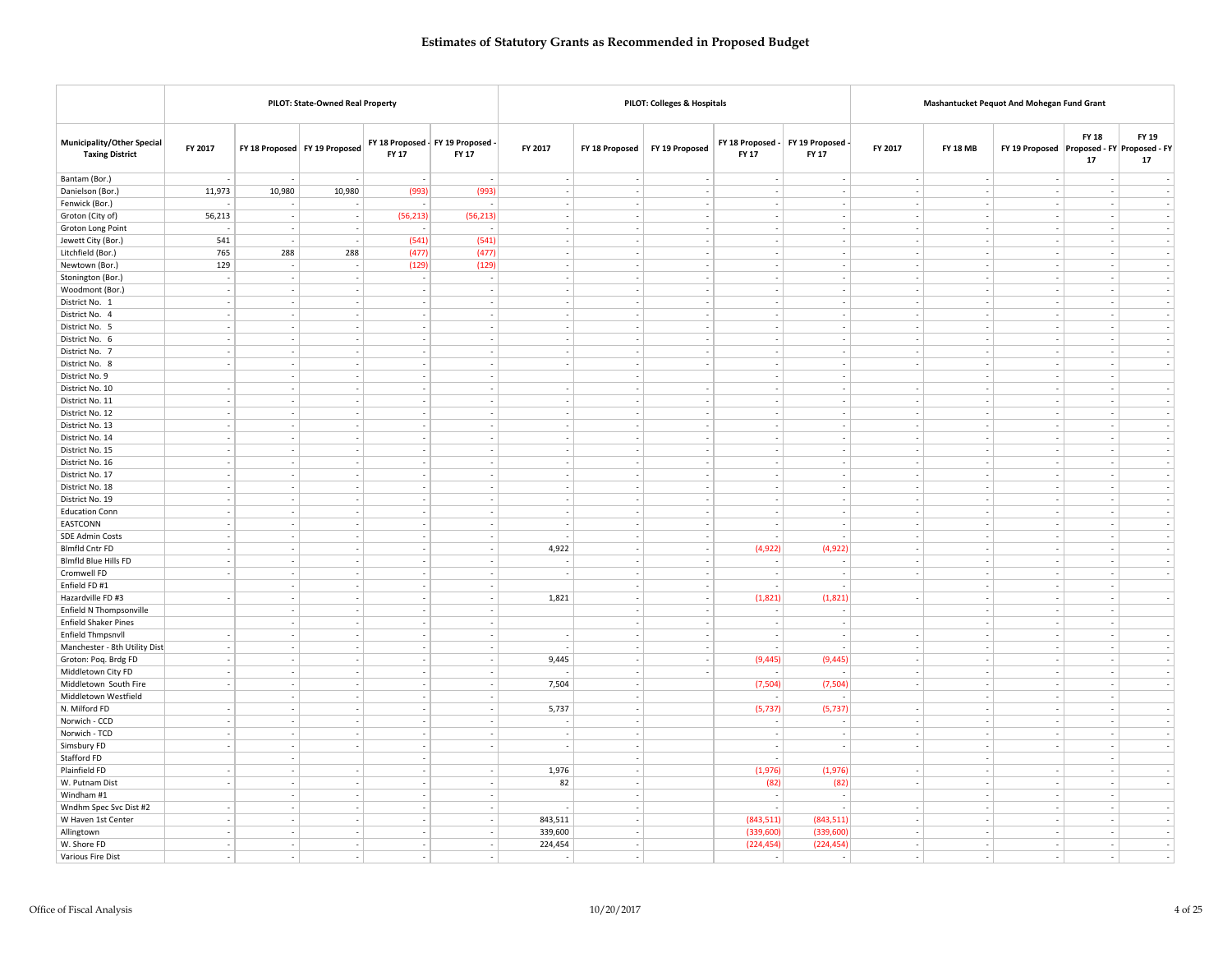|                                                             |            |            | PILOT: State-Owned Real Property |                |                                            |             |             | PILOT: Colleges & Hospitals     |                         |                                  |            |                 | <b>Mashantucket Pequot And Mohegan Fund Grant</b> |                     |                   |
|-------------------------------------------------------------|------------|------------|----------------------------------|----------------|--------------------------------------------|-------------|-------------|---------------------------------|-------------------------|----------------------------------|------------|-----------------|---------------------------------------------------|---------------------|-------------------|
| <b>Municipality/Other Special</b><br><b>Taxing District</b> | FY 2017    |            | FY 18 Proposed FY 19 Proposed    | <b>FY 17</b>   | FY 18 Proposed - FY 19 Proposed -<br>FY 17 | FY 2017     |             | FY 18 Proposed   FY 19 Proposed | FY 18 Proposed<br>FY 17 | FY 19 Proposed -<br><b>FY 17</b> | FY 2017    | <b>FY 18 MB</b> | FY 19 Proposed Proposed - FY Proposed - FY        | <b>FY 18</b><br>-14 | FY 19             |
| <b>TOTALS</b>                                               | 66,730,438 | 51,596,345 | 54,944,029                       | (15, 134, 093) | (11,786,409)                               | 114,950,767 | 100,900,058 | 105,889,432                     | (14,050,709)            | (9,061,335)                      | 58,076,610 | 57,649,850      | 49,942,793                                        | (426, 760)          | $\left( 1\right)$ |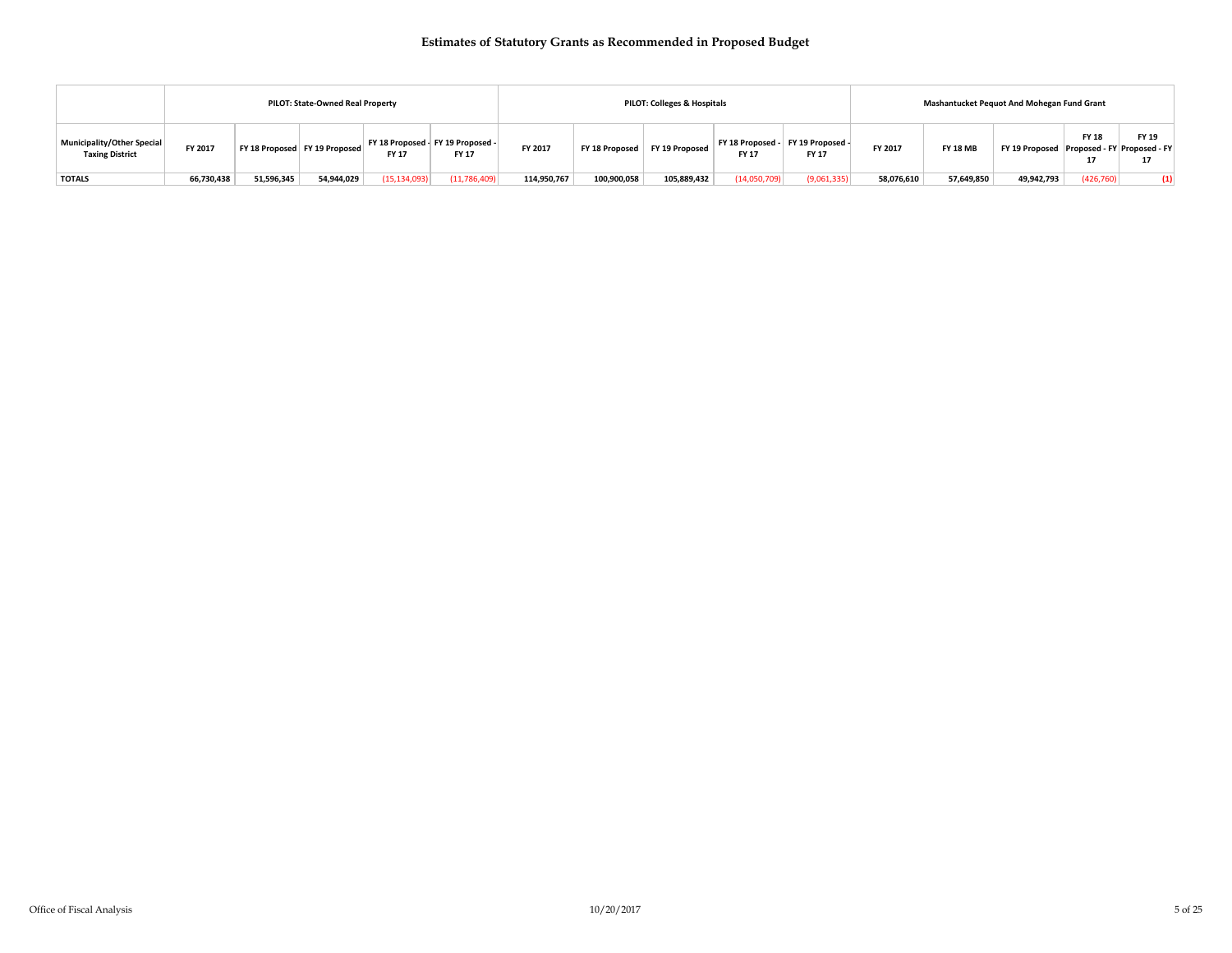|                                                             |                    |                    | <b>Town Aid Road Grant</b>                 |                          |                                                      |                                    |                   | <b>Local Capital Improvement (LOCIP)</b> |                   |                                          |                 |                 | <b>Adult Education</b> |                    |                                            |
|-------------------------------------------------------------|--------------------|--------------------|--------------------------------------------|--------------------------|------------------------------------------------------|------------------------------------|-------------------|------------------------------------------|-------------------|------------------------------------------|-----------------|-----------------|------------------------|--------------------|--------------------------------------------|
| <b>Municipality/Other Special</b><br><b>Taxing District</b> | FY 2017            | FY 18 Proposed     | FY 19 Proposed Proposed - FY Proposed - FY | <b>FY 18</b><br>17       | <b>FY 19</b><br>17                                   | FY 2017                            | FY 18 Proposed    | FY 19 Proposed                           | <b>FY 17</b>      | FY 18 Proposed - FY 19 Proposed<br>FY 17 | FY 2017         | FY 18 Proposed  | FY 19<br>Proposed      | <b>FY 18</b><br>17 | FY 19<br>Proposed - FY Proposed - FY<br>17 |
| Andover                                                     | 190.309            | 190.309            | 190.309                                    |                          |                                                      |                                    | 51.925            | 33.043                                   | 51,925            | 33.043                                   |                 |                 |                        |                    |                                            |
| Ansonia                                                     | 316,794            | 316,794            | 316,794                                    |                          |                                                      |                                    | 335,963           | 213,795                                  | 335,963           | 213,795                                  | 107,666         | 106,337         | 106,337                | (1, 329)           | (1, 329)                                   |
| Ashford                                                     | 291,997            | 291,997            | 291,997                                    |                          |                                                      |                                    | 91,697            | 58,353                                   | 91,697            | 58,353                                   |                 |                 |                        |                    |                                            |
| Avon                                                        | 312,623            | 312,623            | 312,623                                    |                          |                                                      |                                    | 199,736           | 127,104                                  | 199,736           | 127,104                                  | 1,985           | 1,789           | 1,789                  | (196)              | (196)                                      |
| Barkhamsted                                                 | 195,446            | 195,446            | 195,446                                    |                          |                                                      |                                    | 65,435            | 41,640                                   | 65,435            | 41,640                                   | 1,595           | 1,629           | 1,629                  | 34                 | 34                                         |
| Beacon Falls                                                | 188,620            | 188,620            | 188,620                                    |                          | $\overline{\phantom{a}}$                             | $\overline{\phantom{a}}$           | 69,292            | 44,095                                   | 69,292            | 44,095                                   |                 |                 |                        |                    |                                            |
| <b>Berlin</b>                                               | 333,299            | 333.299            | 333.299                                    |                          |                                                      |                                    | 232.446           | 147,920                                  | 232.446           | 147,920                                  | 15,206          | 13,556          | 13,556                 | (1,650)            | (1,650)                                    |
| Bethany                                                     | 211,061            | 211,061            | 211,061                                    |                          |                                                      |                                    | 86,280            | 54,905                                   | 86,280            | 54,905                                   |                 |                 |                        |                    |                                            |
| Bethel                                                      | 320,239            | 320,239            | 320,239                                    |                          |                                                      |                                    | 218,482           | 139,034                                  | 218,482           | 139,034                                  | 12,704          | 11,259          | 11,259                 | (1, 445)           | (1, 445)                                   |
| Bethlehem                                                   | 212,549            | 212,549            | 212,549                                    |                          |                                                      |                                    | 60,670            | 38,608                                   | 60,670            | 38,608                                   |                 |                 |                        |                    |                                            |
| Bloomfield                                                  | 336,631            | 336,631            | 336,631                                    |                          |                                                      |                                    | 228,873           | 145,646                                  | 228,873           | 145,646                                  | 20,719          | 22,062          | 22,062                 | 1,343              | 1,343                                      |
| Bolton                                                      | 200,385            | 200,385            | 200,385                                    | $\overline{\phantom{a}}$ | $\overline{\phantom{a}}$                             | $\overline{\phantom{a}}$           | 69,338            | 44,124                                   | 69,338            | 44,124                                   | 3,679           | 3,823           | 3,823                  | 144                | 144                                        |
| Bozrah                                                      | 181,710<br>400,004 | 181,710<br>400,004 | 181,710<br>400,004                         |                          |                                                      |                                    | 49,934<br>285,085 | 31,776<br>181,417                        | 49,934<br>285,085 | 31,776<br>181,417                        | 6,841<br>21,033 | 6,877<br>21,252 | 6,877<br>21,252        | 36<br>219          | 36<br>219                                  |
| Branford<br>Bridgeport                                      | 1,390,778          | 1,390,778          | 1,390,778                                  |                          | $\sim$                                               |                                    | 4,352,575         | 2,769,820                                | 4,352,575         | 2,769,820                                | 2,071,995       | 2,057,245       | 2,057,245              | (14, 750)          | (14, 750)                                  |
| Bridgewater                                                 | 178,701            | 178,701            | 178,701                                    |                          |                                                      |                                    | 43,277            | 27,540                                   | 43,277            | 27,540                                   |                 |                 |                        |                    |                                            |
| Bristol                                                     | 663,933            | 663,933            | 663,933                                    |                          | $\overline{\phantom{a}}$                             | $\overline{\phantom{a}}$           | 872,362           | 555,139                                  | 872,362           | 555,139                                  | 306,457         | 297,951         | 297,951                | (8,506)            | (8,506)                                    |
| Brookfield                                                  | 305,929            | 305,929            | 305,929                                    |                          | $\overline{\phantom{a}}$                             | $\overline{\phantom{a}}$           | 192,258           | 122,346                                  | 192,258           | 122,346                                  | 3,582           | 3,753           | 3,753                  | 171                | 171                                        |
| Brooklyn                                                    | 242,163            | 242,163            | 242,163                                    |                          |                                                      |                                    | 130,553           | 83,079                                   | 130,553           | 83,079                                   | 33,138          | 32,494          | 32,494                 | (644)              | (644)                                      |
| Burlington                                                  | 260,244            | 260,244            | 260,244                                    |                          |                                                      |                                    | 136,464           | 86,840                                   | 136,464           | 86,840                                   |                 |                 |                        |                    |                                            |
| Canaan                                                      | 169,778            | 169,778            | 169,778                                    |                          |                                                      |                                    | 34,435            | 21,913                                   | 34,435            | 21,913                                   |                 |                 | $\sim$                 |                    |                                            |
| Canterbury                                                  | 224,582            | 224,582            | 224,582                                    |                          |                                                      |                                    | 101,071           | 64,318                                   | 101,071           | 64,318                                   | 13,120          | 12.664          | 12,664                 | (456)              | (456)                                      |
| Canton                                                      | 261,069            | 261,069            | 261,069                                    |                          |                                                      | $\overline{\phantom{a}}$           | 125,005           | 79,549                                   | 125,005           | 79,549                                   | 2,777           | 2,482           | 2,482                  | (295)              | (295)                                      |
| Chaplin                                                     | 188,998            | 188,998            | 188,998                                    | $\sim$                   | $\sim$                                               | $\overline{\phantom{a}}$           | 49,965            | 31,796                                   | 49,965            | 31,796                                   | 2,877           | 2,841           | 2,841                  | (36)               | (36)                                       |
| Cheshire                                                    | 403,218            | 403,218            | 403,218                                    | ٠                        | $\overline{\phantom{a}}$                             | $\overline{\phantom{a}}$           | 330,733           | 210,466                                  | 330,733           | 210,466                                  | 23,840          | 25,964          | 25,964                 | 2,124              | 2,124                                      |
| Chester                                                     | 191,022            | 191,022            | 191,022                                    |                          |                                                      |                                    | 52,580            | 33,460                                   | 52,580            | 33,460                                   |                 |                 |                        |                    |                                            |
| Clinton                                                     | 268,411            | 268,411            | 268,411                                    | $\sim$                   | $\sim$                                               | $\sim$                             | 154,229           | 98,145                                   | 154,229           | 98,145                                   | 25,277          | 26,939          | 26,939                 | 1,662              | 1,662                                      |
| Colchester                                                  | 349,300            | 349,300            | 349,300                                    |                          | $\overline{\phantom{a}}$                             |                                    | 215,073           | 136,865                                  | 215,073           | 136,865                                  | 27,866          | 27,747          | 27,747                 | (119)              | (119)                                      |
| Colebrook                                                   | 201,115            | 201,115            | 201,115                                    |                          |                                                      |                                    | 45,708            | 29,087                                   | 45,708            | 29,087                                   | 350             | 374             | 374                    | 24                 | 24                                         |
| Columbia                                                    | 205,463            | 205,463            | 205,463                                    |                          |                                                      |                                    | 72,770            | 46,308                                   | 72,770            | 46,308                                   | 2,241           | 2,111           | 2,111                  | (130)              | (130)                                      |
| Cornwall                                                    | 224,166            | 224,166            | 224,166                                    |                          | $\sim$                                               |                                    | 59,709            | 37,997                                   | 59,709            | 37,997                                   |                 |                 |                        | ÷,                 |                                            |
| Coventry                                                    | 295,270            | 295,270            | 295,270                                    |                          | $\overline{\phantom{a}}$                             | $\overline{\phantom{a}}$           | 185,564           | 118,086                                  | 185,564           | 118,086                                  | 10,987          | 10,844          | 10,844                 | (143)              | (143)                                      |
| Cromwell                                                    | 276,747            | 276,747            | 276,747                                    |                          |                                                      |                                    | 154,984           | 98,626                                   | 154,984           | 98,626                                   | 17,076          | 14,033          | 14,033                 | (3,043)            | (3,043)                                    |
| Danbury                                                     | 862,487            | 862,487            | 862,487                                    |                          | $\sim$                                               |                                    | 1,016,013         | 646,553                                  | 1,016,013         | 646,553                                  | 265,828         | 250,489         | 250,489                | (15, 339)          | (15, 339)                                  |
| Darien                                                      | 339,569            | 339,569            | 339,569                                    | $\overline{\phantom{a}}$ | $\sim$                                               | $\overline{\phantom{a}}$           | 206,858           | 131,637                                  | 206,858           | 131,637                                  | 40              | 116             | 116                    | 76                 | 76                                         |
| Deep River                                                  | 198,414            | 198,414            | 198,414                                    | ÷,                       |                                                      |                                    | 55,863            | 35,549                                   | 55,863            | 35,549                                   |                 |                 |                        |                    |                                            |
| Derby                                                       | 265,209            | 265,209            | 265,209                                    |                          | $\overline{\phantom{a}}$                             | $\overline{\phantom{a}}$           | 200,762           | 127,758                                  | 200,762           | 127,758                                  | 125,448         | 126,334         | 126,334                | 886                | 886                                        |
| Durham                                                      | 222,534            | 222,534            | 222,534                                    |                          | $\overline{\phantom{a}}$                             | $\overline{\phantom{a}}$           | 96,125            | 61,170                                   | 96,125            | 61,170                                   |                 |                 |                        |                    |                                            |
| East Granby                                                 | 202,110            | 202,110            | 202,110                                    | ٠                        |                                                      |                                    | 64,691            | 41,167                                   | 64,691            | 41,167                                   | 1,546           | 1,511           | 1,511                  | (35)               | (35)                                       |
| East Haddam                                                 | 331,211            | 331,211            | 331,211                                    |                          |                                                      |                                    | 161,316           | 102,656                                  | 161,316           | 102,656                                  | 5,471           | 5,604           | 5,604                  | 133                | 133                                        |
| East Hampton                                                | 319,904            | 319,904            | 319,904                                    | $\overline{\phantom{a}}$ | $\overline{\phantom{a}}$<br>$\overline{a}$           | $\overline{\phantom{a}}$<br>÷      | 162,008           | 103,096                                  | 162,008           | 103,096                                  | 16,980          | 15,455          | 15,455                 | (1,525)            | (1, 525)                                   |
| East Hartford                                               | 584,370            | 584,370            | 584,370                                    | ٠                        |                                                      |                                    | 818,900           | 521,118                                  | 818,900           | 521,118                                  | 208,572         | 217,830         | 217,830                | 9,258              | 9,258                                      |
| East Haven                                                  | 401,245            | 401,245            | 401,245                                    |                          |                                                      |                                    | 402,972           | 256,436                                  | 402,972           | 256,436                                  | 469,823         | 484,517         | 484,517                | 14,694             | 14,694                                     |
| East Lyme                                                   | 320,210            | 320,210            | 320,210                                    | $\overline{\phantom{a}}$ | $\overline{\phantom{a}}$<br>$\overline{\phantom{a}}$ | $\overline{\phantom{a}}$<br>$\sim$ | 220,331           | 140,211                                  | 220,331           | 140,211                                  | 17,156          | 15,971          | 15,971                 | (1, 185)           | (1, 185)                                   |
| East Windsor                                                | 267,266            | 267,266            | 267,266                                    |                          |                                                      |                                    | 143,619           | 91,394                                   | 143,619           | 91,394                                   | 16,217          | 15,604          | 15,604                 | (613)              | (613)                                      |
| Eastford                                                    | 175,000            | 175,000            | 175,000                                    |                          |                                                      |                                    | 40,888            | 26,020                                   | 40,888            | 26,020                                   | 1,795           | 2,058           | 2,058                  | 263                | 263                                        |
| Easton                                                      | 228,008            | 228,008            | 228,008                                    |                          |                                                      | $\sim$                             | 122,184           | 77,753                                   | 122,184           | 77,753                                   | 265             | 314             | 314                    | 49                 | 49                                         |
| Ellington                                                   | 336,331            | 336,331            | 336,331                                    |                          | $\overline{a}$                                       |                                    | 195,651           | 124,505                                  | 195,651           | 124,505                                  | 14,829          | 13,269          | 13,269                 | (1,560)            | (1, 560)                                   |
| Enfield                                                     | 534,033            | 534,033            | 534,033                                    |                          |                                                      |                                    | 590,162           | 375,558                                  | 590,162           | 375,558                                  | 96,152          | 95,617          | 95,617                 | (535)              | (535)                                      |
| Essex                                                       | 214,806            | 214,806            | 214,806                                    |                          |                                                      |                                    | 73,525            | 46,789                                   | 73,525            | 46,789                                   |                 |                 |                        |                    |                                            |
| Fairfield                                                   | 714,539            | 714,539            | 714,539                                    |                          | $\overline{a}$                                       |                                    | 683,932           | 435,229                                  | 683,932           | 435,229                                  | 1,758           | 1,572           | 1,572                  | (186)              | (186)                                      |
| Farmington                                                  | 373,438            | 373,438            | 373,438                                    | ٠                        |                                                      | $\overline{\phantom{a}}$           | 252,085           | 160,417                                  | 252,085           | 160,417                                  | 3,522           | 3,747           | 3,747                  | 225                | 225                                        |
| Franklin                                                    | 129,327            | 129,327            | 129,327                                    | $\sim$                   |                                                      |                                    | 32,585            | 20,736                                   | 32,585            | 20,736                                   | 2,969           | 2,966           | 2,966                  | (3)                | (3)                                        |
| Glastonbury                                                 | 460,888            | 460,888            | 460,888                                    |                          | $\sim$                                               | ×.                                 | 374,757           | 238,481                                  | 374,757           | 238,481                                  | 6,077           | 5,665           | 5,665                  | (412)              | (412)                                      |
| Goshen                                                      | 276,838<br>259,526 | 276,838            | 276,838<br>259,526                         |                          |                                                      | $\overline{\phantom{a}}$           | 78,193<br>147,015 | 49,759                                   | 78,193<br>147,015 | 49,759                                   | 2,478           | 2,406           | 2,406                  | (72)               |                                            |
| Granby<br>Greenwich                                         | 748,741            | 259,526<br>748,741 | 748,741                                    |                          |                                                      |                                    | 586,604           | 93,555<br>373,293                        | 586,604           | 93,555<br>373,293                        |                 |                 |                        |                    | (72)                                       |
|                                                             |                    |                    |                                            | $\overline{\phantom{a}}$ | $\sim$                                               | $\sim$                             |                   |                                          |                   |                                          |                 |                 |                        | (973)              |                                            |
| Griswold                                                    | 192,109            | 192,109            | 192,109                                    |                          |                                                      |                                    | 173,464           | 110,386                                  | 173,464           | 110,386                                  | 51,728          | 50,755          | 50,755                 |                    | (973)                                      |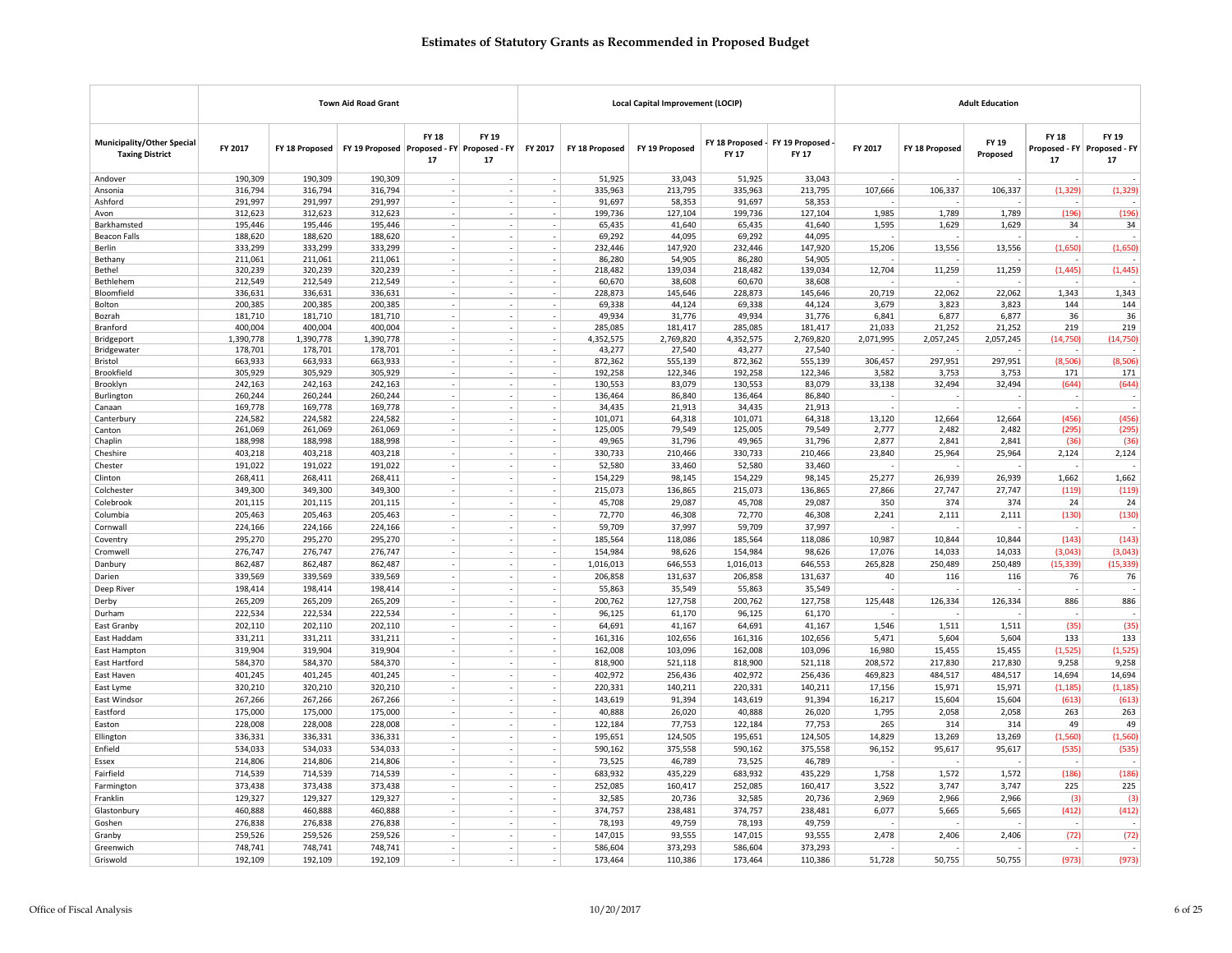| <b>FY 18</b><br>FY 19<br><b>FY 18</b><br>FY 19<br><b>Municipality/Other Special</b><br>FY 18 Proposed - FY 19 Proposed<br>FY 19<br>FY 2017<br>FY 2017<br>FY 2017<br>FY 19 Proposed Proposed - FY Proposed - FY<br>FY 18 Proposed<br>FY 19 Proposed<br>FY 18 Proposed<br>Proposed - FY Proposed - FY<br>FY 18 Proposed<br><b>FY 17</b><br>FY 17<br><b>Taxing District</b><br>Proposed<br>17<br>17<br>17<br>17<br>381,016<br>381,016<br>381,016<br>392,465<br>249,750<br>249,750<br>105,903<br>102,334<br>102,334<br>(3,569)<br>Groton<br>392,465<br>(3,569)<br>Guilford<br>360,793<br>360,793<br>360,793<br>252,822<br>160,886<br>252,822<br>160,886<br>8,416<br>9,952<br>9,952<br>1,536<br>1,536<br>$\overline{\phantom{a}}$<br>$\overline{\phantom{a}}$<br>246,062<br>246,062<br>246,062<br>135,008<br>85,914<br>135,008<br>85,914<br>Haddam<br>$\overline{\phantom{a}}$<br>$\sim$<br>$\overline{\phantom{a}}$<br>$\overline{\phantom{a}}$<br>672,057<br>672,057<br>672,057<br>795,619<br>506,303<br>795,619<br>506.303<br>293.153<br>289,696<br>289,696<br>(3,457)<br>(3, 457)<br>Hamden<br>188,178<br>188,178<br>188,178<br>52,605<br>33,476<br>52,605<br>33,476<br>1,589<br>1,584<br>1,584<br>Hampton<br>$\sim$<br>$\sim$<br>(5)<br>(5)<br>1,198,978<br>1,198,978<br>2,256,983<br>1,198,978<br>3,546,687<br>3,546,687<br>2,256,983<br>1,819,933<br>1,909,449<br>1,909,449<br>89,516<br>89,516<br>Hartford<br>$\overline{\phantom{a}}$<br>$\overline{\phantom{a}}$<br>$\overline{\phantom{a}}$<br>142,959<br>142,959<br>142,959<br>35,033<br>22,293<br>35,033<br>1,869<br>1,812<br>1,812<br>$\sim$<br>22,293<br>(57)<br>(57)<br>Hartland<br>227,324<br>227,324<br>227,324<br>91,677<br>58,340<br>91,677<br>58.340<br>Harwinton<br>$\sim$<br>$\sim$<br>241,021<br>241,021<br>241,021<br>129,856<br>82,636<br>129,856<br>82,636<br>Hebron<br>$\overline{\phantom{a}}$<br>$\sim$<br>$\sim$<br>$\sim$<br>$\sim$<br>$\overline{\phantom{a}}$<br>$\sim$<br>284,619<br>284,619<br>284,619<br>76,778<br>48,858<br>76,778<br>48,858<br>Kent<br>$\overline{a}$<br>$\sim$<br>÷.<br>361,986<br>361,986<br>361,986<br>258,571<br>164,545<br>258,571<br>164,545<br>106,250<br>105,609<br>105,609<br>(641)<br>(641)<br>Killingly<br>251,652<br>251,652<br>251,652<br>97,988<br>62,356<br>97,988<br>62,356<br>Killingworth<br>$\sim$<br>$\sim$<br>$\sim$<br>$\sim$<br>(170)<br>318,014<br>318,014<br>318,014<br>131,442<br>83,645<br>131,442<br>83,645<br>7,880<br>7,710<br>7,710<br>(170)<br>Lebanon<br>÷<br>÷<br>$\overline{\phantom{a}}$<br>296,402<br>296,402<br>296,402<br>206,035<br>131,113<br>206,035<br>131,113<br>22,462<br>21,434<br>21,434<br>(1,028)<br>(1,028)<br>Ledyard<br>$\overline{\phantom{a}}$<br>179,980<br>179,980<br>179,980<br>52,954<br>33,698<br>52,954<br>33,698<br>9,838<br>11,442<br>11,442<br>1,604<br>1,604<br>Lisbon<br>÷<br>383,652<br>383,652<br>383,652<br>150,280<br>95,632<br>150,280<br>95,632<br>1,271<br>1,195<br>1,195<br>(76)<br>Litchfield<br>$\sim$<br>(76)<br>180,020<br>180,020<br>180,020<br>47,237<br>30,060<br>47,237<br>30,060<br>Lyme<br>$\overline{\phantom{a}}$<br>$\overline{\phantom{a}}$<br>÷,<br>313,305<br>201,626<br>128,307<br>201,626<br>128,307<br>6,941<br>7,501<br>7,501<br>560<br>313,305<br>313,305<br>÷<br>$\overline{\phantom{a}}$<br>560<br>Madison<br>÷.<br>643,949<br>643,949<br>643,949<br>499,720<br>785,275<br>499,720<br>7,855<br>Manchester<br>$\sim$<br>785,275<br>631,257<br>639,112<br>639,112<br>7,855<br>418,225<br>227,627<br>227,627<br>Mansfield<br>418,225<br>418,225<br>357,699<br>357,699<br>$\overline{\phantom{a}}$<br>$\overline{\phantom{a}}$<br>$\overline{\phantom{a}}$<br>÷<br>$\overline{\phantom{a}}$<br>$\sim$<br>212,271<br>212,271<br>212,271<br>94,138<br>59,906<br>94,138<br>59,906<br>Marlborough<br>$\overline{a}$<br>$\sim$<br>÷.<br>(28, 894)<br>Meriden<br>665,434<br>665,434<br>665,434<br>963,777<br>613,313<br>963,777<br>613,313<br>973,216<br>944,322<br>944,322<br>(28, 894)<br>$\overline{\phantom{a}}$<br>222,973<br>222,973<br>222,973<br>101,849<br>64,813<br>101,849<br>64,813<br>Middlebury<br>$\sim$<br>197,378<br>197,378<br>37,193<br>37,193<br>Middlefield<br>197,378<br>$\sim$<br>$\sim$<br>58,446<br>58,446<br>$\sim$<br>590,410<br>581,659<br>581,659<br>32,311<br>590,410<br>590,410<br>370,147<br>370,147<br>1,249,158<br>1,281,469<br>1,281,469<br>32,311<br>Middletown<br>$\overline{\phantom{a}}$<br>$\overline{\phantom{a}}$<br>587,972<br>410,450<br>Milford<br>587,972<br>587,972<br>644,994<br>644,994<br>410,450<br>39,547<br>41,553<br>41,553<br>2,006<br>2,006<br>352,449<br>352,449<br>352,449<br>246,601<br>156,928<br>246,601<br>156,928<br>12,713<br>13,779<br>13,779<br>1,066<br>1,066<br>Monroe<br>$\overline{\phantom{a}}$<br>$\overline{\phantom{a}}$<br>326,817<br>326,817<br>326,817<br>269,690<br>171,621<br>269,690<br>171,621<br>33,317<br>33,611<br>33,611<br>294<br>294<br>Montville<br>$\overline{\phantom{a}}$<br>$\overline{\phantom{a}}$<br>$\overline{\phantom{a}}$<br>177,587<br>177,587<br>177,587<br>39,757<br>25,300<br>39,757<br>25,300<br>Morris<br>422,743<br>422,743<br>422,743<br>470,948<br>299,694<br>470,948<br>299,694<br>204,943<br>202,559<br>202,559<br>(2.384)<br>(2, 384)<br>Naugatuck<br>$\sim$<br>$\sim$<br>766,612<br>546,113<br>587,827<br>41,714<br>766,612<br>766,612<br>1,840,642<br>1,171,318<br>1,840,642<br>1,171,318<br>587,827<br>41,714<br>New Britain<br>$\overline{\phantom{a}}$<br>$\overline{\phantom{a}}$<br>$\overline{\phantom{a}}$<br>331,606<br>331,606<br>135,419<br>135,419<br>69<br>34<br>34<br>(35)<br>(35)<br>331,606<br>212,802<br>212,802<br>New Canaan<br>×.<br>New Fairfield<br>276,666<br>276,666<br>276,666<br>147,247<br>93,703<br>147,247<br>93,703<br>3,961<br>3,755<br>3,755<br>(206)<br>(206)<br>$\sim$<br>269,713<br>269,713<br>269,713<br>115,666<br>73,606<br>115,666<br>73,606<br>2,691<br>2,845<br>2,845<br>154<br>154<br>New Hartford<br>$\overline{\phantom{a}}$<br>$\sim$<br>1,245,504<br>1,245,504<br>1,245,504<br>$\overline{\phantom{a}}$<br>2,938,895<br>1,870,206<br>2,938,895<br>1,870,206<br>2,796,517<br>2,727,038<br>2,727,038<br>(69, 479)<br>(69, 479)<br>New Haven<br>$\sim$<br>386,996<br>386,996<br>386,996<br>574,317<br>365,474<br>574,317<br>365,474<br>1,126,586<br>1,113,961<br>(12, 625)<br>(12, 625)<br>1,113,961<br>New London<br>$\overline{\phantom{a}}$<br>$\overline{\phantom{a}}$<br>556,759<br>556,759<br>556,759<br>353,175<br>224,747<br>353,175<br>224,747<br>33,326<br>40,986<br>40,986<br>7,660<br>7,660<br>New Milford<br>$\sim$<br>$\overline{\phantom{a}}$<br>$\sim$<br>415,634<br>415,634<br>244,814<br>244,814<br>38,839<br>(1, 539)<br>Newington<br>415,634<br>$\sim$<br>384,708<br>384,708<br>37,300<br>37,300<br>(1,539)<br>$\overline{\phantom{a}}$<br>$\sim$<br>470,708<br>470,708<br>470,708<br>380,724<br>242,279<br>242,279<br>(443)<br>(443)<br>380,724<br>4,497<br>4,054<br>4,054<br>Newtown<br>$\overline{\phantom{a}}$<br>$\sim$<br>$\overline{\phantom{a}}$<br>241,494<br>241,494<br>241,494<br>$\overline{\phantom{a}}$<br>58,454<br>37,198<br>58,454<br>37,198<br>268<br>240<br>240<br>(28)<br>(28)<br>Norfolk<br>$\overline{\phantom{a}}$<br>280,778<br>280,778<br>280,778<br>162,737<br>103,560<br>162,737<br>103,560<br>47,090<br>41,720<br>41,720<br>(5, 370)<br>(5, 370)<br>North Branford<br>$\overline{\phantom{a}}$<br>$\sim$<br>187,983<br>187,983<br>187,983<br>53,999<br>34,363<br>53,999<br>34,363<br>North Canaan<br>$\overline{\phantom{a}}$<br>$\overline{\phantom{a}}$<br>$\sim$<br>358,089<br>358,089<br>283,334<br>180,303<br>283,334<br>180,303<br>7,223<br>6,692<br>6,692<br>(531)<br>(531)<br>358,089<br>$\overline{\phantom{a}}$<br>North Haven<br>$\overline{a}$<br>÷.<br>240,036<br>88,113<br>56,072<br>7,961<br>9,502<br>1,541<br>1,541<br>North Stonington<br>240,036<br>240,036<br>56,072<br>88,113<br>9,502<br>894,294<br>894,294<br>1,171,023<br>745,196<br>1,171,023<br>745,196<br>78,645<br>293<br>293<br>Norwalk<br>894,294<br>78,352<br>78,645<br>$\overline{\phantom{a}}$<br>$\overline{\phantom{a}}$<br>$\overline{\phantom{a}}$<br>319,352<br>319,352<br>497,815<br>497,815<br>497,815<br>592,126<br>376,807<br>592,126<br>376,807<br>323,371<br>(4,019)<br>(4,019)<br>÷<br>÷<br>Norwich<br>Old Lyme<br>229,764<br>229,764<br>229,764<br>90,489<br>57,584<br>90,489<br>57,584<br>246,823<br>122,859<br>122,859<br>Old Saybrook<br>246,823<br>246,823<br>78,183<br>78,183<br>4,720<br>4,652<br>4,652<br>(68)<br>(68)<br>$\overline{\phantom{a}}$<br>275,112<br>275,112<br>275,112<br>$\sim$<br>181,034<br>115,203<br>181,034<br>115,203<br>Orange<br>$\overline{\phantom{a}}$<br>÷.<br>274,559<br>274,559<br>274,559<br>174,469<br>111,025<br>174,469<br>111,025<br>1,395<br>1,395<br>181<br>181<br>1,214<br>Oxford<br>$\overline{\phantom{a}}$<br>$\overline{\phantom{a}}$<br>Plainfield<br>288,831<br>288,831<br>288,831<br>230,913<br>146,945<br>230,913<br>146.945<br>107,902<br>105,120<br>105,120<br>(2,782)<br>(2,782)<br>$\sim$<br>307,260<br>307,260<br>307,260<br>228,244<br>145,246<br>228,244<br>145,246<br>122,743<br>122,075<br>122,075<br>(668)<br>(668)<br>Plainville<br>$\overline{\phantom{a}}$<br>$\overline{\phantom{a}}$<br>260,626<br>260,626<br>260,626<br>177,125<br>112,716<br>177,125<br>112,716<br>11,468<br>11,411<br>11,411<br>(57)<br>(57)<br>Plymouth<br>$\overline{\phantom{a}}$<br>$\overline{\phantom{a}}$<br>$\overline{\phantom{a}}$<br>242,919<br>242,919<br>242,919<br>86,075<br>54,775<br>86,075<br>54,775<br>6,015<br>4,591<br>4,591<br>(1,424)<br>(1, 424)<br>Pomfret<br>٠.<br>×.<br>239,766<br>239,766<br>239,766<br>116,286<br>74,000<br>116,286<br>74,000<br>10,709<br>10,945<br>10,945<br>236<br>236<br>Portland<br>$\overline{\phantom{a}}$<br>$\sim$<br>(80)<br>(80)<br>199,827<br>199,827<br>199,827<br>81,676<br>51,976<br>81,676<br>51,976<br>20,780<br>20,700<br>20,700<br>Preston<br>$\sim$<br>$\sim$<br>$\sim$ |  | <b>Town Aid Road Grant</b> |  |  | <b>Local Capital Improvement (LOCIP)</b> |  |  | <b>Adult Education</b> |  |
|------------------------------------------------------------------------------------------------------------------------------------------------------------------------------------------------------------------------------------------------------------------------------------------------------------------------------------------------------------------------------------------------------------------------------------------------------------------------------------------------------------------------------------------------------------------------------------------------------------------------------------------------------------------------------------------------------------------------------------------------------------------------------------------------------------------------------------------------------------------------------------------------------------------------------------------------------------------------------------------------------------------------------------------------------------------------------------------------------------------------------------------------------------------------------------------------------------------------------------------------------------------------------------------------------------------------------------------------------------------------------------------------------------------------------------------------------------------------------------------------------------------------------------------------------------------------------------------------------------------------------------------------------------------------------------------------------------------------------------------------------------------------------------------------------------------------------------------------------------------------------------------------------------------------------------------------------------------------------------------------------------------------------------------------------------------------------------------------------------------------------------------------------------------------------------------------------------------------------------------------------------------------------------------------------------------------------------------------------------------------------------------------------------------------------------------------------------------------------------------------------------------------------------------------------------------------------------------------------------------------------------------------------------------------------------------------------------------------------------------------------------------------------------------------------------------------------------------------------------------------------------------------------------------------------------------------------------------------------------------------------------------------------------------------------------------------------------------------------------------------------------------------------------------------------------------------------------------------------------------------------------------------------------------------------------------------------------------------------------------------------------------------------------------------------------------------------------------------------------------------------------------------------------------------------------------------------------------------------------------------------------------------------------------------------------------------------------------------------------------------------------------------------------------------------------------------------------------------------------------------------------------------------------------------------------------------------------------------------------------------------------------------------------------------------------------------------------------------------------------------------------------------------------------------------------------------------------------------------------------------------------------------------------------------------------------------------------------------------------------------------------------------------------------------------------------------------------------------------------------------------------------------------------------------------------------------------------------------------------------------------------------------------------------------------------------------------------------------------------------------------------------------------------------------------------------------------------------------------------------------------------------------------------------------------------------------------------------------------------------------------------------------------------------------------------------------------------------------------------------------------------------------------------------------------------------------------------------------------------------------------------------------------------------------------------------------------------------------------------------------------------------------------------------------------------------------------------------------------------------------------------------------------------------------------------------------------------------------------------------------------------------------------------------------------------------------------------------------------------------------------------------------------------------------------------------------------------------------------------------------------------------------------------------------------------------------------------------------------------------------------------------------------------------------------------------------------------------------------------------------------------------------------------------------------------------------------------------------------------------------------------------------------------------------------------------------------------------------------------------------------------------------------------------------------------------------------------------------------------------------------------------------------------------------------------------------------------------------------------------------------------------------------------------------------------------------------------------------------------------------------------------------------------------------------------------------------------------------------------------------------------------------------------------------------------------------------------------------------------------------------------------------------------------------------------------------------------------------------------------------------------------------------------------------------------------------------------------------------------------------------------------------------------------------------------------------------------------------------------------------------------------------------------------------------------------------------------------------------------------------------------------------------------------------------------------------------------------------------------------------------------------------------------------------------------------------------------------------------------------------------------------------------------------------------------------------------------------------------------------------------------------------------------------------------------------------------------------------------------------------------------------------------------------------------------------------------------------------------------------------------------------------------------------------------------------------------------------------------------------------------------------------------------------------------------------------------------------------------------------------------------------------------------------------------------------------------------------------------------------------------------------------------------------------------------------------------------------------------------------------------------------------------------------------------------------------------------------------------------------------------------------------------------------------------------------------------------------------------------------------------------------------------------------------------------------------------------------------------------------------------------------------------------------------------------------------------------------------------------------------------------------------------------------------------------------------------------------------------------------------------------------------------------------------------------------------------------------------------------------------------------------------------------------------------------------------------------------------------------------------------------------------------------------------------------------------------------------------------------------------------------------------------------------------------------------------------------------------------------------------------------------------------------------------------------------------------------------------------------------------------------------------------------------------------------------------------------------------------|--|----------------------------|--|--|------------------------------------------|--|--|------------------------|--|
|                                                                                                                                                                                                                                                                                                                                                                                                                                                                                                                                                                                                                                                                                                                                                                                                                                                                                                                                                                                                                                                                                                                                                                                                                                                                                                                                                                                                                                                                                                                                                                                                                                                                                                                                                                                                                                                                                                                                                                                                                                                                                                                                                                                                                                                                                                                                                                                                                                                                                                                                                                                                                                                                                                                                                                                                                                                                                                                                                                                                                                                                                                                                                                                                                                                                                                                                                                                                                                                                                                                                                                                                                                                                                                                                                                                                                                                                                                                                                                                                                                                                                                                                                                                                                                                                                                                                                                                                                                                                                                                                                                                                                                                                                                                                                                                                                                                                                                                                                                                                                                                                                                                                                                                                                                                                                                                                                                                                                                                                                                                                                                                                                                                                                                                                                                                                                                                                                                                                                                                                                                                                                                                                                                                                                                                                                                                                                                                                                                                                                                                                                                                                                                                                                                                                                                                                                                                                                                                                                                                                                                                                                                                                                                                                                                                                                                                                                                                                                                                                                                                                                                                                                                                                                                                                                                                                                                                                                                                                                                                                                                                                                                                                                                                                                                                                                                                                                                                                                                                                                                                                                                                                                                                                                                                                                                                                                                                                                                                                                                                                                                                                                                                                                                                                                                                                                                                                                                                                                                                                                                                                                                                                                                                                                                                                                                                                                                                                                                                                                                              |  |                            |  |  |                                          |  |  |                        |  |
|                                                                                                                                                                                                                                                                                                                                                                                                                                                                                                                                                                                                                                                                                                                                                                                                                                                                                                                                                                                                                                                                                                                                                                                                                                                                                                                                                                                                                                                                                                                                                                                                                                                                                                                                                                                                                                                                                                                                                                                                                                                                                                                                                                                                                                                                                                                                                                                                                                                                                                                                                                                                                                                                                                                                                                                                                                                                                                                                                                                                                                                                                                                                                                                                                                                                                                                                                                                                                                                                                                                                                                                                                                                                                                                                                                                                                                                                                                                                                                                                                                                                                                                                                                                                                                                                                                                                                                                                                                                                                                                                                                                                                                                                                                                                                                                                                                                                                                                                                                                                                                                                                                                                                                                                                                                                                                                                                                                                                                                                                                                                                                                                                                                                                                                                                                                                                                                                                                                                                                                                                                                                                                                                                                                                                                                                                                                                                                                                                                                                                                                                                                                                                                                                                                                                                                                                                                                                                                                                                                                                                                                                                                                                                                                                                                                                                                                                                                                                                                                                                                                                                                                                                                                                                                                                                                                                                                                                                                                                                                                                                                                                                                                                                                                                                                                                                                                                                                                                                                                                                                                                                                                                                                                                                                                                                                                                                                                                                                                                                                                                                                                                                                                                                                                                                                                                                                                                                                                                                                                                                                                                                                                                                                                                                                                                                                                                                                                                                                                                                                              |  |                            |  |  |                                          |  |  |                        |  |
|                                                                                                                                                                                                                                                                                                                                                                                                                                                                                                                                                                                                                                                                                                                                                                                                                                                                                                                                                                                                                                                                                                                                                                                                                                                                                                                                                                                                                                                                                                                                                                                                                                                                                                                                                                                                                                                                                                                                                                                                                                                                                                                                                                                                                                                                                                                                                                                                                                                                                                                                                                                                                                                                                                                                                                                                                                                                                                                                                                                                                                                                                                                                                                                                                                                                                                                                                                                                                                                                                                                                                                                                                                                                                                                                                                                                                                                                                                                                                                                                                                                                                                                                                                                                                                                                                                                                                                                                                                                                                                                                                                                                                                                                                                                                                                                                                                                                                                                                                                                                                                                                                                                                                                                                                                                                                                                                                                                                                                                                                                                                                                                                                                                                                                                                                                                                                                                                                                                                                                                                                                                                                                                                                                                                                                                                                                                                                                                                                                                                                                                                                                                                                                                                                                                                                                                                                                                                                                                                                                                                                                                                                                                                                                                                                                                                                                                                                                                                                                                                                                                                                                                                                                                                                                                                                                                                                                                                                                                                                                                                                                                                                                                                                                                                                                                                                                                                                                                                                                                                                                                                                                                                                                                                                                                                                                                                                                                                                                                                                                                                                                                                                                                                                                                                                                                                                                                                                                                                                                                                                                                                                                                                                                                                                                                                                                                                                                                                                                                                                                              |  |                            |  |  |                                          |  |  |                        |  |
|                                                                                                                                                                                                                                                                                                                                                                                                                                                                                                                                                                                                                                                                                                                                                                                                                                                                                                                                                                                                                                                                                                                                                                                                                                                                                                                                                                                                                                                                                                                                                                                                                                                                                                                                                                                                                                                                                                                                                                                                                                                                                                                                                                                                                                                                                                                                                                                                                                                                                                                                                                                                                                                                                                                                                                                                                                                                                                                                                                                                                                                                                                                                                                                                                                                                                                                                                                                                                                                                                                                                                                                                                                                                                                                                                                                                                                                                                                                                                                                                                                                                                                                                                                                                                                                                                                                                                                                                                                                                                                                                                                                                                                                                                                                                                                                                                                                                                                                                                                                                                                                                                                                                                                                                                                                                                                                                                                                                                                                                                                                                                                                                                                                                                                                                                                                                                                                                                                                                                                                                                                                                                                                                                                                                                                                                                                                                                                                                                                                                                                                                                                                                                                                                                                                                                                                                                                                                                                                                                                                                                                                                                                                                                                                                                                                                                                                                                                                                                                                                                                                                                                                                                                                                                                                                                                                                                                                                                                                                                                                                                                                                                                                                                                                                                                                                                                                                                                                                                                                                                                                                                                                                                                                                                                                                                                                                                                                                                                                                                                                                                                                                                                                                                                                                                                                                                                                                                                                                                                                                                                                                                                                                                                                                                                                                                                                                                                                                                                                                                                              |  |                            |  |  |                                          |  |  |                        |  |
|                                                                                                                                                                                                                                                                                                                                                                                                                                                                                                                                                                                                                                                                                                                                                                                                                                                                                                                                                                                                                                                                                                                                                                                                                                                                                                                                                                                                                                                                                                                                                                                                                                                                                                                                                                                                                                                                                                                                                                                                                                                                                                                                                                                                                                                                                                                                                                                                                                                                                                                                                                                                                                                                                                                                                                                                                                                                                                                                                                                                                                                                                                                                                                                                                                                                                                                                                                                                                                                                                                                                                                                                                                                                                                                                                                                                                                                                                                                                                                                                                                                                                                                                                                                                                                                                                                                                                                                                                                                                                                                                                                                                                                                                                                                                                                                                                                                                                                                                                                                                                                                                                                                                                                                                                                                                                                                                                                                                                                                                                                                                                                                                                                                                                                                                                                                                                                                                                                                                                                                                                                                                                                                                                                                                                                                                                                                                                                                                                                                                                                                                                                                                                                                                                                                                                                                                                                                                                                                                                                                                                                                                                                                                                                                                                                                                                                                                                                                                                                                                                                                                                                                                                                                                                                                                                                                                                                                                                                                                                                                                                                                                                                                                                                                                                                                                                                                                                                                                                                                                                                                                                                                                                                                                                                                                                                                                                                                                                                                                                                                                                                                                                                                                                                                                                                                                                                                                                                                                                                                                                                                                                                                                                                                                                                                                                                                                                                                                                                                                                                              |  |                            |  |  |                                          |  |  |                        |  |
|                                                                                                                                                                                                                                                                                                                                                                                                                                                                                                                                                                                                                                                                                                                                                                                                                                                                                                                                                                                                                                                                                                                                                                                                                                                                                                                                                                                                                                                                                                                                                                                                                                                                                                                                                                                                                                                                                                                                                                                                                                                                                                                                                                                                                                                                                                                                                                                                                                                                                                                                                                                                                                                                                                                                                                                                                                                                                                                                                                                                                                                                                                                                                                                                                                                                                                                                                                                                                                                                                                                                                                                                                                                                                                                                                                                                                                                                                                                                                                                                                                                                                                                                                                                                                                                                                                                                                                                                                                                                                                                                                                                                                                                                                                                                                                                                                                                                                                                                                                                                                                                                                                                                                                                                                                                                                                                                                                                                                                                                                                                                                                                                                                                                                                                                                                                                                                                                                                                                                                                                                                                                                                                                                                                                                                                                                                                                                                                                                                                                                                                                                                                                                                                                                                                                                                                                                                                                                                                                                                                                                                                                                                                                                                                                                                                                                                                                                                                                                                                                                                                                                                                                                                                                                                                                                                                                                                                                                                                                                                                                                                                                                                                                                                                                                                                                                                                                                                                                                                                                                                                                                                                                                                                                                                                                                                                                                                                                                                                                                                                                                                                                                                                                                                                                                                                                                                                                                                                                                                                                                                                                                                                                                                                                                                                                                                                                                                                                                                                                                                              |  |                            |  |  |                                          |  |  |                        |  |
|                                                                                                                                                                                                                                                                                                                                                                                                                                                                                                                                                                                                                                                                                                                                                                                                                                                                                                                                                                                                                                                                                                                                                                                                                                                                                                                                                                                                                                                                                                                                                                                                                                                                                                                                                                                                                                                                                                                                                                                                                                                                                                                                                                                                                                                                                                                                                                                                                                                                                                                                                                                                                                                                                                                                                                                                                                                                                                                                                                                                                                                                                                                                                                                                                                                                                                                                                                                                                                                                                                                                                                                                                                                                                                                                                                                                                                                                                                                                                                                                                                                                                                                                                                                                                                                                                                                                                                                                                                                                                                                                                                                                                                                                                                                                                                                                                                                                                                                                                                                                                                                                                                                                                                                                                                                                                                                                                                                                                                                                                                                                                                                                                                                                                                                                                                                                                                                                                                                                                                                                                                                                                                                                                                                                                                                                                                                                                                                                                                                                                                                                                                                                                                                                                                                                                                                                                                                                                                                                                                                                                                                                                                                                                                                                                                                                                                                                                                                                                                                                                                                                                                                                                                                                                                                                                                                                                                                                                                                                                                                                                                                                                                                                                                                                                                                                                                                                                                                                                                                                                                                                                                                                                                                                                                                                                                                                                                                                                                                                                                                                                                                                                                                                                                                                                                                                                                                                                                                                                                                                                                                                                                                                                                                                                                                                                                                                                                                                                                                                                                              |  |                            |  |  |                                          |  |  |                        |  |
|                                                                                                                                                                                                                                                                                                                                                                                                                                                                                                                                                                                                                                                                                                                                                                                                                                                                                                                                                                                                                                                                                                                                                                                                                                                                                                                                                                                                                                                                                                                                                                                                                                                                                                                                                                                                                                                                                                                                                                                                                                                                                                                                                                                                                                                                                                                                                                                                                                                                                                                                                                                                                                                                                                                                                                                                                                                                                                                                                                                                                                                                                                                                                                                                                                                                                                                                                                                                                                                                                                                                                                                                                                                                                                                                                                                                                                                                                                                                                                                                                                                                                                                                                                                                                                                                                                                                                                                                                                                                                                                                                                                                                                                                                                                                                                                                                                                                                                                                                                                                                                                                                                                                                                                                                                                                                                                                                                                                                                                                                                                                                                                                                                                                                                                                                                                                                                                                                                                                                                                                                                                                                                                                                                                                                                                                                                                                                                                                                                                                                                                                                                                                                                                                                                                                                                                                                                                                                                                                                                                                                                                                                                                                                                                                                                                                                                                                                                                                                                                                                                                                                                                                                                                                                                                                                                                                                                                                                                                                                                                                                                                                                                                                                                                                                                                                                                                                                                                                                                                                                                                                                                                                                                                                                                                                                                                                                                                                                                                                                                                                                                                                                                                                                                                                                                                                                                                                                                                                                                                                                                                                                                                                                                                                                                                                                                                                                                                                                                                                                                              |  |                            |  |  |                                          |  |  |                        |  |
|                                                                                                                                                                                                                                                                                                                                                                                                                                                                                                                                                                                                                                                                                                                                                                                                                                                                                                                                                                                                                                                                                                                                                                                                                                                                                                                                                                                                                                                                                                                                                                                                                                                                                                                                                                                                                                                                                                                                                                                                                                                                                                                                                                                                                                                                                                                                                                                                                                                                                                                                                                                                                                                                                                                                                                                                                                                                                                                                                                                                                                                                                                                                                                                                                                                                                                                                                                                                                                                                                                                                                                                                                                                                                                                                                                                                                                                                                                                                                                                                                                                                                                                                                                                                                                                                                                                                                                                                                                                                                                                                                                                                                                                                                                                                                                                                                                                                                                                                                                                                                                                                                                                                                                                                                                                                                                                                                                                                                                                                                                                                                                                                                                                                                                                                                                                                                                                                                                                                                                                                                                                                                                                                                                                                                                                                                                                                                                                                                                                                                                                                                                                                                                                                                                                                                                                                                                                                                                                                                                                                                                                                                                                                                                                                                                                                                                                                                                                                                                                                                                                                                                                                                                                                                                                                                                                                                                                                                                                                                                                                                                                                                                                                                                                                                                                                                                                                                                                                                                                                                                                                                                                                                                                                                                                                                                                                                                                                                                                                                                                                                                                                                                                                                                                                                                                                                                                                                                                                                                                                                                                                                                                                                                                                                                                                                                                                                                                                                                                                                                              |  |                            |  |  |                                          |  |  |                        |  |
|                                                                                                                                                                                                                                                                                                                                                                                                                                                                                                                                                                                                                                                                                                                                                                                                                                                                                                                                                                                                                                                                                                                                                                                                                                                                                                                                                                                                                                                                                                                                                                                                                                                                                                                                                                                                                                                                                                                                                                                                                                                                                                                                                                                                                                                                                                                                                                                                                                                                                                                                                                                                                                                                                                                                                                                                                                                                                                                                                                                                                                                                                                                                                                                                                                                                                                                                                                                                                                                                                                                                                                                                                                                                                                                                                                                                                                                                                                                                                                                                                                                                                                                                                                                                                                                                                                                                                                                                                                                                                                                                                                                                                                                                                                                                                                                                                                                                                                                                                                                                                                                                                                                                                                                                                                                                                                                                                                                                                                                                                                                                                                                                                                                                                                                                                                                                                                                                                                                                                                                                                                                                                                                                                                                                                                                                                                                                                                                                                                                                                                                                                                                                                                                                                                                                                                                                                                                                                                                                                                                                                                                                                                                                                                                                                                                                                                                                                                                                                                                                                                                                                                                                                                                                                                                                                                                                                                                                                                                                                                                                                                                                                                                                                                                                                                                                                                                                                                                                                                                                                                                                                                                                                                                                                                                                                                                                                                                                                                                                                                                                                                                                                                                                                                                                                                                                                                                                                                                                                                                                                                                                                                                                                                                                                                                                                                                                                                                                                                                                                                              |  |                            |  |  |                                          |  |  |                        |  |
|                                                                                                                                                                                                                                                                                                                                                                                                                                                                                                                                                                                                                                                                                                                                                                                                                                                                                                                                                                                                                                                                                                                                                                                                                                                                                                                                                                                                                                                                                                                                                                                                                                                                                                                                                                                                                                                                                                                                                                                                                                                                                                                                                                                                                                                                                                                                                                                                                                                                                                                                                                                                                                                                                                                                                                                                                                                                                                                                                                                                                                                                                                                                                                                                                                                                                                                                                                                                                                                                                                                                                                                                                                                                                                                                                                                                                                                                                                                                                                                                                                                                                                                                                                                                                                                                                                                                                                                                                                                                                                                                                                                                                                                                                                                                                                                                                                                                                                                                                                                                                                                                                                                                                                                                                                                                                                                                                                                                                                                                                                                                                                                                                                                                                                                                                                                                                                                                                                                                                                                                                                                                                                                                                                                                                                                                                                                                                                                                                                                                                                                                                                                                                                                                                                                                                                                                                                                                                                                                                                                                                                                                                                                                                                                                                                                                                                                                                                                                                                                                                                                                                                                                                                                                                                                                                                                                                                                                                                                                                                                                                                                                                                                                                                                                                                                                                                                                                                                                                                                                                                                                                                                                                                                                                                                                                                                                                                                                                                                                                                                                                                                                                                                                                                                                                                                                                                                                                                                                                                                                                                                                                                                                                                                                                                                                                                                                                                                                                                                                                                              |  |                            |  |  |                                          |  |  |                        |  |
|                                                                                                                                                                                                                                                                                                                                                                                                                                                                                                                                                                                                                                                                                                                                                                                                                                                                                                                                                                                                                                                                                                                                                                                                                                                                                                                                                                                                                                                                                                                                                                                                                                                                                                                                                                                                                                                                                                                                                                                                                                                                                                                                                                                                                                                                                                                                                                                                                                                                                                                                                                                                                                                                                                                                                                                                                                                                                                                                                                                                                                                                                                                                                                                                                                                                                                                                                                                                                                                                                                                                                                                                                                                                                                                                                                                                                                                                                                                                                                                                                                                                                                                                                                                                                                                                                                                                                                                                                                                                                                                                                                                                                                                                                                                                                                                                                                                                                                                                                                                                                                                                                                                                                                                                                                                                                                                                                                                                                                                                                                                                                                                                                                                                                                                                                                                                                                                                                                                                                                                                                                                                                                                                                                                                                                                                                                                                                                                                                                                                                                                                                                                                                                                                                                                                                                                                                                                                                                                                                                                                                                                                                                                                                                                                                                                                                                                                                                                                                                                                                                                                                                                                                                                                                                                                                                                                                                                                                                                                                                                                                                                                                                                                                                                                                                                                                                                                                                                                                                                                                                                                                                                                                                                                                                                                                                                                                                                                                                                                                                                                                                                                                                                                                                                                                                                                                                                                                                                                                                                                                                                                                                                                                                                                                                                                                                                                                                                                                                                                                                              |  |                            |  |  |                                          |  |  |                        |  |
|                                                                                                                                                                                                                                                                                                                                                                                                                                                                                                                                                                                                                                                                                                                                                                                                                                                                                                                                                                                                                                                                                                                                                                                                                                                                                                                                                                                                                                                                                                                                                                                                                                                                                                                                                                                                                                                                                                                                                                                                                                                                                                                                                                                                                                                                                                                                                                                                                                                                                                                                                                                                                                                                                                                                                                                                                                                                                                                                                                                                                                                                                                                                                                                                                                                                                                                                                                                                                                                                                                                                                                                                                                                                                                                                                                                                                                                                                                                                                                                                                                                                                                                                                                                                                                                                                                                                                                                                                                                                                                                                                                                                                                                                                                                                                                                                                                                                                                                                                                                                                                                                                                                                                                                                                                                                                                                                                                                                                                                                                                                                                                                                                                                                                                                                                                                                                                                                                                                                                                                                                                                                                                                                                                                                                                                                                                                                                                                                                                                                                                                                                                                                                                                                                                                                                                                                                                                                                                                                                                                                                                                                                                                                                                                                                                                                                                                                                                                                                                                                                                                                                                                                                                                                                                                                                                                                                                                                                                                                                                                                                                                                                                                                                                                                                                                                                                                                                                                                                                                                                                                                                                                                                                                                                                                                                                                                                                                                                                                                                                                                                                                                                                                                                                                                                                                                                                                                                                                                                                                                                                                                                                                                                                                                                                                                                                                                                                                                                                                                                                              |  |                            |  |  |                                          |  |  |                        |  |
|                                                                                                                                                                                                                                                                                                                                                                                                                                                                                                                                                                                                                                                                                                                                                                                                                                                                                                                                                                                                                                                                                                                                                                                                                                                                                                                                                                                                                                                                                                                                                                                                                                                                                                                                                                                                                                                                                                                                                                                                                                                                                                                                                                                                                                                                                                                                                                                                                                                                                                                                                                                                                                                                                                                                                                                                                                                                                                                                                                                                                                                                                                                                                                                                                                                                                                                                                                                                                                                                                                                                                                                                                                                                                                                                                                                                                                                                                                                                                                                                                                                                                                                                                                                                                                                                                                                                                                                                                                                                                                                                                                                                                                                                                                                                                                                                                                                                                                                                                                                                                                                                                                                                                                                                                                                                                                                                                                                                                                                                                                                                                                                                                                                                                                                                                                                                                                                                                                                                                                                                                                                                                                                                                                                                                                                                                                                                                                                                                                                                                                                                                                                                                                                                                                                                                                                                                                                                                                                                                                                                                                                                                                                                                                                                                                                                                                                                                                                                                                                                                                                                                                                                                                                                                                                                                                                                                                                                                                                                                                                                                                                                                                                                                                                                                                                                                                                                                                                                                                                                                                                                                                                                                                                                                                                                                                                                                                                                                                                                                                                                                                                                                                                                                                                                                                                                                                                                                                                                                                                                                                                                                                                                                                                                                                                                                                                                                                                                                                                                                                              |  |                            |  |  |                                          |  |  |                        |  |
|                                                                                                                                                                                                                                                                                                                                                                                                                                                                                                                                                                                                                                                                                                                                                                                                                                                                                                                                                                                                                                                                                                                                                                                                                                                                                                                                                                                                                                                                                                                                                                                                                                                                                                                                                                                                                                                                                                                                                                                                                                                                                                                                                                                                                                                                                                                                                                                                                                                                                                                                                                                                                                                                                                                                                                                                                                                                                                                                                                                                                                                                                                                                                                                                                                                                                                                                                                                                                                                                                                                                                                                                                                                                                                                                                                                                                                                                                                                                                                                                                                                                                                                                                                                                                                                                                                                                                                                                                                                                                                                                                                                                                                                                                                                                                                                                                                                                                                                                                                                                                                                                                                                                                                                                                                                                                                                                                                                                                                                                                                                                                                                                                                                                                                                                                                                                                                                                                                                                                                                                                                                                                                                                                                                                                                                                                                                                                                                                                                                                                                                                                                                                                                                                                                                                                                                                                                                                                                                                                                                                                                                                                                                                                                                                                                                                                                                                                                                                                                                                                                                                                                                                                                                                                                                                                                                                                                                                                                                                                                                                                                                                                                                                                                                                                                                                                                                                                                                                                                                                                                                                                                                                                                                                                                                                                                                                                                                                                                                                                                                                                                                                                                                                                                                                                                                                                                                                                                                                                                                                                                                                                                                                                                                                                                                                                                                                                                                                                                                                                                              |  |                            |  |  |                                          |  |  |                        |  |
|                                                                                                                                                                                                                                                                                                                                                                                                                                                                                                                                                                                                                                                                                                                                                                                                                                                                                                                                                                                                                                                                                                                                                                                                                                                                                                                                                                                                                                                                                                                                                                                                                                                                                                                                                                                                                                                                                                                                                                                                                                                                                                                                                                                                                                                                                                                                                                                                                                                                                                                                                                                                                                                                                                                                                                                                                                                                                                                                                                                                                                                                                                                                                                                                                                                                                                                                                                                                                                                                                                                                                                                                                                                                                                                                                                                                                                                                                                                                                                                                                                                                                                                                                                                                                                                                                                                                                                                                                                                                                                                                                                                                                                                                                                                                                                                                                                                                                                                                                                                                                                                                                                                                                                                                                                                                                                                                                                                                                                                                                                                                                                                                                                                                                                                                                                                                                                                                                                                                                                                                                                                                                                                                                                                                                                                                                                                                                                                                                                                                                                                                                                                                                                                                                                                                                                                                                                                                                                                                                                                                                                                                                                                                                                                                                                                                                                                                                                                                                                                                                                                                                                                                                                                                                                                                                                                                                                                                                                                                                                                                                                                                                                                                                                                                                                                                                                                                                                                                                                                                                                                                                                                                                                                                                                                                                                                                                                                                                                                                                                                                                                                                                                                                                                                                                                                                                                                                                                                                                                                                                                                                                                                                                                                                                                                                                                                                                                                                                                                                                                              |  |                            |  |  |                                          |  |  |                        |  |
|                                                                                                                                                                                                                                                                                                                                                                                                                                                                                                                                                                                                                                                                                                                                                                                                                                                                                                                                                                                                                                                                                                                                                                                                                                                                                                                                                                                                                                                                                                                                                                                                                                                                                                                                                                                                                                                                                                                                                                                                                                                                                                                                                                                                                                                                                                                                                                                                                                                                                                                                                                                                                                                                                                                                                                                                                                                                                                                                                                                                                                                                                                                                                                                                                                                                                                                                                                                                                                                                                                                                                                                                                                                                                                                                                                                                                                                                                                                                                                                                                                                                                                                                                                                                                                                                                                                                                                                                                                                                                                                                                                                                                                                                                                                                                                                                                                                                                                                                                                                                                                                                                                                                                                                                                                                                                                                                                                                                                                                                                                                                                                                                                                                                                                                                                                                                                                                                                                                                                                                                                                                                                                                                                                                                                                                                                                                                                                                                                                                                                                                                                                                                                                                                                                                                                                                                                                                                                                                                                                                                                                                                                                                                                                                                                                                                                                                                                                                                                                                                                                                                                                                                                                                                                                                                                                                                                                                                                                                                                                                                                                                                                                                                                                                                                                                                                                                                                                                                                                                                                                                                                                                                                                                                                                                                                                                                                                                                                                                                                                                                                                                                                                                                                                                                                                                                                                                                                                                                                                                                                                                                                                                                                                                                                                                                                                                                                                                                                                                                                                              |  |                            |  |  |                                          |  |  |                        |  |
|                                                                                                                                                                                                                                                                                                                                                                                                                                                                                                                                                                                                                                                                                                                                                                                                                                                                                                                                                                                                                                                                                                                                                                                                                                                                                                                                                                                                                                                                                                                                                                                                                                                                                                                                                                                                                                                                                                                                                                                                                                                                                                                                                                                                                                                                                                                                                                                                                                                                                                                                                                                                                                                                                                                                                                                                                                                                                                                                                                                                                                                                                                                                                                                                                                                                                                                                                                                                                                                                                                                                                                                                                                                                                                                                                                                                                                                                                                                                                                                                                                                                                                                                                                                                                                                                                                                                                                                                                                                                                                                                                                                                                                                                                                                                                                                                                                                                                                                                                                                                                                                                                                                                                                                                                                                                                                                                                                                                                                                                                                                                                                                                                                                                                                                                                                                                                                                                                                                                                                                                                                                                                                                                                                                                                                                                                                                                                                                                                                                                                                                                                                                                                                                                                                                                                                                                                                                                                                                                                                                                                                                                                                                                                                                                                                                                                                                                                                                                                                                                                                                                                                                                                                                                                                                                                                                                                                                                                                                                                                                                                                                                                                                                                                                                                                                                                                                                                                                                                                                                                                                                                                                                                                                                                                                                                                                                                                                                                                                                                                                                                                                                                                                                                                                                                                                                                                                                                                                                                                                                                                                                                                                                                                                                                                                                                                                                                                                                                                                                                                              |  |                            |  |  |                                          |  |  |                        |  |
|                                                                                                                                                                                                                                                                                                                                                                                                                                                                                                                                                                                                                                                                                                                                                                                                                                                                                                                                                                                                                                                                                                                                                                                                                                                                                                                                                                                                                                                                                                                                                                                                                                                                                                                                                                                                                                                                                                                                                                                                                                                                                                                                                                                                                                                                                                                                                                                                                                                                                                                                                                                                                                                                                                                                                                                                                                                                                                                                                                                                                                                                                                                                                                                                                                                                                                                                                                                                                                                                                                                                                                                                                                                                                                                                                                                                                                                                                                                                                                                                                                                                                                                                                                                                                                                                                                                                                                                                                                                                                                                                                                                                                                                                                                                                                                                                                                                                                                                                                                                                                                                                                                                                                                                                                                                                                                                                                                                                                                                                                                                                                                                                                                                                                                                                                                                                                                                                                                                                                                                                                                                                                                                                                                                                                                                                                                                                                                                                                                                                                                                                                                                                                                                                                                                                                                                                                                                                                                                                                                                                                                                                                                                                                                                                                                                                                                                                                                                                                                                                                                                                                                                                                                                                                                                                                                                                                                                                                                                                                                                                                                                                                                                                                                                                                                                                                                                                                                                                                                                                                                                                                                                                                                                                                                                                                                                                                                                                                                                                                                                                                                                                                                                                                                                                                                                                                                                                                                                                                                                                                                                                                                                                                                                                                                                                                                                                                                                                                                                                                                              |  |                            |  |  |                                          |  |  |                        |  |
|                                                                                                                                                                                                                                                                                                                                                                                                                                                                                                                                                                                                                                                                                                                                                                                                                                                                                                                                                                                                                                                                                                                                                                                                                                                                                                                                                                                                                                                                                                                                                                                                                                                                                                                                                                                                                                                                                                                                                                                                                                                                                                                                                                                                                                                                                                                                                                                                                                                                                                                                                                                                                                                                                                                                                                                                                                                                                                                                                                                                                                                                                                                                                                                                                                                                                                                                                                                                                                                                                                                                                                                                                                                                                                                                                                                                                                                                                                                                                                                                                                                                                                                                                                                                                                                                                                                                                                                                                                                                                                                                                                                                                                                                                                                                                                                                                                                                                                                                                                                                                                                                                                                                                                                                                                                                                                                                                                                                                                                                                                                                                                                                                                                                                                                                                                                                                                                                                                                                                                                                                                                                                                                                                                                                                                                                                                                                                                                                                                                                                                                                                                                                                                                                                                                                                                                                                                                                                                                                                                                                                                                                                                                                                                                                                                                                                                                                                                                                                                                                                                                                                                                                                                                                                                                                                                                                                                                                                                                                                                                                                                                                                                                                                                                                                                                                                                                                                                                                                                                                                                                                                                                                                                                                                                                                                                                                                                                                                                                                                                                                                                                                                                                                                                                                                                                                                                                                                                                                                                                                                                                                                                                                                                                                                                                                                                                                                                                                                                                                                                              |  |                            |  |  |                                          |  |  |                        |  |
|                                                                                                                                                                                                                                                                                                                                                                                                                                                                                                                                                                                                                                                                                                                                                                                                                                                                                                                                                                                                                                                                                                                                                                                                                                                                                                                                                                                                                                                                                                                                                                                                                                                                                                                                                                                                                                                                                                                                                                                                                                                                                                                                                                                                                                                                                                                                                                                                                                                                                                                                                                                                                                                                                                                                                                                                                                                                                                                                                                                                                                                                                                                                                                                                                                                                                                                                                                                                                                                                                                                                                                                                                                                                                                                                                                                                                                                                                                                                                                                                                                                                                                                                                                                                                                                                                                                                                                                                                                                                                                                                                                                                                                                                                                                                                                                                                                                                                                                                                                                                                                                                                                                                                                                                                                                                                                                                                                                                                                                                                                                                                                                                                                                                                                                                                                                                                                                                                                                                                                                                                                                                                                                                                                                                                                                                                                                                                                                                                                                                                                                                                                                                                                                                                                                                                                                                                                                                                                                                                                                                                                                                                                                                                                                                                                                                                                                                                                                                                                                                                                                                                                                                                                                                                                                                                                                                                                                                                                                                                                                                                                                                                                                                                                                                                                                                                                                                                                                                                                                                                                                                                                                                                                                                                                                                                                                                                                                                                                                                                                                                                                                                                                                                                                                                                                                                                                                                                                                                                                                                                                                                                                                                                                                                                                                                                                                                                                                                                                                                                                              |  |                            |  |  |                                          |  |  |                        |  |
|                                                                                                                                                                                                                                                                                                                                                                                                                                                                                                                                                                                                                                                                                                                                                                                                                                                                                                                                                                                                                                                                                                                                                                                                                                                                                                                                                                                                                                                                                                                                                                                                                                                                                                                                                                                                                                                                                                                                                                                                                                                                                                                                                                                                                                                                                                                                                                                                                                                                                                                                                                                                                                                                                                                                                                                                                                                                                                                                                                                                                                                                                                                                                                                                                                                                                                                                                                                                                                                                                                                                                                                                                                                                                                                                                                                                                                                                                                                                                                                                                                                                                                                                                                                                                                                                                                                                                                                                                                                                                                                                                                                                                                                                                                                                                                                                                                                                                                                                                                                                                                                                                                                                                                                                                                                                                                                                                                                                                                                                                                                                                                                                                                                                                                                                                                                                                                                                                                                                                                                                                                                                                                                                                                                                                                                                                                                                                                                                                                                                                                                                                                                                                                                                                                                                                                                                                                                                                                                                                                                                                                                                                                                                                                                                                                                                                                                                                                                                                                                                                                                                                                                                                                                                                                                                                                                                                                                                                                                                                                                                                                                                                                                                                                                                                                                                                                                                                                                                                                                                                                                                                                                                                                                                                                                                                                                                                                                                                                                                                                                                                                                                                                                                                                                                                                                                                                                                                                                                                                                                                                                                                                                                                                                                                                                                                                                                                                                                                                                                                                              |  |                            |  |  |                                          |  |  |                        |  |
|                                                                                                                                                                                                                                                                                                                                                                                                                                                                                                                                                                                                                                                                                                                                                                                                                                                                                                                                                                                                                                                                                                                                                                                                                                                                                                                                                                                                                                                                                                                                                                                                                                                                                                                                                                                                                                                                                                                                                                                                                                                                                                                                                                                                                                                                                                                                                                                                                                                                                                                                                                                                                                                                                                                                                                                                                                                                                                                                                                                                                                                                                                                                                                                                                                                                                                                                                                                                                                                                                                                                                                                                                                                                                                                                                                                                                                                                                                                                                                                                                                                                                                                                                                                                                                                                                                                                                                                                                                                                                                                                                                                                                                                                                                                                                                                                                                                                                                                                                                                                                                                                                                                                                                                                                                                                                                                                                                                                                                                                                                                                                                                                                                                                                                                                                                                                                                                                                                                                                                                                                                                                                                                                                                                                                                                                                                                                                                                                                                                                                                                                                                                                                                                                                                                                                                                                                                                                                                                                                                                                                                                                                                                                                                                                                                                                                                                                                                                                                                                                                                                                                                                                                                                                                                                                                                                                                                                                                                                                                                                                                                                                                                                                                                                                                                                                                                                                                                                                                                                                                                                                                                                                                                                                                                                                                                                                                                                                                                                                                                                                                                                                                                                                                                                                                                                                                                                                                                                                                                                                                                                                                                                                                                                                                                                                                                                                                                                                                                                                                                              |  |                            |  |  |                                          |  |  |                        |  |
|                                                                                                                                                                                                                                                                                                                                                                                                                                                                                                                                                                                                                                                                                                                                                                                                                                                                                                                                                                                                                                                                                                                                                                                                                                                                                                                                                                                                                                                                                                                                                                                                                                                                                                                                                                                                                                                                                                                                                                                                                                                                                                                                                                                                                                                                                                                                                                                                                                                                                                                                                                                                                                                                                                                                                                                                                                                                                                                                                                                                                                                                                                                                                                                                                                                                                                                                                                                                                                                                                                                                                                                                                                                                                                                                                                                                                                                                                                                                                                                                                                                                                                                                                                                                                                                                                                                                                                                                                                                                                                                                                                                                                                                                                                                                                                                                                                                                                                                                                                                                                                                                                                                                                                                                                                                                                                                                                                                                                                                                                                                                                                                                                                                                                                                                                                                                                                                                                                                                                                                                                                                                                                                                                                                                                                                                                                                                                                                                                                                                                                                                                                                                                                                                                                                                                                                                                                                                                                                                                                                                                                                                                                                                                                                                                                                                                                                                                                                                                                                                                                                                                                                                                                                                                                                                                                                                                                                                                                                                                                                                                                                                                                                                                                                                                                                                                                                                                                                                                                                                                                                                                                                                                                                                                                                                                                                                                                                                                                                                                                                                                                                                                                                                                                                                                                                                                                                                                                                                                                                                                                                                                                                                                                                                                                                                                                                                                                                                                                                                                                              |  |                            |  |  |                                          |  |  |                        |  |
|                                                                                                                                                                                                                                                                                                                                                                                                                                                                                                                                                                                                                                                                                                                                                                                                                                                                                                                                                                                                                                                                                                                                                                                                                                                                                                                                                                                                                                                                                                                                                                                                                                                                                                                                                                                                                                                                                                                                                                                                                                                                                                                                                                                                                                                                                                                                                                                                                                                                                                                                                                                                                                                                                                                                                                                                                                                                                                                                                                                                                                                                                                                                                                                                                                                                                                                                                                                                                                                                                                                                                                                                                                                                                                                                                                                                                                                                                                                                                                                                                                                                                                                                                                                                                                                                                                                                                                                                                                                                                                                                                                                                                                                                                                                                                                                                                                                                                                                                                                                                                                                                                                                                                                                                                                                                                                                                                                                                                                                                                                                                                                                                                                                                                                                                                                                                                                                                                                                                                                                                                                                                                                                                                                                                                                                                                                                                                                                                                                                                                                                                                                                                                                                                                                                                                                                                                                                                                                                                                                                                                                                                                                                                                                                                                                                                                                                                                                                                                                                                                                                                                                                                                                                                                                                                                                                                                                                                                                                                                                                                                                                                                                                                                                                                                                                                                                                                                                                                                                                                                                                                                                                                                                                                                                                                                                                                                                                                                                                                                                                                                                                                                                                                                                                                                                                                                                                                                                                                                                                                                                                                                                                                                                                                                                                                                                                                                                                                                                                                                                              |  |                            |  |  |                                          |  |  |                        |  |
|                                                                                                                                                                                                                                                                                                                                                                                                                                                                                                                                                                                                                                                                                                                                                                                                                                                                                                                                                                                                                                                                                                                                                                                                                                                                                                                                                                                                                                                                                                                                                                                                                                                                                                                                                                                                                                                                                                                                                                                                                                                                                                                                                                                                                                                                                                                                                                                                                                                                                                                                                                                                                                                                                                                                                                                                                                                                                                                                                                                                                                                                                                                                                                                                                                                                                                                                                                                                                                                                                                                                                                                                                                                                                                                                                                                                                                                                                                                                                                                                                                                                                                                                                                                                                                                                                                                                                                                                                                                                                                                                                                                                                                                                                                                                                                                                                                                                                                                                                                                                                                                                                                                                                                                                                                                                                                                                                                                                                                                                                                                                                                                                                                                                                                                                                                                                                                                                                                                                                                                                                                                                                                                                                                                                                                                                                                                                                                                                                                                                                                                                                                                                                                                                                                                                                                                                                                                                                                                                                                                                                                                                                                                                                                                                                                                                                                                                                                                                                                                                                                                                                                                                                                                                                                                                                                                                                                                                                                                                                                                                                                                                                                                                                                                                                                                                                                                                                                                                                                                                                                                                                                                                                                                                                                                                                                                                                                                                                                                                                                                                                                                                                                                                                                                                                                                                                                                                                                                                                                                                                                                                                                                                                                                                                                                                                                                                                                                                                                                                                                              |  |                            |  |  |                                          |  |  |                        |  |
|                                                                                                                                                                                                                                                                                                                                                                                                                                                                                                                                                                                                                                                                                                                                                                                                                                                                                                                                                                                                                                                                                                                                                                                                                                                                                                                                                                                                                                                                                                                                                                                                                                                                                                                                                                                                                                                                                                                                                                                                                                                                                                                                                                                                                                                                                                                                                                                                                                                                                                                                                                                                                                                                                                                                                                                                                                                                                                                                                                                                                                                                                                                                                                                                                                                                                                                                                                                                                                                                                                                                                                                                                                                                                                                                                                                                                                                                                                                                                                                                                                                                                                                                                                                                                                                                                                                                                                                                                                                                                                                                                                                                                                                                                                                                                                                                                                                                                                                                                                                                                                                                                                                                                                                                                                                                                                                                                                                                                                                                                                                                                                                                                                                                                                                                                                                                                                                                                                                                                                                                                                                                                                                                                                                                                                                                                                                                                                                                                                                                                                                                                                                                                                                                                                                                                                                                                                                                                                                                                                                                                                                                                                                                                                                                                                                                                                                                                                                                                                                                                                                                                                                                                                                                                                                                                                                                                                                                                                                                                                                                                                                                                                                                                                                                                                                                                                                                                                                                                                                                                                                                                                                                                                                                                                                                                                                                                                                                                                                                                                                                                                                                                                                                                                                                                                                                                                                                                                                                                                                                                                                                                                                                                                                                                                                                                                                                                                                                                                                                                                              |  |                            |  |  |                                          |  |  |                        |  |
|                                                                                                                                                                                                                                                                                                                                                                                                                                                                                                                                                                                                                                                                                                                                                                                                                                                                                                                                                                                                                                                                                                                                                                                                                                                                                                                                                                                                                                                                                                                                                                                                                                                                                                                                                                                                                                                                                                                                                                                                                                                                                                                                                                                                                                                                                                                                                                                                                                                                                                                                                                                                                                                                                                                                                                                                                                                                                                                                                                                                                                                                                                                                                                                                                                                                                                                                                                                                                                                                                                                                                                                                                                                                                                                                                                                                                                                                                                                                                                                                                                                                                                                                                                                                                                                                                                                                                                                                                                                                                                                                                                                                                                                                                                                                                                                                                                                                                                                                                                                                                                                                                                                                                                                                                                                                                                                                                                                                                                                                                                                                                                                                                                                                                                                                                                                                                                                                                                                                                                                                                                                                                                                                                                                                                                                                                                                                                                                                                                                                                                                                                                                                                                                                                                                                                                                                                                                                                                                                                                                                                                                                                                                                                                                                                                                                                                                                                                                                                                                                                                                                                                                                                                                                                                                                                                                                                                                                                                                                                                                                                                                                                                                                                                                                                                                                                                                                                                                                                                                                                                                                                                                                                                                                                                                                                                                                                                                                                                                                                                                                                                                                                                                                                                                                                                                                                                                                                                                                                                                                                                                                                                                                                                                                                                                                                                                                                                                                                                                                                                              |  |                            |  |  |                                          |  |  |                        |  |
|                                                                                                                                                                                                                                                                                                                                                                                                                                                                                                                                                                                                                                                                                                                                                                                                                                                                                                                                                                                                                                                                                                                                                                                                                                                                                                                                                                                                                                                                                                                                                                                                                                                                                                                                                                                                                                                                                                                                                                                                                                                                                                                                                                                                                                                                                                                                                                                                                                                                                                                                                                                                                                                                                                                                                                                                                                                                                                                                                                                                                                                                                                                                                                                                                                                                                                                                                                                                                                                                                                                                                                                                                                                                                                                                                                                                                                                                                                                                                                                                                                                                                                                                                                                                                                                                                                                                                                                                                                                                                                                                                                                                                                                                                                                                                                                                                                                                                                                                                                                                                                                                                                                                                                                                                                                                                                                                                                                                                                                                                                                                                                                                                                                                                                                                                                                                                                                                                                                                                                                                                                                                                                                                                                                                                                                                                                                                                                                                                                                                                                                                                                                                                                                                                                                                                                                                                                                                                                                                                                                                                                                                                                                                                                                                                                                                                                                                                                                                                                                                                                                                                                                                                                                                                                                                                                                                                                                                                                                                                                                                                                                                                                                                                                                                                                                                                                                                                                                                                                                                                                                                                                                                                                                                                                                                                                                                                                                                                                                                                                                                                                                                                                                                                                                                                                                                                                                                                                                                                                                                                                                                                                                                                                                                                                                                                                                                                                                                                                                                                                              |  |                            |  |  |                                          |  |  |                        |  |
|                                                                                                                                                                                                                                                                                                                                                                                                                                                                                                                                                                                                                                                                                                                                                                                                                                                                                                                                                                                                                                                                                                                                                                                                                                                                                                                                                                                                                                                                                                                                                                                                                                                                                                                                                                                                                                                                                                                                                                                                                                                                                                                                                                                                                                                                                                                                                                                                                                                                                                                                                                                                                                                                                                                                                                                                                                                                                                                                                                                                                                                                                                                                                                                                                                                                                                                                                                                                                                                                                                                                                                                                                                                                                                                                                                                                                                                                                                                                                                                                                                                                                                                                                                                                                                                                                                                                                                                                                                                                                                                                                                                                                                                                                                                                                                                                                                                                                                                                                                                                                                                                                                                                                                                                                                                                                                                                                                                                                                                                                                                                                                                                                                                                                                                                                                                                                                                                                                                                                                                                                                                                                                                                                                                                                                                                                                                                                                                                                                                                                                                                                                                                                                                                                                                                                                                                                                                                                                                                                                                                                                                                                                                                                                                                                                                                                                                                                                                                                                                                                                                                                                                                                                                                                                                                                                                                                                                                                                                                                                                                                                                                                                                                                                                                                                                                                                                                                                                                                                                                                                                                                                                                                                                                                                                                                                                                                                                                                                                                                                                                                                                                                                                                                                                                                                                                                                                                                                                                                                                                                                                                                                                                                                                                                                                                                                                                                                                                                                                                                                              |  |                            |  |  |                                          |  |  |                        |  |
|                                                                                                                                                                                                                                                                                                                                                                                                                                                                                                                                                                                                                                                                                                                                                                                                                                                                                                                                                                                                                                                                                                                                                                                                                                                                                                                                                                                                                                                                                                                                                                                                                                                                                                                                                                                                                                                                                                                                                                                                                                                                                                                                                                                                                                                                                                                                                                                                                                                                                                                                                                                                                                                                                                                                                                                                                                                                                                                                                                                                                                                                                                                                                                                                                                                                                                                                                                                                                                                                                                                                                                                                                                                                                                                                                                                                                                                                                                                                                                                                                                                                                                                                                                                                                                                                                                                                                                                                                                                                                                                                                                                                                                                                                                                                                                                                                                                                                                                                                                                                                                                                                                                                                                                                                                                                                                                                                                                                                                                                                                                                                                                                                                                                                                                                                                                                                                                                                                                                                                                                                                                                                                                                                                                                                                                                                                                                                                                                                                                                                                                                                                                                                                                                                                                                                                                                                                                                                                                                                                                                                                                                                                                                                                                                                                                                                                                                                                                                                                                                                                                                                                                                                                                                                                                                                                                                                                                                                                                                                                                                                                                                                                                                                                                                                                                                                                                                                                                                                                                                                                                                                                                                                                                                                                                                                                                                                                                                                                                                                                                                                                                                                                                                                                                                                                                                                                                                                                                                                                                                                                                                                                                                                                                                                                                                                                                                                                                                                                                                                                              |  |                            |  |  |                                          |  |  |                        |  |
|                                                                                                                                                                                                                                                                                                                                                                                                                                                                                                                                                                                                                                                                                                                                                                                                                                                                                                                                                                                                                                                                                                                                                                                                                                                                                                                                                                                                                                                                                                                                                                                                                                                                                                                                                                                                                                                                                                                                                                                                                                                                                                                                                                                                                                                                                                                                                                                                                                                                                                                                                                                                                                                                                                                                                                                                                                                                                                                                                                                                                                                                                                                                                                                                                                                                                                                                                                                                                                                                                                                                                                                                                                                                                                                                                                                                                                                                                                                                                                                                                                                                                                                                                                                                                                                                                                                                                                                                                                                                                                                                                                                                                                                                                                                                                                                                                                                                                                                                                                                                                                                                                                                                                                                                                                                                                                                                                                                                                                                                                                                                                                                                                                                                                                                                                                                                                                                                                                                                                                                                                                                                                                                                                                                                                                                                                                                                                                                                                                                                                                                                                                                                                                                                                                                                                                                                                                                                                                                                                                                                                                                                                                                                                                                                                                                                                                                                                                                                                                                                                                                                                                                                                                                                                                                                                                                                                                                                                                                                                                                                                                                                                                                                                                                                                                                                                                                                                                                                                                                                                                                                                                                                                                                                                                                                                                                                                                                                                                                                                                                                                                                                                                                                                                                                                                                                                                                                                                                                                                                                                                                                                                                                                                                                                                                                                                                                                                                                                                                                                                              |  |                            |  |  |                                          |  |  |                        |  |
|                                                                                                                                                                                                                                                                                                                                                                                                                                                                                                                                                                                                                                                                                                                                                                                                                                                                                                                                                                                                                                                                                                                                                                                                                                                                                                                                                                                                                                                                                                                                                                                                                                                                                                                                                                                                                                                                                                                                                                                                                                                                                                                                                                                                                                                                                                                                                                                                                                                                                                                                                                                                                                                                                                                                                                                                                                                                                                                                                                                                                                                                                                                                                                                                                                                                                                                                                                                                                                                                                                                                                                                                                                                                                                                                                                                                                                                                                                                                                                                                                                                                                                                                                                                                                                                                                                                                                                                                                                                                                                                                                                                                                                                                                                                                                                                                                                                                                                                                                                                                                                                                                                                                                                                                                                                                                                                                                                                                                                                                                                                                                                                                                                                                                                                                                                                                                                                                                                                                                                                                                                                                                                                                                                                                                                                                                                                                                                                                                                                                                                                                                                                                                                                                                                                                                                                                                                                                                                                                                                                                                                                                                                                                                                                                                                                                                                                                                                                                                                                                                                                                                                                                                                                                                                                                                                                                                                                                                                                                                                                                                                                                                                                                                                                                                                                                                                                                                                                                                                                                                                                                                                                                                                                                                                                                                                                                                                                                                                                                                                                                                                                                                                                                                                                                                                                                                                                                                                                                                                                                                                                                                                                                                                                                                                                                                                                                                                                                                                                                                                              |  |                            |  |  |                                          |  |  |                        |  |
|                                                                                                                                                                                                                                                                                                                                                                                                                                                                                                                                                                                                                                                                                                                                                                                                                                                                                                                                                                                                                                                                                                                                                                                                                                                                                                                                                                                                                                                                                                                                                                                                                                                                                                                                                                                                                                                                                                                                                                                                                                                                                                                                                                                                                                                                                                                                                                                                                                                                                                                                                                                                                                                                                                                                                                                                                                                                                                                                                                                                                                                                                                                                                                                                                                                                                                                                                                                                                                                                                                                                                                                                                                                                                                                                                                                                                                                                                                                                                                                                                                                                                                                                                                                                                                                                                                                                                                                                                                                                                                                                                                                                                                                                                                                                                                                                                                                                                                                                                                                                                                                                                                                                                                                                                                                                                                                                                                                                                                                                                                                                                                                                                                                                                                                                                                                                                                                                                                                                                                                                                                                                                                                                                                                                                                                                                                                                                                                                                                                                                                                                                                                                                                                                                                                                                                                                                                                                                                                                                                                                                                                                                                                                                                                                                                                                                                                                                                                                                                                                                                                                                                                                                                                                                                                                                                                                                                                                                                                                                                                                                                                                                                                                                                                                                                                                                                                                                                                                                                                                                                                                                                                                                                                                                                                                                                                                                                                                                                                                                                                                                                                                                                                                                                                                                                                                                                                                                                                                                                                                                                                                                                                                                                                                                                                                                                                                                                                                                                                                                                              |  |                            |  |  |                                          |  |  |                        |  |
|                                                                                                                                                                                                                                                                                                                                                                                                                                                                                                                                                                                                                                                                                                                                                                                                                                                                                                                                                                                                                                                                                                                                                                                                                                                                                                                                                                                                                                                                                                                                                                                                                                                                                                                                                                                                                                                                                                                                                                                                                                                                                                                                                                                                                                                                                                                                                                                                                                                                                                                                                                                                                                                                                                                                                                                                                                                                                                                                                                                                                                                                                                                                                                                                                                                                                                                                                                                                                                                                                                                                                                                                                                                                                                                                                                                                                                                                                                                                                                                                                                                                                                                                                                                                                                                                                                                                                                                                                                                                                                                                                                                                                                                                                                                                                                                                                                                                                                                                                                                                                                                                                                                                                                                                                                                                                                                                                                                                                                                                                                                                                                                                                                                                                                                                                                                                                                                                                                                                                                                                                                                                                                                                                                                                                                                                                                                                                                                                                                                                                                                                                                                                                                                                                                                                                                                                                                                                                                                                                                                                                                                                                                                                                                                                                                                                                                                                                                                                                                                                                                                                                                                                                                                                                                                                                                                                                                                                                                                                                                                                                                                                                                                                                                                                                                                                                                                                                                                                                                                                                                                                                                                                                                                                                                                                                                                                                                                                                                                                                                                                                                                                                                                                                                                                                                                                                                                                                                                                                                                                                                                                                                                                                                                                                                                                                                                                                                                                                                                                                                              |  |                            |  |  |                                          |  |  |                        |  |
|                                                                                                                                                                                                                                                                                                                                                                                                                                                                                                                                                                                                                                                                                                                                                                                                                                                                                                                                                                                                                                                                                                                                                                                                                                                                                                                                                                                                                                                                                                                                                                                                                                                                                                                                                                                                                                                                                                                                                                                                                                                                                                                                                                                                                                                                                                                                                                                                                                                                                                                                                                                                                                                                                                                                                                                                                                                                                                                                                                                                                                                                                                                                                                                                                                                                                                                                                                                                                                                                                                                                                                                                                                                                                                                                                                                                                                                                                                                                                                                                                                                                                                                                                                                                                                                                                                                                                                                                                                                                                                                                                                                                                                                                                                                                                                                                                                                                                                                                                                                                                                                                                                                                                                                                                                                                                                                                                                                                                                                                                                                                                                                                                                                                                                                                                                                                                                                                                                                                                                                                                                                                                                                                                                                                                                                                                                                                                                                                                                                                                                                                                                                                                                                                                                                                                                                                                                                                                                                                                                                                                                                                                                                                                                                                                                                                                                                                                                                                                                                                                                                                                                                                                                                                                                                                                                                                                                                                                                                                                                                                                                                                                                                                                                                                                                                                                                                                                                                                                                                                                                                                                                                                                                                                                                                                                                                                                                                                                                                                                                                                                                                                                                                                                                                                                                                                                                                                                                                                                                                                                                                                                                                                                                                                                                                                                                                                                                                                                                                                                                              |  |                            |  |  |                                          |  |  |                        |  |
|                                                                                                                                                                                                                                                                                                                                                                                                                                                                                                                                                                                                                                                                                                                                                                                                                                                                                                                                                                                                                                                                                                                                                                                                                                                                                                                                                                                                                                                                                                                                                                                                                                                                                                                                                                                                                                                                                                                                                                                                                                                                                                                                                                                                                                                                                                                                                                                                                                                                                                                                                                                                                                                                                                                                                                                                                                                                                                                                                                                                                                                                                                                                                                                                                                                                                                                                                                                                                                                                                                                                                                                                                                                                                                                                                                                                                                                                                                                                                                                                                                                                                                                                                                                                                                                                                                                                                                                                                                                                                                                                                                                                                                                                                                                                                                                                                                                                                                                                                                                                                                                                                                                                                                                                                                                                                                                                                                                                                                                                                                                                                                                                                                                                                                                                                                                                                                                                                                                                                                                                                                                                                                                                                                                                                                                                                                                                                                                                                                                                                                                                                                                                                                                                                                                                                                                                                                                                                                                                                                                                                                                                                                                                                                                                                                                                                                                                                                                                                                                                                                                                                                                                                                                                                                                                                                                                                                                                                                                                                                                                                                                                                                                                                                                                                                                                                                                                                                                                                                                                                                                                                                                                                                                                                                                                                                                                                                                                                                                                                                                                                                                                                                                                                                                                                                                                                                                                                                                                                                                                                                                                                                                                                                                                                                                                                                                                                                                                                                                                                                              |  |                            |  |  |                                          |  |  |                        |  |
|                                                                                                                                                                                                                                                                                                                                                                                                                                                                                                                                                                                                                                                                                                                                                                                                                                                                                                                                                                                                                                                                                                                                                                                                                                                                                                                                                                                                                                                                                                                                                                                                                                                                                                                                                                                                                                                                                                                                                                                                                                                                                                                                                                                                                                                                                                                                                                                                                                                                                                                                                                                                                                                                                                                                                                                                                                                                                                                                                                                                                                                                                                                                                                                                                                                                                                                                                                                                                                                                                                                                                                                                                                                                                                                                                                                                                                                                                                                                                                                                                                                                                                                                                                                                                                                                                                                                                                                                                                                                                                                                                                                                                                                                                                                                                                                                                                                                                                                                                                                                                                                                                                                                                                                                                                                                                                                                                                                                                                                                                                                                                                                                                                                                                                                                                                                                                                                                                                                                                                                                                                                                                                                                                                                                                                                                                                                                                                                                                                                                                                                                                                                                                                                                                                                                                                                                                                                                                                                                                                                                                                                                                                                                                                                                                                                                                                                                                                                                                                                                                                                                                                                                                                                                                                                                                                                                                                                                                                                                                                                                                                                                                                                                                                                                                                                                                                                                                                                                                                                                                                                                                                                                                                                                                                                                                                                                                                                                                                                                                                                                                                                                                                                                                                                                                                                                                                                                                                                                                                                                                                                                                                                                                                                                                                                                                                                                                                                                                                                                                                              |  |                            |  |  |                                          |  |  |                        |  |
|                                                                                                                                                                                                                                                                                                                                                                                                                                                                                                                                                                                                                                                                                                                                                                                                                                                                                                                                                                                                                                                                                                                                                                                                                                                                                                                                                                                                                                                                                                                                                                                                                                                                                                                                                                                                                                                                                                                                                                                                                                                                                                                                                                                                                                                                                                                                                                                                                                                                                                                                                                                                                                                                                                                                                                                                                                                                                                                                                                                                                                                                                                                                                                                                                                                                                                                                                                                                                                                                                                                                                                                                                                                                                                                                                                                                                                                                                                                                                                                                                                                                                                                                                                                                                                                                                                                                                                                                                                                                                                                                                                                                                                                                                                                                                                                                                                                                                                                                                                                                                                                                                                                                                                                                                                                                                                                                                                                                                                                                                                                                                                                                                                                                                                                                                                                                                                                                                                                                                                                                                                                                                                                                                                                                                                                                                                                                                                                                                                                                                                                                                                                                                                                                                                                                                                                                                                                                                                                                                                                                                                                                                                                                                                                                                                                                                                                                                                                                                                                                                                                                                                                                                                                                                                                                                                                                                                                                                                                                                                                                                                                                                                                                                                                                                                                                                                                                                                                                                                                                                                                                                                                                                                                                                                                                                                                                                                                                                                                                                                                                                                                                                                                                                                                                                                                                                                                                                                                                                                                                                                                                                                                                                                                                                                                                                                                                                                                                                                                                                                              |  |                            |  |  |                                          |  |  |                        |  |
|                                                                                                                                                                                                                                                                                                                                                                                                                                                                                                                                                                                                                                                                                                                                                                                                                                                                                                                                                                                                                                                                                                                                                                                                                                                                                                                                                                                                                                                                                                                                                                                                                                                                                                                                                                                                                                                                                                                                                                                                                                                                                                                                                                                                                                                                                                                                                                                                                                                                                                                                                                                                                                                                                                                                                                                                                                                                                                                                                                                                                                                                                                                                                                                                                                                                                                                                                                                                                                                                                                                                                                                                                                                                                                                                                                                                                                                                                                                                                                                                                                                                                                                                                                                                                                                                                                                                                                                                                                                                                                                                                                                                                                                                                                                                                                                                                                                                                                                                                                                                                                                                                                                                                                                                                                                                                                                                                                                                                                                                                                                                                                                                                                                                                                                                                                                                                                                                                                                                                                                                                                                                                                                                                                                                                                                                                                                                                                                                                                                                                                                                                                                                                                                                                                                                                                                                                                                                                                                                                                                                                                                                                                                                                                                                                                                                                                                                                                                                                                                                                                                                                                                                                                                                                                                                                                                                                                                                                                                                                                                                                                                                                                                                                                                                                                                                                                                                                                                                                                                                                                                                                                                                                                                                                                                                                                                                                                                                                                                                                                                                                                                                                                                                                                                                                                                                                                                                                                                                                                                                                                                                                                                                                                                                                                                                                                                                                                                                                                                                                                              |  |                            |  |  |                                          |  |  |                        |  |
|                                                                                                                                                                                                                                                                                                                                                                                                                                                                                                                                                                                                                                                                                                                                                                                                                                                                                                                                                                                                                                                                                                                                                                                                                                                                                                                                                                                                                                                                                                                                                                                                                                                                                                                                                                                                                                                                                                                                                                                                                                                                                                                                                                                                                                                                                                                                                                                                                                                                                                                                                                                                                                                                                                                                                                                                                                                                                                                                                                                                                                                                                                                                                                                                                                                                                                                                                                                                                                                                                                                                                                                                                                                                                                                                                                                                                                                                                                                                                                                                                                                                                                                                                                                                                                                                                                                                                                                                                                                                                                                                                                                                                                                                                                                                                                                                                                                                                                                                                                                                                                                                                                                                                                                                                                                                                                                                                                                                                                                                                                                                                                                                                                                                                                                                                                                                                                                                                                                                                                                                                                                                                                                                                                                                                                                                                                                                                                                                                                                                                                                                                                                                                                                                                                                                                                                                                                                                                                                                                                                                                                                                                                                                                                                                                                                                                                                                                                                                                                                                                                                                                                                                                                                                                                                                                                                                                                                                                                                                                                                                                                                                                                                                                                                                                                                                                                                                                                                                                                                                                                                                                                                                                                                                                                                                                                                                                                                                                                                                                                                                                                                                                                                                                                                                                                                                                                                                                                                                                                                                                                                                                                                                                                                                                                                                                                                                                                                                                                                                                                              |  |                            |  |  |                                          |  |  |                        |  |
|                                                                                                                                                                                                                                                                                                                                                                                                                                                                                                                                                                                                                                                                                                                                                                                                                                                                                                                                                                                                                                                                                                                                                                                                                                                                                                                                                                                                                                                                                                                                                                                                                                                                                                                                                                                                                                                                                                                                                                                                                                                                                                                                                                                                                                                                                                                                                                                                                                                                                                                                                                                                                                                                                                                                                                                                                                                                                                                                                                                                                                                                                                                                                                                                                                                                                                                                                                                                                                                                                                                                                                                                                                                                                                                                                                                                                                                                                                                                                                                                                                                                                                                                                                                                                                                                                                                                                                                                                                                                                                                                                                                                                                                                                                                                                                                                                                                                                                                                                                                                                                                                                                                                                                                                                                                                                                                                                                                                                                                                                                                                                                                                                                                                                                                                                                                                                                                                                                                                                                                                                                                                                                                                                                                                                                                                                                                                                                                                                                                                                                                                                                                                                                                                                                                                                                                                                                                                                                                                                                                                                                                                                                                                                                                                                                                                                                                                                                                                                                                                                                                                                                                                                                                                                                                                                                                                                                                                                                                                                                                                                                                                                                                                                                                                                                                                                                                                                                                                                                                                                                                                                                                                                                                                                                                                                                                                                                                                                                                                                                                                                                                                                                                                                                                                                                                                                                                                                                                                                                                                                                                                                                                                                                                                                                                                                                                                                                                                                                                                                                              |  |                            |  |  |                                          |  |  |                        |  |
|                                                                                                                                                                                                                                                                                                                                                                                                                                                                                                                                                                                                                                                                                                                                                                                                                                                                                                                                                                                                                                                                                                                                                                                                                                                                                                                                                                                                                                                                                                                                                                                                                                                                                                                                                                                                                                                                                                                                                                                                                                                                                                                                                                                                                                                                                                                                                                                                                                                                                                                                                                                                                                                                                                                                                                                                                                                                                                                                                                                                                                                                                                                                                                                                                                                                                                                                                                                                                                                                                                                                                                                                                                                                                                                                                                                                                                                                                                                                                                                                                                                                                                                                                                                                                                                                                                                                                                                                                                                                                                                                                                                                                                                                                                                                                                                                                                                                                                                                                                                                                                                                                                                                                                                                                                                                                                                                                                                                                                                                                                                                                                                                                                                                                                                                                                                                                                                                                                                                                                                                                                                                                                                                                                                                                                                                                                                                                                                                                                                                                                                                                                                                                                                                                                                                                                                                                                                                                                                                                                                                                                                                                                                                                                                                                                                                                                                                                                                                                                                                                                                                                                                                                                                                                                                                                                                                                                                                                                                                                                                                                                                                                                                                                                                                                                                                                                                                                                                                                                                                                                                                                                                                                                                                                                                                                                                                                                                                                                                                                                                                                                                                                                                                                                                                                                                                                                                                                                                                                                                                                                                                                                                                                                                                                                                                                                                                                                                                                                                                                                              |  |                            |  |  |                                          |  |  |                        |  |
|                                                                                                                                                                                                                                                                                                                                                                                                                                                                                                                                                                                                                                                                                                                                                                                                                                                                                                                                                                                                                                                                                                                                                                                                                                                                                                                                                                                                                                                                                                                                                                                                                                                                                                                                                                                                                                                                                                                                                                                                                                                                                                                                                                                                                                                                                                                                                                                                                                                                                                                                                                                                                                                                                                                                                                                                                                                                                                                                                                                                                                                                                                                                                                                                                                                                                                                                                                                                                                                                                                                                                                                                                                                                                                                                                                                                                                                                                                                                                                                                                                                                                                                                                                                                                                                                                                                                                                                                                                                                                                                                                                                                                                                                                                                                                                                                                                                                                                                                                                                                                                                                                                                                                                                                                                                                                                                                                                                                                                                                                                                                                                                                                                                                                                                                                                                                                                                                                                                                                                                                                                                                                                                                                                                                                                                                                                                                                                                                                                                                                                                                                                                                                                                                                                                                                                                                                                                                                                                                                                                                                                                                                                                                                                                                                                                                                                                                                                                                                                                                                                                                                                                                                                                                                                                                                                                                                                                                                                                                                                                                                                                                                                                                                                                                                                                                                                                                                                                                                                                                                                                                                                                                                                                                                                                                                                                                                                                                                                                                                                                                                                                                                                                                                                                                                                                                                                                                                                                                                                                                                                                                                                                                                                                                                                                                                                                                                                                                                                                                                                              |  |                            |  |  |                                          |  |  |                        |  |
|                                                                                                                                                                                                                                                                                                                                                                                                                                                                                                                                                                                                                                                                                                                                                                                                                                                                                                                                                                                                                                                                                                                                                                                                                                                                                                                                                                                                                                                                                                                                                                                                                                                                                                                                                                                                                                                                                                                                                                                                                                                                                                                                                                                                                                                                                                                                                                                                                                                                                                                                                                                                                                                                                                                                                                                                                                                                                                                                                                                                                                                                                                                                                                                                                                                                                                                                                                                                                                                                                                                                                                                                                                                                                                                                                                                                                                                                                                                                                                                                                                                                                                                                                                                                                                                                                                                                                                                                                                                                                                                                                                                                                                                                                                                                                                                                                                                                                                                                                                                                                                                                                                                                                                                                                                                                                                                                                                                                                                                                                                                                                                                                                                                                                                                                                                                                                                                                                                                                                                                                                                                                                                                                                                                                                                                                                                                                                                                                                                                                                                                                                                                                                                                                                                                                                                                                                                                                                                                                                                                                                                                                                                                                                                                                                                                                                                                                                                                                                                                                                                                                                                                                                                                                                                                                                                                                                                                                                                                                                                                                                                                                                                                                                                                                                                                                                                                                                                                                                                                                                                                                                                                                                                                                                                                                                                                                                                                                                                                                                                                                                                                                                                                                                                                                                                                                                                                                                                                                                                                                                                                                                                                                                                                                                                                                                                                                                                                                                                                                                                              |  |                            |  |  |                                          |  |  |                        |  |
|                                                                                                                                                                                                                                                                                                                                                                                                                                                                                                                                                                                                                                                                                                                                                                                                                                                                                                                                                                                                                                                                                                                                                                                                                                                                                                                                                                                                                                                                                                                                                                                                                                                                                                                                                                                                                                                                                                                                                                                                                                                                                                                                                                                                                                                                                                                                                                                                                                                                                                                                                                                                                                                                                                                                                                                                                                                                                                                                                                                                                                                                                                                                                                                                                                                                                                                                                                                                                                                                                                                                                                                                                                                                                                                                                                                                                                                                                                                                                                                                                                                                                                                                                                                                                                                                                                                                                                                                                                                                                                                                                                                                                                                                                                                                                                                                                                                                                                                                                                                                                                                                                                                                                                                                                                                                                                                                                                                                                                                                                                                                                                                                                                                                                                                                                                                                                                                                                                                                                                                                                                                                                                                                                                                                                                                                                                                                                                                                                                                                                                                                                                                                                                                                                                                                                                                                                                                                                                                                                                                                                                                                                                                                                                                                                                                                                                                                                                                                                                                                                                                                                                                                                                                                                                                                                                                                                                                                                                                                                                                                                                                                                                                                                                                                                                                                                                                                                                                                                                                                                                                                                                                                                                                                                                                                                                                                                                                                                                                                                                                                                                                                                                                                                                                                                                                                                                                                                                                                                                                                                                                                                                                                                                                                                                                                                                                                                                                                                                                                                                              |  |                            |  |  |                                          |  |  |                        |  |
|                                                                                                                                                                                                                                                                                                                                                                                                                                                                                                                                                                                                                                                                                                                                                                                                                                                                                                                                                                                                                                                                                                                                                                                                                                                                                                                                                                                                                                                                                                                                                                                                                                                                                                                                                                                                                                                                                                                                                                                                                                                                                                                                                                                                                                                                                                                                                                                                                                                                                                                                                                                                                                                                                                                                                                                                                                                                                                                                                                                                                                                                                                                                                                                                                                                                                                                                                                                                                                                                                                                                                                                                                                                                                                                                                                                                                                                                                                                                                                                                                                                                                                                                                                                                                                                                                                                                                                                                                                                                                                                                                                                                                                                                                                                                                                                                                                                                                                                                                                                                                                                                                                                                                                                                                                                                                                                                                                                                                                                                                                                                                                                                                                                                                                                                                                                                                                                                                                                                                                                                                                                                                                                                                                                                                                                                                                                                                                                                                                                                                                                                                                                                                                                                                                                                                                                                                                                                                                                                                                                                                                                                                                                                                                                                                                                                                                                                                                                                                                                                                                                                                                                                                                                                                                                                                                                                                                                                                                                                                                                                                                                                                                                                                                                                                                                                                                                                                                                                                                                                                                                                                                                                                                                                                                                                                                                                                                                                                                                                                                                                                                                                                                                                                                                                                                                                                                                                                                                                                                                                                                                                                                                                                                                                                                                                                                                                                                                                                                                                                                              |  |                            |  |  |                                          |  |  |                        |  |
|                                                                                                                                                                                                                                                                                                                                                                                                                                                                                                                                                                                                                                                                                                                                                                                                                                                                                                                                                                                                                                                                                                                                                                                                                                                                                                                                                                                                                                                                                                                                                                                                                                                                                                                                                                                                                                                                                                                                                                                                                                                                                                                                                                                                                                                                                                                                                                                                                                                                                                                                                                                                                                                                                                                                                                                                                                                                                                                                                                                                                                                                                                                                                                                                                                                                                                                                                                                                                                                                                                                                                                                                                                                                                                                                                                                                                                                                                                                                                                                                                                                                                                                                                                                                                                                                                                                                                                                                                                                                                                                                                                                                                                                                                                                                                                                                                                                                                                                                                                                                                                                                                                                                                                                                                                                                                                                                                                                                                                                                                                                                                                                                                                                                                                                                                                                                                                                                                                                                                                                                                                                                                                                                                                                                                                                                                                                                                                                                                                                                                                                                                                                                                                                                                                                                                                                                                                                                                                                                                                                                                                                                                                                                                                                                                                                                                                                                                                                                                                                                                                                                                                                                                                                                                                                                                                                                                                                                                                                                                                                                                                                                                                                                                                                                                                                                                                                                                                                                                                                                                                                                                                                                                                                                                                                                                                                                                                                                                                                                                                                                                                                                                                                                                                                                                                                                                                                                                                                                                                                                                                                                                                                                                                                                                                                                                                                                                                                                                                                                                                              |  |                            |  |  |                                          |  |  |                        |  |
|                                                                                                                                                                                                                                                                                                                                                                                                                                                                                                                                                                                                                                                                                                                                                                                                                                                                                                                                                                                                                                                                                                                                                                                                                                                                                                                                                                                                                                                                                                                                                                                                                                                                                                                                                                                                                                                                                                                                                                                                                                                                                                                                                                                                                                                                                                                                                                                                                                                                                                                                                                                                                                                                                                                                                                                                                                                                                                                                                                                                                                                                                                                                                                                                                                                                                                                                                                                                                                                                                                                                                                                                                                                                                                                                                                                                                                                                                                                                                                                                                                                                                                                                                                                                                                                                                                                                                                                                                                                                                                                                                                                                                                                                                                                                                                                                                                                                                                                                                                                                                                                                                                                                                                                                                                                                                                                                                                                                                                                                                                                                                                                                                                                                                                                                                                                                                                                                                                                                                                                                                                                                                                                                                                                                                                                                                                                                                                                                                                                                                                                                                                                                                                                                                                                                                                                                                                                                                                                                                                                                                                                                                                                                                                                                                                                                                                                                                                                                                                                                                                                                                                                                                                                                                                                                                                                                                                                                                                                                                                                                                                                                                                                                                                                                                                                                                                                                                                                                                                                                                                                                                                                                                                                                                                                                                                                                                                                                                                                                                                                                                                                                                                                                                                                                                                                                                                                                                                                                                                                                                                                                                                                                                                                                                                                                                                                                                                                                                                                                                                              |  |                            |  |  |                                          |  |  |                        |  |
|                                                                                                                                                                                                                                                                                                                                                                                                                                                                                                                                                                                                                                                                                                                                                                                                                                                                                                                                                                                                                                                                                                                                                                                                                                                                                                                                                                                                                                                                                                                                                                                                                                                                                                                                                                                                                                                                                                                                                                                                                                                                                                                                                                                                                                                                                                                                                                                                                                                                                                                                                                                                                                                                                                                                                                                                                                                                                                                                                                                                                                                                                                                                                                                                                                                                                                                                                                                                                                                                                                                                                                                                                                                                                                                                                                                                                                                                                                                                                                                                                                                                                                                                                                                                                                                                                                                                                                                                                                                                                                                                                                                                                                                                                                                                                                                                                                                                                                                                                                                                                                                                                                                                                                                                                                                                                                                                                                                                                                                                                                                                                                                                                                                                                                                                                                                                                                                                                                                                                                                                                                                                                                                                                                                                                                                                                                                                                                                                                                                                                                                                                                                                                                                                                                                                                                                                                                                                                                                                                                                                                                                                                                                                                                                                                                                                                                                                                                                                                                                                                                                                                                                                                                                                                                                                                                                                                                                                                                                                                                                                                                                                                                                                                                                                                                                                                                                                                                                                                                                                                                                                                                                                                                                                                                                                                                                                                                                                                                                                                                                                                                                                                                                                                                                                                                                                                                                                                                                                                                                                                                                                                                                                                                                                                                                                                                                                                                                                                                                                                                              |  |                            |  |  |                                          |  |  |                        |  |
|                                                                                                                                                                                                                                                                                                                                                                                                                                                                                                                                                                                                                                                                                                                                                                                                                                                                                                                                                                                                                                                                                                                                                                                                                                                                                                                                                                                                                                                                                                                                                                                                                                                                                                                                                                                                                                                                                                                                                                                                                                                                                                                                                                                                                                                                                                                                                                                                                                                                                                                                                                                                                                                                                                                                                                                                                                                                                                                                                                                                                                                                                                                                                                                                                                                                                                                                                                                                                                                                                                                                                                                                                                                                                                                                                                                                                                                                                                                                                                                                                                                                                                                                                                                                                                                                                                                                                                                                                                                                                                                                                                                                                                                                                                                                                                                                                                                                                                                                                                                                                                                                                                                                                                                                                                                                                                                                                                                                                                                                                                                                                                                                                                                                                                                                                                                                                                                                                                                                                                                                                                                                                                                                                                                                                                                                                                                                                                                                                                                                                                                                                                                                                                                                                                                                                                                                                                                                                                                                                                                                                                                                                                                                                                                                                                                                                                                                                                                                                                                                                                                                                                                                                                                                                                                                                                                                                                                                                                                                                                                                                                                                                                                                                                                                                                                                                                                                                                                                                                                                                                                                                                                                                                                                                                                                                                                                                                                                                                                                                                                                                                                                                                                                                                                                                                                                                                                                                                                                                                                                                                                                                                                                                                                                                                                                                                                                                                                                                                                                                                              |  |                            |  |  |                                          |  |  |                        |  |
|                                                                                                                                                                                                                                                                                                                                                                                                                                                                                                                                                                                                                                                                                                                                                                                                                                                                                                                                                                                                                                                                                                                                                                                                                                                                                                                                                                                                                                                                                                                                                                                                                                                                                                                                                                                                                                                                                                                                                                                                                                                                                                                                                                                                                                                                                                                                                                                                                                                                                                                                                                                                                                                                                                                                                                                                                                                                                                                                                                                                                                                                                                                                                                                                                                                                                                                                                                                                                                                                                                                                                                                                                                                                                                                                                                                                                                                                                                                                                                                                                                                                                                                                                                                                                                                                                                                                                                                                                                                                                                                                                                                                                                                                                                                                                                                                                                                                                                                                                                                                                                                                                                                                                                                                                                                                                                                                                                                                                                                                                                                                                                                                                                                                                                                                                                                                                                                                                                                                                                                                                                                                                                                                                                                                                                                                                                                                                                                                                                                                                                                                                                                                                                                                                                                                                                                                                                                                                                                                                                                                                                                                                                                                                                                                                                                                                                                                                                                                                                                                                                                                                                                                                                                                                                                                                                                                                                                                                                                                                                                                                                                                                                                                                                                                                                                                                                                                                                                                                                                                                                                                                                                                                                                                                                                                                                                                                                                                                                                                                                                                                                                                                                                                                                                                                                                                                                                                                                                                                                                                                                                                                                                                                                                                                                                                                                                                                                                                                                                                                                              |  |                            |  |  |                                          |  |  |                        |  |
|                                                                                                                                                                                                                                                                                                                                                                                                                                                                                                                                                                                                                                                                                                                                                                                                                                                                                                                                                                                                                                                                                                                                                                                                                                                                                                                                                                                                                                                                                                                                                                                                                                                                                                                                                                                                                                                                                                                                                                                                                                                                                                                                                                                                                                                                                                                                                                                                                                                                                                                                                                                                                                                                                                                                                                                                                                                                                                                                                                                                                                                                                                                                                                                                                                                                                                                                                                                                                                                                                                                                                                                                                                                                                                                                                                                                                                                                                                                                                                                                                                                                                                                                                                                                                                                                                                                                                                                                                                                                                                                                                                                                                                                                                                                                                                                                                                                                                                                                                                                                                                                                                                                                                                                                                                                                                                                                                                                                                                                                                                                                                                                                                                                                                                                                                                                                                                                                                                                                                                                                                                                                                                                                                                                                                                                                                                                                                                                                                                                                                                                                                                                                                                                                                                                                                                                                                                                                                                                                                                                                                                                                                                                                                                                                                                                                                                                                                                                                                                                                                                                                                                                                                                                                                                                                                                                                                                                                                                                                                                                                                                                                                                                                                                                                                                                                                                                                                                                                                                                                                                                                                                                                                                                                                                                                                                                                                                                                                                                                                                                                                                                                                                                                                                                                                                                                                                                                                                                                                                                                                                                                                                                                                                                                                                                                                                                                                                                                                                                                                                              |  |                            |  |  |                                          |  |  |                        |  |
|                                                                                                                                                                                                                                                                                                                                                                                                                                                                                                                                                                                                                                                                                                                                                                                                                                                                                                                                                                                                                                                                                                                                                                                                                                                                                                                                                                                                                                                                                                                                                                                                                                                                                                                                                                                                                                                                                                                                                                                                                                                                                                                                                                                                                                                                                                                                                                                                                                                                                                                                                                                                                                                                                                                                                                                                                                                                                                                                                                                                                                                                                                                                                                                                                                                                                                                                                                                                                                                                                                                                                                                                                                                                                                                                                                                                                                                                                                                                                                                                                                                                                                                                                                                                                                                                                                                                                                                                                                                                                                                                                                                                                                                                                                                                                                                                                                                                                                                                                                                                                                                                                                                                                                                                                                                                                                                                                                                                                                                                                                                                                                                                                                                                                                                                                                                                                                                                                                                                                                                                                                                                                                                                                                                                                                                                                                                                                                                                                                                                                                                                                                                                                                                                                                                                                                                                                                                                                                                                                                                                                                                                                                                                                                                                                                                                                                                                                                                                                                                                                                                                                                                                                                                                                                                                                                                                                                                                                                                                                                                                                                                                                                                                                                                                                                                                                                                                                                                                                                                                                                                                                                                                                                                                                                                                                                                                                                                                                                                                                                                                                                                                                                                                                                                                                                                                                                                                                                                                                                                                                                                                                                                                                                                                                                                                                                                                                                                                                                                                                                              |  |                            |  |  |                                          |  |  |                        |  |
|                                                                                                                                                                                                                                                                                                                                                                                                                                                                                                                                                                                                                                                                                                                                                                                                                                                                                                                                                                                                                                                                                                                                                                                                                                                                                                                                                                                                                                                                                                                                                                                                                                                                                                                                                                                                                                                                                                                                                                                                                                                                                                                                                                                                                                                                                                                                                                                                                                                                                                                                                                                                                                                                                                                                                                                                                                                                                                                                                                                                                                                                                                                                                                                                                                                                                                                                                                                                                                                                                                                                                                                                                                                                                                                                                                                                                                                                                                                                                                                                                                                                                                                                                                                                                                                                                                                                                                                                                                                                                                                                                                                                                                                                                                                                                                                                                                                                                                                                                                                                                                                                                                                                                                                                                                                                                                                                                                                                                                                                                                                                                                                                                                                                                                                                                                                                                                                                                                                                                                                                                                                                                                                                                                                                                                                                                                                                                                                                                                                                                                                                                                                                                                                                                                                                                                                                                                                                                                                                                                                                                                                                                                                                                                                                                                                                                                                                                                                                                                                                                                                                                                                                                                                                                                                                                                                                                                                                                                                                                                                                                                                                                                                                                                                                                                                                                                                                                                                                                                                                                                                                                                                                                                                                                                                                                                                                                                                                                                                                                                                                                                                                                                                                                                                                                                                                                                                                                                                                                                                                                                                                                                                                                                                                                                                                                                                                                                                                                                                                                                              |  |                            |  |  |                                          |  |  |                        |  |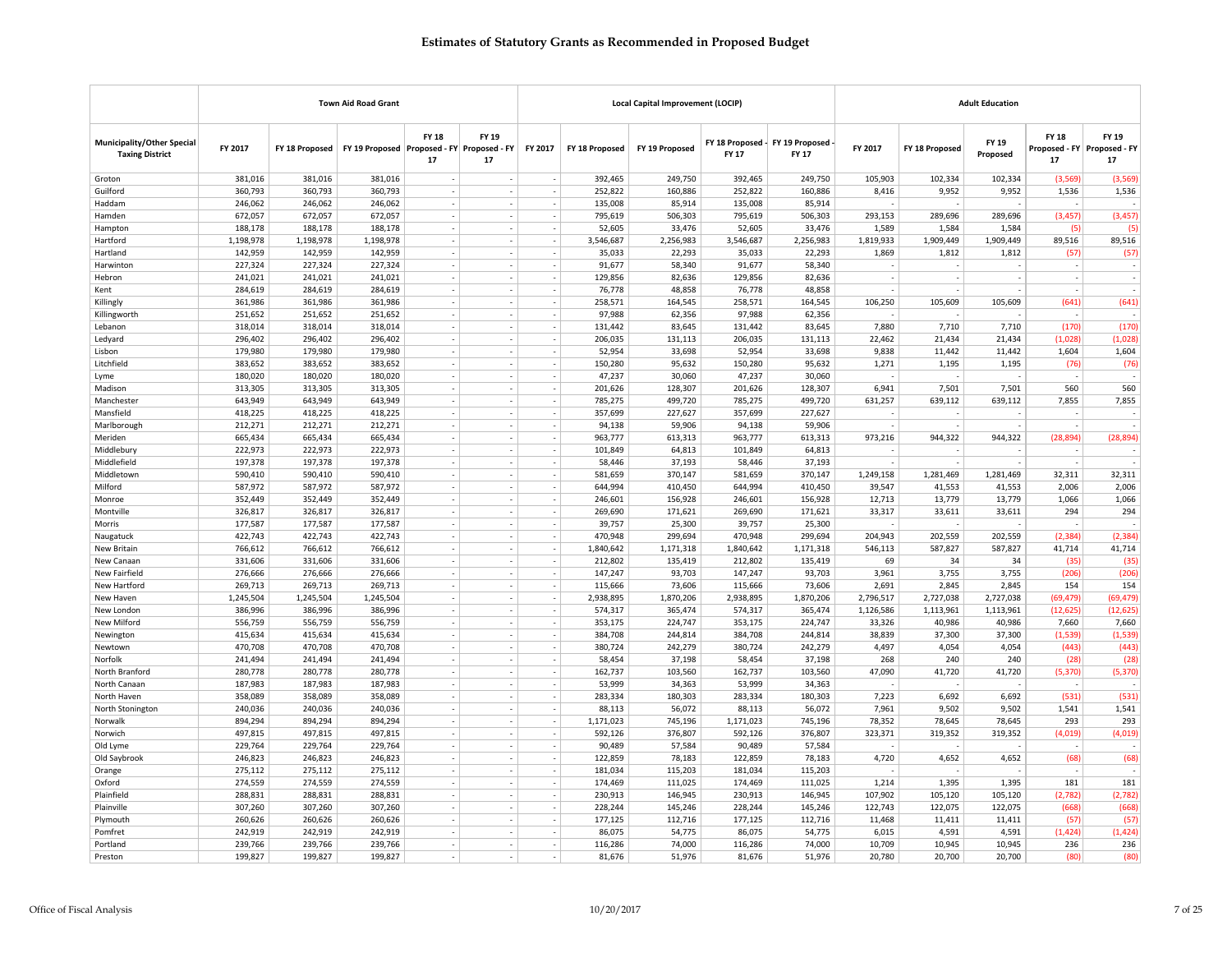|                                                             |                      |                      | <b>Town Aid Road Grant</b>                     |                          |                                       |                                    |                      | <b>Local Capital Improvement (LOCIP)</b> |                      |                                                 |                     |                     | <b>Adult Education</b>   |                          |                                            |
|-------------------------------------------------------------|----------------------|----------------------|------------------------------------------------|--------------------------|---------------------------------------|------------------------------------|----------------------|------------------------------------------|----------------------|-------------------------------------------------|---------------------|---------------------|--------------------------|--------------------------|--------------------------------------------|
| <b>Municipality/Other Special</b><br><b>Taxing District</b> | FY 2017              | FY 18 Proposed       | FY 19 Proposed   Proposed - FY   Proposed - FY | <b>FY 18</b><br>17       | FY 19<br>17                           | FY 2017                            | FY 18 Proposed       | FY 19 Proposed                           | <b>FY 17</b>         | FY 18 Proposed - FY 19 Proposed<br><b>FY 17</b> | FY 2017             | FY 18 Proposed      | FY 19<br>Proposed        | FY 18<br>17              | FY 19<br>Proposed - FY Proposed - FY<br>17 |
| Prospect                                                    | 240,759              | 240,759              | 240,759                                        |                          |                                       |                                    | 118,796              | 75,597                                   | 118,796              | 75,597                                          |                     |                     |                          | $\sim$                   |                                            |
| Putnam                                                      | 237,753              | 237,753              | 237,753                                        |                          |                                       | $\sim$                             | 150,337              | 95,669                                   | 150,337              | 95,669                                          | 67,026              | 65,727              | 65,727                   | (1, 299)                 | (1, 299)                                   |
| Redding                                                     | 269,261              | 269,261              | 269,261                                        |                          | $\overline{\phantom{a}}$              | $\sim$                             | 127,246              | 80,974                                   | 127,246              | 80,974                                          | 554                 | 547                 | 547                      | (7)                      | (7)                                        |
| Ridgefield                                                  | 379,411              | 379,411              | 379,411                                        |                          |                                       | $\sim$                             | 281,504              | 179,139                                  | 281,504              | 179,139                                         | 586                 | 578                 | 578                      | (8)                      | (8)                                        |
| Rocky Hill                                                  | 344,305              | 344,305              | 344,305                                        |                          |                                       | $\overline{\phantom{a}}$           | 208,083              | 132,416                                  | 208,083              | 132,416                                         | 10,124              | 9,694               | 9,694                    | (430)                    | (430)                                      |
| Roxbury                                                     | 331,244              | 331,244              | 331,244                                        | $\overline{\phantom{a}}$ | $\overline{\phantom{a}}$              | $\overline{\phantom{a}}$           | 65,704               | 41,812                                   | 65,704               | 41,812                                          |                     |                     | $\overline{\phantom{a}}$ | $\sim$                   | $\sim$                                     |
| Salem                                                       | 193,534              | 193,534              | 193,534                                        |                          | ÷.                                    | $\overline{\phantom{a}}$           | 63,059               | 40,128                                   | 63,059               | 40,128                                          | 4,450               | 4,126               | 4,126                    | (324)                    | (324)                                      |
| Salisbury                                                   | 284,374              | 284,374              | 284,374                                        |                          | ÷,                                    | $\overline{\phantom{a}}$           | 80,314               | 51,109                                   | 80,314               | 51,109                                          |                     |                     |                          | $\sim$                   |                                            |
| Scotland                                                    | 153,775              | 153,775              | 153,775                                        |                          |                                       |                                    | 39,042               | 24,845                                   | 39,042               | 24,845                                          | 1,806               | 1,746               | 1,746                    | (60)                     | (60)                                       |
| Seymour                                                     | 296,588              | 296,588              | 296,588                                        |                          | $\overline{\phantom{a}}$              | $\overline{\phantom{a}}$           | 213,763              | 136,031                                  | 213,763              | 136,031                                         | 75,988              | 75,666              | 75,666                   | (322)                    | (322)                                      |
| Sharon                                                      | 357,343              | 357,343              | 357,343                                        |                          | $\overline{\phantom{a}}$              | $\overline{\phantom{a}}$           | 89,428               | 56,908                                   | 89,428               | 56,908                                          |                     |                     |                          | $\sim$                   |                                            |
| Shelton                                                     | 503,576              | 503,576              | 503,576                                        |                          |                                       | $\sim$                             | 491,637              | 312,860                                  | 491,637              | 312,860                                         | 37,518              | 37,740              | 37,740                   | 222                      | 222                                        |
| Sherman                                                     | 205,264              | 205,264              | 205,264                                        |                          | $\mathcal{L}_{\mathcal{A}}$<br>$\sim$ | $\sim$                             | 47,708               | 30,360                                   | 47,708               | 30,360                                          | 178                 | 199                 | 199                      | 21                       | 21                                         |
| Simsbury                                                    | 363,595              | 363,595              | 363,595                                        |                          | ÷.                                    | $\sim$                             | 288,757              | 183,754                                  | 288,757              | 183,754                                         | 13,657              | 12,604              | 12,604                   | (1,053)<br>(555)         | (1,053)                                    |
| Somers<br>South Windsor                                     | 267,917<br>380,283   | 267,917<br>380,283   | 267,917<br>380,283                             |                          | $\overline{\phantom{a}}$              | $\sim$<br>$\overline{\phantom{a}}$ | 162,570<br>300,069   | 103,454<br>190,953                       | 162,570<br>300,069   | 103,454<br>190,953                              | 11,126<br>12,360    | 10,571<br>9,956     | 10,571<br>9,956          | (2,404)                  | (555)<br>(2, 404)                          |
| Southbury                                                   | 378,106              | 378,106              | 378,106                                        |                          |                                       | $\sim$                             | 238,687              | 151,891                                  | 238,687              | 151,891                                         |                     |                     |                          | $\sim$                   |                                            |
| Southington                                                 | 524,917              | 524,917              | 524,917                                        |                          | $\mathcal{L}_{\mathcal{A}}$           | $\sim$                             | 519,123              | 330,351                                  | 519,123              | 330,351                                         | 13,020              | 15,104              | 15,104                   | 2,084                    | 2,084                                      |
| Sprague                                                     | 151,417              | 151,417              | 151,417                                        |                          | $\overline{\phantom{a}}$              | $\sim$                             | 48,126               | 30,626                                   | 48,126               | 30,626                                          | 16,071              | 15,783              | 15,783                   | (288)                    | (288)                                      |
| Stafford                                                    | 392,749              | 392,749              | 392,749                                        |                          |                                       | $\sim$                             | 203,879              | 129,741                                  | 203,879              | 129,741                                         | 26,296              | 25,081              | 25,081                   | (1, 215)                 | (1, 215)                                   |
| Stamford                                                    | 1,228,785            | 1,228,785            | 1,228,785                                      |                          | $\overline{\phantom{a}}$              | $\overline{\phantom{a}}$           | 1,544,724            | 983,006                                  | 1,544,724            | 983,006                                         | 333,828             | 329,862             | 329,862                  | (3,966)                  | (3,966)                                    |
| Sterling                                                    | 191,884              | 191,884              | 191,884                                        | $\overline{\phantom{a}}$ | $\overline{\phantom{a}}$              | $\overline{\phantom{a}}$           | 76,310               | 48,561                                   | 76,310               | 48,561                                          | 11,283              | 11,144              | 11,144                   | (139)                    | (139)                                      |
| Stonington                                                  | 297,859              | 297,859              | 297,859                                        |                          | ÷.                                    | $\overline{\phantom{a}}$           | 201,180              | 128,024                                  | 201,180              | 128,024                                         | 8,095               | 8,228               | 8,228                    | 133                      | 133                                        |
| Stratford                                                   | 602,309              | 602.309              | 602,309                                        |                          |                                       | $\sim$                             | 719,273              | 457,719                                  | 719,273              | 457.719                                         | 111,908             | 113,549             | 113,549                  | 1,641                    | 1,641                                      |
| Suffield                                                    | 290,620              | 290,620              | 290,620                                        | $\sim$                   | $\sim$                                | $\sim$                             | 169,810              | 108,061                                  | 169,810              | 108,061                                         | 8,075               | 8,139               | 8,139                    | 64                       | 64                                         |
| Thomaston                                                   | 222,724              | 222,724              | 222,724                                        |                          |                                       | $\overline{\phantom{a}}$           | 96,855               | 61,635                                   | 96,855               | 61,635                                          | 11,023              | 11,138              | 11,138                   | 115                      | 115                                        |
| Thompson                                                    | 252,984              | 252,984              | 252,984                                        |                          |                                       | $\overline{\phantom{a}}$           | 162,242              | 103,245                                  | 162,242              | 103,245                                         | 47,732              | 47,434              | 47,434                   | (298)                    | (298)                                      |
| Tolland                                                     | 338,796              | 338,796              | 338,796                                        |                          | $\mathcal{L}_{\mathcal{A}}$           | $\sim$                             | 212,879              | 135,468                                  | 212,879              | 135,468                                         | 8,984               | 8,436               | 8,436                    | (548)                    | (548)                                      |
| Torrington                                                  | 460,205              | 460,205              | 460,205                                        |                          | ٠                                     | $\sim$                             | 474,983              | 302,262                                  | 474,983              | 302,262                                         | 126,439             | 129,092             | 129,092                  | 2,653                    | 2,653                                      |
| Trumbull                                                    | 464,098              | 464,098              | 464,098                                        |                          | ٠                                     | $\sim$                             | 450,787              | 286,864                                  | 450,787              | 286,864                                         | 13,226              | 15,259              | 15,259                   | 2,033                    | 2,033                                      |
| Union                                                       | 124,719              | 124,719              | 124,719                                        |                          |                                       |                                    | 27,446               | 17,466                                   | 27,446               | 17,466                                          | 1,809               | 1,562               | 1,562                    | (247)                    | (247)                                      |
| Vernon                                                      | 401,696              | 401,696              | 401,696                                        |                          |                                       | $\overline{\phantom{a}}$           | 384,143              | 244,455                                  | 384,143              | 244,455                                         | 231,815             | 227,337             | 227,337                  | (4, 478)                 | (4, 478)                                   |
| Voluntown                                                   | 172,315              | 172,315              | 172,315                                        |                          | $\overline{\phantom{a}}$              | $\overline{\phantom{a}}$           | 44,617               | 28,393                                   | 44,617               | 28,393                                          | 7,822               | 7,786               | 7,786                    | (36)                     | (36)                                       |
| Wallingford                                                 | 540,757              | 540,757              | 540,757                                        |                          |                                       | $\sim$                             | 526,335              | 334,940                                  | 526,335              | 334,940                                         | 262,909             | 265,405             | 265,405                  | 2,496                    | 2,496                                      |
| Warren                                                      | 181,588              | 181,588              | 181,588                                        |                          |                                       | $\sim$                             | 39,856               | 25,363                                   | 39,856               | 25,363                                          |                     |                     |                          | ÷,                       |                                            |
| Washington                                                  | 329,965              | 329,965              | 329,965                                        | $\sim$                   | $\sim$<br>$\sim$                      | $\sim$<br>$\sim$                   | 95,183               | 60,571                                   | 95,183               | 60,571                                          | $\sim$              |                     | $\sim$                   | $\sim$                   |                                            |
| Waterbury<br>Waterford                                      | 1,072,045<br>320,698 | 1,072,045<br>320,698 | 1,072,045<br>320,698                           |                          |                                       |                                    | 2,387,262<br>216,518 | 1,519,166<br>137,784                     | 2,387,262<br>216,518 | 1,519,166<br>137,784                            | 1,910,140<br>12,576 | 1,894,809<br>11,697 | 1,894,809<br>11,697      | (15, 331)<br>(879)       | (15, 331)<br>(879)                         |
| Watertown                                                   | 350,997              | 350,997              | 350,997                                        | $\sim$                   | $\mathcal{L}_{\mathcal{A}}$           | $\overline{\phantom{a}}$<br>$\sim$ | 282,876              | 180,012                                  | 282,876              | 180,012                                         | 4,787               | 4,768               | 4,768                    | (19)                     | (19)                                       |
| West Hartford                                               | 686,908              | 686,908              | 686,908                                        |                          |                                       | $\sim$                             | 792,265              | 504,169                                  | 792,265              | 504,169                                         | 69,469              | 72,142              | 72,142                   | 2,673                    | 2,673                                      |
| West Haven                                                  | 616,673              | 616,673              | 616,673                                        |                          | ٠                                     | $\sim$                             | 1,064,743            | 677,563                                  | 1,064,743            | 677,563                                         | 210,626             | 206,749             | 206,749                  | (3,877)                  | (3,877)                                    |
| Westbrook                                                   | 216,780              | 216,780              | 216,780                                        |                          |                                       | $\overline{\phantom{a}}$           | 77,661               | 49,421                                   | 77,661               | 49,421                                          | 1,564               | 1,211               | 1,211                    | (353)                    | (353)                                      |
| Weston                                                      | 251,771              | 251,771              | 251,771                                        |                          |                                       | $\overline{\phantom{a}}$           | 119,606              | 76,113                                   | 119,606              | 76,113                                          | 80                  | 80                  | 80                       | $\sim$                   |                                            |
| Westport                                                    | 388,556              | 388,556              | 388,556                                        | $\overline{\phantom{a}}$ | $\overline{\phantom{a}}$              | $\overline{\phantom{a}}$           | 268,389              | 170,793                                  | 268,389              | 170,793                                         | 235                 | 155                 | 155                      | (80)                     | (80)                                       |
| Wethersfield                                                | 400,727              | 400,727              | 400,727                                        |                          | $\sim$                                | $\sim$                             | 335,505              | 213,503                                  | 335,505              | 213,503                                         | 29,758              | 31,155              | 31,155                   | 1,397                    | 1,397                                      |
| Willington                                                  | 258,132              | 258,132              | 258,132                                        |                          |                                       | $\overline{\phantom{a}}$           | 107,046              | 68,120                                   | 107,046              | 68,120                                          |                     |                     |                          | $\overline{\phantom{a}}$ |                                            |
| Wilton                                                      | 316,218              | 316,218              | 316,218                                        | $\sim$                   | $\mathcal{L}_{\mathcal{A}}$           | $\sim$                             | 206,974              | 131,710                                  | 206,974              | 131,710                                         | 174                 | 145                 | 145                      | (29)                     | (29)                                       |
| Winchester                                                  | 300,692              | 300,692              | 300,692                                        |                          | ٠                                     | $\overline{\phantom{a}}$           | 163,254              | 103,889                                  | 163,254              | 103,889                                         | 10,994              | 10,628              | 10,628                   | (366)                    | (366)                                      |
| Windham                                                     | 367,296              | 367,296              | 367,296                                        |                          | $\overline{a}$                        | $\overline{\phantom{a}}$           | 489,230              | 311,328                                  | 489,230              | 311,328                                         | 280,211             | 276,729             | 276,729                  | (3,482)                  | (3, 482)                                   |
| Windsor                                                     | 403,233              | 403,233              | 403,233                                        |                          |                                       | $\overline{\phantom{a}}$           | 333,221              | 212,049                                  | 333,221              | 212,049                                         | 57,019              | 58,218              | 58,218                   | 1,199                    | 1,199                                      |
| <b>Windsor Locks</b>                                        | 263,452              | 263,452              | 263,452                                        |                          | $\overline{\phantom{a}}$              | $\sim$                             | 142,213              | 90,499                                   | 142,213              | 90,499                                          | 18,615              | 22,431              | 22,431                   | 3,816                    | 3,816                                      |
| Wolcott                                                     | 301,957              | 301,957              | 301,957                                        |                          | $\sim$                                | $\sim$                             | 209,878              | 133,558                                  | 209,878              | 133,558                                         | 4,089               | 4,249               | 4,249                    | 160                      | 160                                        |
| Woodbridge                                                  | 240,646              | 240,646              | 240,646                                        |                          |                                       | $\overline{\phantom{a}}$           | 118,215              | 75,227                                   | 118,215              | 75,227                                          |                     |                     |                          |                          |                                            |
| Woodbury                                                    | 295,490              | 295,490              | 295,490                                        |                          |                                       |                                    | 142,286              | 90,546                                   | 142,286              | 90,546                                          |                     |                     |                          |                          |                                            |
| Woodstock                                                   | 382,032              | 382,032              | 382,032                                        | $\overline{\phantom{a}}$ | $\overline{\phantom{a}}$              | $\sim$                             | 152,991              | 97,358                                   | 152,991              | 97,358                                          | 8,946               | 9,177               | 9,177                    | 231                      | 231                                        |
|                                                             |                      |                      |                                                |                          |                                       |                                    |                      |                                          |                      |                                                 |                     |                     |                          | ÷.                       |                                            |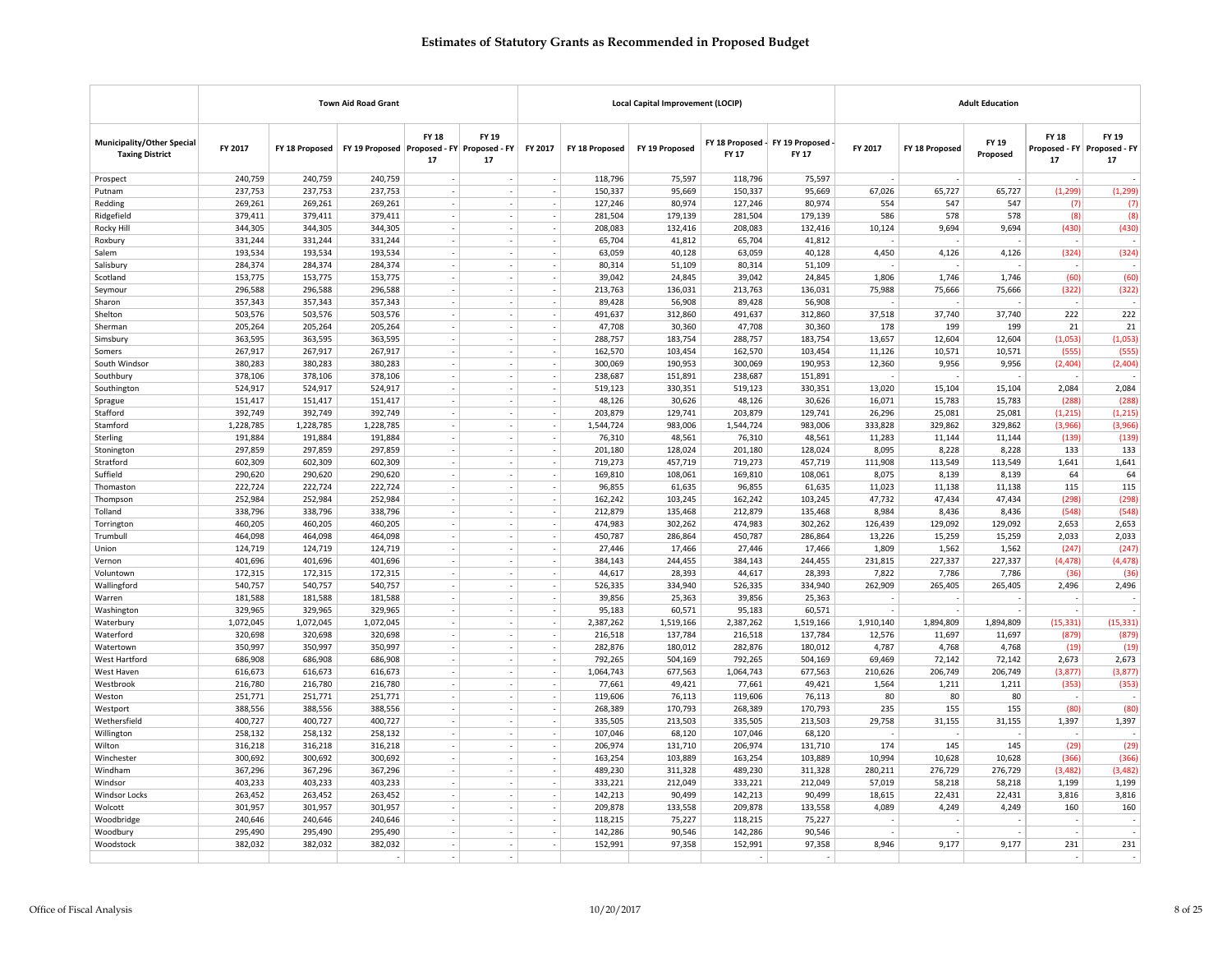|                                                             |                          |                          | <b>Town Aid Road Grant</b>                 |                                |                                    |                          |                          | Local Capital Improvement (LOCIP) |        |                                            |                          |                | <b>Adult Education</b>   |                          |                                            |
|-------------------------------------------------------------|--------------------------|--------------------------|--------------------------------------------|--------------------------------|------------------------------------|--------------------------|--------------------------|-----------------------------------|--------|--------------------------------------------|--------------------------|----------------|--------------------------|--------------------------|--------------------------------------------|
| <b>Municipality/Other Special</b><br><b>Taxing District</b> | FY 2017                  | FY 18 Proposed           | FY 19 Proposed Proposed - FY Proposed - FY | <b>FY 18</b><br>17             | FY 19<br>17                        | FY 2017                  | FY 18 Proposed           | FY 19 Proposed                    | FY 17  | FY 18 Proposed - FY 19 Proposed -<br>FY 17 | FY 2017                  | FY 18 Proposed | FY 19<br>Proposed        | <b>FY 18</b><br>17       | FY 19<br>Proposed - FY Proposed - FY<br>17 |
| Bantam (Bor.)                                               | $\sim$                   | ٠.                       |                                            |                                |                                    |                          | 478                      | 304                               | 478    | 304                                        |                          | ٠              |                          |                          |                                            |
| Danielson (Bor.)                                            |                          |                          |                                            |                                |                                    |                          | 5,030                    | 3,201                             | 5,030  | 3,201                                      |                          |                | ÷,                       | $\overline{\phantom{a}}$ |                                            |
| Fenwick (Bor.)                                              | 1,043                    | 1,043                    | 1,043                                      | $\sim$                         | $\sim$                             |                          | 1,514                    | 963                               | 1,514  | 963                                        | $\sim$                   | ÷              | $\sim$                   | $\sim$                   | $\sim$                                     |
| Groton (City of)                                            | 113,531                  | 113,531                  | 113,531                                    | $\overline{a}$                 | $\sim$                             |                          | 31,256                   | 19,890                            | 31,256 | 19,890                                     | $\sim$                   | ٠              | $\overline{\phantom{a}}$ | $\sim$                   |                                            |
| Groton Long Point                                           |                          |                          |                                            | $\overline{\phantom{a}}$       | $\overline{\phantom{a}}$           |                          | 5,877                    | 3,740                             | 5,877  | 3,740                                      | ×,                       |                | $\overline{\phantom{a}}$ | $\sim$                   |                                            |
| Jewett City (Bor.)                                          | 78,000                   | 78,000                   | 78,000                                     | $\sim$                         | $\sim$                             | $\sim$                   | 4,434                    | 2,822                             | 4,434  | 2,822                                      | $\sim$                   |                | $\sim$                   | $\sim$                   | $\sim$                                     |
| Litchfield (Bor.)                                           |                          |                          | i,                                         | $\overline{a}$                 | $\sim$                             |                          | 1,263                    | 803                               | 1,263  | 803                                        |                          |                |                          | $\sim$                   |                                            |
| Newtown (Bor.)                                              |                          | ÷,                       | ٠                                          | $\overline{a}$                 | $\sim$                             |                          | 718                      | 457                               | 718    | 457                                        | $\overline{\phantom{a}}$ |                | $\overline{\phantom{a}}$ | $\sim$                   | $\sim$                                     |
| Stonington (Bor.)                                           | 15,524                   | 15,524                   | 15,524                                     | $\overline{a}$                 | $\overline{\phantom{a}}$           |                          | 2,649                    | 1,685                             | 2,649  | 1,685                                      | ÷                        |                | ÷,                       | $\sim$                   | $\sim$                                     |
| Woodmont (Bor.)                                             | 17,066                   | 17,066                   | 17,066                                     | $\overline{\phantom{a}}$       | $\overline{\phantom{a}}$           |                          | 489                      | 311                               | 489    | 311                                        |                          |                |                          | $\overline{\phantom{a}}$ | $\sim$                                     |
| District No. 1                                              | $\sim$                   | $\overline{\phantom{a}}$ | $\overline{\phantom{a}}$                   | $\overline{\phantom{a}}$       | $\overline{\phantom{a}}$           | $\overline{\phantom{a}}$ | $\overline{\phantom{a}}$ | $\overline{\phantom{a}}$          | ÷.     | $\sim$                                     | 3,282                    | 3,239          | 3,239                    | (43)                     | (43)                                       |
| District No. 4                                              | $\sim$                   | $\overline{\phantom{a}}$ | $\sim$                                     | $\sim$                         | $\sim$                             |                          | ٠                        | $\sim$                            | ٠      | $\sim$                                     | 9,737                    | 11,289         | 11,289                   | 1,552                    | 1,552                                      |
| District No. 5                                              |                          | ÷,                       | $\overline{\phantom{a}}$                   | $\overline{\phantom{a}}$       | $\overline{\phantom{a}}$           |                          |                          |                                   |        | $\overline{\phantom{a}}$                   | 3,131                    | 3,181          | 3,181                    | 50                       | 50                                         |
| District No. 6                                              | $\sim$                   | $\overline{\phantom{a}}$ | $\sim$                                     | $\sim$                         | $\overline{\phantom{a}}$           | $\overline{\phantom{a}}$ | ÷,                       | $\sim$                            | $\sim$ | $\sim$                                     | 438                      | 433            | 433                      | (5)                      | (5)                                        |
| District No. 7                                              | $\sim$                   | $\sim$                   | $\sim$                                     | ÷,                             | $\overline{\phantom{a}}$           |                          | ÷,                       | $\sim$                            |        | $\sim$                                     | 5,221                    | 5,424          | 5,424                    | 203                      | 203                                        |
| District No. 8                                              | $\sim$                   | $\overline{\phantom{a}}$ | $\sim$<br>$\overline{\phantom{a}}$         | $\overline{\phantom{a}}$<br>÷, | $\overline{\phantom{a}}$<br>$\sim$ |                          | $\overline{\phantom{a}}$ | $\overline{\phantom{a}}$          |        | $\overline{\phantom{a}}$<br>$\sim$         | 23,912                   | 23,635         | 23,635                   | (277)<br>$\sim$          | (277)<br>$\sim$                            |
| District No. 9<br>District No. 10                           |                          | $\overline{\phantom{a}}$ | $\overline{\phantom{a}}$                   | $\overline{a}$                 | $\overline{\phantom{a}}$           |                          | $\overline{\phantom{a}}$ |                                   |        | $\sim$                                     | 2,437                    | 2,309          | 2,309                    | (128)                    | (128)                                      |
| District No. 11                                             | $\sim$                   | $\overline{\phantom{a}}$ | $\sim$                                     | $\overline{\phantom{a}}$       | $\sim$                             | $\overline{\phantom{a}}$ | $\overline{\phantom{a}}$ | $\sim$                            | $\sim$ | $\sim$                                     |                          |                |                          | $\sim$                   | $\sim$                                     |
| District No. 12                                             | $\sim$                   | $\overline{\phantom{a}}$ | $\overline{\phantom{a}}$                   | $\sim$                         | $\sim$                             |                          | $\sim$                   | $\sim$                            |        | $\sim$                                     | 68                       | 67             | 67                       | (1)                      | (1)                                        |
| District No. 13                                             | $\overline{\phantom{a}}$ | $\sim$                   | i,                                         | $\overline{\phantom{a}}$       | $\overline{\phantom{a}}$           |                          | ÷,                       |                                   |        | $\sim$                                     | 9.960                    | 9.254          | 9,254                    | (706)                    | (706)                                      |
| District No. 14                                             | $\overline{\phantom{a}}$ | $\overline{\phantom{a}}$ | $\overline{\phantom{a}}$                   | $\sim$                         | $\overline{\phantom{a}}$           | $\sim$                   | ÷,                       | $\sim$                            | ÷      | $\sim$                                     | 5,833                    | 5,327          | 5,327                    | (506)                    | (506)                                      |
| District No. 15                                             | $\sim$                   | $\sim$                   | $\sim$                                     | $\overline{a}$                 | $\sim$                             |                          | ÷,                       | ٠.                                |        | $\sim$                                     | 981                      | 932            | 932                      | (49)                     | (49)                                       |
| District No. 16                                             | $\overline{\phantom{a}}$ | $\overline{\phantom{a}}$ | $\overline{\phantom{a}}$                   | ٠                              | $\overline{\phantom{a}}$           |                          | ٠                        | $\overline{\phantom{a}}$          |        | $\sim$                                     | 2,013                    | 1,986          | 1,986                    | (27)                     | (27)                                       |
| District No. 17                                             | $\sim$                   | $\overline{\phantom{a}}$ | $\overline{\phantom{a}}$                   | $\overline{a}$                 | $\overline{\phantom{a}}$           |                          | $\overline{a}$           |                                   |        | $\sim$                                     | 6,769                    | 6,426          | 6,426                    | (343)                    | (343)                                      |
| District No. 18                                             | $\sim$                   | $\overline{\phantom{a}}$ | $\overline{\phantom{a}}$                   | $\sim$                         | $\sim$                             |                          | $\sim$                   | $\overline{\phantom{a}}$          |        | $\sim$                                     | 2,765                    | 2,736          | 2,736                    | (29)                     | (29)                                       |
| District No. 19                                             | $\sim$                   | $\sim$                   | $\sim$                                     | $\overline{\phantom{a}}$       | $\sim$                             | $\overline{a}$           | ٠                        | $\sim$                            | $\sim$ | $\sim$                                     | 56,548                   | 55,451         | 55,451                   | (1,097)                  | (1,097)                                    |
| <b>Education Conn</b>                                       | $\sim$                   | ÷.                       | $\overline{\phantom{a}}$                   | ÷.                             | $\overline{\phantom{a}}$           |                          | $\overline{a}$           | $\overline{\phantom{a}}$          |        | $\sim$                                     | 133,169                  | 131,299        | 131,299                  | (1, 870)                 | (1,870)                                    |
| EASTCONN                                                    |                          | ×,                       | $\overline{\phantom{a}}$                   | $\overline{a}$                 | $\overline{\phantom{a}}$           |                          | i,                       |                                   |        | $\sim$                                     | 30,799                   | 30,177         | 30,177                   | (622)                    | (622)                                      |
| <b>SDE Admin Costs</b>                                      | $\overline{\phantom{a}}$ | $\overline{\phantom{a}}$ | $\sim$                                     | $\overline{\phantom{a}}$       | $\sim$                             | $\overline{\phantom{a}}$ | $\overline{\phantom{a}}$ | $\sim$                            | $\sim$ | $\sim$                                     | 1,019,198                | 1,019,198      | 1,019,198                | $\overline{\phantom{a}}$ | $\sim$                                     |
| <b>Blmfld Cntr FD</b>                                       | $\sim$                   | $\overline{\phantom{a}}$ | $\sim$                                     | $\sim$                         | $\sim$                             |                          | $\sim$                   | $\sim$                            | $\sim$ | $\sim$                                     |                          |                |                          | $\sim$                   | $\sim$                                     |
| <b>Blmfld Blue Hills FD</b>                                 | $\overline{\phantom{a}}$ | ٠.                       | $\overline{\phantom{a}}$                   | ٠                              | $\sim$                             |                          | ٠                        | $\overline{\phantom{a}}$          |        | $\sim$                                     | $\overline{\phantom{a}}$ |                | ÷,                       | $\sim$                   | $\sim$                                     |
| Cromwell FD                                                 |                          | $\overline{\phantom{a}}$ | $\overline{\phantom{a}}$                   | $\overline{a}$                 | $\overline{\phantom{a}}$           |                          |                          |                                   |        | $\sim$                                     | L.                       |                | J.                       | $\sim$                   |                                            |
| Enfield FD #1                                               |                          |                          | $\sim$                                     | ٠                              | $\overline{\phantom{a}}$           |                          |                          |                                   |        | $\sim$                                     |                          |                |                          | $\sim$                   | $\sim$                                     |
| Hazardville FD #3                                           | $\sim$                   | $\overline{\phantom{a}}$ | $\sim$<br>i,                               | $\overline{a}$                 | $\sim$<br>$\sim$                   |                          | $\sim$                   | $\overline{\phantom{a}}$          | ٠      | $\sim$<br>٠.                               | $\overline{\phantom{a}}$ | $\sim$         | $\overline{\phantom{a}}$ | $\overline{\phantom{a}}$ | $\sim$                                     |
| Enfield N Thompsonville<br><b>Enfield Shaker Pines</b>      |                          |                          | $\overline{\phantom{a}}$                   |                                | $\sim$                             |                          |                          |                                   |        |                                            |                          |                |                          | $\sim$<br>$\sim$         |                                            |
| Enfield Thmpsnvll                                           | $\sim$                   | $\overline{\phantom{a}}$ | $\sim$                                     | $\overline{\phantom{a}}$       | $\sim$                             |                          | $\lambda$                |                                   |        | $\sim$                                     | $\overline{\phantom{a}}$ |                | $\overline{\phantom{a}}$ | $\sim$                   | $\sim$                                     |
| Manchester - 8th Utility Dist                               | $\overline{a}$           | $\sim$                   | $\sim$                                     | $\sim$                         | $\sim$                             |                          | ÷                        | ٠.                                |        | $\sim$                                     | J.                       |                | $\overline{\phantom{a}}$ | $\sim$                   | $\sim$                                     |
| Groton: Poq. Brdg FD                                        | $\overline{\phantom{a}}$ | $\overline{\phantom{a}}$ | $\overline{\phantom{a}}$                   | ٠                              | $\overline{\phantom{a}}$           |                          | $\overline{\phantom{a}}$ | $\overline{\phantom{a}}$          |        | $\overline{\phantom{a}}$                   |                          |                | $\overline{\phantom{a}}$ | $\overline{\phantom{a}}$ | $\sim$                                     |
| Middletown City FD                                          | $\sim$                   | $\sim$                   | $\overline{\phantom{a}}$                   | i,                             | $\sim$                             |                          | i,                       |                                   |        | $\sim$                                     | i,                       |                | J,                       | $\sim$                   |                                            |
| Middletown South Fire                                       | $\sim$                   | $\sim$                   | $\overline{\phantom{a}}$                   | $\overline{\phantom{a}}$       | $\sim$                             |                          | i,                       | ٠.                                |        | $\sim$                                     | $\sim$                   |                | J,                       | $\sim$                   |                                            |
| Middletown Westfield                                        |                          |                          | $\sim$                                     | $\overline{\phantom{a}}$       | $\sim$                             |                          |                          |                                   | ٠      | $\sim$                                     |                          |                |                          | $\sim$                   | $\sim$                                     |
| N. Milford FD                                               | $\sim$                   | $\overline{\phantom{a}}$ | ÷,                                         | ÷,                             | $\sim$                             |                          |                          |                                   |        | $\sim$                                     |                          |                | ÷,                       | $\sim$                   |                                            |
| Norwich - CCD                                               | $\sim$                   | $\sim$                   | $\sim$                                     | $\overline{\phantom{a}}$       | $\sim$                             |                          | i,                       | $\sim$                            |        | $\sim$                                     | ÷,                       |                | J,                       | $\sim$                   | $\sim$                                     |
| Norwich - TCD                                               | $\sim$                   | $\overline{\phantom{a}}$ | $\sim$                                     | $\overline{\phantom{a}}$       | $\sim$                             | $\overline{\phantom{a}}$ | $\mathcal{L}$            | $\overline{\phantom{a}}$          | $\sim$ | $\sim$                                     | $\overline{\phantom{a}}$ | $\sim$         | $\sim$                   | $\sim$                   | $\sim$                                     |
| Simsbury FD                                                 | $\sim$                   | $\sim$                   | $\sim$                                     | ÷                              | $\mathcal{L}$                      |                          | ÷                        | ÷,                                | ٠      | $\sim$                                     | $\sim$                   | ٠.             | $\sim$                   | $\sim$                   | $\mathcal{L}_{\mathcal{A}}$                |
| Stafford FD                                                 |                          |                          |                                            |                                |                                    |                          |                          |                                   |        |                                            |                          |                |                          |                          |                                            |
| Plainfield FD                                               |                          |                          | i,                                         |                                |                                    |                          |                          |                                   |        |                                            |                          |                | i,                       | $\sim$                   |                                            |
| W. Putnam Dist                                              | $\sim$                   | $\overline{\phantom{a}}$ | $\mathcal{L}$                              | $\overline{\phantom{a}}$       | $\sim$                             |                          | ÷,                       |                                   |        | $\sim$                                     |                          |                | ÷,                       | $\sim$                   |                                            |
| Windham #1                                                  |                          |                          | $\sim$                                     | $\overline{\phantom{a}}$       | $\sim$                             |                          |                          |                                   | $\sim$ | $\sim$                                     |                          |                |                          | $\sim$                   | $\sim$                                     |
| Wndhm Spec Svc Dist #2                                      | $\sim$                   | $\overline{\phantom{a}}$ | $\overline{\phantom{a}}$                   | ÷,                             | $\overline{\phantom{a}}$           |                          |                          |                                   |        | $\sim$                                     |                          |                | ÷,                       | $\sim$                   |                                            |
| W Haven 1st Center                                          | $\overline{\phantom{a}}$ | $\overline{\phantom{a}}$ | $\sim$                                     | $\overline{\phantom{a}}$       | $\overline{\phantom{a}}$           |                          | $\overline{\phantom{a}}$ | $\sim$                            |        | $\sim$                                     | ÷,                       |                | $\overline{\phantom{a}}$ | $\overline{\phantom{a}}$ | $\sim$                                     |
| Allingtown                                                  | $\sim$                   | $\overline{\phantom{a}}$ | $\sim$                                     | $\overline{\phantom{a}}$       | $\sim$                             | $\overline{\phantom{a}}$ | $\overline{\phantom{a}}$ | $\overline{\phantom{a}}$          | $\sim$ | $\sim$                                     | $\overline{\phantom{a}}$ | $\sim$         | $\sim$                   | $\overline{\phantom{a}}$ | $\sim$                                     |
| W. Shore FD                                                 | $\sim$                   | $\sim$                   | $\sim$                                     | $\overline{\phantom{a}}$       | $\sim$                             |                          | ÷,                       | ٠.                                |        | $\sim$                                     | ÷,                       |                | J,                       | $\sim$                   | $\sim$                                     |
| Various Fire Dist                                           |                          |                          | $\overline{\phantom{a}}$                   | $\overline{\phantom{a}}$       | $\overline{\phantom{a}}$           |                          | $\overline{\phantom{a}}$ |                                   |        |                                            |                          |                |                          |                          |                                            |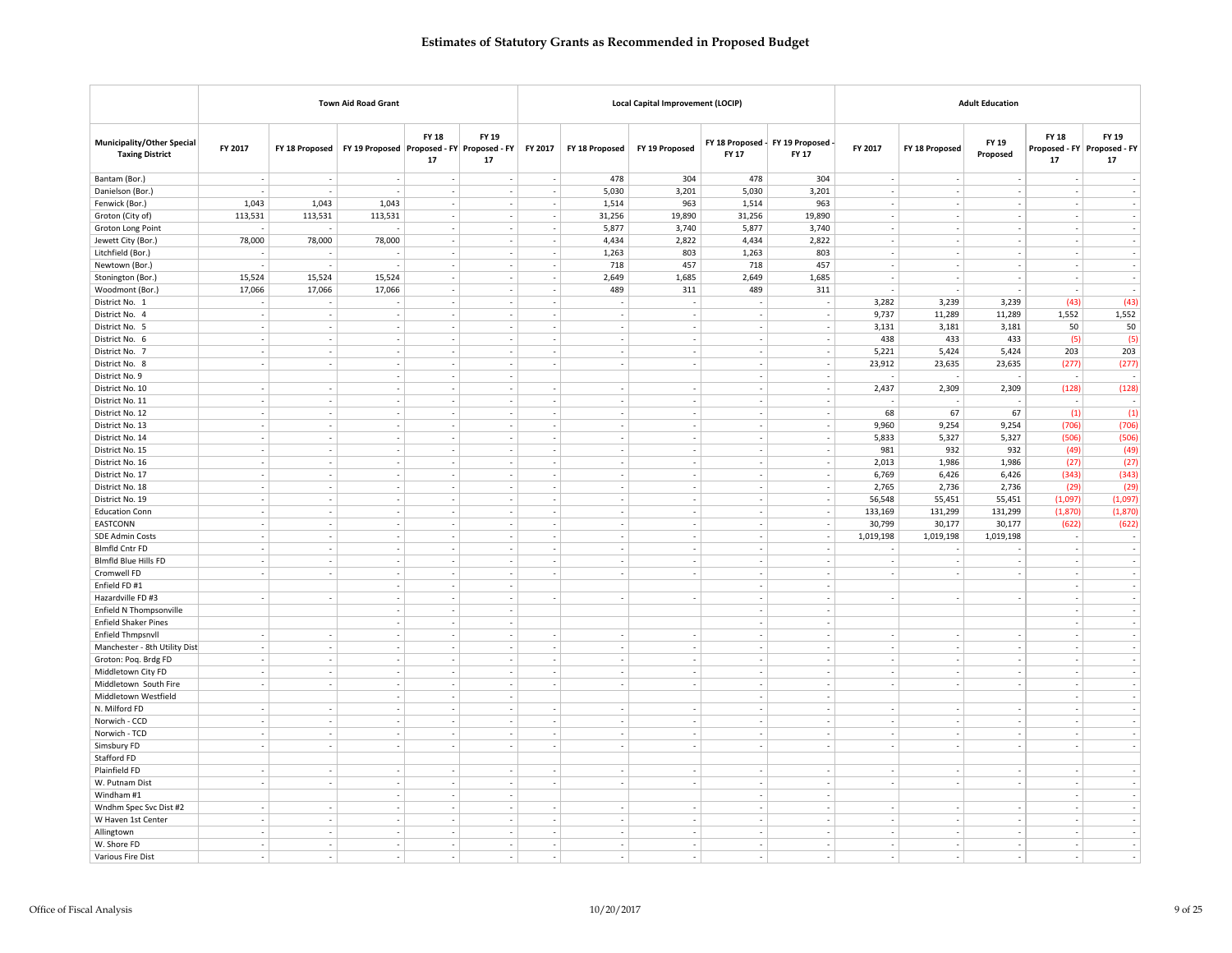|                                                      |            |            | <b>Town Aid Road Grant</b>                                      |                    |             |         |                | Local Capital Improvement (LOCIP) |              |                                                   |            |                | <b>Adult Education</b> |                                                   |                    |
|------------------------------------------------------|------------|------------|-----------------------------------------------------------------|--------------------|-------------|---------|----------------|-----------------------------------|--------------|---------------------------------------------------|------------|----------------|------------------------|---------------------------------------------------|--------------------|
| Municipality/Other Special<br><b>Taxing District</b> | FY 2017    |            | FY 18 Proposed   FY 19 Proposed   Proposed - FY   Proposed - FY | <b>FY 18</b><br>17 | FY 19<br>17 | FY 2017 | FY 18 Proposed | FY 19 Proposed                    | <b>FY 17</b> | FY 18 Proposed - FY 19 Proposed -<br><b>FY 17</b> | FY 2017    | FY 18 Proposed | FY 19<br>Proposed      | <b>FY 18</b><br>Proposed - FY Proposed - FY<br>17 | <b>FY 19</b><br>17 |
| <b>TOTALS</b>                                        | 60,000,000 | 60,000,000 | 60,000,000                                                      | 60,000,000         | 60,000,000  |         | 54,999,918     | 34,999,926                        | 54,999,918   | 34,999,926                                        | 20,284,988 | 20,284,988     | 20,284,988             | 20,284,988                                        | 20,284,988         |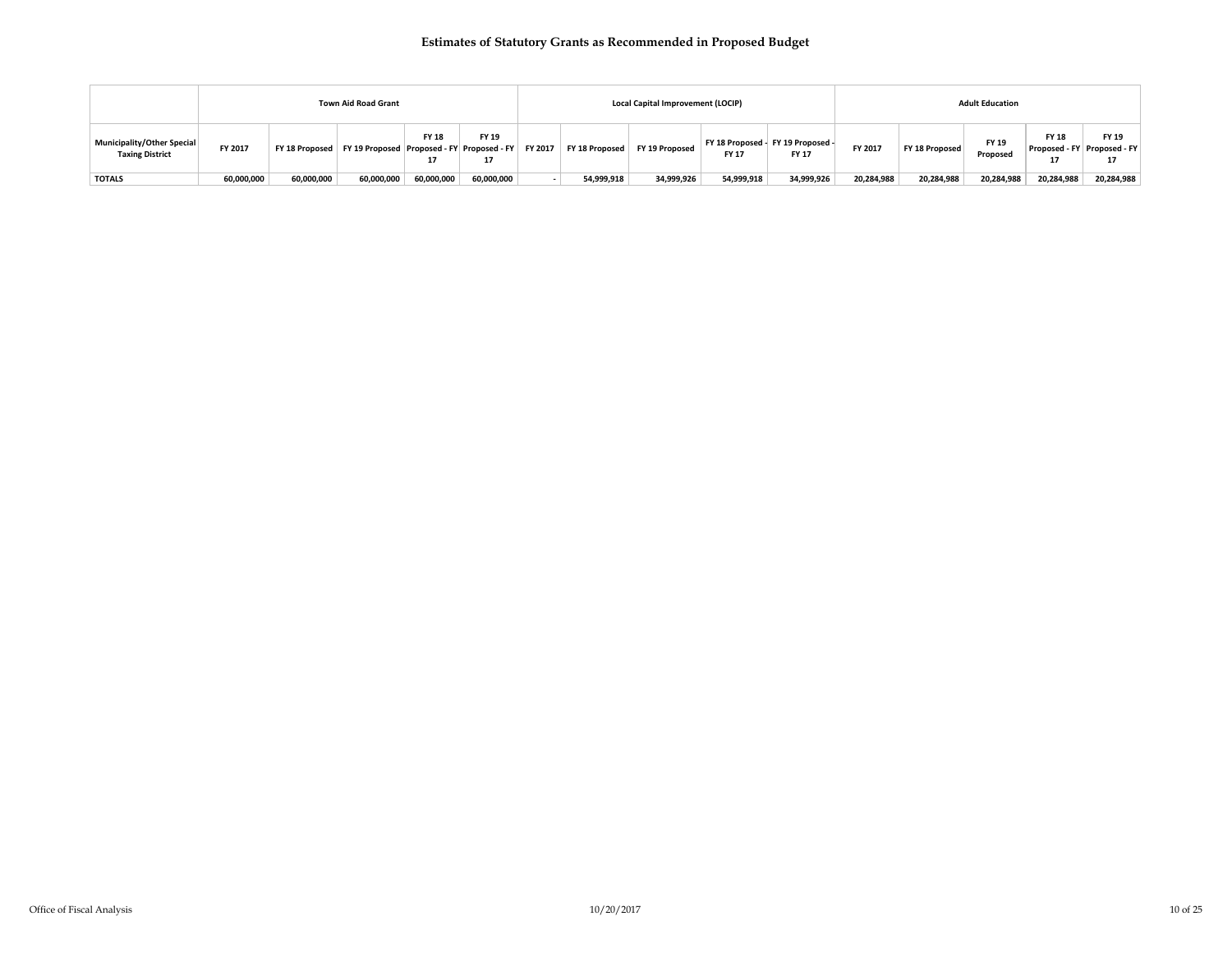|                                                      |                        |                        | <b>Education Cost Sharing</b> |                                  |                           |                    |                    | <b>Grants for Municipal Projects</b> |                                  |                                    |
|------------------------------------------------------|------------------------|------------------------|-------------------------------|----------------------------------|---------------------------|--------------------|--------------------|--------------------------------------|----------------------------------|------------------------------------|
| Municipality/Other Special<br><b>Taxing District</b> | FY 2017                | FY 18 Proposed         | FY 19 Proposed                | FY 18 Proposed -<br><b>FY 17</b> | FY 19 Proposed - FY<br>18 | FY 2017            | FY 18 Proposed     | FY 19 Proposed                       | FY 18 Proposed -<br><b>FY 17</b> | FY 19 Proposed -<br><b>FY 17</b>   |
| Andover                                              | 2,331,185              | 2,214,626              | 2,169,338                     | (116, 559)                       | (45, 288)                 | 2,620              | 2,620              | 2,620                                |                                  |                                    |
| Ansonia                                              | 16,473,543             | 16,473,543             | 16,751,949                    |                                  | 278,406                   | 85,419             | 85,419             | 85,419                               | ÷,                               |                                    |
| Ashford                                              | 3,859,564              | 3,666,586              | 3,612,923                     | (192, 978)                       | (53, 663)                 | 3,582              | 3,582              | 3,582                                |                                  |                                    |
| Avon                                                 | 731,456                | 694,883                | 645,385                       | (36, 573)                        | (49, 498)                 | 261,442            | 261,442            | 261,442                              | ÷,                               | $\overline{\phantom{a}}$           |
| Barkhamsted                                          | 1,633,686              | 1,552,002              | 1,635,503                     | (81, 684)                        | 83,501                    | 41,462             | 41,462             | 41,462                               |                                  | $\sim$                             |
| <b>Beacon Falls</b>                                  | 4,067,920              | 3,864,524              | 4,000,388                     | (203, 396)                       | 135,864                   | 43,809             | 43,809             | 43,809                               | ×,                               | $\overline{\phantom{a}}$           |
| Berlin                                               | 6,215,712              | 5,904,926              | 6,133,821                     | (310, 786)                       | 228,894                   | 786,396            | 786,396            | 786,396                              |                                  |                                    |
| Bethany                                              | 2,000,209              | 1,900,199              | 1,888,122                     | (100, 010)                       | (12, 077)                 | 67,229             | 67,229             | 67,229                               | J.                               |                                    |
| Bethel                                               | 8,087,732              | 7,683,345              | 8,046,892                     | (404, 387)                       | 363,547                   | 282,660            | 282,660            | 282,660                              | ×,                               |                                    |
| Bethlehem                                            | 1,278,838              | 1,214,896<br>6,160,837 | 1,150,256<br>6,243,615        | (63, 942)                        | (64, 640)<br>82,778       | 7,945<br>1,701,347 | 7,945<br>1,701,347 | 7,945<br>1,701,347                   |                                  | $\overline{\phantom{a}}$           |
| Bloomfield<br>Bolton                                 | 6,160,837<br>2,983,350 | 2,834,183              | 2,854,738                     | (149, 168)                       | 20,556                    | 24,859             | 24,859             | 24,859                               | $\overline{\phantom{a}}$         | $\overline{\phantom{a}}$           |
| Bozrah                                               | 1,223,830              | 1,162,639              | 1,228,033                     | (61, 192)                        | 65,395                    | 138,521            | 138,521            | 138,521                              | ÷,                               | $\overline{\phantom{a}}$           |
| Branford                                             | 2,211,848              | 2,101,256              | 2,305,373                     | (110, 592)                       | 204,118                   | 374,850            | 374,850            | 374,850                              |                                  |                                    |
| Bridgeport                                           | 181,105,390            | 181,105,390            | 182,258,249                   | $\sim$                           | 1,152,859                 | 1,031,564          | 1,031,564          | 1,031,564                            |                                  | $\overline{\phantom{a}}$           |
| Bridgewater                                          | 23,014                 | 21,863                 | 23,147                        | (1, 151)                         | 1,284                     | 587                | 587                | 587                                  |                                  | $\overline{\phantom{a}}$           |
| Bristol                                              | 44,853,676             | 44,853,676             | 45,317,623                    |                                  | 463,947                   | 2,486,925          | 2,486,925          | 2,486,925                            |                                  | $\overline{\phantom{a}}$           |
| Brookfield                                           | 1,417,583              | 1,346,704              | 1,144,183                     | (70, 879)                        | (202, 521)                | 118,281            | 118,281            | 118,281                              |                                  |                                    |
| Brooklyn                                             | 6,975,373              | 6,626,604              | 6,985,912                     | (348, 769)                       | 359,308                   | 10,379             | 10,379             | 10,379                               | ä,                               | $\overline{\phantom{a}}$           |
| Burlington                                           | 4,359,350              | 4,141,383              | 4,156,357                     | (217, 968)                       | 14,974                    | 15,300             | 15,300             | 15,300                               | ×,                               |                                    |
| Canaan                                               | 177,216                | 168,355                | 149,475                       | (8,861)                          | (18, 880)                 | 20,712             | 20,712             | 20,712                               |                                  |                                    |
| Canterbury                                           | 4,665,608              | 4,432,328              | 4,278,637                     | (233, 280)                       | (153, 691)                | 2,022              | 2,022              | 2,022                                |                                  | ÷,                                 |
| Canton                                               | 3,403,900              | 3,233,705              | 3,390,242                     | (170, 195)                       | 156,537                   | 7,994              | 7,994              | 7,994                                |                                  |                                    |
| Chaplin                                              | 1,856,992              | 1,764,142              | 1,744,841                     | (92, 850)                        | (19, 302)                 | 601                | 601                | 601                                  |                                  | ÷,                                 |
| Cheshire                                             | 9,436,665              | 8,964,832              | 9,320,096                     | (471, 833)                       | 355,264                   | 736,700            | 736,700            | 736,700                              | $\overline{\phantom{a}}$         | ÷,                                 |
| Chester                                              | 659,216                | 626,255                | 680,510                       | (32,961)                         | 54,255                    | 89,264             | 89,264             | 89,264                               | $\sim$<br>$\overline{a}$         | $\overline{\phantom{a}}$           |
| Clinton                                              | 6,326,998              | 6,010,648              | 5,729,482                     | (316, 350)                       | (281, 166)                | 191,674            | 191,674            | 191,674                              |                                  | i,                                 |
| Colchester                                           | 13,503,310             | 12,828,145             | 12,724,396                    | (675, 166)                       | (103, 749)                | 39,009             | 39,009             | 39,009                               | ä,                               |                                    |
| Colebrook                                            | 491,388                | 466,819                | 457,122                       | (24, 569)                        | (9,697)                   | 550                | 550                | 550                                  | $\sim$                           | $\overline{\phantom{a}}$           |
| Columbia                                             | 2,523,462              | 2,397,289              | 2,402,748                     | (126, 173)                       | 5,459                     | 26,763             | 26,763             | 26,763                               |                                  | $\sim$<br>L.                       |
| Cornwall                                             | 6,976                  | 6,627                  | 7,320                         | (349)                            | 693                       |                    |                    |                                      |                                  |                                    |
| Coventry                                             | 8,756,165              | 8,318,357              | 8,244,786                     | (437, 808)                       | (73, 571)                 | 10,533             | 10,533             | 10,533                               | i,<br>÷.                         | i,                                 |
| Cromwell                                             | 4,646,922              | 4,414,576              | 4,728,214                     | (232, 346)                       | 313,638                   | 31,099             | 31,099             | 31,099                               |                                  | $\overline{\phantom{a}}$<br>$\sim$ |
| Danbury                                              | 31,290,480             | 31,290,480             | 32,263,795                    |                                  | 973,315                   | 1,726,901          | 1,726,901          | 1,726,901                            | $\sim$<br>Î,                     | ÷,                                 |
| Darien                                               | 406,683                | 386,349                | 412,838                       | (20, 334)                        | 26,489                    |                    |                    |                                      | ÷,                               |                                    |
| Deep River                                           | 1,675,092              | 1,591,337              | 1,681,076                     | (83, 755)                        | 89,739                    | 104,136            | 104,136            | 104,136                              |                                  | $\overline{\phantom{a}}$           |
| Derby                                                | 7,902,388              | 7,902,388              | 8,096,222                     | $\sim$                           | 193,834                   | 14,728             | 14,728             | 14,728                               | $\sim$                           | $\overline{\phantom{a}}$           |
| Durham                                               | 3,895,303              | 3,700,538              | 3,426,419                     | (194, 765)                       | (274, 119)                | 153,897            | 153,897            | 153,897                              | ÷.                               | ÷,                                 |
| East Granby                                          | 1,439,845              | 1,367,853              | 1,458,366                     | (71, 992)                        | 90,513                    | 537,454            | 537,454            | 537,454                              |                                  | J.                                 |
| East Haddam                                          | 3,686,134              | 3,501,827              | 3,592,596                     | (184, 307)                       | 90,769                    | 1,696              | 1,696              | 1,696                                | ÷,                               | $\sim$                             |
| East Hampton                                         | 7,538,993              | 7,162,043              | 7,156,382                     | (376, 950)                       | (5,661)                   | 18,943             | 18,943             | 18,943                               | ä,                               | $\overline{a}$                     |
| East Hartford                                        | 49,075,156             | 49,075,156             | 49,837,919                    |                                  | 762,763                   | 4,447,536          | 4,447,536          | 4,447,536                            | i,                               | $\overline{\phantom{a}}$           |
| East Haven                                           | 19,595,415             | 19,595,415             | 19,710,003                    |                                  | 114,588                   | 43,500             | 43,500             | 43,500                               | $\overline{\phantom{a}}$         | $\overline{\phantom{a}}$           |
| East Lyme                                            | 6,918,462              | 6,572,539              | 6,558,537                     | (345, 923)                       | (14,002)                  | 22,442             | 22,442             | 22,442                               | $\overline{\phantom{a}}$         | $\overline{\phantom{a}}$<br>$\sim$ |
| East Windsor                                         | 5,669,122              | 5,669,122              | 5,669,122                     |                                  |                           | 295,024            | 295,024            | 295,024                              | ä,<br>Ĭ.                         | J.                                 |
| Eastford                                             | 1,091,881              | 1,037,287              | 1,009,454                     | (54, 594)                        | (27, 833)                 | 54,564             | 54,564             | 54,564                               |                                  |                                    |
| Easton                                               | 177,907                | 169,012                | 175,948                       | (8,895)                          | 6,936                     | 2,660              | 2,660              | 2,660                                |                                  | $\overline{\phantom{a}}$           |
| Ellington                                            | 9,684,435              | 9,200,213              | 9,702,710                     | (484, 222)                       | 502,496                   | 223,527            | 223,527            | 223,527                              | ×,                               | $\sim$                             |
| Enfield                                              | 28,585,010             | 27,155,760             | 28,754,590                    | (1,429,251)                      | 1,598,830                 | 256,875            | 256,875            | 256,875                              | ÷,                               | $\sim$                             |
| <b>Fssex</b>                                         | 105,052                | 99,799                 | 105,356                       | (5,253)                          | 5,556                     | 74,547             | 74,547             | 74,547                               |                                  | J.                                 |
| Fairfield                                            | 1,087,165              | 1,032,807              | 1,091,575                     | (54, 358)                        | 58,768                    | 96,747             | 96,747             | 96,747                               | ä,                               | $\overline{\phantom{a}}$           |
| Farmington                                           | 1,095,080              | 1,040,326              | 941,089                       | (54, 754)                        | (99, 237)                 | 545,804            | 545,804            | 545,804                              | $\sim$                           | $\overline{\phantom{a}}$           |
| Franklin                                             | 923,278                | 877,114                | 834,797                       | (46, 164)                        | (42, 317)                 | 23,080             | 23,080             | 23,080                               |                                  | $\overline{\phantom{a}}$           |
| Glastonbury                                          | 6,654,380              | 6,321,661              | 6,214,782                     | (332, 719)                       | (106, 880)                | 240,799            | 240,799            | 240,799                              | ÷                                | $\sim$                             |
| Goshen                                               | 82,025                 | 77,924                 | 81,081                        | (4, 101)                         | 3,157                     | 2,648              | 2,648              | 2,648                                | ÷,                               |                                    |
| Granby                                               | 5,510,220              | 5,234,709              | 5,471,889                     | (275, 511)                       | 237,180                   | 35,332             | 35,332             | 35,332                               |                                  | ÷,                                 |
| Greenwich                                            | 136,859                | 130,016                | 174,949                       | (6, 843)                         | 44,933                    | 89,022             | 89,022             | 89,022                               | Ĭ.                               | $\sim$                             |
| Griswold                                             | 10,775,767             | 10,236,979             | 10,812,256                    | (538, 788)                       | 575,278                   | 31,895             | 31,895             | 31,895                               |                                  |                                    |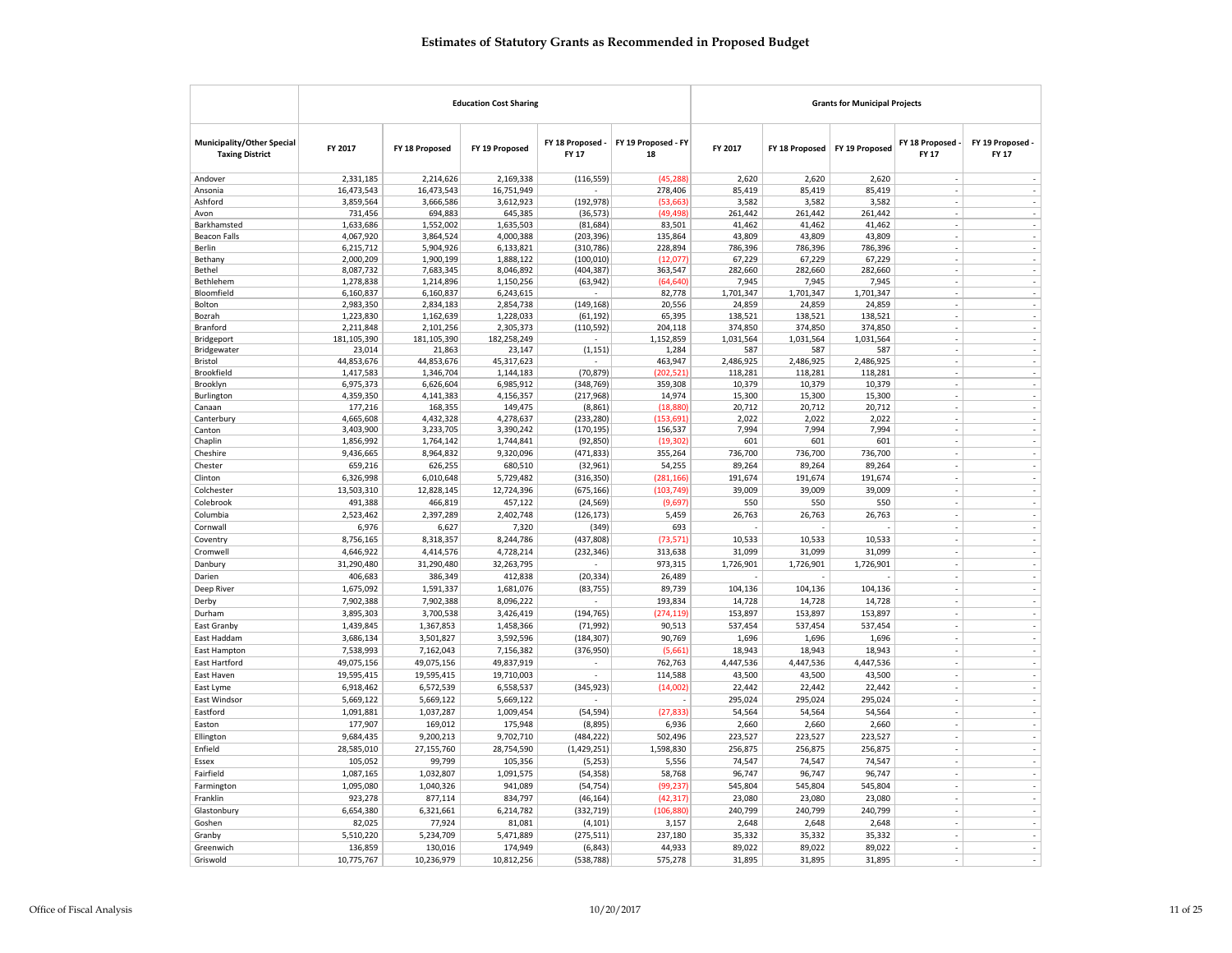|                                                             |                         |                         | <b>Education Cost Sharing</b> |                                  |                           |                      |                      | <b>Grants for Municipal Projects</b> |                                |                                            |
|-------------------------------------------------------------|-------------------------|-------------------------|-------------------------------|----------------------------------|---------------------------|----------------------|----------------------|--------------------------------------|--------------------------------|--------------------------------------------|
| <b>Municipality/Other Special</b><br><b>Taxing District</b> | FY 2017                 | FY 18 Proposed          | FY 19 Proposed                | FY 18 Proposed -<br><b>FY 17</b> | FY 19 Proposed - FY<br>18 | FY 2017              | FY 18 Proposed       | FY 19 Proposed                       | FY 18 Proposed<br><b>FY 17</b> | FY 19 Proposed -<br><b>FY 17</b>           |
| Groton                                                      | 25,040,045              | 25,040,045              | 25,040,045                    |                                  |                           | 1,240,819            | 1,240,819            | 1,240,819                            | $\sim$                         |                                            |
| Guilford                                                    | 2,740,394               | 2,603,374               | 2,157,116                     | (137, 020)                       | (446, 258)                | 64,848               | 64,848               | 64,848                               | J.                             | J.                                         |
| Haddam                                                      | 1,971,482               | 1,872,908               | 1,993,388                     | (98, 574)                        | 120,480                   | 3,554                | 3,554                | 3,554                                |                                | $\overline{\phantom{a}}$                   |
| Hamden                                                      | 26,945,481              | 26,945,481              | 27,415,889                    | $\overline{\phantom{a}}$         | 470,408                   | 286,689              | 286,689              | 286,689                              | $\sim$                         | $\overline{\phantom{a}}$                   |
| Hampton                                                     | 1,312,383               | 1,246,764               | 1,208,303                     | (65, 619)                        | (38, 461)                 |                      |                      |                                      | $\sim$                         | $\overline{\phantom{a}}$                   |
| Hartford                                                    | 200,518,244             | 200,518,244             | 202,231,881                   |                                  | 1,713,637                 | 1,419,161            | 1,419,161            | 1,419,161                            |                                | ÷,                                         |
| Hartland                                                    | 1,327,652               | 1,261,269               | 1,182,047                     | (66, 383)                        | (79, 222)                 | 955                  | 955                  | 955                                  | Ĭ.                             | L.                                         |
| Harwinton                                                   | 2,708,774               | 2,573,335               | 2,551,633                     | (135, 439)                       | (21,703)                  | 21,506               | 21,506               | 21,506                               | ÷,                             | ÷,                                         |
| Hebron                                                      | 6,875,123               | 6,531,367               | 6,456,545                     | (343, 756)                       | (74, 822)                 | 2,216                | 2,216                | 2,216                                | ä,                             | $\sim$                                     |
| Kent                                                        | 25,634                  | 24,352                  | 26,097                        | (1, 282)                         | 1,745                     |                      |                      |                                      | ÷                              | $\overline{\phantom{a}}$                   |
| Killingly                                                   | 15,574,402              | 15,574,402              | 15,574,402                    |                                  |                           | 706,717              | 706,717              | 706,717                              |                                | J.                                         |
| Killingworth                                                | 2,173,420               | 2,064,749               | 1,865,421                     | (108, 671)                       | (199, 329)                | 5,148                | 5,148                | 5,148                                | ä,                             | $\overline{\phantom{a}}$                   |
| Lebanon                                                     | 5,410,404               | 5,139,884               | 4,947,672                     | (270, 520)                       | (192, 212)                | 30,427               | 30,427               | 30,427                               | ×,                             | $\overline{\phantom{a}}$                   |
| Ledyard                                                     | 11,977,384              | 11,378,515              | 11,629,153                    | (598, 869)                       | 250,638                   | 421,085              | 421,085              | 421,085                              |                                | $\overline{\phantom{a}}$                   |
| Lisbon                                                      | 3,518,715               | 3,342,779               | 3,148,557                     | (175, 936)                       | (194, 222)                | 3,683                | 3,683                | 3,683                                | ÷,                             | L.                                         |
| Litchfield                                                  | 1,446,598               | 1,374,268               | 1,345,903                     | (72, 330)                        | (28, 366)                 | 3,432                | 3,432                | 3,432                                | $\sim$                         | $\overline{\phantom{a}}$                   |
| Lyme                                                        | 63,069                  | 59,916                  | 62,733                        | (3, 153)                         | 2,818                     |                      |                      |                                      | ä,                             | $\sim$                                     |
| Madison                                                     | 446,496                 | 424,171                 | 420,931                       | (22, 325)                        | (3, 241)                  | 6,795                | 6,795                | 6,795                                | ÷                              | L.                                         |
| Manchester                                                  | 34,440,424              | 34,440,424              | 34,913,441                    | ٠                                | 473,017                   | 1,072,449            | 1,072,449            | 1,072,449                            |                                | $\overline{\phantom{a}}$                   |
| Mansfield                                                   | 9,947,410               | 9,450,040               | 9,746,137                     | (497, 371)                       | 296,097                   | 6,841                | 6,841                | 6,841                                | $\sim$                         | $\overline{\phantom{a}}$                   |
| Marlborough                                                 | 3,154,015               | 2,996,314               | 2,967,789                     | (157, 701)                       | (28, 525)                 | 7,313                | 7,313                | 7,313                                | $\sim$                         | ÷,                                         |
| Meriden                                                     | 60,258,395              | 60,258,395              | 60,960,313                    |                                  | 701,918                   | 893,641              | 893,641              | 893,641                              |                                | ÷,                                         |
| Middlebury                                                  | 855,086                 | 812,332                 | 827,521                       | (42, 754)                        | 15,190                    | 84,264               | 84,264               | 84,264                               | ÷,                             | L.                                         |
| Middlefield                                                 | 2,099,315               | 1,994,349               | 1,995,729                     | (104, 966)                       | 1,379                     | 248,652              | 248,652              | 248,652                              | ÷,                             | ÷,                                         |
| Middletown                                                  | 19,515,825              | 19,515,825              | 19,915,730                    | ÷.                               | 399,905                   | 1,987,145            | 1,987,145            | 1,987,145                            | ä,<br>÷                        | $\sim$<br>÷,                               |
| Milford<br>Monroe                                           | 10,849,101<br>6,394,518 | 10,306,646<br>6,074,792 | 10,054,800<br>5,662,469       | (542, 455)<br>(319, 726)         | (251, 846)<br>(412, 323)  | 1,344,868<br>179,106 | 1,344,868<br>179,106 | 1,344,868<br>179,106                 |                                | l,                                         |
| Montville                                                   | 12,589,621              | 11,960,140              | 12,644,735                    | (629, 481)                       | 684,595                   | 528,644              | 528,644              | 528,644                              | ä,                             | $\overline{\phantom{a}}$                   |
| Morris                                                      | 102,178                 | 97,069                  | 96,947                        | (5, 109)                         | (122)                     | 3,528                | 3,528                | 3,528                                | ×,                             | $\overline{\phantom{a}}$                   |
| Naugatuck                                                   | 30,280,380              | 30,280,380              | 30,525,064                    |                                  | 244,684                   | 341,656              | 341,656              | 341,656                              |                                | $\overline{\phantom{a}}$                   |
| New Britain                                                 | 86,195,269              | 86,195,269              | 87,731,753                    | ÷.                               | 1,536,484                 | 1,383,881            | 1,383,881            | 1,383,881                            | $\overline{\phantom{a}}$       | $\overline{\phantom{a}}$                   |
| New Canaan                                                  | 339,590                 | 322,611                 | 346,043                       | (16,980)                         | 23,433                    | 200                  | 200                  | 200                                  | $\overline{\phantom{a}}$       | $\overline{\phantom{a}}$                   |
| New Fairfield                                               | 4,338,569               | 4,121,641               | 3,915,777                     | (216, 928)                       | (205, 863)                | 1,149                | 1,149                | 1,149                                | ä,                             | $\sim$                                     |
| New Hartford                                                | 3,113,169               | 2,957,511               | 3,066,267                     | (155, 658)                       | 108,756                   | 139,174              | 139,174              | 139,174                              | J.                             | $\sim$                                     |
| New Haven                                                   | 154,301,977             | 154,301,977             | 155,295,358                   | $\overline{\phantom{a}}$         | 993,381                   | 1,369,123            | 1,369,123            | 1,369,123                            | ÷,                             | ÷,                                         |
| New London                                                  | 25,806,077              | 25,806,077              | 26,260,741                    | ä,                               | 454,664                   | 33,169               | 33,169               | 33,169                               | ä,                             | $\overline{\phantom{a}}$                   |
| New Milford                                                 | 11,832,806              | 11,241,166              | 11,514,788                    | (591, 640)                       | 273,622                   | 674,203              | 674,203              | 674,203                              | $\sim$                         | ÷,                                         |
| Newington                                                   | 12,983,806              | 12,334,616              | 13,102,401                    | (649, 190)                       | 767,786                   | 917,869              | 917,869              | 917,869                              |                                | J.                                         |
| Newtown                                                     | 4,893,944               | 4,649,247               | 4,756,332                     | (244, 697)                       | 107,085                   | 235,371              | 235,371              | 235,371                              | $\overline{\phantom{a}}$       | $\overline{\phantom{a}}$                   |
| Norfolk                                                     | 25,815                  | 24,524                  | 25,884                        | (1, 291)                         | 1,359                     | 7,207                | 7,207                | 7,207                                | ÷,                             | $\overline{\phantom{a}}$                   |
| North Branford                                              | 8,076,776               | 7,672,937               | 7,610,958                     | (403, 839)                       | (61,980)                  | 301,074              | 301,074              | 301,074                              | ä,                             | $\overline{\phantom{a}}$                   |
| North Canaan                                                | 2,044,243               | 1,942,031               | 1,925,261                     | (102, 212)                       | (16, 770)                 | 359,719              | 359,719              | 359,719                              | ÷,                             | $\sim$                                     |
| North Haven                                                 | 3,842,088               | 3,649,984               | 3,898,561                     | (192, 104)                       | 248,577                   | 1,445,730            | 1,445,730            | 1,445,730                            | Ĭ.                             | ÷,                                         |
| North Stonington                                            | 2,834,470               | 2,692,747               | 2,666,403                     | (141, 724)                       | (26, 343)                 |                      |                      |                                      | ×,                             | $\overline{\phantom{a}}$                   |
| Norwalk                                                     | 11,243,340              | 11,243,340              | 11,431,251                    |                                  | 187,911                   | 402,915              | 402,915              | 402,915                              | ÷.                             | $\sim$                                     |
| Norwich                                                     | 36,209,664              | 36,209,664              | 36,711,586                    |                                  | 501,922                   | 187,132              | 187,132              | 187,132                              |                                | $\overline{\phantom{a}}$                   |
| Old Lyme                                                    | 247,462                 | 235,089                 | 242,994                       | (12, 373)                        | 7,905                     | 1,888                | 1,888                | 1,888                                | $\overline{\phantom{a}}$       | $\overline{\phantom{a}}$                   |
| Old Saybrook                                                | 122,907                 | 116,762                 | 124,414                       | (6, 145)                         | 7,652                     | 46,717               | 46,717               | 46,717                               | $\overline{\phantom{a}}$       | $\overline{\phantom{a}}$                   |
| Orange                                                      | 1,509,226               | 1,433,765               | 1,211,899                     | (75, 461)                        | (221, 865)                | 104,962              | 104,962              | 104,962                              |                                | $\overline{\phantom{a}}$                   |
| Oxford                                                      | 4,528,763               | 4,302,325               | 4,011,511                     | (226, 438)                       | (290, 814)                | 84,313               | 84,313               | 84,313                               | J.                             | $\sim$                                     |
| Plainfield                                                  | 15,364,444              | 14,596,222              | 15,275,917                    | (768, 222)                       | 679,695                   | 144,803              | 144,803              | 144,803                              | J.                             | ÷,                                         |
| Plainville                                                  | 10,272,197              | 9,758,587               | 10,372,724                    | (513, 610)                       | 614,137                   | 541,936              | 541,936              | 541,936                              | ×,<br>$\overline{a}$           | $\overline{\phantom{a}}$<br>$\overline{a}$ |
| Plymouth<br>Pomfret                                         | 9,761,632<br>3,073,015  | 9,273,550<br>2,919,364  | 9,786,650<br>2,866,649        | (488, 082)                       | 513,100<br>(52, 716)      | 152,434<br>27,820    | 152,434<br>27,820    | 152,434<br>27,820                    |                                | ÷,                                         |
| Portland                                                    | 4,363,751               | 4,145,563               | 4,398,526                     | (153, 651)<br>(218, 188)         | 252,962                   | 90,840               | 90,840               | 90,840                               | $\overline{\phantom{a}}$       | $\overline{\phantom{a}}$                   |
| Preston                                                     | 3,012,017               | 2,861,416               | 2,998,757                     | (150, 601)                       | 137,341                   |                      |                      |                                      |                                |                                            |
|                                                             |                         |                         |                               |                                  |                           |                      |                      |                                      |                                |                                            |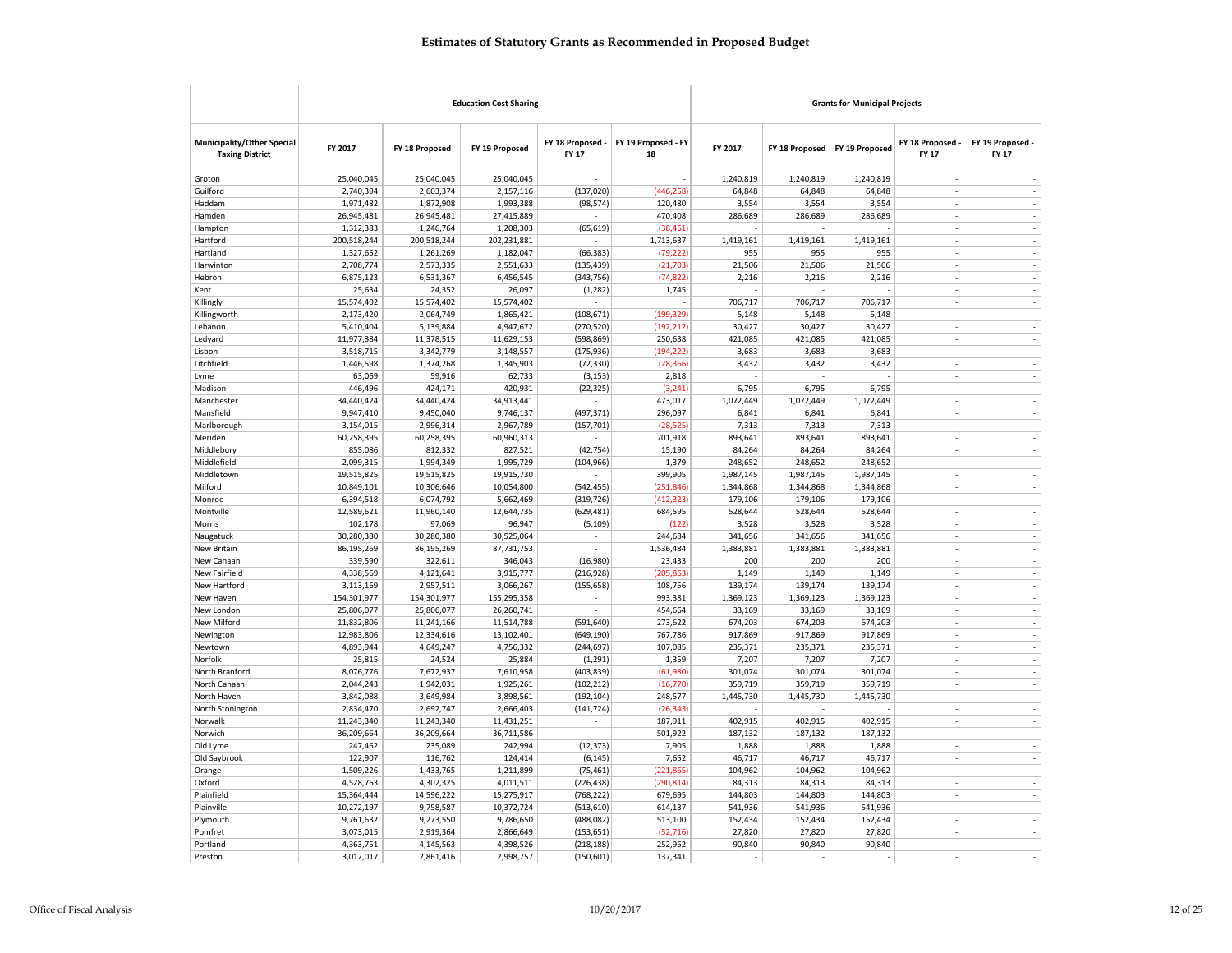|                                                      |                       |                      | <b>Education Cost Sharing</b> |                                  | <b>Grants for Municipal Projects</b> |                  |                  |                  |                                |                                  |
|------------------------------------------------------|-----------------------|----------------------|-------------------------------|----------------------------------|--------------------------------------|------------------|------------------|------------------|--------------------------------|----------------------------------|
| Municipality/Other Special<br><b>Taxing District</b> | FY 2017               | FY 18 Proposed       | FY 19 Proposed                | FY 18 Proposed -<br><b>FY 17</b> | FY 19 Proposed - FY<br>18            | FY 2017          | FY 18 Proposed   | FY 19 Proposed   | FY 18 Proposed<br><b>FY 17</b> | FY 19 Proposed -<br><b>FY 17</b> |
| Prospect                                             | 5,297,609             | 5,032,729            | 5,027,574                     | (264, 880)                       | (5, 155)                             | 70,942           | 70,942           | 70,942           | $\overline{\phantom{a}}$       |                                  |
| Putnam                                               | 8,340,282             | 8,340,282            | 8,340,282                     |                                  |                                      | 171,800          | 171,800          | 171,800          | J.                             | ÷,                               |
| Redding                                              | 180,135               | 171,128              | 180,253                       | (9,007)                          | 9,125                                | 1,329            | 1,329            | 1,329            |                                | i,                               |
| Ridgefield                                           | 571,648               | 543,066              | 571,858                       | (28, 582)                        | 28,793                               | 561,986          | 561,986          | 561,986          | ÷,                             | ÷,                               |
| Rocky Hill                                           | 4,250,230             | 4,037,719            | 4,386,717                     | (212, 512)                       | 348,999                              | 221,199          | 221,199          | 221,199          | $\overline{a}$                 | ÷.                               |
| Roxbury                                              | 33,612                | 31,931               | 34,205                        | (1,681)                          | 2,273                                | 602              | 602              | 602              |                                | ×,                               |
| Salem                                                | 3,049,314             | 2,896,848            | 2,757,007                     | (152, 466)                       | (139, 842)                           | 4,699            | 4,699            | 4,699            | J.                             | $\overline{a}$                   |
| Salisbury                                            | 10,871                | 10,327               | 12,224                        | (544)                            | 1,896                                | 83               | 83               | 83               | ÷,                             | i,                               |
| Scotland                                             | 1,423,001             | 1,351,851            | 1,333,359                     | (71, 150)                        | (18, 492)                            | 7,681            | 7,681            | 7,681            | ÷,                             | i,                               |
| Seymour                                              | 10,040,987            | 9,538,938            | 10,080,252                    | (502, 049)                       | 541,314                              | 281,186          | 281,186          | 281,186          | ÷,                             | ÷,                               |
| Sharon                                               | 9,960                 | 9,462                | 10,720                        | (498)                            | 1,258                                |                  |                  |                  |                                | ÷,                               |
| Shelton                                              | 5,893,771             | 5,599,082            | 6,001,819                     | (294, 689)                       | 402,736                              | 584,121          | 584,121          | 584,121          | ÷,                             | ÷,                               |
| Sherman                                              | 46,611                | 44,280               | 47,005                        | (2, 331)                         | 2,725                                |                  |                  |                  |                                | ÷,                               |
| Simsbury                                             | 6,087,799             | 5,783,409            | 6,122,017                     | (304, 390)                       | 338,608                              | 77,648           | 77,648           | 77,648           |                                | ÷,                               |
| Somers                                               | 5,929,453             | 5,632,980            | 5,837,089                     | (296, 473)                       | 204,109                              | 82,324           | 82,324           | 82,324           | J.                             | $\overline{a}$                   |
| South Windsor                                        | 12,826,469            | 12,185,146           | 12,204,067                    | (641, 323)                       | 18,921                               | 1,338,190        | 1,338,190        | 1,338,190        | J,                             | i,                               |
| Southbury                                            | 3,458,266             | 3,285,353            | 3,545,096                     | (172, 913)                       | 259,743                              | 20,981           | 20,981           | 20,981           | ÷,                             | i,                               |
| Southington                                          | 20,268,059            | 19,254,656           | 20,390,219                    | (1,013,403)                      | 1,135,563                            | 820,795          | 820,795          | 820,795          | J.                             | ÷,                               |
| Sprague                                              | 2,612,273             | 2,481,659            | 2,640,115                     | (130, 614)                       | 158,456                              | 386,528          | 386,528          | 386,528          |                                | i,                               |
| Stafford                                             | 9,790,490             | 9,300,966            | 9,728,859                     | (489, 525)                       | 427,894                              | 437,917          | 437,917          | 437,917          | ÷,                             | ÷,                               |
| Stamford                                             | 10,803,759            | 10,803,759           | 11,239,349                    |                                  | 435,590                              | 416,142          | 416,142          | 416,142          | $\overline{a}$                 | ÷,                               |
| Sterling                                             | 3,196,216             | 3,036,405            | 3,210,560                     | (159, 811)                       | 174,155                              | 24,398           | 24,398           | 24,398           |                                | ٠                                |
| Stonington                                           | 1,649,159             | 1,566,701            | 1,303,345                     | (82, 458)                        | (263, 357)                           | 100,332          | 100,332          | 100,332          | J.                             | J.                               |
| Stratford                                            | 21,461,782            | 20,388,693           | 21,902,742                    | (1,073,089)                      | 1,514,049                            | 3,507,689        | 3,507,689        | 3,507,689        |                                | i,                               |
| Suffield                                             | 6,221,145             | 5,910,088            | 6,244,615                     | (311,057)                        | 334,528                              | 180,663          | 180,663          | 180,663          | ÷,                             | ÷,                               |
| Thomaston                                            | 5,624,815             | 5,343,574            | 5,519,291                     | (281, 241)                       | 175,717                              | 395,346          | 395,346          | 395,346          | $\overline{\phantom{a}}$       | i,                               |
| Thompson                                             | 7,534,704             | 7,534,704            | 7,534,704                     |                                  |                                      | 76,733           | 76,733           | 76,733           |                                |                                  |
| Tolland                                              | 10,699,177            | 10,164,218           | 9,828,958                     | (534, 959)                       | (335, 261)                           | 85,064           | 85,064           | 85,064           | ÷,                             | i,                               |
| Torrington                                           | 24,482,865            | 24,482,865           | 24,845,717                    |                                  | 362,852                              | 605,345          | 605,345          | 605,345          | $\overline{a}$                 | ÷,<br>÷,                         |
| Trumbull<br>Union                                    | 3,418,401             | 3,247,481            | 2,759,375                     | (170, 920)                       | (488, 106)                           | 189,309          | 189,309          | 189,309          | J.                             | ÷,                               |
|                                                      | 237,166<br>19,250,233 | 225,308              | 235,860<br>19,411,850         | (11,858)                         | 10,553                               |                  |                  |                  |                                | i,                               |
| Vernon                                               |                       | 19,250,233           |                               |                                  | 161,617                              | 151,598          | 151,598          | 151,598          | ÷,                             | ÷,                               |
| Voluntown                                            | 2,502,621             | 2,377,490            | 2,321,741<br>20,973,195       | (125, 131)                       | (55, 749)<br>736,749                 | 2,002            | 2,002            | 2,002            | J.                             | ÷,                               |
| Wallingford<br>Warren                                | 21,301,522<br>33,205  | 20,236,446<br>31,545 | 33,261                        | (1,065,076)<br>(1,660)           | 1,716                                | 1,948,455<br>288 | 1,948,455<br>288 | 1,948,455<br>288 |                                | i,                               |
| Washington                                           | 50,646                | 48,114               | 51,263                        | (2,532)                          | 3,150                                | 158              | 158              | 158              | $\overline{\phantom{a}}$       | i,                               |
| Waterbury                                            | 133,606,066           | 133,606,066          | 136,150,430                   |                                  | 2,544,364                            | 2,516,158        | 2,516,158        | 2,516,158        | J,                             | i,                               |
| Waterford                                            | 321,279               | 305,215              | 322,838                       | (16,064)                         | 17,623                               | 34,255           | 34,255           | 34,255           | ÷,                             | ÷,                               |
| Watertown                                            | 11,753,175            | 11,165,516           | 11,761,097                    | (587, 659)                       | 595,581                              | 642,281          | 642,281          | 642,281          |                                | ÷,                               |
| West Hartford                                        | 20,961,352            | 19,913,284           | 21,153,608                    | (1,048,068)                      | 1,240,323                            | 805,784          | 805,784          | 805,784          |                                | ÷,                               |
| West Haven                                           | 45,140,487            | 45,140,487           | 45,768,189                    | ÷,                               | 627,702                              | 147,516          | 147,516          | 147,516          | ÷,                             | ÷,                               |
| Westbrook                                            | 70,393                | 66,873               | 71,397                        | (3,520)                          | 4,524                                | 267,405          | 267,405          | 267,405          | $\overline{a}$                 | ÷.                               |
| Weston                                               | 263,431               | 250,259              | 263,782                       | (13, 172)                        | 13,523                               | 453              | 453              | 453              |                                | i,                               |
| Westport                                             | 465,334               | 442,067              | 473,152                       | (23, 267)                        | 31,085                               |                  |                  |                  | J,                             | i,                               |
| Wethersfield                                         | 9,348,852             | 8,881,409            | 9,605,596                     | (467, 443)                       | 724,187                              | 21,785           | 21,785           | 21,785           | ÷,                             | $\overline{\phantom{a}}$         |
| Willington                                           | 3,637,161             | 3,455,303            | 3,516,199                     | (181, 858)                       | 60,896                               | 20,018           | 20,018           | 20,018           | ÷,                             | ÷,                               |
| Wilton                                               | 462,941               | 439,794              | 463,349                       | (23, 147)                        | 23,555                               | 307,058          | 307,058          | 307,058          | ÷,                             | ÷,                               |
| Winchester                                           | 8.024.957             | 8,024,957            | 8,024,957                     |                                  |                                      | 306.204          | 306.204          | 306,204          |                                | ÷,                               |
| Windham                                              | 26,582,071            | 26,582,071           | 26,989,849                    | $\overline{\phantom{a}}$         | 407,778                              | 454,575          | 454,575          | 454,575          | ÷,                             | ÷,                               |
| Windsor                                              | 12,130,392            | 12,130,392           | 12,130,392                    |                                  |                                      | 1,321,000        | 1,321,000        | 1,321,000        |                                | ÷.                               |
| Windsor Locks                                        | 5,167,806             | 5,167,806            | 5,194,774                     |                                  | 26,968                               | 1,907,971        | 1,907,971        | 1,907,971        |                                | ÷,                               |
| Wolcott                                              | 13,423,576            | 12,752,397           | 12,726,443                    | (671, 179)                       | (25, 955)                            | 234,916          | 234,916          | 234,916          | J,                             | i,                               |
| Woodbridge                                           | 656,185               | 623,376              | 543,456                       | (32, 809)                        | (79, 920)                            | 29,920           | 29,920           | 29,920           | ÷,                             | ÷,                               |
| Woodbury                                             | 1,276,811             | 1,212,970            | 1,315,068                     | (63, 841)                        | 102,098                              | 56,908           | 56,908           | 56,908           | $\overline{\phantom{a}}$       | ÷,                               |
| Woodstock                                            | 5,356,542             | 5,088,715            | 5,229,055                     | (267, 827)                       | 140,340                              | 68,767           | 68,767           | 68,767           | J.                             | ÷,                               |
|                                                      |                       |                      |                               |                                  |                                      |                  |                  |                  |                                |                                  |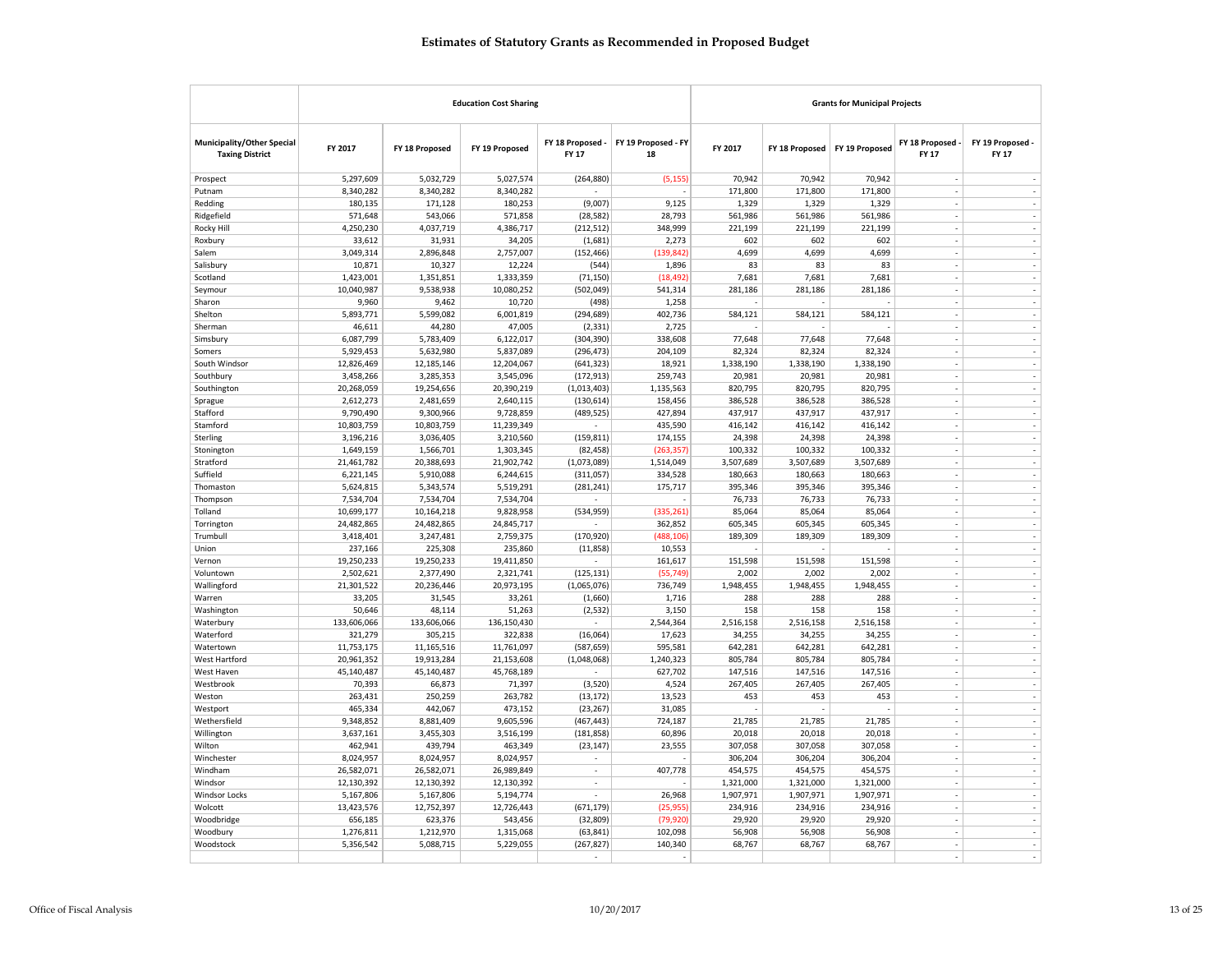| <b>Education Cost Sharing</b><br><b>Grants for Municipal Projects</b>                                                                                                                                                                                         |                                                                  |
|---------------------------------------------------------------------------------------------------------------------------------------------------------------------------------------------------------------------------------------------------------------|------------------------------------------------------------------|
| FY 19 Proposed - FY<br>Municipality/Other Special<br>FY 18 Proposed -<br>FY 2017<br>FY 2017<br>FY 19 Proposed<br>FY 18 Proposed<br>FY 19 Proposed<br>FY 18 Proposed<br><b>Taxing District</b><br>FY 17<br>18                                                  | FY 19 Proposed -<br>FY 18 Proposed<br><b>FY 17</b><br>FY 17      |
| Bantam (Bor.)<br>$\overline{\phantom{a}}$<br>$\sim$<br>$\overline{\phantom{a}}$<br>$\sim$<br>÷,<br>$\overline{\phantom{a}}$                                                                                                                                   | ÷,                                                               |
| Danielson (Bor.)<br>$\overline{\phantom{a}}$<br>$\sim$<br>$\sim$<br>$\overline{\phantom{a}}$<br>$\sim$<br>$\overline{\phantom{a}}$                                                                                                                            | $\sim$<br>$\sim$                                                 |
| Fenwick (Bor.)<br>$\overline{a}$<br>l,<br>L.<br>$\sim$<br>$\sim$                                                                                                                                                                                              | ÷,<br>÷,                                                         |
| Groton (City of)<br>$\overline{\phantom{a}}$<br>÷,<br>$\frac{1}{2}$<br>$\sim$<br>i,<br>i,                                                                                                                                                                     | $\overline{\phantom{a}}$<br>ä,                                   |
| Groton Long Point<br>$\sim$<br>$\sim$<br>$\sim$<br>÷,<br>i,                                                                                                                                                                                                   | $\sim$<br>$\overline{\phantom{a}}$                               |
| Jewett City (Bor.)<br>$\sim$<br>4,195<br>4,195<br>4,195<br>$\overline{a}$<br>$\sim$                                                                                                                                                                           | $\sim$<br>÷,                                                     |
| Litchfield (Bor.)<br>$\sim$<br>$\sim$<br>÷,<br>$\overline{\phantom{a}}$<br>$\overline{\phantom{a}}$<br>$\overline{\phantom{a}}$                                                                                                                               | ÷.<br>$\overline{\phantom{a}}$                                   |
| Newtown (Bor.)<br>$\overline{\phantom{a}}$<br>$\overline{\phantom{a}}$<br>$\sim$<br>L.<br>$\overline{a}$<br>$\overline{\phantom{a}}$                                                                                                                          | ÷,<br>L.                                                         |
| Stonington (Bor.)<br>$\overline{\phantom{a}}$<br>÷,<br>i,<br>L.<br>$\overline{\phantom{a}}$<br>$\overline{\phantom{a}}$                                                                                                                                       | ÷,<br>$\overline{\phantom{a}}$                                   |
| Woodmont (Bor.)<br>$\overline{\phantom{a}}$<br>$\overline{\phantom{a}}$<br>$\overline{\phantom{a}}$<br>$\overline{\phantom{a}}$<br>$\overline{\phantom{a}}$<br>÷,                                                                                             | $\overline{\phantom{a}}$<br>$\overline{\phantom{a}}$             |
| District No. 1<br>$\overline{\phantom{a}}$<br>÷,<br>$\sim$<br>÷,<br>$\overline{a}$<br>$\overline{\phantom{a}}$                                                                                                                                                | $\sim$<br>÷,                                                     |
| District No. 4<br>$\overline{\phantom{a}}$<br>÷,<br>$\overline{\phantom{a}}$<br>$\overline{\phantom{a}}$<br>$\overline{\phantom{a}}$<br>$\overline{\phantom{a}}$                                                                                              | $\overline{\phantom{a}}$<br>$\overline{\phantom{a}}$             |
| District No. 5<br>$\overline{\phantom{a}}$<br>÷,<br>$\sim$<br>$\overline{\phantom{a}}$<br>$\overline{\phantom{a}}$<br>$\overline{\phantom{a}}$                                                                                                                | ÷,<br>$\overline{\phantom{a}}$                                   |
| District No. 6<br>$\sim$<br>$\overline{\phantom{a}}$<br>$\overline{a}$<br>$\overline{\phantom{a}}$<br>$\overline{a}$<br>$\sim$                                                                                                                                | $\sim$<br>$\overline{a}$                                         |
| District No. 7<br>$\overline{\phantom{a}}$<br>$\overline{\phantom{a}}$<br>$\overline{\phantom{a}}$<br>$\overline{\phantom{a}}$<br>÷,<br>÷,                                                                                                                    | $\sim$<br>$\overline{\phantom{a}}$                               |
| District No. 8<br>$\overline{\phantom{a}}$<br>$\sim$<br>L.<br>÷,<br>$\sim$<br>$\sim$                                                                                                                                                                          | ÷,<br>÷,                                                         |
| District No. 9<br>$\overline{\phantom{a}}$<br>$\overline{\phantom{a}}$                                                                                                                                                                                        | ÷,<br>$\overline{\phantom{a}}$                                   |
| District No. 10<br>$\overline{\phantom{a}}$<br>÷,<br>$\overline{\phantom{a}}$<br>$\overline{\phantom{a}}$<br>$\overline{\phantom{a}}$<br>$\overline{\phantom{a}}$<br>$\sim$<br>$\sim$<br>÷,<br>$\sim$<br>$\overline{\phantom{a}}$<br>$\overline{\phantom{a}}$ | ÷,<br>$\overline{\phantom{a}}$<br>÷.<br>$\overline{\phantom{a}}$ |
| District No. 11<br>$\sim$<br>i,<br>÷,<br>$\overline{\phantom{a}}$                                                                                                                                                                                             | ÷,<br>×,                                                         |
| District No. 12<br>$\overline{\phantom{a}}$<br>District No. 13<br>$\overline{\phantom{a}}$<br>$\sim$<br>$\sim$<br>$\sim$<br>$\sim$<br>$\overline{\phantom{a}}$                                                                                                | $\sim$<br>$\overline{\phantom{a}}$                               |
| District No. 14<br>$\overline{\phantom{a}}$<br>$\overline{\phantom{a}}$<br>$\sim$<br>$\sim$<br>$\overline{\phantom{a}}$<br>$\overline{\phantom{a}}$                                                                                                           | $\sim$<br>$\overline{\phantom{a}}$                               |
| District No. 15<br>$\overline{\phantom{a}}$<br>$\sim$<br>$\sim$<br>$\sim$<br>$\overline{\phantom{a}}$<br>$\overline{\phantom{a}}$                                                                                                                             | $\overline{\phantom{a}}$<br>$\overline{\phantom{a}}$             |
| District No. 16<br>$\sim$<br>ł.<br>÷,<br>$\overline{\phantom{a}}$<br>$\overline{\phantom{a}}$<br>$\overline{\phantom{a}}$                                                                                                                                     | ÷.<br>i,                                                         |
| District No. 17<br>$\overline{\phantom{a}}$<br>÷,<br>$\sim$<br>$\overline{\phantom{a}}$<br>$\overline{\phantom{a}}$<br>÷,                                                                                                                                     | ÷,<br>$\overline{\phantom{a}}$                                   |
| District No. 18<br>$\overline{\phantom{a}}$<br>÷,<br>$\sim$<br>$\sim$<br>$\sim$<br>$\overline{a}$                                                                                                                                                             | $\overline{\phantom{a}}$<br>$\overline{\phantom{a}}$             |
| District No. 19<br>$\overline{\phantom{a}}$<br>$\sim$<br>$\sim$<br>$\sim$<br>$\overline{\phantom{a}}$<br>$\sim$                                                                                                                                               | $\sim$<br>$\sim$                                                 |
| <b>Education Conn</b><br>$\sim$<br>$\sim$<br>$\sim$<br>$\overline{\phantom{a}}$<br>$\overline{\phantom{a}}$<br>$\overline{\phantom{a}}$                                                                                                                       | $\sim$<br>$\sim$                                                 |
| EASTCONN<br>$\overline{\phantom{a}}$<br>l,<br>L.<br>$\sim$<br>$\sim$<br>$\sim$                                                                                                                                                                                | ÷,<br>÷,                                                         |
| <b>SDE Admin Costs</b><br>$\overline{\phantom{a}}$<br>÷,<br>$\overline{\phantom{a}}$<br>$\sim$<br>i,<br>$\overline{a}$                                                                                                                                        | $\overline{\phantom{a}}$<br>$\overline{\phantom{a}}$             |
| Blmfld Cntr FD<br>$\overline{\phantom{a}}$<br>$\sim$<br>$\sim$<br>$\overline{\phantom{a}}$<br>$\overline{\phantom{a}}$<br>$\overline{\phantom{a}}$                                                                                                            | $\sim$<br>$\sim$                                                 |
| Blmfld Blue Hills FD<br>$\overline{a}$<br>L.<br>÷<br>$\overline{a}$<br>J.                                                                                                                                                                                     | ÷,<br>÷.                                                         |
| Cromwell FD<br>$\sim$<br>$\overline{\phantom{a}}$<br>$\overline{\phantom{a}}$<br>$\overline{\phantom{a}}$<br>$\overline{\phantom{a}}$<br>$\overline{\phantom{a}}$                                                                                             | $\overline{\phantom{a}}$<br>$\sim$                               |
| Enfield FD #1<br>L.<br>$\sim$                                                                                                                                                                                                                                 | ÷,<br>L.                                                         |
| Hazardville FD #3<br>$\overline{\phantom{a}}$<br>$\overline{\phantom{a}}$<br>÷,<br>÷,<br>$\frac{1}{2}$<br>$\sim$                                                                                                                                              | ÷,<br>$\overline{\phantom{a}}$                                   |
| Enfield N Thompsonville<br>$\sim$<br>$\sim$                                                                                                                                                                                                                   | $\sim$<br>$\sim$                                                 |
| <b>Enfield Shaker Pines</b><br>÷,<br>$\overline{\phantom{a}}$                                                                                                                                                                                                 | $\mathcal{L}$<br>$\sim$                                          |
| <b>Enfield Thmpsnvll</b><br>÷,<br>$\overline{\phantom{a}}$<br>÷,<br>$\overline{\phantom{a}}$<br>$\overline{\phantom{a}}$<br>$\overline{\phantom{a}}$<br>$\overline{\phantom{a}}$<br>$\overline{a}$                                                            | ÷,<br>$\sim$                                                     |
| Manchester - 8th Utility Dist<br>$\overline{\phantom{a}}$<br>$\overline{\phantom{a}}$<br>$\sim$<br>L.<br>$\overline{\phantom{a}}$<br>$\overline{\phantom{a}}$                                                                                                 | $\overline{\phantom{a}}$<br>$\overline{\phantom{a}}$             |
| Groton: Poq. Brdg FD<br>$\overline{\phantom{a}}$<br>$\overline{\phantom{a}}$<br>i,<br>$\overline{\phantom{a}}$<br>$\overline{\phantom{a}}$<br>$\overline{a}$                                                                                                  | $\overline{\phantom{a}}$<br>$\overline{\phantom{a}}$             |
| Middletown City FD<br>$\overline{\phantom{a}}$<br>$\overline{\phantom{a}}$<br>÷.<br>$\overline{\phantom{a}}$<br>$\overline{\phantom{a}}$<br>$\overline{\phantom{a}}$                                                                                          | $\sim$<br>$\overline{\phantom{a}}$                               |
| Middletown South Fire<br>$\overline{\phantom{a}}$<br>÷<br>÷,<br>÷,<br>÷<br>$\overline{a}$                                                                                                                                                                     | ÷,<br>÷,                                                         |
| Middletown Westfield<br>$\sim$<br>$\overline{\phantom{a}}$                                                                                                                                                                                                    | ÷,<br>$\overline{\phantom{a}}$                                   |
| N. Milford FD<br>$\overline{\phantom{a}}$<br>÷,<br>$\overline{\phantom{a}}$<br>$\overline{\phantom{a}}$<br>$\overline{\phantom{a}}$<br>$\overline{\phantom{a}}$                                                                                               | $\overline{\phantom{a}}$<br>$\overline{\phantom{a}}$             |
| Norwich - CCD<br>$\sim$<br>÷,<br>$\overline{\phantom{a}}$<br>$\overline{\phantom{a}}$<br>$\overline{\phantom{a}}$<br>$\overline{\phantom{a}}$                                                                                                                 | $\overline{\phantom{a}}$<br>$\sim$                               |
| Norwich - TCD<br>$\sim$<br>i,<br>$\overline{\phantom{a}}$<br>$\overline{\phantom{a}}$<br>$\overline{\phantom{a}}$<br>$\overline{a}$                                                                                                                           | $\overline{\phantom{a}}$<br>$\sim$                               |
| Simsbury FD<br>$\overline{\phantom{a}}$<br>$\sim$<br>$\sim$<br>$\sim$<br>$\sim$<br>$\overline{\phantom{a}}$                                                                                                                                                   | $\sim$<br>$\sim$                                                 |
| Stafford FD                                                                                                                                                                                                                                                   |                                                                  |
| Plainfield FD<br>$\overline{\phantom{a}}$<br>$\overline{\phantom{a}}$<br>$\overline{\phantom{a}}$<br>$\overline{\phantom{a}}$<br>$\overline{\phantom{a}}$<br>÷,                                                                                               | $\overline{\phantom{a}}$<br>$\sim$                               |
| W. Putnam Dist<br>$\sim$<br>ł.<br>÷,<br>$\overline{\phantom{a}}$<br>÷<br>$\overline{\phantom{a}}$                                                                                                                                                             | i,<br>$\sim$                                                     |
| Windham #1<br>$\overline{\phantom{a}}$<br>$\overline{\phantom{a}}$                                                                                                                                                                                            |                                                                  |
| Wndhm Spec Svc Dist #2<br>$\overline{\phantom{a}}$<br>$\sim$<br>$\sim$<br>÷,<br>i,                                                                                                                                                                            | $\overline{\phantom{a}}$<br>$\overline{\phantom{a}}$             |
|                                                                                                                                                                                                                                                               | $\sim$<br>$\sim$                                                 |
| W Haven 1st Center<br>$\overline{\phantom{a}}$<br>$\sim$<br>$\sim$<br>÷,<br>$\overline{\phantom{a}}$<br>$\overline{a}$                                                                                                                                        | $\sim$<br>$\overline{\phantom{a}}$                               |
| Allingtown<br>$\overline{\phantom{a}}$<br>$\overline{\phantom{a}}$<br>$\overline{\phantom{a}}$<br>$\overline{\phantom{a}}$<br>$\overline{\phantom{a}}$<br>÷,<br>W. Shore FD<br>L.<br>L.<br>$\sim$<br>$\sim$<br>ł.                                             | $\sim$<br>$\sim$<br>÷,<br>÷,                                     |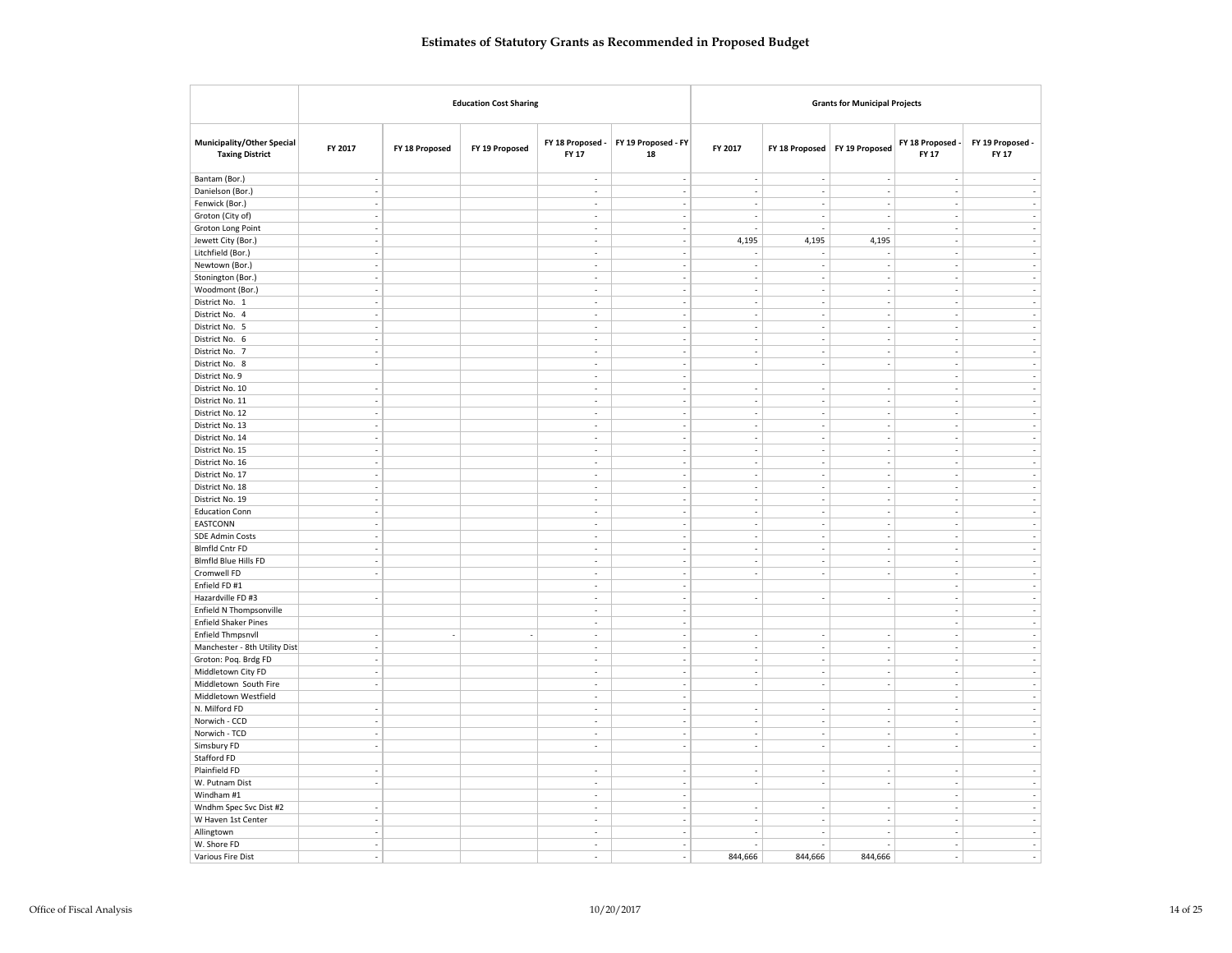|                                                      |               |                | <b>Education Cost Sharing</b> |                                  |                           |            |            | <b>Grants for Municipal Projects</b> |                                  |                           |  |
|------------------------------------------------------|---------------|----------------|-------------------------------|----------------------------------|---------------------------|------------|------------|--------------------------------------|----------------------------------|---------------------------|--|
| Municipality/Other Special<br><b>Taxing District</b> | FY 2017       | FY 18 Proposed | FY 19 Proposed                | FY 18 Proposed -<br><b>FY 17</b> | FY 19 Proposed - FY<br>18 | FY 2017    |            | FY 18 Proposed   FY 19 Proposed      | FY 18 Proposed -<br><b>FY 17</b> | FY 19 Proposed -<br>FY 17 |  |
| <b>TOTALS</b>                                        | 2,017,587,098 | 1,986,183,701  | 2,017,131,405                 | (31, 403, 397)                   | 30,947,705                | 60,000,000 | 60,000,000 | 60,000,000                           |                                  |                           |  |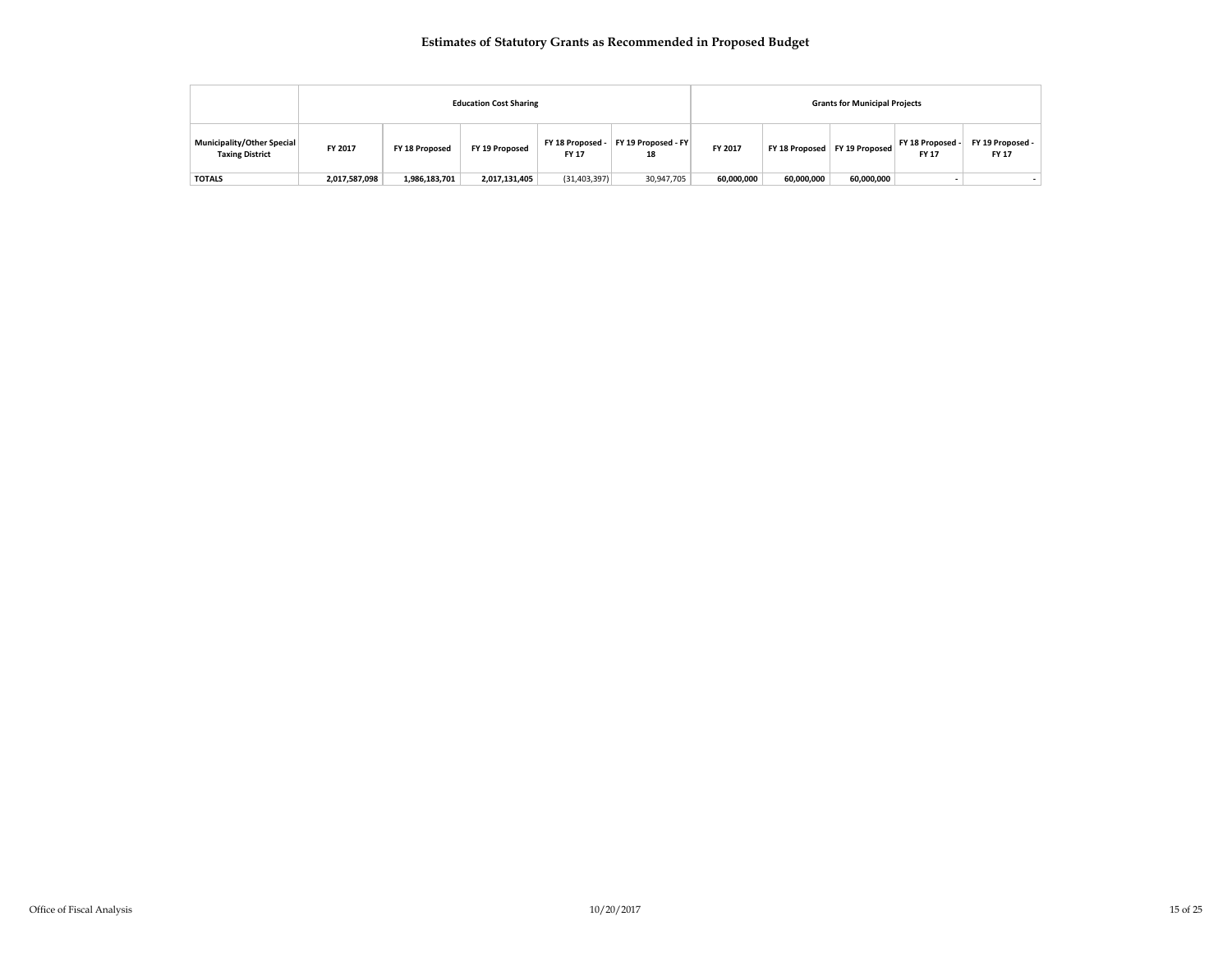|                                                      | Municipal Revenue Sharing Account/ Fund: Municipal<br>Revenue Sharing Grant (does not include FY 17 Car | <b>Tax Grants)</b> |                                 |                          | Municipal Revenue Sharing Account/Fund:<br><b>Municipal Stabilization Grant (Proposed</b><br><b>Total Aid by Town</b><br><b>Supplemental PILOT</b><br>Initiative) |                             |                           |                                   |                          |           |                               |             |                |                |
|------------------------------------------------------|---------------------------------------------------------------------------------------------------------|--------------------|---------------------------------|--------------------------|-------------------------------------------------------------------------------------------------------------------------------------------------------------------|-----------------------------|---------------------------|-----------------------------------|--------------------------|-----------|-------------------------------|-------------|----------------|----------------|
| Municipality/Other Special<br><b>Taxing District</b> | FY 2017                                                                                                 |                    | FY 18 Proposed   FY 19 Proposed | FY 2017                  | FY 18 Proposed                                                                                                                                                    | FY 19 Proposed              | FY 18 Proposed - FY<br>17 | FY 19<br>Proposed Rec.<br>- FY 17 | <b>FY 17</b>             |           | FY 18 Proposed FY 19 Proposed |             | FY 18 Proposed | FY 19 Proposed |
| Andover                                              | 66,705                                                                                                  |                    |                                 |                          |                                                                                                                                                                   |                             |                           |                                   |                          | 24,793    | 43,820                        | 2,610,004   | 2,503,458      | 2,455,441      |
| Ansonia                                              | 447,051                                                                                                 |                    |                                 | 19,652                   |                                                                                                                                                                   |                             | (19, 652)                 | (19, 652)                         |                          | 132,069   |                               | 17,655,192  | 17,655,192     | 17,649,184     |
| Ashford                                              | 87,248                                                                                                  |                    |                                 |                          |                                                                                                                                                                   |                             |                           |                                   |                          | 42,226    | 44,498                        | 4,266,401   | 4,119,353      | 4,026,181      |
| Avon                                                 | 374,711                                                                                                 |                    |                                 | $\overline{\phantom{a}}$ | $\overline{\phantom{a}}$                                                                                                                                          | $\overline{\phantom{a}}$    |                           |                                   |                          | 126,895   | 142,054                       | 1,701,412   | 1,616,341      | 1,517,766      |
| Barkhamsted                                          | 76,324                                                                                                  |                    |                                 |                          |                                                                                                                                                                   |                             |                           |                                   |                          |           |                               | 1,967,165   | 1,874,136      | 1,932,294      |
| <b>Beacon Falls</b>                                  | 123,341                                                                                                 |                    |                                 |                          |                                                                                                                                                                   |                             |                           |                                   | $\sim$                   | 49,577    |                               | 4,473,372   | 4,264,999      | 4,314,278      |
| Berlin                                               | 843,048                                                                                                 |                    |                                 |                          |                                                                                                                                                                   |                             |                           |                                   |                          | 511,161   | 258,989                       | 8,237,532   | 7,825,656      | 7,680,088      |
| Bethany                                              | 114,329                                                                                                 |                    |                                 |                          |                                                                                                                                                                   |                             |                           |                                   |                          | 7,509     | 26,746                        | 2,429,717   | 2,308,232      | 2,284,242      |
| Bethel                                               | 392,605                                                                                                 |                    |                                 |                          |                                                                                                                                                                   |                             |                           |                                   |                          | 122,775   |                               | 9,144,937   | 8,687,690      | 8,825,619      |
| Bethlehem                                            | 42,762                                                                                                  |                    |                                 |                          |                                                                                                                                                                   |                             |                           |                                   |                          |           | 40,552                        | 1,555,869   | 1,509,559      | 1,454,561      |
| Bloomfield                                           | 438,458                                                                                                 |                    |                                 |                          |                                                                                                                                                                   |                             |                           |                                   |                          | 290,578   | 291,027                       | 9,013,218   | 9,013,218      | 8,958,418      |
| Bolton                                               | 106,449                                                                                                 |                    |                                 |                          |                                                                                                                                                                   |                             |                           |                                   |                          | 18,668    | 11,053                        | 3,350,998   | 3,183,448      | 3,166,516      |
| Bozrah                                               | 53,783                                                                                                  |                    |                                 |                          |                                                                                                                                                                   |                             |                           |                                   |                          |           |                               | 1,620,990   | 1,555,725      | 1,599,104      |
| Branford                                             | 570,402                                                                                                 | $\sim$             |                                 |                          |                                                                                                                                                                   |                             |                           |                                   | $\overline{\phantom{a}}$ | 214,094   | $\overline{\phantom{a}}$      | 3,631,917   | 3,450,321      | 3,400,092      |
| Bridgeport                                           | 6,779,157                                                                                               |                    |                                 | 3,095,669                | 3,095,669                                                                                                                                                         | 3,236,058                   |                           | 140,389                           | $\sim$                   | 2,544,731 | 2,823,501                     | 211,208,767 | 211,208,767    | 210,958,767    |
| Bridgewater                                          | 15,670                                                                                                  |                    |                                 |                          |                                                                                                                                                                   |                             |                           |                                   |                          |           |                               | 226,274     | 252,623        | 234,349        |
| Bristol                                              | 1,276,119                                                                                               |                    |                                 |                          |                                                                                                                                                                   |                             |                           |                                   |                          | 429,253   | 234,651                       | 50,544,377  | 50,544,377     | 50,384,944     |
| Brookfield                                           | 343,611                                                                                                 |                    |                                 |                          |                                                                                                                                                                   |                             |                           |                                   |                          | 111,510   | 272,396                       | 2,211,016   | 2,100,465      | 1,966,887      |
| Brooklyn                                             | 103,910                                                                                                 |                    |                                 |                          |                                                                                                                                                                   |                             |                           |                                   |                          | 122,837   |                               | 7,689,276   | 7,457,886      | 7,625,649      |
| Burlington                                           | 193,490                                                                                                 |                    |                                 |                          |                                                                                                                                                                   | $\overline{\phantom{a}}$    |                           |                                   |                          | 32,249    | 34,417                        | 4,856,243   | 4,613,431      | 4,576,090      |
| Canaan                                               | 14,793                                                                                                  |                    |                                 |                          |                                                                                                                                                                   |                             |                           |                                   |                          | 1,239     | 24,132                        | 488,018     | 463,617        | 451,963        |
| Canterbury                                           | 58,684                                                                                                  |                    |                                 |                          |                                                                                                                                                                   |                             |                           |                                   |                          | 39,977    | 94,624                        | 4,993,862   | 4,841,572      | 4,697,413      |
| Canton                                               | 211,078                                                                                                 |                    |                                 |                          |                                                                                                                                                                   |                             |                           |                                   |                          | 61,218    |                               | 3,906,898   | 3,711,553      | 3,750,659      |
| Chaplin                                              | 48,563                                                                                                  |                    |                                 | 10,692                   | $\overline{\phantom{a}}$                                                                                                                                          |                             | (10,692)                  | (10, 692)                         | $\overline{\phantom{a}}$ | 40,760    | 34,779                        | 2,238,885   | 2,158,130      | 2,108,724      |
| Cheshire                                             | 594,084                                                                                                 |                    |                                 |                          |                                                                                                                                                                   |                             |                           |                                   | $\sim$                   | 561,153   | 241,134                       | 15,242,548  | 14,480,421     | 14,318,407     |
| Chester                                              | 57,736                                                                                                  | $\sim$             |                                 | $\sim$                   | $\sim$                                                                                                                                                            | $\mathcal{L}_{\mathcal{A}}$ |                           | $\sim$                            | $\sim$                   |           | $\overline{\phantom{a}}$      | 1,012,296   | 974,175        | 1,006,603      |
| Clinton                                              | 268,611                                                                                                 | $\sim$             |                                 | $\sim$                   | $\overline{\phantom{a}}$                                                                                                                                          | $\overline{\phantom{a}}$    |                           |                                   | $\sim$                   | 74,109    | 288,473                       | 7,111,942   | 6,756,345      | 6,620,073      |
| Colchester                                           | 330,363                                                                                                 |                    |                                 |                          |                                                                                                                                                                   |                             |                           |                                   | $\sim$                   | 225,029   | 134,167                       | 14,315,268  | 13,749,722     | 13,509,578     |
| Colebrook                                            | 29,694                                                                                                  | $\sim$             |                                 | $\sim$                   | $\sim$                                                                                                                                                            | $\mathcal{L}_{\mathcal{A}}$ |                           |                                   | $\sim$                   |           |                               | 734,141     | 725,609        | 697,105        |
| Columbia                                             | 111,276                                                                                                 | $\sim$             |                                 | $\sim$                   | $\overline{\phantom{a}}$                                                                                                                                          | $\overline{\phantom{a}}$    |                           |                                   | $\sim$                   | 20,901    | 28,393                        | 2,889,133   | 2,744,677      | 2,720,309      |
| Cornwall                                             | 11,269                                                                                                  |                    |                                 | $\sim$                   |                                                                                                                                                                   |                             |                           |                                   | $\overline{\phantom{a}}$ |           |                               | 253,738     | 301,765        | 283,669        |
| Coventry                                             | 252,939                                                                                                 |                    |                                 |                          | $\overline{\phantom{a}}$                                                                                                                                          | $\overline{\phantom{a}}$    |                           |                                   | $\overline{\phantom{a}}$ | 86,930    | 113,156                       | 9,370,540   | 8,952,144      | 8,829,425      |
| Cromwell                                             | 288,951                                                                                                 | $\sim$             |                                 |                          | $\sim$                                                                                                                                                            | $\overline{\phantom{a}}$    |                           |                                   | $\sim$                   | 104,410   |                               | 5,298,920   | 5,033,974      | 5,195,443      |
| Danbury                                              | 2,079,675                                                                                               | $\sim$             |                                 | 593,619                  | ÷.                                                                                                                                                                | $\sim$                      | (593, 619)                | (593, 619)                        | $\sim$                   | 1,965,375 | 1,218,855                     | 40,866,846  | 40,866,846     | 40,646,309     |
| Darien                                               | 171,485                                                                                                 | $\sim$             |                                 |                          | $\overline{\phantom{a}}$                                                                                                                                          | $\overline{\phantom{a}}$    |                           |                                   | $\overline{\phantom{a}}$ |           |                               | 927,018     | 941,916        | 895,107        |
| Deep River                                           | 93,525                                                                                                  |                    |                                 | 1,876                    |                                                                                                                                                                   | $\overline{\phantom{a}}$    | (1,876)                   | (1, 876)                          | $\sim$                   | 19,597    |                               | 2,090,389   | 1,985,870      | 2,031,089      |
|                                                      |                                                                                                         |                    |                                 |                          |                                                                                                                                                                   | $\overline{\phantom{a}}$    |                           |                                   | $\sim$                   |           |                               |             |                |                |
| Derby                                                | 278,513                                                                                                 |                    |                                 | 132,817                  |                                                                                                                                                                   |                             | (132, 817)                | (132, 817)                        |                          | 355,044   | 205,327                       | 9,796,349   | 9,796,349      | 9,762,741      |
| Durham                                               | 150,019                                                                                                 | $\sim$             |                                 |                          | $\overline{\phantom{a}}$                                                                                                                                          | $\overline{\phantom{a}}$    |                           |                                   | $\sim$                   | 27,167    | 244,059                       | 4,442,872   | 4,220,728      | 4,115,333      |
| East Granby                                          | 106,222                                                                                                 |                    |                                 | 9,474                    | $\overline{\phantom{a}}$                                                                                                                                          | $\overline{a}$              | (9, 474)                  | (9, 474)                          | $\overline{\phantom{a}}$ | 8,156     |                               | 2,312,085   | 2,196,481      | 2,245,463      |
| East Haddam                                          | 186,418                                                                                                 |                    |                                 |                          | $\overline{\phantom{a}}$                                                                                                                                          |                             |                           |                                   |                          |           |                               | 4,246,368   | 4,037,092      | 4,055,175      |
| East Hampton                                         | 263,149                                                                                                 | $\sim$             |                                 |                          | $\sim$                                                                                                                                                            | ÷,                          |                           |                                   | $\sim$                   | 98,275    | 120,397                       | 8,248,921   | 7,836,475      | 7,760,136      |
| East Hartford                                        | 1,415,024                                                                                               | $\sim$             |                                 | 205,669                  | ÷                                                                                                                                                                 | ÷                           | (205, 669)                | (205, 669)                        | $\sim$                   | 1,281,122 | 200,959                       | 57,272,667  | 57,272,667     | 57,138,338     |
| East Haven                                           | 593,493                                                                                                 |                    |                                 |                          | $\overline{\phantom{a}}$                                                                                                                                          | $\overline{\phantom{a}}$    |                           |                                   | $\overline{\phantom{a}}$ | 187,419   |                               | 21,514,227  | 21,514,227     | 21,440,065     |
| East Lyme                                            | 243,736                                                                                                 | $\sim$             |                                 |                          |                                                                                                                                                                   | $\overline{\phantom{a}}$    | $\sim$                    |                                   | $\sim$                   | 615,174   | 524,097                       | 8,744,725   | 8,307,489      | 8,072,315      |
| East Windsor                                         | 232,457                                                                                                 |                    |                                 | $\sim$                   |                                                                                                                                                                   | $\overline{\phantom{a}}$    |                           |                                   |                          | 89,544    |                               | 6,583,495   | 6,583,495      | 6,902,275      |
| Eastford                                             | 23,060                                                                                                  | $\sim$             |                                 | $\sim$                   | $\sim$                                                                                                                                                            | $\overline{\phantom{a}}$    |                           |                                   | $\sim$                   |           | $\overline{\phantom{a}}$      | 1,358,210   | 1,321,708      | 1,306,628      |
| Easton                                               | 155,216                                                                                                 |                    |                                 | $\sim$                   |                                                                                                                                                                   |                             |                           |                                   | $\sim$                   | 13,238    |                               | 575,011     | 546,261        | 534,664        |
| Ellington                                            | 321,722                                                                                                 |                    |                                 | ÷.                       |                                                                                                                                                                   |                             |                           |                                   |                          | 80,563    |                               | 10,625,794  | 10,094,504     | 10,408,963     |
| Enfield                                              | 911,974                                                                                                 | $\sim$             |                                 | $\sim$                   | $\sim$                                                                                                                                                            | $\overline{\phantom{a}}$    |                           |                                   | $\overline{\phantom{a}}$ | 822,940   | $\overline{\phantom{a}}$      | 32,813,883  | 31,470,653     | 31,914,474     |
| Essex                                                | 74,572                                                                                                  | $\sim$             |                                 | $\overline{\phantom{a}}$ | ÷                                                                                                                                                                 |                             |                           |                                   |                          |           |                               | 481,575     | 474,964        | 451,890        |
| Fairfield                                            | 795,318                                                                                                 |                    |                                 |                          |                                                                                                                                                                   |                             |                           |                                   |                          | 87,864    | 191,245                       | 4,970,718   | 4,722,182      | 4,493,273      |
| Farmington                                           | 335,287                                                                                                 | $\sim$             |                                 | $\sim$                   | ÷.                                                                                                                                                                | $\sim$                      |                           | ÷.                                | $\sim$                   | 894,926   | 802,461                       | 5,547,432   | 5,270,060      | 4,919,662      |
|                                                      |                                                                                                         |                    |                                 | $\sim$                   |                                                                                                                                                                   | $\sim$                      |                           |                                   |                          |           |                               |             |                | 1,055,699      |
| Franklin                                             | 26,309                                                                                                  |                    |                                 |                          |                                                                                                                                                                   |                             |                           |                                   |                          |           | 25,666                        | 1,126,286   | 1,085,976      |                |
| Glastonbury                                          | 754,546                                                                                                 | $\sim$             |                                 | $\sim$                   | $\overline{\phantom{a}}$                                                                                                                                          | $\overline{\phantom{a}}$    |                           |                                   | $\overline{\phantom{a}}$ | 305,879   | 385,930                       | 8,158,326   | 7,750,410      | 7,546,545      |
| Goshen                                               | 30,286                                                                                                  |                    |                                 | $\sim$                   |                                                                                                                                                                   |                             |                           |                                   |                          |           |                               | 402,725     | 446,367        | 421,667        |
| Granby                                               | 244,839                                                                                                 |                    |                                 |                          |                                                                                                                                                                   |                             |                           |                                   |                          | 69,586    |                               | 6,076,417   | 5,772,596      | 5,863,770      |
| Greenwich                                            | 366,588                                                                                                 | $\sim$             |                                 | $\sim$                   | $\sim$                                                                                                                                                            | $\overline{\phantom{a}}$    |                           |                                   | $\sim$                   |           | $\sim$                        | 1,434,523   | 1,646,806      | 2,060,791      |
| Griswold                                             | 243,727                                                                                                 |                    |                                 |                          |                                                                                                                                                                   | $\sim$                      |                           |                                   |                          | 275,942   | $\overline{\phantom{a}}$      | 11,399,171  | 11,065,089     | 11,285,822     |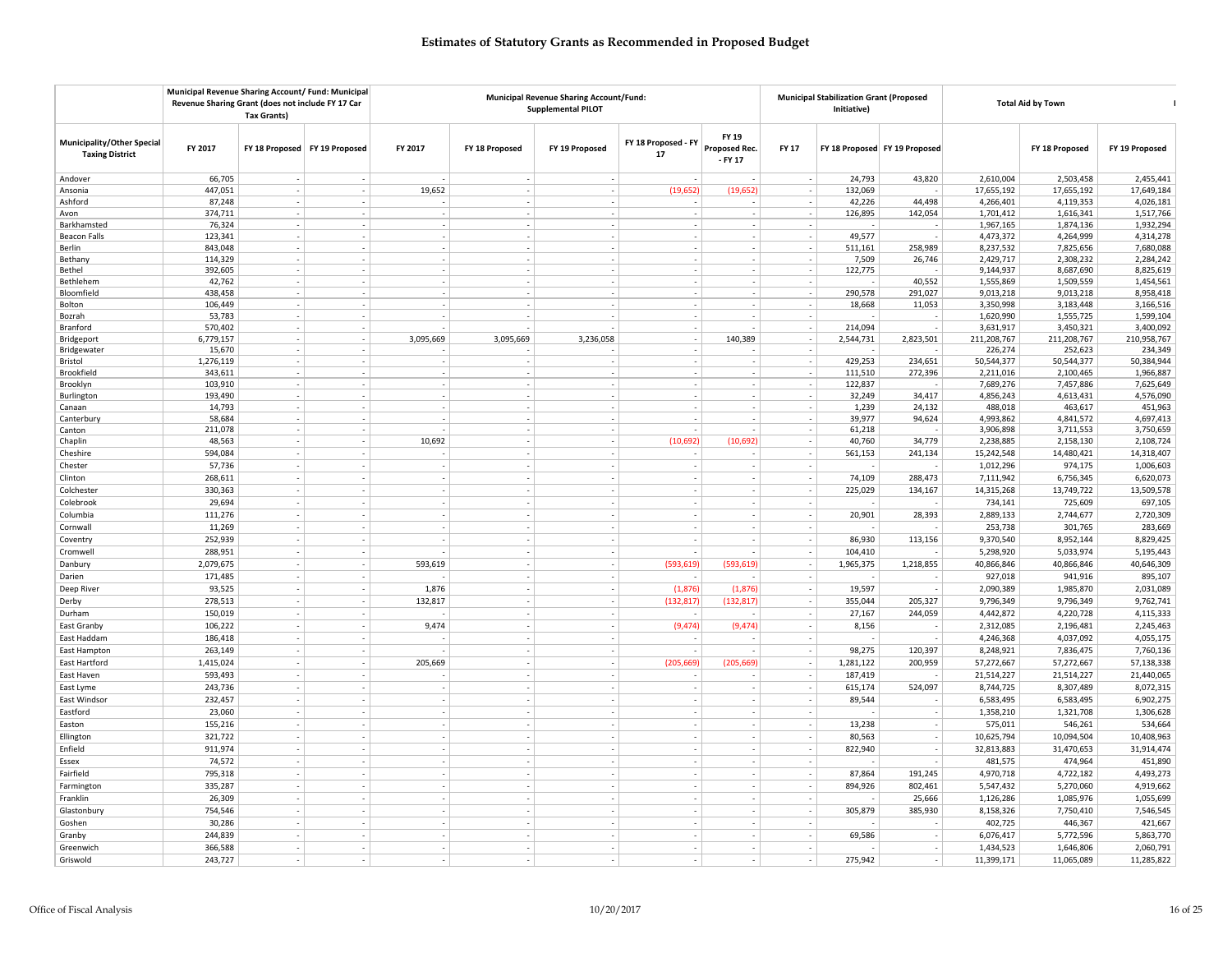|                                                      | Municipal Revenue Sharing Account/ Fund: Municipal<br>Revenue Sharing Grant (does not include FY 17 Car | <b>Tax Grants)</b>              |                          |            |                          | <b>Municipal Revenue Sharing Account/Fund:</b><br><b>Supplemental PILOT</b> |                           |                                     | <b>Municipal Stabilization Grant (Proposed</b><br>Initiative) |           | <b>Total Aid by Town</b>      |             |                |                |
|------------------------------------------------------|---------------------------------------------------------------------------------------------------------|---------------------------------|--------------------------|------------|--------------------------|-----------------------------------------------------------------------------|---------------------------|-------------------------------------|---------------------------------------------------------------|-----------|-------------------------------|-------------|----------------|----------------|
| Municipality/Other Special<br><b>Taxing District</b> | FY 2017                                                                                                 | FY 18 Proposed   FY 19 Proposed |                          | FY 2017    | FY 18 Proposed           | FY 19 Proposed                                                              | FY 18 Proposed - FY<br>17 | FY 19<br>Proposed Rec.<br>$-$ FY 17 | FY 17                                                         |           | FY 18 Proposed FY 19 Proposed |             | FY 18 Proposed | FY 19 Proposed |
| Groton                                               | 433,177                                                                                                 |                                 |                          | $\sim$     | $\overline{\phantom{a}}$ |                                                                             |                           |                                     |                                                               | 325,643   | 466,668                       | 29,407,959  | 29,407,959     | 29,302,231     |
| Guilford                                             | 456,863                                                                                                 |                                 |                          |            | $\overline{\phantom{a}}$ |                                                                             |                           |                                     |                                                               | 157,064   | 496,560                       | 3,657,390   | 3,474,520      | 3,250,154      |
| Haddam                                               | 170,440                                                                                                 | $\sim$                          |                          |            |                          |                                                                             |                           |                                     | $\sim$                                                        | 13,184    |                               | 2,436,481   | 2,314,657      | 2,363,805      |
| Hamden                                               | 1,497,531                                                                                               | $\sim$                          | $\sim$                   | 593,967    | $\sim$                   | $\overline{\phantom{a}}$                                                    | (593, 967)                | (593, 967)                          | $\sim$                                                        | 1,827,327 | 1,646,236                     | 34,727,000  | 34,727,000     | 34,565,325     |
| Hampton                                              | 38,070                                                                                                  | $\sim$                          |                          |            |                          |                                                                             |                           |                                     | $\sim$                                                        | 4,065     | 28,585                        | 1,575,057   | 1,519,296      | 1,481,332      |
| Hartford                                             | 1,041,102                                                                                               |                                 |                          | 11,883,205 | 11,883,205               | 12,422,113                                                                  |                           | 538,908                             | $\overline{\phantom{a}}$                                      | 4,456,568 | 3,370,519                     | 261,368,317 | 261,368,317    | 261,118,317    |
| Hartland                                             | 27,964                                                                                                  |                                 |                          |            |                          |                                                                             |                           |                                     |                                                               | 24,182    | 76,110                        | 1,601,378   | 1,534,501      | 1,488,869      |
| Harwinton                                            | 113,987                                                                                                 | $\sim$                          |                          | $\sim$     | $\sim$                   | $\sim$                                                                      |                           | $\sim$                              | $\sim$                                                        | 3,632     | 39,036                        | 3,090,220   | 2,935,709      | 2,907,386      |
| Hebron                                               | 208,666                                                                                                 |                                 |                          |            |                          |                                                                             |                           |                                     | $\overline{\phantom{a}}$                                      | 54,793    | 125,020                       | 7,355,463   | 6,987,690      | 6,918,434      |
| Kent                                                 | 26,808                                                                                                  |                                 |                          |            | $\overline{\phantom{a}}$ | $\overline{\phantom{a}}$                                                    |                           |                                     | $\overline{\phantom{a}}$                                      |           |                               | 381,425     | 423,595        | 389,760        |
| Killingly                                            | 351,213                                                                                                 | $\sim$                          |                          | 44,593     |                          |                                                                             | (44, 593)                 | (44, 593)                           |                                                               | 174,037   | 268,063                       | 17,470,037  | 17,470,037     | 17,424,837     |
| Killingworth                                         | 85,270                                                                                                  | $\sim$                          |                          |            | $\sim$                   | $\overline{\phantom{a}}$                                                    |                           |                                     |                                                               |           | 155,954                       | 2,592,851   | 2,487,175      | 2,391,137      |
| Lebanon                                              | 149,163                                                                                                 | $\sim$                          | $\overline{\phantom{a}}$ |            | $\sim$                   | $\overline{\phantom{a}}$                                                    |                           |                                     | $\sim$                                                        | 53,597    | 162,740                       | 5,952,394   | 5,716,882      | 5,578,154      |
| Ledyard                                              | 307,619                                                                                                 |                                 |                          | 2,881      |                          |                                                                             | (2.881)                   | (2,881)                             | $\overline{\phantom{a}}$                                      | 356,184   |                               | 14,495,969  | 13,937,662     | 13,769,516     |
| Lisbon                                               | 45,413                                                                                                  |                                 |                          |            | $\sim$                   |                                                                             |                           |                                     |                                                               | 26.482    | 139,316                       | 3,781,416   | 3,640,167      | 3,531,794      |
| Litchfield                                           | 169,828                                                                                                 | $\sim$                          |                          | 13,303     | $\sim$                   | $\sim$                                                                      | (13, 303)                 | (13, 303)                           |                                                               | 2,517     | 46,905                        | 2,060,803   | 1,957,763      | 1,919,472      |
| Lyme                                                 | 21,862                                                                                                  |                                 |                          |            |                          |                                                                             |                           |                                     |                                                               |           |                               | 273,294     | 295,458        | 284,003        |
| Madison                                              | 372,897                                                                                                 |                                 |                          |            | $\overline{\phantom{a}}$ | $\overline{\phantom{a}}$                                                    |                           |                                     | $\overline{\phantom{a}}$                                      | 161,212   | 175,790                       | 1,534,811   | 1,458,070      | 1,348,026      |
| Manchester                                           | 1,369,623                                                                                               | $\sim$                          |                          |            |                          |                                                                             |                           |                                     | $\sim$                                                        | 967,817   | 780,354                       | 40,094,726  | 40,094,726     | 39,941,779     |
| Mansfield                                            | 525,280                                                                                                 | $\sim$                          | $\overline{\phantom{a}}$ | 2,516,331  | 2,516,331                | 2,630,447                                                                   |                           | 114,116                             | $\sim$                                                        | 1,766,095 | 661,283                       | 20,750,782  | 20,286,743     | 19,443,812     |
| Marlborough                                          | 131,065                                                                                                 | $\sim$                          | $\sim$                   |            | $\overline{\phantom{a}}$ | $\overline{\phantom{a}}$                                                    |                           |                                     | $\sim$                                                        | 18,468    | 48,977                        | 3,523,205   | 3,347,045      | 3,312,851      |
| Meriden                                              | 1,315,347                                                                                               |                                 |                          | 248,303    | $\overline{\phantom{a}}$ |                                                                             | (248, 303)                | (248, 303)                          |                                                               | 1,039,872 | 622,306                       | 66,588,020  | 66,588,020     | 66,429,316     |
| Middlebury                                           | 154,299                                                                                                 |                                 |                          |            | $\sim$                   |                                                                             |                           |                                     |                                                               | 28,587    | 15,067                        | 1,332,342   | 1,265,725      | 1,240,432      |
| Middlefield                                          | 91,372                                                                                                  | $\sim$                          |                          |            | $\sim$                   | $\sim$                                                                      |                           |                                     |                                                               | 5,263     | 14,971                        | 2,654,087   | 2,521,383      | 2,504,459      |
| Middletown                                           | 964,657                                                                                                 |                                 |                          | 695,770    |                          |                                                                             | (695, 770)                | (695, 770)                          | $\overline{\phantom{a}}$                                      | 1,065,364 |                               | 32,249,806  | 32,249,806     | 32,643,959     |
| Milford                                              | 1,880,830                                                                                               | $\sim$                          |                          |            | $\sim$                   | $\overline{\phantom{a}}$                                                    |                           |                                     | $\overline{\phantom{a}}$                                      | 1,128,837 | 1,130,086                     | 15,697,990  | 14,913,090     | 14,374,179     |
| Monroe                                               | 404,221                                                                                                 |                                 |                          |            |                          |                                                                             |                           |                                     | $\overline{\phantom{a}}$                                      | 107,461   | 443,723                       | 7,376,375   | 7,007,556      | 6,808,455      |
| Montville                                            | 401,756                                                                                                 | $\sim$                          |                          | 25,080     | $\overline{\phantom{a}}$ | $\overline{\phantom{a}}$                                                    | (25,080)                  | (25,080)                            |                                                               | 881,541   | 20,897                        | 16,643,178  | 16,032,392     | 15,751,967     |
| Morris                                               | 28,110                                                                                                  | $\sim$                          | $\sim$                   |            | $\sim$                   | $\overline{\phantom{a}}$                                                    | $\overline{\phantom{a}}$  |                                     | $\sim$                                                        |           |                               | 323,277     | 329,815        | 320,292        |
| Naugatuck                                            | 869,746                                                                                                 |                                 |                          |            |                          |                                                                             |                           |                                     | $\overline{\phantom{a}}$                                      | 401,182   | 283,399                       | 32,352,823  | 32,352,823     | 32,269,490     |
| New Britain                                          | 2,175,716                                                                                               |                                 |                          | 1,995,060  |                          | $\overline{\phantom{a}}$                                                    | (1,995,060)               | (1,995,060)                         |                                                               | 3,043,492 | 2,176,332                     | 101,053,283 | 101,053,283    | 100,861,453    |
| New Canaan                                           | 168,106                                                                                                 | $\sim$                          |                          |            |                          |                                                                             |                           |                                     |                                                               |           |                               | 855,856     | 883,399        | 915,029        |
| New Fairfield                                        | 288,278                                                                                                 |                                 |                          |            |                          |                                                                             |                           |                                     |                                                               | 111,272   | 265,666                       | 4,937,874   | 4,690,980      | 4,560,065      |
| New Hartford                                         | 140,338                                                                                                 |                                 |                          |            |                          |                                                                             |                           |                                     | $\overline{\phantom{a}}$                                      |           |                               | 3,684,155   | 3,503,662      | 3,562,715      |
| New Haven                                            | 79,795                                                                                                  |                                 |                          | 14,584,940 | 14,584,940               | 15,246,372                                                                  |                           | 661,432                             | $\overline{\phantom{a}}$                                      | 2,261,574 | 1,675,450                     | 226,874,038 | 226,874,038    | 226,624,038    |
| New London                                           | 637,196                                                                                                 | $\sim$                          | $\sim$                   | 1,297,919  |                          |                                                                             | (1, 297, 919)             | (1, 297, 919)                       |                                                               | 1,463,068 | 1,112,913                     | 36,031,886  | 36,031,886     | 35,959,832     |
| New Milford                                          | 565,898                                                                                                 | $\sim$                          | $\overline{\phantom{a}}$ |            | $\sim$                   | $\overline{\phantom{a}}$                                                    |                           |                                     | $\overline{\phantom{a}}$                                      | 107,594   |                               | 13,829,225  | 13,137,764     | 13,483,953     |
| Newington                                            | 651,000                                                                                                 |                                 |                          | 169,211    | $\sim$                   |                                                                             | (169, 211)                | (169, 211)                          | - 1                                                           | 758,440   |                               | 17,514,209  | 16,638,498     | 16,837,531     |
| Newtown                                              | 572,949                                                                                                 |                                 |                          |            |                          |                                                                             |                           |                                     |                                                               | 331,081   | 267,960                       | 7,821,840   | 7,430,748      | 7,262,165      |
| Norfolk                                              | 20,141                                                                                                  | $\sim$                          |                          |            | $\sim$                   |                                                                             |                           | $\sim$                              | $\sim$                                                        |           | 9,911                         | 425,585     | 410,797        | 396,455        |
| North Branford                                       | 292,517                                                                                                 |                                 |                          |            |                          |                                                                             |                           |                                     |                                                               | 88,667    | 152,031                       | 9,040,273   | 8,588,259      | 8,496,956      |
| North Canaan                                         | 66,052                                                                                                  |                                 |                          | 4,203      | $\overline{\phantom{a}}$ | $\overline{\phantom{a}}$                                                    | (4, 203)                  | (4, 203)                            | $\overline{\phantom{a}}$                                      |           | 11,334                        | 2,690,952   | 2,571,401      | 2,543,948      |
| North Haven                                          | 487.882                                                                                                 |                                 |                          |            | $\sim$                   |                                                                             |                           |                                     | $\overline{\phantom{a}}$                                      | 54.949    |                               | 6,873,406   | 6,529,736      | 6,642,554      |
| North Stonington                                     | 107,832                                                                                                 | $\sim$                          |                          | ÷          |                          | $\sim$                                                                      |                           |                                     |                                                               |           |                               | 4,032,407   | 3,872,506      | 3,864,852      |
| Norwalk                                              | 3,401,590                                                                                               | $\sim$                          | $\overline{\phantom{a}}$ |            | $\sim$                   | $\overline{\phantom{a}}$                                                    |                           |                                     | $\sim$                                                        | 2,238,034 | 1,780,046                     | 18,340,364  | 18,340,364     | 18,108,348     |
| Norwich                                              | 946,852                                                                                                 |                                 |                          | 248,588    | $\overline{\phantom{a}}$ | $\overline{\phantom{a}}$                                                    | (248, 588)                | (248, 588)                          | $\overline{\phantom{a}}$                                      | 618,620   | 210,834                       | 41,697,028  | 41,697,028     | 41,591,271     |
| Old Lyme                                             | 79,946                                                                                                  |                                 |                          |            |                          |                                                                             |                           |                                     |                                                               |           |                               | 575,699     | 573,757        | 575,332        |
| Old Saybrook                                         | 101,527                                                                                                 | $\sim$                          |                          |            |                          |                                                                             |                           |                                     |                                                               |           |                               | 537,295     | 552,122        | 535,062        |
| Orange                                               | 284,365                                                                                                 |                                 |                          |            |                          |                                                                             |                           |                                     |                                                               | 60,685    | 221,467                       | 2,369,122   | 2,250,666      | 2,135,845      |
| Oxford                                               | 171,492                                                                                                 | $\sim$                          |                          |            | $\overline{\phantom{a}}$ |                                                                             |                           |                                     | $\overline{\phantom{a}}$                                      | 7,677     | 267,543                       | 5,249,472   | 4,986,998      | 4,858,672      |
| Plainfield                                           | 310,350                                                                                                 |                                 |                          | 15,417     | $\sim$                   |                                                                             | (15, 417)                 | (15, 417)                           | $\sim$                                                        | 372,869   |                               | 16,389,945  | 15,888,355     | 16,104,288     |
| Plainville                                           | 363,176                                                                                                 |                                 |                          |            |                          |                                                                             |                           |                                     |                                                               | 68,798    |                               | 11,680,191  | 11,099,780     | 11,525,472     |
| Plymouth                                             | 255,581                                                                                                 | $\sim$                          | $\overline{\phantom{a}}$ | $\sim$     | $\sim$                   | $\overline{\phantom{a}}$                                                    | $\overline{\phantom{a}}$  | $\sim$                              | $\sim$                                                        | 571,063   | $\sim$                        | 10,511,982  | 10,511,982     | 10,363,728     |
| Pomfret                                              | 54,257                                                                                                  |                                 |                          | $\sim$     | $\overline{\phantom{a}}$ |                                                                             |                           |                                     |                                                               |           | 23,434                        | 3,450,715   | 3,327,459      | 3,258,917      |
| Portland                                             | 192,715                                                                                                 |                                 |                          |            |                          |                                                                             |                           |                                     |                                                               | 48,096    |                               | 4,925,695   | 4,679,410      | 4,830,417      |
| Preston                                              | 58,934                                                                                                  | $\sim$                          | $\overline{\phantom{a}}$ | $\sim$     | $\sim$                   | $\overline{\phantom{a}}$                                                    |                           | $\sim$                              | $\sim$                                                        |           | $\overline{\phantom{a}}$      | 4,417,393   | 4,289,454      | 4,443,783      |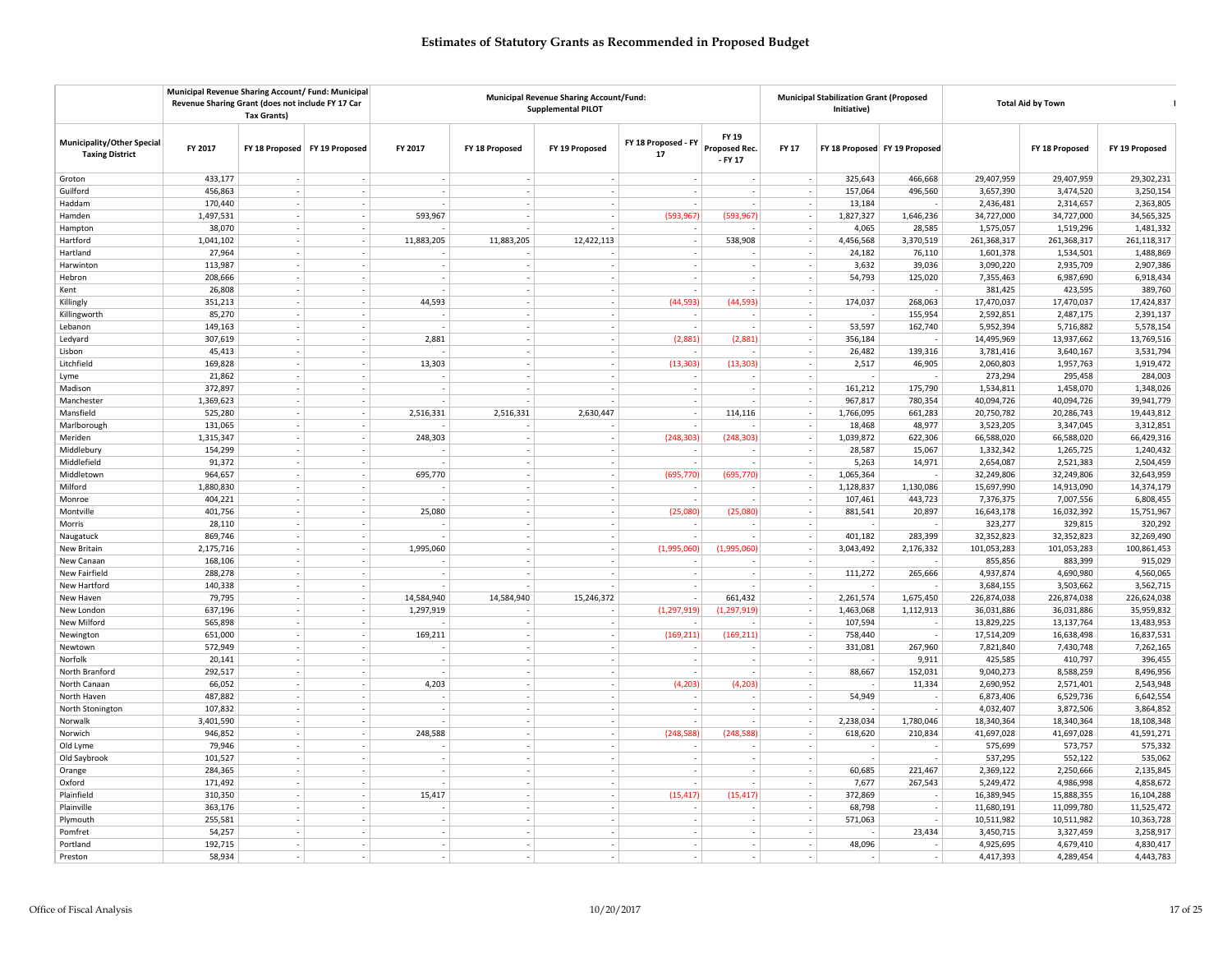|                                                      | Municipal Revenue Sharing Account/ Fund: Municipal<br>Revenue Sharing Grant (does not include FY 17 Car | <b>Tax Grants)</b>       |                                 |                          |                          | Municipal Revenue Sharing Account/Fund:<br><b>Supplemental PILOT</b> |                           |                                   | <b>Municipal Stabilization Grant (Proposed</b><br>Initiative) |           | <b>Total Aid by Town</b>                   |             |                |                |
|------------------------------------------------------|---------------------------------------------------------------------------------------------------------|--------------------------|---------------------------------|--------------------------|--------------------------|----------------------------------------------------------------------|---------------------------|-----------------------------------|---------------------------------------------------------------|-----------|--------------------------------------------|-------------|----------------|----------------|
| Municipality/Other Special<br><b>Taxing District</b> | FY 2017                                                                                                 |                          | FY 18 Proposed   FY 19 Proposed | FY 2017                  | FY 18 Proposed           | FY 19 Proposed                                                       | FY 18 Proposed - FY<br>17 | FY 19<br>Proposed Rec.<br>- FY 17 | <b>FY 17</b>                                                  |           | FY 18 Proposed FY 19 Proposed              |             | FY 18 Proposed | FY 19 Proposed |
| Prospect                                             | 197,097                                                                                                 |                          |                                 |                          | $\sim$                   |                                                                      |                           |                                   |                                                               | 51,791    | 73,271                                     | 5,833,362   | 5,541,694      | 5,490,266      |
| Putnam                                               | 76,399                                                                                                  | $\sim$                   |                                 | $\overline{\phantom{a}}$ | $\overline{\phantom{a}}$ | $\overline{\phantom{a}}$                                             |                           |                                   | $\sim$                                                        | 34,792    | 71,039                                     | 9,209,483   | 9,209,483      | 9,184,698      |
| Redding                                              | 189,781                                                                                                 |                          |                                 |                          |                          |                                                                      |                           |                                   | $\sim$                                                        | 40,365    | 57,277                                     | 746,828     | 709,487        | 664,788        |
| Ridgefield                                           | 512,848                                                                                                 | $\sim$                   |                                 | $\sim$                   |                          | $\overline{\phantom{a}}$                                             |                           |                                   | $\sim$                                                        | 157,799   | 117,659                                    | 2,042,709   | 1,940,573      | 1,832,743      |
| Rocky Hill                                           | 405,872                                                                                                 | $\sim$                   |                                 | $\sim$                   | $\overline{\phantom{a}}$ | $\overline{\phantom{a}}$                                             | $\sim$                    | $\sim$                            | $\sim$                                                        | 362,065   | 65,602                                     | 6,275,583   | 5,961,804      | 5,885,782      |
| Roxbury                                              | 15,998                                                                                                  | $\sim$                   |                                 | $\sim$                   |                          |                                                                      |                           |                                   | $\overline{\phantom{a}}$                                      |           |                                            | 389,576     | 437,527        | 411,453        |
| Salem                                                | 85,617                                                                                                  |                          |                                 | $\sim$                   | $\overline{\phantom{a}}$ |                                                                      |                           |                                   | $\overline{\phantom{a}}$                                      | 37,070    | 132,694                                    | 3,403,169   | 3,253,208      | 3,175,211      |
| Salisbury                                            | 20,769                                                                                                  | $\sim$                   |                                 | $\sim$                   | $\sim$                   | $\overline{\phantom{a}}$                                             |                           |                                   | $\sim$                                                        |           |                                            | 325,271     | 384,135        | 351,132        |
| Scotland                                             | 36,200                                                                                                  |                          |                                 | ÷.                       |                          | $\overline{a}$                                                       |                           |                                   |                                                               | 8,059     | 13,960                                     | 1,655,057   | 1,593,804      | 1,562,923      |
| Seymour                                              | 343,388                                                                                                 | $\sim$                   |                                 | $\sim$                   | $\overline{\phantom{a}}$ | $\overline{\phantom{a}}$                                             |                           |                                   | $\sim$                                                        | 76,901    | $\overline{\phantom{a}}$                   | 11,105,981  | 10,550,682     | 10,905,287     |
| Sharon                                               | 19,467                                                                                                  |                          |                                 | ÷.                       |                          |                                                                      |                           |                                   | $\sim$                                                        |           |                                            | 395,881     | 465,344        | 439,982        |
| Shelton                                              | 706,038                                                                                                 |                          |                                 |                          | $\sim$                   | $\sim$                                                               |                           |                                   |                                                               | 118,857   | $\overline{\phantom{a}}$                   | 7,800,217   | 7,410,207      | 7,440,116      |
| Sherman                                              | 39,000                                                                                                  | $\sim$                   |                                 |                          | $\overline{\phantom{a}}$ | $\overline{\phantom{a}}$                                             |                           |                                   | $\sim$                                                        |           | $\sim$                                     | 300,978     | 307,223        | 282,944        |
| Simsbury                                             | 538,645                                                                                                 | $\sim$                   |                                 | 20,731                   | $\overline{\phantom{a}}$ | $\overline{\phantom{a}}$                                             | (20, 731)                 | (20, 731)                         | $\sim$                                                        | 219,407   |                                            | 7,133,109   | 6,776,453      | 6,795,274      |
| Somers                                               | 141,697                                                                                                 |                          |                                 |                          | $\overline{\phantom{a}}$ |                                                                      |                           |                                   |                                                               | 614,776   | 240,198                                    | 9,406,754   | 9,081,309      | 8,821,972      |
| South Windsor                                        | 558,715                                                                                                 |                          |                                 | $\overline{\phantom{a}}$ | $\sim$                   |                                                                      |                           |                                   | $\sim$                                                        | 143,851   | 57,854                                     | 15,170,446  | 14,411,924     | 14,323,553     |
| Southbury                                            | 404,731                                                                                                 |                          |                                 | $\overline{\phantom{a}}$ |                          | $\overline{\phantom{a}}$                                             |                           |                                   |                                                               | 273,123   | 74,062                                     | 4,471,249   | 4,247,687      | 4,170,136      |
| Southington                                          | 889,821                                                                                                 | $\sim$                   |                                 | $\overline{\phantom{a}}$ | $\overline{\phantom{a}}$ | $\overline{\phantom{a}}$                                             |                           |                                   | $\sim$                                                        | 253,504   |                                            | 22,642,726  | 21,510,589     | 22,189,787     |
| Sprague                                              | 89,456                                                                                                  |                          |                                 |                          | ٠.                       | $\overline{\phantom{a}}$                                             |                           |                                   | $\overline{\phantom{a}}$                                      | 79,761    |                                            | 3,282,355   | 3,188,963      | 3,248,104      |
| Stafford                                             | 243,095                                                                                                 |                          |                                 | 41,189                   | $\sim$                   | $\overline{\phantom{a}}$                                             | (41, 189)                 | (41, 189)                         | $\sim$                                                        | 175,634   | $\overline{\phantom{a}}$                   | 11,243,078  | 10,773,693     | 10,944,256     |
| Stamford                                             | 2,372,358                                                                                               | $\sim$                   |                                 | 528,332                  | $\overline{\phantom{a}}$ | $\overline{\phantom{a}}$                                             | (528, 332)                | (528, 332)                        | $\sim$                                                        | 1,719,921 | 1,846,049                                  | 19,470,056  | 19,470,056     | 19,220,056     |
| Sterling                                             | 77,037                                                                                                  | $\sim$                   |                                 |                          | $\sim$                   | $\sim$                                                               |                           |                                   | $\overline{\phantom{a}}$                                      | 51,516    |                                            | 3,534,359   | 3,425,197      | 3,513,768      |
| Stonington                                           | 202,888                                                                                                 | $\sim$                   |                                 | $\sim$                   | $\overline{\phantom{a}}$ | $\overline{\phantom{a}}$                                             |                           |                                   | $\overline{\phantom{a}}$                                      |           | 218,992                                    | 2,291,390   | 2,205,551      | 2,056,779      |
| Stratford                                            | 1,130,316                                                                                               |                          |                                 |                          |                          |                                                                      |                           |                                   | $\sim$                                                        | 127,639   |                                            | 27,097,049  | 25,742,197     | 26,828,089     |
| Suffield                                             | 321,763                                                                                                 |                          |                                 | 51,434                   |                          | $\sim$                                                               | (51, 434)                 | (51, 434)                         |                                                               | 629,873   | 206,051                                    | 12,330,701  | 11,792,556     | 11,599,888     |
| Thomaston                                            | 158,888                                                                                                 | $\sim$                   |                                 |                          | $\overline{\phantom{a}}$ | $\overline{\phantom{a}}$                                             |                           |                                   | $\overline{\phantom{a}}$                                      | 115,303   |                                            | 6,458,647   | 6,227,763      | 6,246,589      |
|                                                      | 114,582                                                                                                 | $\overline{\phantom{a}}$ |                                 | $\sim$                   | $\overline{a}$           | $\overline{a}$                                                       |                           |                                   | $\sim$                                                        |           | 4,459                                      | 8,090,326   | 8,136,945      | 8,065,825      |
| Thompson<br>Tolland                                  | 303,971                                                                                                 |                          |                                 | $\overline{\phantom{a}}$ | $\overline{\phantom{a}}$ | $\overline{\phantom{a}}$                                             |                           |                                   |                                                               | 53,057    | 322,977                                    | 11,470,835  | 10,897,294     | 10,744,268     |
| Torrington                                           | 787,365                                                                                                 | $\sim$                   |                                 | $\sim$                   | $\overline{\phantom{a}}$ | $\overline{\phantom{a}}$                                             |                           |                                   | $\sim$                                                        | 330,604   | 72,539                                     | 27,084,830  | 27,084,830     | 26,992,202     |
|                                                      | 745,325                                                                                                 | $\sim$                   |                                 | $\sim$                   | $\overline{\phantom{a}}$ | $\overline{\phantom{a}}$                                             |                           |                                   | $\overline{\phantom{a}}$                                      | 219,555   | 604,706                                    | 4,883,560   | 4,639,382      | 4,329,885      |
| Trumbull<br>Union                                    | 17,283                                                                                                  |                          |                                 | $\overline{\phantom{a}}$ | $\overline{\phantom{a}}$ | $\overline{\phantom{a}}$                                             |                           |                                   |                                                               |           |                                            | 427,932     | 415,700        | 414,046        |
|                                                      |                                                                                                         |                          |                                 |                          |                          |                                                                      |                           |                                   | $\overline{\phantom{a}}$<br>$\sim$                            |           |                                            |             |                |                |
| Vernon                                               | 641,027                                                                                                 |                          |                                 |                          |                          |                                                                      |                           |                                   |                                                               | 362,272   | 330,755                                    | 21,266,539  | 21,266,539     | 21,189,947     |
| Voluntown                                            | 33,914                                                                                                  |                          |                                 |                          |                          |                                                                      |                           |                                   |                                                               | 29,490    |                                            | 2,934,625   | 2,848,813      | 2,788,315      |
| Wallingford                                          | 919,984                                                                                                 | $\sim$<br>$\sim$         |                                 | 58,914                   | $\overline{\phantom{a}}$ | $\overline{\phantom{a}}$                                             | (58, 914)                 | (58, 914)                         | $\sim$                                                        | 252,463   | $\overline{\phantom{a}}$<br>$\overline{a}$ | 25,341,210  | 24,074,149     | 24,386,572     |
| Warren                                               | 11,006                                                                                                  |                          |                                 |                          | ÷                        |                                                                      |                           |                                   | $\overline{\phantom{a}}$                                      |           |                                            | 243,811     | 263,486        | 246,953        |
| Washington                                           | 25,496                                                                                                  |                          |                                 |                          |                          |                                                                      |                           |                                   |                                                               |           |                                            | 421,124     | 488.064        | 455,885        |
| Waterbury                                            | 3,887,140                                                                                               | $\sim$                   | $\sim$                          | 3,141,669                | 3,141,669                | 3,284,145                                                            | $\sim$                    | 142,476                           | $\overline{\phantom{a}}$                                      | 4,117,158 | 2,298,414                                  | 158,349,826 | 158,349,826    | 158,099,826    |
| Waterford                                            | 259,091                                                                                                 | . п.                     |                                 |                          |                          |                                                                      |                           |                                   |                                                               | 1,228     |                                            | 1,174,431   | 1,115,710      | 1,080,185      |
| Watertown                                            | 453,012                                                                                                 | $\sim$                   |                                 |                          | $\overline{\phantom{a}}$ | $\overline{\phantom{a}}$                                             |                           |                                   | $\overline{\phantom{a}}$                                      | 104,765   | $\overline{\phantom{a}}$                   | 13,295,354  | 12,630,586     | 12,960,508     |
| West Hartford                                        | 1,441,651                                                                                               |                          |                                 | 202,308                  |                          |                                                                      | (202, 308)                | (202, 308)                        | $\sim$                                                        | 711,869   |                                            | 25,326,382  | 24,060,063     | 24,149,866     |
| West Haven                                           | 1,121,850                                                                                               |                          |                                 | 324,832                  |                          |                                                                      | (324, 832)                | (324, 832)                        |                                                               | 404,130   |                                            | 53,540,457  | 53,540,457     | 53,932,973     |
| Westbrook                                            | 80,601                                                                                                  | $\sim$                   |                                 |                          | $\overline{\phantom{a}}$ | $\overline{\phantom{a}}$                                             |                           |                                   | $\sim$                                                        |           | $\overline{\phantom{a}}$                   | 652,929     | 646,116        | 731,667        |
| Weston                                               | 211,384                                                                                                 | $\sim$                   |                                 | $\sim$                   | $\overline{\phantom{a}}$ | $\overline{\phantom{a}}$                                             |                           |                                   | $\overline{\phantom{a}}$                                      | 68,306    | 70,181                                     | 736,177     | 699,368        | 662,380        |
| Westport                                             | 262,402                                                                                                 |                          |                                 |                          |                          |                                                                      |                           |                                   | $\overline{\phantom{a}}$                                      | 22,940    | 66,133                                     | 1,681,062   | 1,597,009      | 1,501,144      |
| Wethersfield                                         | 940,267                                                                                                 | $\sim$                   |                                 | $\sim$                   | $\sim$                   | $\overline{\phantom{a}}$                                             |                           |                                   | $\sim$                                                        | 519,476   |                                            | 11,066,378  | 10,513,059     | 10,558,537     |
| Willington                                           | 121,568                                                                                                 |                          |                                 | $\sim$                   |                          | $\overline{\phantom{a}}$                                             |                           |                                   |                                                               | 30,031    | $\sim$                                     | 4,087,265   | 3,920,684      | 3,904,833      |
| Wilton                                               | 380,234                                                                                                 | $\sim$                   |                                 | $\sim$                   | $\overline{\phantom{a}}$ | $\overline{\phantom{a}}$                                             |                           |                                   | $\sim$                                                        | 122,545   | 93,135                                     | 1,477,817   | 1,403,927      | 1,321,886      |
| Winchester                                           | 224,447                                                                                                 |                          |                                 |                          | $\sim$                   |                                                                      |                           |                                   | $\overline{\phantom{a}}$                                      | 74,820    | 105,432                                    | 9,017,311   | 9,017,311      | 8,988,544      |
| Windham                                              | 513,847                                                                                                 |                          |                                 | 1,193,950                |                          |                                                                      | (1, 193, 950)             | (1, 193, 950)                     |                                                               | 1,580,336 | 1,349,376                                  | 33,670,630  | 33,670,630     | 33,604,811     |
| Windsor                                              | 593,921                                                                                                 | $\sim$                   |                                 | 9,241                    | ÷.                       | $\sim$                                                               | (9, 241)                  | (9, 241)                          | $\sim$                                                        | 272,140   | 357,943                                    | 14,586,649  | 14,586,649     | 14,510,133     |
| Windsor Locks                                        | 256,241                                                                                                 |                          |                                 | 31,122                   |                          | $\overline{a}$                                                       | (31, 122)                 | (31, 122)                         | $\sim$                                                        | 145,369   | 150,116                                    | 8,095,312   | 8,095,312      | 8,062,238      |
| Wolcott                                              | 340,859                                                                                                 | $\sim$                   |                                 | $\overline{\phantom{a}}$ |                          |                                                                      |                           |                                   | $\overline{\phantom{a}}$                                      | 239,919   | 136,938                                    | 14,366,761  | 13,804,256     | 13,556,140     |
| Woodbridge                                           | 190,637                                                                                                 |                          |                                 |                          |                          |                                                                      |                           |                                   | $\overline{\phantom{a}}$                                      | 48,899    | 120,477                                    | 1,128,576   | 1,072,147      | 1,009,726      |
| Woodbury                                             | 200,175                                                                                                 | $\sim$                   |                                 | $\overline{\phantom{a}}$ | $\overline{\phantom{a}}$ | $\overline{\phantom{a}}$                                             |                           |                                   |                                                               | 29,277    |                                            | 1,849,262   | 1,756,799      | 1,758,012      |
| Woodstock                                            | 97,708                                                                                                  | $\sim$                   |                                 | $\sim$                   | $\overline{\phantom{a}}$ | $\overline{\phantom{a}}$                                             |                           |                                   | $\sim$                                                        |           | $\overline{\phantom{a}}$                   | 5,941,759   | 5,729,446      | 5,796,070      |
|                                                      |                                                                                                         |                          |                                 |                          |                          | $\sim$                                                               |                           |                                   | $\sim$                                                        |           | $\sim$                                     |             |                |                |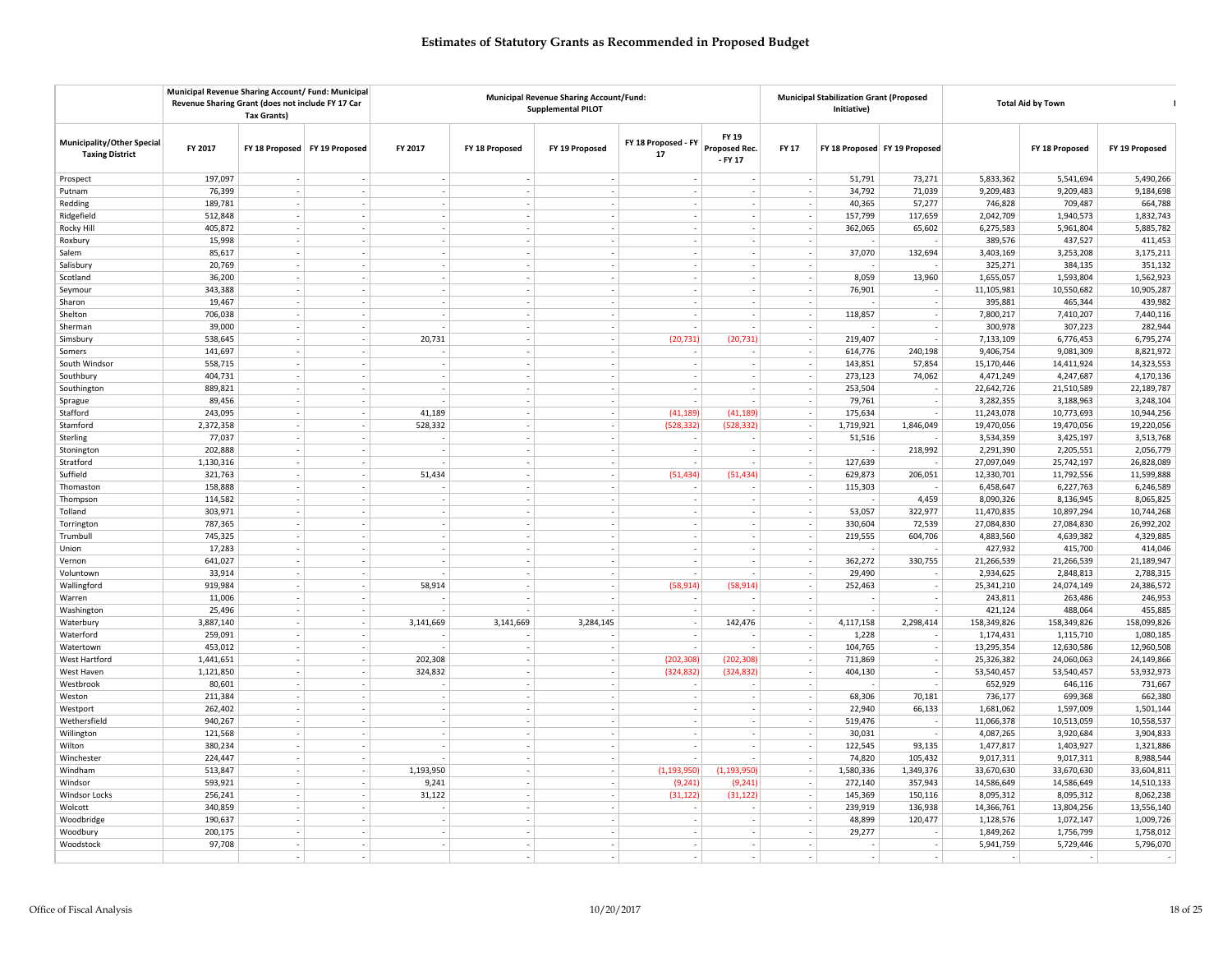|                                                             |                          | Municipal Revenue Sharing Account/ Fund: Municipal<br>Revenue Sharing Grant (does not include FY 17 Car<br><b>Tax Grants)</b> |                               |                          |                          | <b>Municipal Revenue Sharing Account/Fund:</b><br><b>Supplemental PILOT</b> |                           |                                     | <b>Municipal Stabilization Grant (Proposed</b><br>Initiative) |             | <b>Total Aid by Town</b>      |           |                                   |                |
|-------------------------------------------------------------|--------------------------|-------------------------------------------------------------------------------------------------------------------------------|-------------------------------|--------------------------|--------------------------|-----------------------------------------------------------------------------|---------------------------|-------------------------------------|---------------------------------------------------------------|-------------|-------------------------------|-----------|-----------------------------------|----------------|
| <b>Municipality/Other Special</b><br><b>Taxing District</b> | FY 2017                  |                                                                                                                               | FY 18 Proposed FY 19 Proposed | FY 2017                  | FY 18 Proposed           | FY 19 Proposed                                                              | FY 18 Proposed - FY<br>17 | FY 19<br>Proposed Rec.<br>$-$ FY 17 | <b>FY 17</b>                                                  |             | FY 18 Proposed FY 19 Proposed |           | FY 18 Proposed                    | FY 19 Proposed |
| Bantam (Bor.)                                               |                          |                                                                                                                               |                               |                          | $\sim$                   | $\overline{\phantom{a}}$                                                    |                           |                                     |                                                               |             |                               |           | 478                               | 304            |
| Danielson (Bor.)                                            |                          | $\overline{\phantom{a}}$<br>$\sim$                                                                                            | $\overline{\phantom{a}}$      | 2,135                    | $\sim$                   | $\overline{\phantom{a}}$                                                    | (2, 135)                  | (2, 135)                            |                                                               |             |                               | 14,108    | 16,010                            | 14,181         |
| Fenwick (Bor.)                                              |                          | $\mathcal{L}_{\mathcal{A}}$<br>$\sim$                                                                                         | $\sim$                        |                          |                          |                                                                             |                           | $\sim$                              |                                                               |             |                               | 1,043     | 2,557                             | 2,006          |
| Groton (City of)                                            |                          | $\overline{\phantom{a}}$<br>$\overline{\phantom{a}}$                                                                          | $\sim$                        | $\sim$                   | $\sim$                   | $\sim$                                                                      |                           | $\sim$                              |                                                               | 16,470      | $\sim$                        | 169,744   | 161,257                           | 133,421        |
| Groton Long Point                                           |                          | $\overline{\phantom{a}}$<br>$\sim$                                                                                            | $\overline{\phantom{a}}$      | $\overline{\phantom{a}}$ | $\sim$                   | $\sim$                                                                      | $\overline{a}$            | $\sim$                              | $\overline{a}$                                                |             | $\overline{\phantom{a}}$      |           | 5,877                             | 3,740          |
| Jewett City (Bor.)                                          | $\sim$                   | $\overline{\phantom{a}}$                                                                                                      |                               |                          | $\sim$                   |                                                                             |                           |                                     |                                                               |             | ÷,                            | 82,736    | 86,629                            | 85,017         |
| Litchfield (Bor.)                                           | $\overline{\phantom{a}}$ | $\overline{\phantom{a}}$                                                                                                      | $\sim$                        | 137                      | $\sim$                   | $\sim$                                                                      | (137)                     | (137)                               |                                                               |             | ÷,                            | 902       | 1,551                             | 1,091          |
| Newtown (Bor.)                                              |                          | $\sim$<br>$\sim$                                                                                                              | $\overline{\phantom{a}}$      |                          | $\sim$                   | $\sim$                                                                      |                           | $\sim$                              |                                                               |             | $\overline{\phantom{a}}$      | 129       | 718                               | 457            |
| Stonington (Bor.)                                           | $\overline{\phantom{a}}$ | ÷.                                                                                                                            |                               |                          | $\overline{\phantom{a}}$ | $\overline{\phantom{a}}$                                                    |                           | $\sim$                              |                                                               |             | $\overline{a}$                | 15,524    | 18,173                            | 17,209         |
| Woodmont (Bor.)                                             |                          | $\overline{\phantom{a}}$<br>$\overline{\phantom{a}}$                                                                          | $\overline{\phantom{a}}$      | $\sim$                   | $\overline{\phantom{a}}$ | $\overline{\phantom{a}}$                                                    |                           |                                     |                                                               |             | $\overline{\phantom{a}}$      | 17,066    | 17,555                            | 17,377         |
| District No. 1                                              |                          | $\sim$<br>$\overline{\phantom{a}}$                                                                                            | $\mathcal{L}_{\mathcal{A}}$   | ÷.                       | $\sim$                   |                                                                             |                           | $\sim$                              |                                                               |             | $\overline{\phantom{a}}$      | 3,282     | 3,239                             | 3,239          |
| District No. 4                                              |                          | $\overline{\phantom{a}}$<br>$\sim$                                                                                            | $\overline{\phantom{a}}$      | $\sim$                   | $\sim$                   | $\sim$                                                                      | $\overline{\phantom{a}}$  | $\sim$                              |                                                               | ٠           | $\overline{\phantom{a}}$      | 9,737     | 11,289                            | 11,289         |
| District No. 5                                              |                          | $\overline{\phantom{a}}$<br>$\sim$                                                                                            | $\overline{\phantom{a}}$      | $\overline{\phantom{a}}$ | $\sim$                   | $\sim$                                                                      | $\sim$                    | $\sim$                              | $\overline{\phantom{a}}$                                      | $\sim$      | $\overline{\phantom{a}}$      | 3,131     | 3,181                             | 3,181          |
| District No. 6                                              |                          | $\sim$                                                                                                                        |                               |                          |                          |                                                                             |                           |                                     |                                                               |             |                               | 438       | 433                               | 433            |
| District No. 7                                              |                          | ÷,<br>÷,                                                                                                                      | ÷.                            |                          | $\sim$                   | $\sim$                                                                      |                           |                                     |                                                               |             | ÷,                            | 5,221     | 5,424                             | 5,424          |
| District No. 8                                              |                          | ÷<br>$\sim$                                                                                                                   | $\mathcal{L}_{\mathcal{A}}$   |                          | $\sim$                   | ÷.                                                                          |                           | ÷                                   |                                                               | ÷           | $\sim$                        | 23,912    | 23,635                            | 23,635         |
| District No. 9                                              |                          | - 1                                                                                                                           | $\overline{\phantom{a}}$      |                          | $\overline{\phantom{a}}$ | $\overline{\phantom{a}}$                                                    |                           | $\sim$                              |                                                               |             | $\overline{a}$                |           |                                   |                |
| District No. 10                                             |                          | $\sim$<br>$\sim$                                                                                                              | $\overline{\phantom{a}}$      |                          | $\sim$                   | $\overline{\phantom{a}}$                                                    |                           | $\sim$                              |                                                               | $\,$ 6 $\,$ | $\overline{\phantom{a}}$      | 2,437     | 2,315                             | 2,309          |
| District No. 11                                             |                          | $\sim$<br>$\overline{\phantom{a}}$                                                                                            |                               |                          |                          |                                                                             |                           | $\sim$                              |                                                               |             | $\overline{\phantom{a}}$      |           |                                   |                |
| District No. 12                                             |                          | $\overline{\phantom{a}}$<br>×,                                                                                                | $\overline{\phantom{a}}$      | $\sim$                   | $\sim$                   | $\overline{\phantom{a}}$                                                    |                           | $\sim$                              |                                                               |             | $\overline{\phantom{a}}$      | 68        | 67                                | 67             |
| District No. 13                                             |                          | $\overline{\phantom{a}}$<br>$\sim$                                                                                            | $\overline{\phantom{a}}$      | $\sim$                   | $\sim$                   | $\sim$                                                                      | $\sim$                    | $\sim$                              | $\overline{a}$                                                | 208         | $\overline{\phantom{a}}$      | 9,960     | 9,462                             | 9,254          |
| District No. 14                                             | $\sim$                   | $\sim$                                                                                                                        |                               |                          | $\sim$                   | $\overline{\phantom{a}}$                                                    |                           | $\sim$                              |                                                               | 214         |                               | 5,833     | 5,541                             | 5,327          |
| District No. 15                                             |                          | $\sim$<br>$\overline{\phantom{a}}$                                                                                            | $\sim$                        |                          | $\sim$                   | $\overline{\phantom{a}}$                                                    |                           |                                     |                                                               |             | ÷,                            | 981       | 932                               | 932            |
| District No. 16                                             |                          | ÷<br>$\overline{\phantom{a}}$                                                                                                 | $\sim$                        |                          | $\sim$                   | ÷.                                                                          |                           | $\sim$                              |                                                               |             | $\sim$                        | 2,013     | 1,986                             | 1,986          |
| District No. 17                                             | ÷                        | $\overline{a}$                                                                                                                |                               |                          | $\overline{\phantom{a}}$ |                                                                             |                           | ÷                                   |                                                               | 5           | $\overline{a}$                | 6,769     | 6,431                             | 6,426          |
| District No. 18                                             |                          | $\sim$<br>$\sim$                                                                                                              | $\sim$                        | $\sim$                   | $\sim$                   | $\overline{\phantom{a}}$                                                    |                           | $\sim$                              |                                                               | $\sim$      | $\overline{\phantom{a}}$      | 2,765     | 2,736                             | 2,736          |
| District No. 19                                             |                          | $\mathbf{r}$<br>$\overline{\phantom{a}}$                                                                                      |                               |                          | $\sim$                   |                                                                             |                           |                                     |                                                               |             | $\overline{a}$                | 56,548    | 55,451                            | 55,451         |
| <b>Education Conn</b>                                       |                          | $\overline{\phantom{a}}$<br>$\overline{\phantom{a}}$                                                                          | $\overline{\phantom{a}}$      | $\sim$                   | $\overline{\phantom{a}}$ | $\sim$                                                                      |                           | $\sim$                              |                                                               |             | $\overline{\phantom{a}}$      | 133,169   | 131,299                           | 131,299        |
| EASTCONN                                                    |                          | $\sim$<br>$\sim$                                                                                                              | $\overline{\phantom{a}}$      | $\overline{\phantom{a}}$ | $\sim$                   | $\sim$                                                                      | $\overline{\phantom{a}}$  | $\sim$                              | $\overline{\phantom{a}}$                                      | $\sim$      | $\overline{\phantom{a}}$      | 30,799    | 30,177                            | 30,177         |
| <b>SDE Admin Costs</b>                                      |                          | $\overline{\phantom{a}}$                                                                                                      |                               |                          | $\overline{\phantom{a}}$ | $\overline{\phantom{a}}$                                                    |                           |                                     |                                                               |             | ÷,                            | 1,019,198 | 1,019,198                         | 1,019,198      |
| <b>Blmfld Cntr FD</b>                                       |                          | $\frac{1}{2}$                                                                                                                 | $\overline{a}$                |                          | $\sim$                   |                                                                             |                           |                                     |                                                               | 4,676       | $\overline{\phantom{a}}$      | 4,922     | 4,676                             |                |
| <b>Blmfld Blue Hills FD</b>                                 | $\overline{\phantom{a}}$ | $\overline{\phantom{a}}$                                                                                                      | ÷.                            |                          | $\sim$                   | $\sim$                                                                      |                           | $\sim$                              |                                                               |             | $\overline{\phantom{a}}$      |           |                                   |                |
| Cromwell FD                                                 | ÷                        | ÷.                                                                                                                            | $\sim$                        |                          | $\overline{\phantom{a}}$ | $\overline{\phantom{a}}$                                                    |                           | ÷                                   |                                                               |             | $\sim$                        |           |                                   |                |
| Enfield FD #1                                               |                          | $\overline{\phantom{a}}$<br>$\sim$                                                                                            | $\overline{\phantom{a}}$      |                          | $\overline{\phantom{a}}$ | $\overline{\phantom{a}}$                                                    |                           |                                     | $\overline{\phantom{a}}$                                      |             | $\overline{\phantom{a}}$      |           |                                   |                |
| Hazardville FD #3                                           |                          | $\mathcal{L}_{\mathcal{A}}$<br>$\overline{\phantom{a}}$                                                                       |                               |                          | $\overline{\phantom{a}}$ | $\sim$                                                                      |                           | $\mathcal{L}$                       | $\sim$                                                        | 1,730       | $\overline{a}$                | 1,821     | 1,730                             |                |
| Enfield N Thompsonville                                     |                          | $\sim$<br>÷,                                                                                                                  | $\mathcal{L}_{\mathcal{A}}$   |                          | $\sim$                   | $\sim$                                                                      |                           | ÷                                   |                                                               |             | $\sim$                        |           |                                   |                |
| <b>Enfield Shaker Pines</b>                                 |                          | $\overline{\phantom{a}}$<br>$\sim$                                                                                            | $\sim$                        |                          | $\sim$                   | $\sim$                                                                      | $\overline{\phantom{a}}$  | $\sim$                              | ۰.                                                            | $\sim$      | $\sim$                        | ٠         | $\sim$                            |                |
| <b>Enfield Thmpsnvll</b>                                    | $\overline{\phantom{a}}$ | $\sim$                                                                                                                        |                               |                          | $\overline{\phantom{a}}$ | $\overline{\phantom{a}}$                                                    |                           | $\sim$                              |                                                               |             | $\overline{\phantom{a}}$      |           |                                   |                |
| Manchester - 8th Utility Dist                               |                          | $\overline{\phantom{a}}$<br>$\sim$                                                                                            |                               |                          | $\overline{\phantom{a}}$ |                                                                             |                           |                                     |                                                               |             | $\overline{\phantom{a}}$      |           |                                   |                |
| Groton: Poq. Brdg FD                                        | $\overline{\phantom{a}}$ | $\overline{\phantom{a}}$                                                                                                      |                               |                          |                          |                                                                             |                           | $\sim$                              |                                                               | 8,973       | $\overline{\phantom{a}}$      | 9,445     | 8,973                             |                |
| Middletown City FD                                          | $\sim$                   | $\overline{a}$                                                                                                                | $\sim$                        |                          | $\overline{\phantom{a}}$ | $\overline{\phantom{a}}$                                                    |                           | ۰.                                  |                                                               |             | $\overline{\phantom{a}}$      |           |                                   |                |
| Middletown South Fire                                       |                          | $\overline{\phantom{a}}$<br>$\overline{\phantom{a}}$                                                                          | $\overline{\phantom{a}}$      | 1,121                    | $\sim$                   | $\overline{\phantom{a}}$                                                    | (1, 121)                  | (1, 121)                            | $\sim$                                                        | 8,194       | $\overline{\phantom{a}}$      | 8,625     | 8,194                             |                |
| Middletown Westfield                                        |                          | $\mathbf{r}$<br>$\overline{\phantom{a}}$                                                                                      |                               |                          | $\sim$                   | ÷,                                                                          |                           | $\sim$                              | $\sim$                                                        |             | ÷,                            |           |                                   |                |
|                                                             |                          | $\sim$<br>$\overline{\phantom{a}}$                                                                                            | $\sim$                        |                          | $\sim$                   | ÷.                                                                          |                           | $\sim$                              |                                                               |             | $\sim$                        |           |                                   |                |
| N. Milford FD                                               |                          | $\sim$<br>$\sim$                                                                                                              | $\mathcal{L}_{\mathcal{A}}$   | $\sim$                   | $\sim$                   | ÷.                                                                          | $\overline{a}$            |                                     | $\overline{a}$                                                | 5,450       | $\sim$                        | 5,737     | 5,450<br>$\overline{\phantom{a}}$ |                |
| Norwich - CCD                                               | $\overline{\phantom{a}}$ | ٠.                                                                                                                            | $\overline{a}$                |                          | $\overline{\phantom{a}}$ | $\overline{\phantom{a}}$                                                    |                           | $\sim$<br>$\sim$                    |                                                               |             | $\overline{\phantom{a}}$      |           | $\overline{\phantom{a}}$          |                |
| Norwich - TCD                                               |                          |                                                                                                                               |                               |                          |                          |                                                                             |                           |                                     |                                                               |             |                               |           |                                   |                |
| Simsbury FD                                                 |                          | $\overline{\phantom{a}}$                                                                                                      | $\overline{\phantom{a}}$      |                          | $\overline{\phantom{a}}$ | $\overline{\phantom{a}}$                                                    |                           |                                     |                                                               |             | $\overline{\phantom{a}}$      |           |                                   |                |
| Stafford FD                                                 | $\overline{\phantom{a}}$ |                                                                                                                               |                               |                          | $\overline{\phantom{a}}$ |                                                                             |                           |                                     |                                                               |             |                               |           |                                   |                |
| Plainfield FD                                               | $\sim$                   | $\overline{\phantom{a}}$                                                                                                      |                               | 296                      | $\sim$                   |                                                                             | (296)                     | (296)                               |                                                               | 2,158       | $\sim$                        | 2,272     | 2,158                             |                |
| W. Putnam Dist                                              | $\overline{\phantom{a}}$ | $\sim$                                                                                                                        | $\overline{\phantom{a}}$      |                          | $\sim$                   | $\overline{\phantom{a}}$                                                    |                           |                                     |                                                               | 78          | $\overline{\phantom{a}}$      | 82        | 78                                |                |
| Windham #1                                                  | $\sim$                   | $\overline{\phantom{a}}$                                                                                                      |                               |                          | $\sim$                   | $\sim$                                                                      |                           | $\sim$                              | $\overline{\phantom{a}}$                                      |             | ÷,                            |           |                                   |                |
| Wndhm Spec Svc Dist #2                                      | $\overline{\phantom{a}}$ |                                                                                                                               | $\sim$                        |                          |                          | $\overline{\phantom{a}}$                                                    |                           | $\sim$                              |                                                               |             | $\overline{\phantom{a}}$      |           |                                   |                |
| W Haven 1st Center                                          |                          | $\sim$<br>$\sim$                                                                                                              | $\sim$                        | 1,136                    | $\sim$                   | $\sim$                                                                      | (1, 136)                  | (1, 136)                            | $\sim$                                                        | 776,040     | $\sim$                        | 844,647   | 776,040                           |                |
| Allingtown                                                  | $\sim$                   | ٠.                                                                                                                            |                               | 50,751                   | $\overline{\phantom{a}}$ | $\overline{\phantom{a}}$                                                    | (50, 751)                 | (50, 751)                           |                                                               | 358,645     | $\overline{\phantom{a}}$      | 390,351   | 358,645                           |                |
| W. Shore FD                                                 |                          | ÷,                                                                                                                            |                               | 33,544                   |                          | $\overline{\phantom{a}}$                                                    | (33, 544)                 | (33, 544)                           |                                                               | 237,042     | $\overline{\phantom{a}}$      | 257,998   | 237,042                           |                |
| Various Fire Dist                                           |                          | $\overline{\phantom{a}}$<br>$\sim$                                                                                            | $\sim$                        | -                        | $\sim$                   | $\sim$                                                                      | $\overline{\phantom{a}}$  | $\sim$                              | $\sim$                                                        | $\sim$      | $\overline{\phantom{a}}$      | 844,666   | 844,666                           | 844,666        |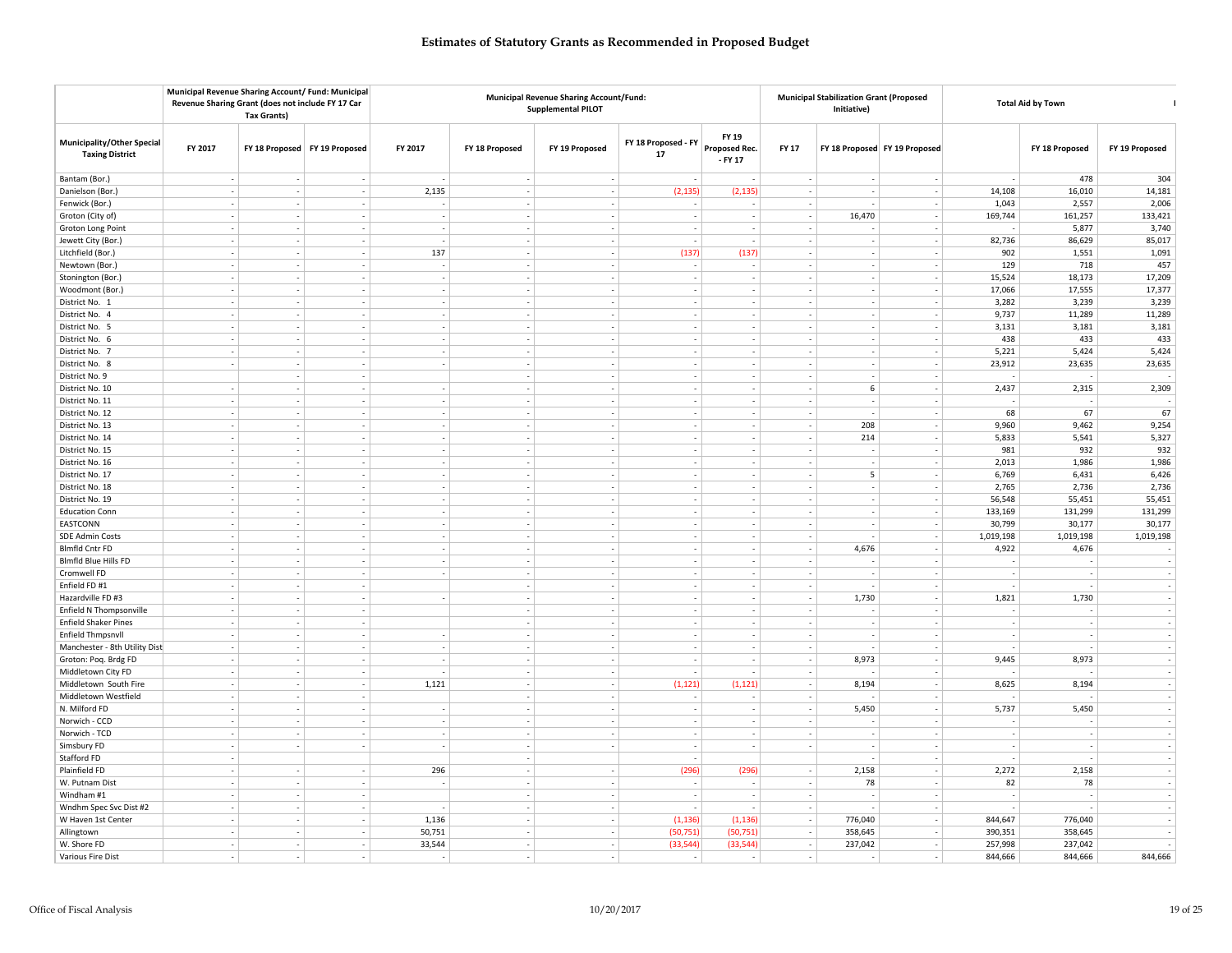|                                                      | Municipal Revenue Sharing Account/ Fund: Municipal<br>Revenue Sharing Grant (does not include FY 17 Car | <b>Tax Grants)</b>            |            |                | <b>Municipal Revenue Sharing Account/Fund:</b><br><b>Supplemental PILOT</b> |                     |                                   | <b>Municipal Stabilization Grant (Proposed</b><br>Initiative) |            | <b>Total Aid by Town</b>      |               |                |                |  |
|------------------------------------------------------|---------------------------------------------------------------------------------------------------------|-------------------------------|------------|----------------|-----------------------------------------------------------------------------|---------------------|-----------------------------------|---------------------------------------------------------------|------------|-------------------------------|---------------|----------------|----------------|--|
| Municipality/Other Special<br><b>Taxing District</b> | FY 2017                                                                                                 | FY 18 Proposed FY 19 Proposed | FY 2017    | FY 18 Proposed | FY 19 Proposed                                                              | FY 18 Proposed - FY | FY 19<br>Proposed Rec.<br>- FY 17 | <b>FY 17</b>                                                  |            | FY 18 Proposed FY 19 Proposed |               | FY 18 Proposed | FY 19 Proposed |  |
| <b>TOTALS</b>                                        | 75,907,908                                                                                              |                               | 44,101,081 | 35,221,814     | 36,819,135                                                                  | (8,879,267)         | (7, 281, 946)                     |                                                               | 56,903,954 | 37,753,335                    | 2,517,638,891 | 2,483,740,629  | 2,477,765,044  |  |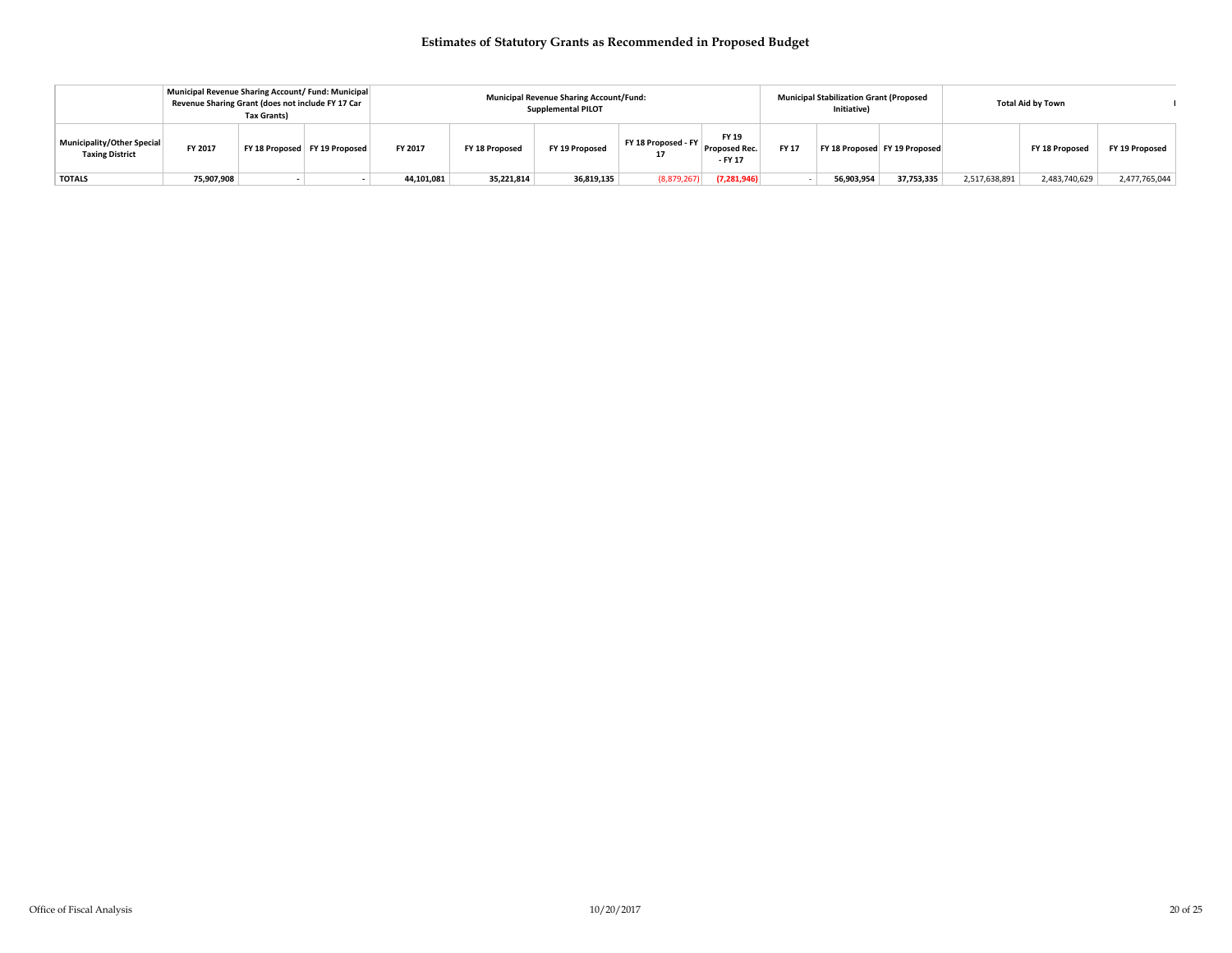|                                                      | Difference in Total Aid by Town |                           |  |  |  |
|------------------------------------------------------|---------------------------------|---------------------------|--|--|--|
| Municipality/Other Special<br><b>Taxing District</b> | FY 18 Proposed -<br>FY 17       | FY 19 Proposed -<br>FY 17 |  |  |  |
| Andover                                              | (106, 546)                      | (154, 564)                |  |  |  |
| Ansonia                                              |                                 | (6,008)                   |  |  |  |
| Ashford                                              | (147, 048)                      | (240, 220)                |  |  |  |
| Avon                                                 | (85,071)                        | (183, 646)                |  |  |  |
| Barkhamsted                                          | (93, 029)                       | (34, 871)                 |  |  |  |
| <b>Beacon Falls</b>                                  | (208, 373)                      | (159,094)                 |  |  |  |
| Berlin                                               | (411, 877)                      | (557, 444)                |  |  |  |
| Bethany                                              | (121, 486)                      | (145, 475)                |  |  |  |
| Bethel                                               | (457, 247)                      | (319, 318)                |  |  |  |
| Bethlehem                                            | (46, 310)                       | (101, 307)                |  |  |  |
| Bloomfield                                           | ٠                               | (54,800)                  |  |  |  |
| Bolton                                               | (167, 550)                      | (184, 482)                |  |  |  |
| Bozrah                                               | (65, 265)                       | (21,886)                  |  |  |  |
| Branford                                             | (181, 596)                      | (231, 824)                |  |  |  |
| Bridgeport                                           |                                 | (250,000)                 |  |  |  |
| Bridgewater                                          | 26,349                          | 8,075                     |  |  |  |
| Bristol                                              |                                 | (159, 433)                |  |  |  |
| Brookfield                                           | (110, 551)                      | (244, 129)                |  |  |  |
| Brooklyn<br>Burlington                               | (231,390)                       | (63, 626)                 |  |  |  |
| Canaan                                               | (242, 812)<br>(24, 401)         | (280, 154)<br>(36,055)    |  |  |  |
| Canterbury                                           |                                 | (296, 450)                |  |  |  |
| Canton                                               | (152, 291)<br>(195,345)         | (156, 239)                |  |  |  |
| Chaplin                                              | (80, 755)                       | (130, 161)                |  |  |  |
| Cheshire                                             | (762, 127)                      | (924, 142)                |  |  |  |
| Chester                                              | (38, 121)                       | (5,694)                   |  |  |  |
| Clinton                                              | (355, 597)                      | (491, 869)                |  |  |  |
| Colchester                                           | (565, 546)                      | (805, 691)                |  |  |  |
| Colebrook                                            |                                 |                           |  |  |  |
|                                                      | (8,531)                         | (37,035)                  |  |  |  |
| Columbia                                             | (144, 457)                      | (168, 824)                |  |  |  |
| Cornwall                                             | 48,027                          | 29,932                    |  |  |  |
| Coventry                                             | (418, 396)                      | (541, 115)                |  |  |  |
| Cromwell                                             | (264, 946)                      | (103, 476)                |  |  |  |
| Danbury                                              |                                 | (220, 537)                |  |  |  |
| Darien                                               | 14,898                          | (31, 910)                 |  |  |  |
| Deep River                                           | (104, 519)                      | (59, 300)                 |  |  |  |
| Derby                                                |                                 | (33,608)                  |  |  |  |
| Durham                                               | (222, 144)                      | (327, 539)                |  |  |  |
| East Granby                                          | (115, 604)                      | (66, 622)                 |  |  |  |
| East Haddam                                          | (209, 276)                      | (191, 193)                |  |  |  |
| East Hampton                                         | (412, 446)                      | (488, 784)                |  |  |  |
| East Hartford                                        | $\overline{a}$                  | (134, 330)                |  |  |  |
| East Haven                                           | Ĭ.                              | (74, 162)                 |  |  |  |
| East Lyme                                            | (437, 236)                      | (672, 410)                |  |  |  |
| East Windsor                                         |                                 | 318,780                   |  |  |  |
| Eastford                                             | (36, 503)                       | (51, 582)                 |  |  |  |
| Easton                                               | (28, 751)                       | (40, 347)                 |  |  |  |
| Ellington                                            | (531, 290)                      | (216, 831)                |  |  |  |
| Enfield                                              | (1,343,230)                     | (899, 409)                |  |  |  |
| Essex                                                | (6,610)                         | (29, 684)                 |  |  |  |
| Fairfield                                            | (248, 536)                      | (477, 446)                |  |  |  |
| Farmington                                           | (277, 372)                      | (627, 770)                |  |  |  |
| Franklin                                             | (40,309)                        | (70, 586)                 |  |  |  |
| Glastonbury                                          | (407, 916)                      | (611,781)                 |  |  |  |
|                                                      |                                 |                           |  |  |  |
| Goshen                                               | 43,642                          | 18,942                    |  |  |  |
| Granby                                               | (303, 821)                      | (212, 648)                |  |  |  |
| Greenwich                                            | 212,283                         | 626,269                   |  |  |  |
| Griswold                                             | (334,082)                       | (113, 349)                |  |  |  |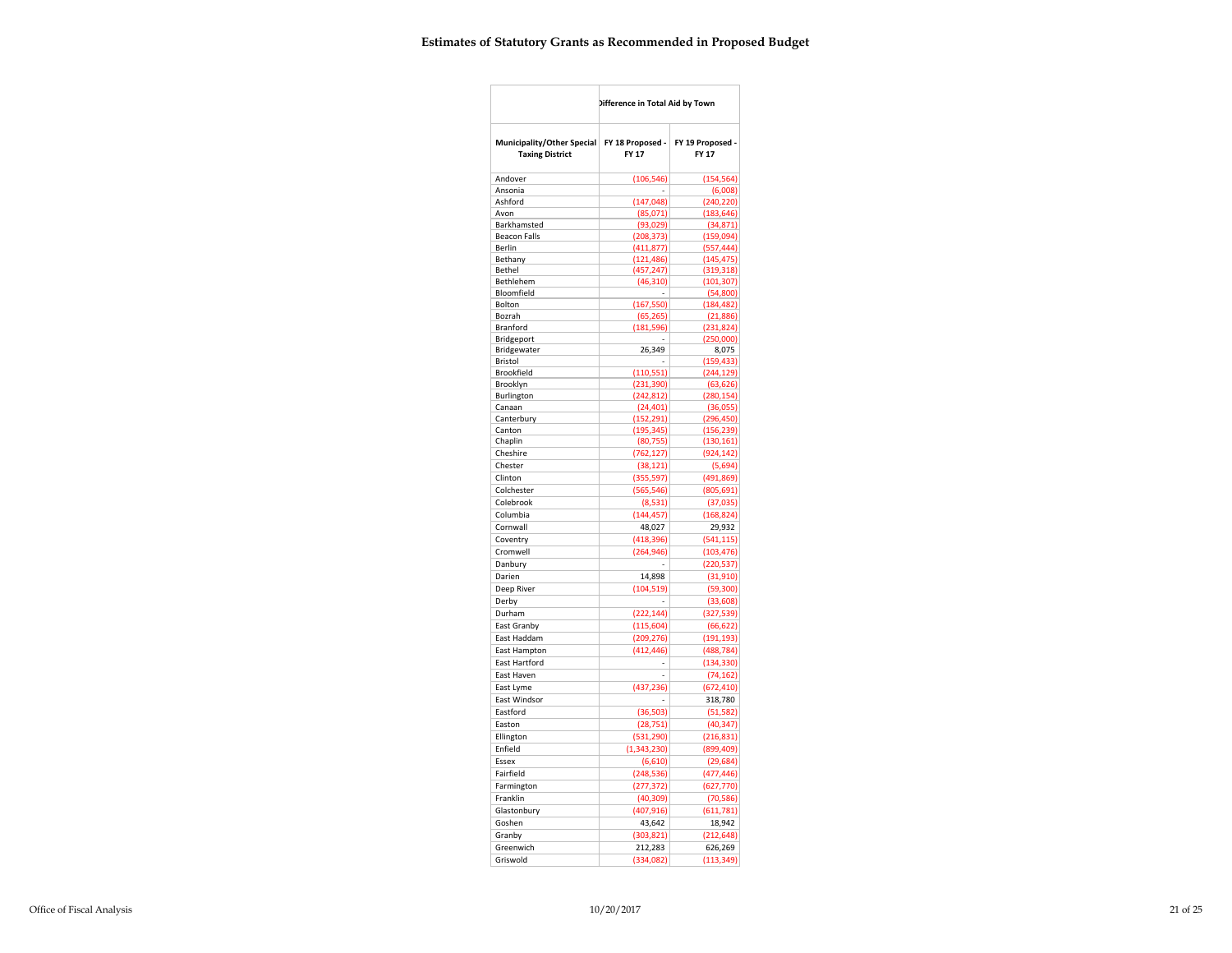|                                                      | Difference in Total Aid by Town  |                           |
|------------------------------------------------------|----------------------------------|---------------------------|
| Municipality/Other Special<br><b>Taxing District</b> | FY 18 Proposed -<br><b>FY 17</b> | FY 19 Proposed -<br>FY 17 |
| Groton                                               |                                  | (105, 728)                |
| Guilford                                             | (182, 869)                       | (407, 235)                |
| Haddam                                               | (121, 824)                       | (72, 676)                 |
| Hamden                                               |                                  | (161, 676)                |
| Hampton                                              | (55, 761)                        | (93, 725)                 |
| Hartford                                             | Ĭ.                               | (250,000)                 |
| Hartland                                             | (66, 877)                        | (112, 509)                |
| Harwinton                                            | (154, 511)                       | (182, 833)                |
| Hebron                                               | (367, 773)                       | (437, 029)                |
| Kent                                                 | 42,171                           | 8,335                     |
| Killingly                                            |                                  | (45, 200)                 |
| Killingworth<br>Lebanon                              | (105, 676)                       | (201, 714)                |
| Ledyard                                              | (235, 512)<br>(558, 306)         | (374, 240)<br>(726, 452)  |
| Lisbon                                               | (141, 249)                       | (249, 622)                |
| Litchfield                                           | (103, 040)                       | (141, 331)                |
| Lyme                                                 | 22,164                           | 10,708                    |
| Madison                                              | (76, 741)                        | (186, 784)                |
| Manchester                                           |                                  | (152, 947)                |
| Mansfield                                            | (464, 038)                       | (1,306,970)               |
| Marlborough                                          | (176, 160)                       | (210, 354)                |
| Meriden                                              | i,                               | (158, 704)                |
| Middlebury                                           | (66, 617)                        | (91, 911)                 |
| Middlefield                                          | (132, 704)                       | (149, 628)                |
| Middletown                                           |                                  | 394,153                   |
| Milford                                              | (784, 899)                       | (1,323,810)               |
| Monroe                                               | (368, 819)                       | (567, 920)                |
| Montville                                            | (610, 785)                       | (891, 211)                |
| Morris                                               | 6,538                            | (2,985)                   |
| Naugatuck                                            |                                  | (83, 333)                 |
| New Britain                                          |                                  | (191, 830)                |
| New Canaan<br><b>New Fairfield</b>                   | 27,543                           | 59,173                    |
| New Hartford                                         | (246, 894)<br>(180, 493)         | (377, 809)<br>(121, 439)  |
| New Haven                                            | L,                               | (250,000)                 |
| New London                                           |                                  | (72,054)                  |
| New Milford                                          | (691, 461)                       | (345, 272)                |
| Newington                                            | (875, 710)                       | (676, 678)                |
| Newtown                                              | (391,092)                        | (559, 675)                |
| Norfolk                                              | (14, 788)                        | (29, 130)                 |
| North Branford                                       | (452, 014)                       | (543, 317)                |
| North Canaan                                         | (119, 550)                       | (147,004)                 |
| North Haven                                          | (343, 670)                       | (230, 852)                |
| North Stonington                                     | (159, 901)                       | (167, 556)                |
| Norwalk                                              |                                  | (232, 016)                |
| Norwich                                              | $\overline{a}$                   | (105, 757)                |
| Old Lyme                                             | (1, 942)                         | (367)                     |
| Old Saybrook                                         | 14,828                           | (2, 232)                  |
| Orange                                               | (118, 456)                       | (233, 277)                |
| Oxford                                               | (262, 474)                       | (390, 800)                |
| Plainfield<br>Plainville                             | (501, 590)                       | (285, 657)                |
| Plymouth                                             | (580, 411)                       | (154, 719)<br>(148, 254)  |
| Pomfret                                              | (123, 257)                       | (191, 799)                |
| Portland                                             | (246, 285)                       | (95, 278)                 |
| Preston                                              | (127, 939)                       | 26,390                    |
|                                                      |                                  |                           |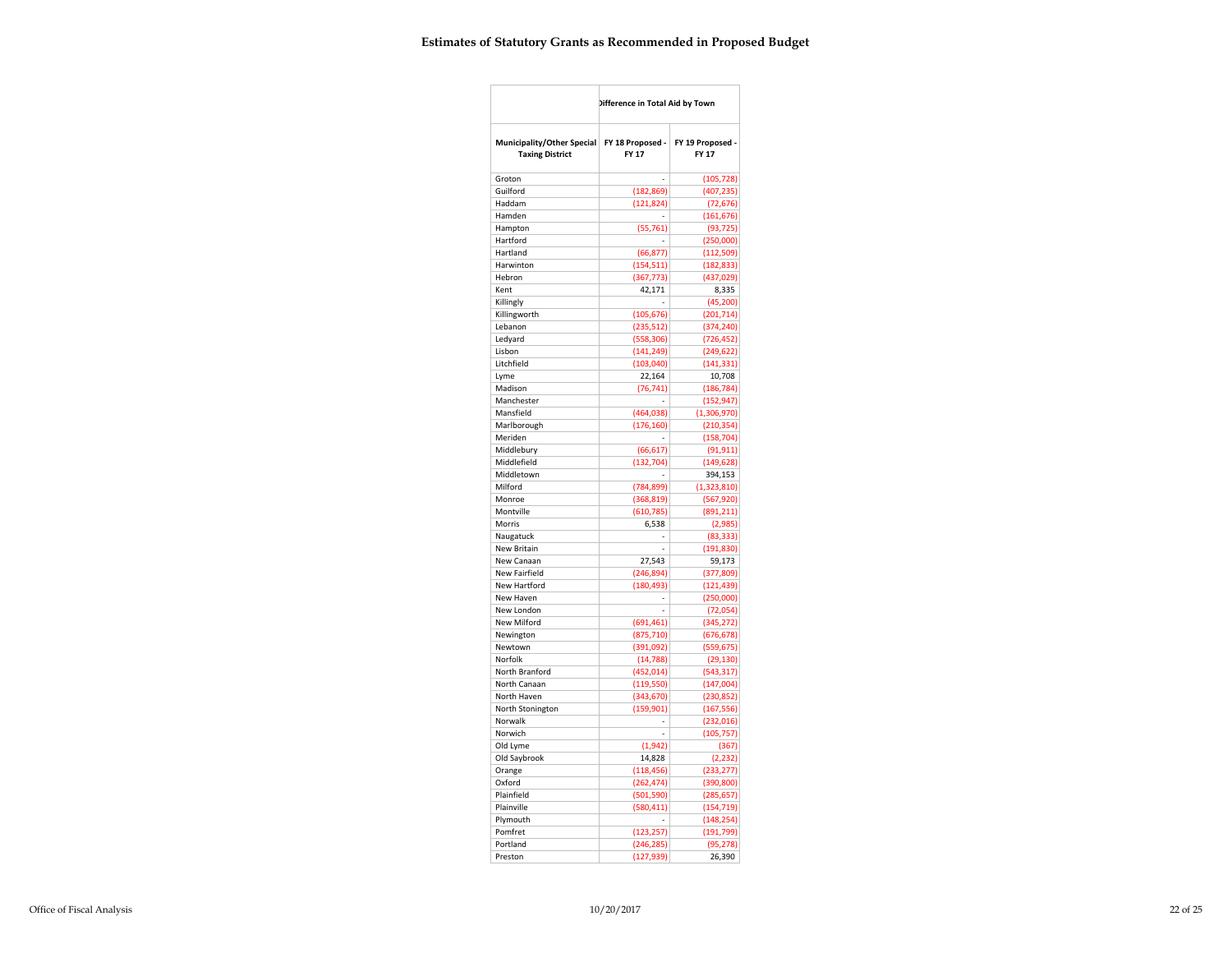|                                                      | Difference in Total Aid by Town |                           |
|------------------------------------------------------|---------------------------------|---------------------------|
| Municipality/Other Special<br><b>Taxing District</b> | FY 18 Proposed -<br>FY 17       | FY 19 Proposed -<br>FY 17 |
| Prospect                                             | (291, 668)                      | (343,096)                 |
| Putnam                                               |                                 | (24, 785)                 |
| Redding                                              | (37, 341)                       | (82,040)                  |
| Ridgefield                                           | (102, 135)                      | (209, 966)                |
| Rocky Hill                                           | (313, 779)                      | (389, 802)                |
| Roxbury                                              | 47,951                          | 21,877                    |
| Salem                                                | (149, 962)                      | (227, 959)                |
| Salisbury                                            | 58,864                          | 25,861                    |
| Scotland                                             | (61, 253)                       | (92, 134)                 |
| Seymour                                              | (555, 299)                      | (200, 694)                |
| Sharon                                               | 69,463                          | 44,101                    |
| Shelton                                              | (390, 011)                      | (360, 102)                |
| Sherman                                              | 6,245                           | (18,034)                  |
| Simsbury                                             | (356, 655)                      | (337, 835)                |
| Somers                                               | (325, 445)                      | (584, 782)                |
| South Windsor                                        | (758, 522)                      | (846, 893)                |
| Southbury                                            | (223, 562)                      | (301, 113)                |
| Southington<br>Sprague                               | (1, 132, 136)<br>(93, 392)      | (452, 939)<br>(34, 251)   |
| Stafford                                             | (469, 385)                      | (298, 822)                |
| Stamford                                             |                                 | (250,000)                 |
| Sterling                                             | (109, 161)                      | (20, 591)                 |
| Stonington                                           | (85, 839)                       | (234, 610)                |
| Stratford                                            | (1,354,852)                     | (268, 961)                |
| Suffield                                             | (538, 144)                      | (730, 813)                |
| Thomaston                                            | (230, 884)                      | (212,058)                 |
| Thompson                                             | 46,620                          | (24, 501)                 |
| Tolland                                              | (573, 542)                      | (726, 568)                |
| Torrington                                           |                                 | (92, 627)                 |
| Trumbull                                             | (244, 178)                      | (553, 675)                |
| Union                                                | (12, 232)                       | (13,886)                  |
| Vernon                                               |                                 | (76, 592)                 |
| Voluntown                                            | (85, 812)                       | (146, 310)                |
| Wallingford                                          | (1, 267, 060)                   | (954, 637)                |
| Warren                                               | 19,675                          | 3,142                     |
| Washington                                           | 66,940                          | 34,761                    |
| Waterbury                                            |                                 | (250,000)                 |
| Waterford                                            | (58, 722)                       | (94, 246)                 |
| Watertown                                            | (664, 768)                      | (334, 846)                |
| West Hartford<br>West Haven                          | (1, 266, 319)                   | (1, 176, 517)             |
| Westbrook                                            | (6, 812)                        | 392,516<br>78,738         |
| Weston                                               | (36, 809)                       | (73, 797)                 |
| Westport                                             | (84,053)                        | (179, 918)                |
| Wethersfield                                         | (553, 319)                      | (507, 841)                |
| Willington                                           | (166, 581)                      | (182, 433)                |
| Wilton                                               | (73, 891)                       | (155, 931)                |
| Winchester                                           | $\overline{\phantom{0}}$        | (28, 767)                 |
| Windham                                              | L,                              | (65, 818)                 |
| Windsor                                              | L,                              | (76, 516)                 |
| <b>Windsor Locks</b>                                 | $\overline{a}$                  | (33,074)                  |
| Wolcott                                              | (562, 506)                      | (810, 622)                |
| Woodbridge                                           | (56, 429)                       | (118, 850)                |
| Woodbury                                             | (92, 463)                       | (91, 250)                 |
| Woodstock                                            | (212, 313)                      | (145, 689)                |
|                                                      |                                 |                           |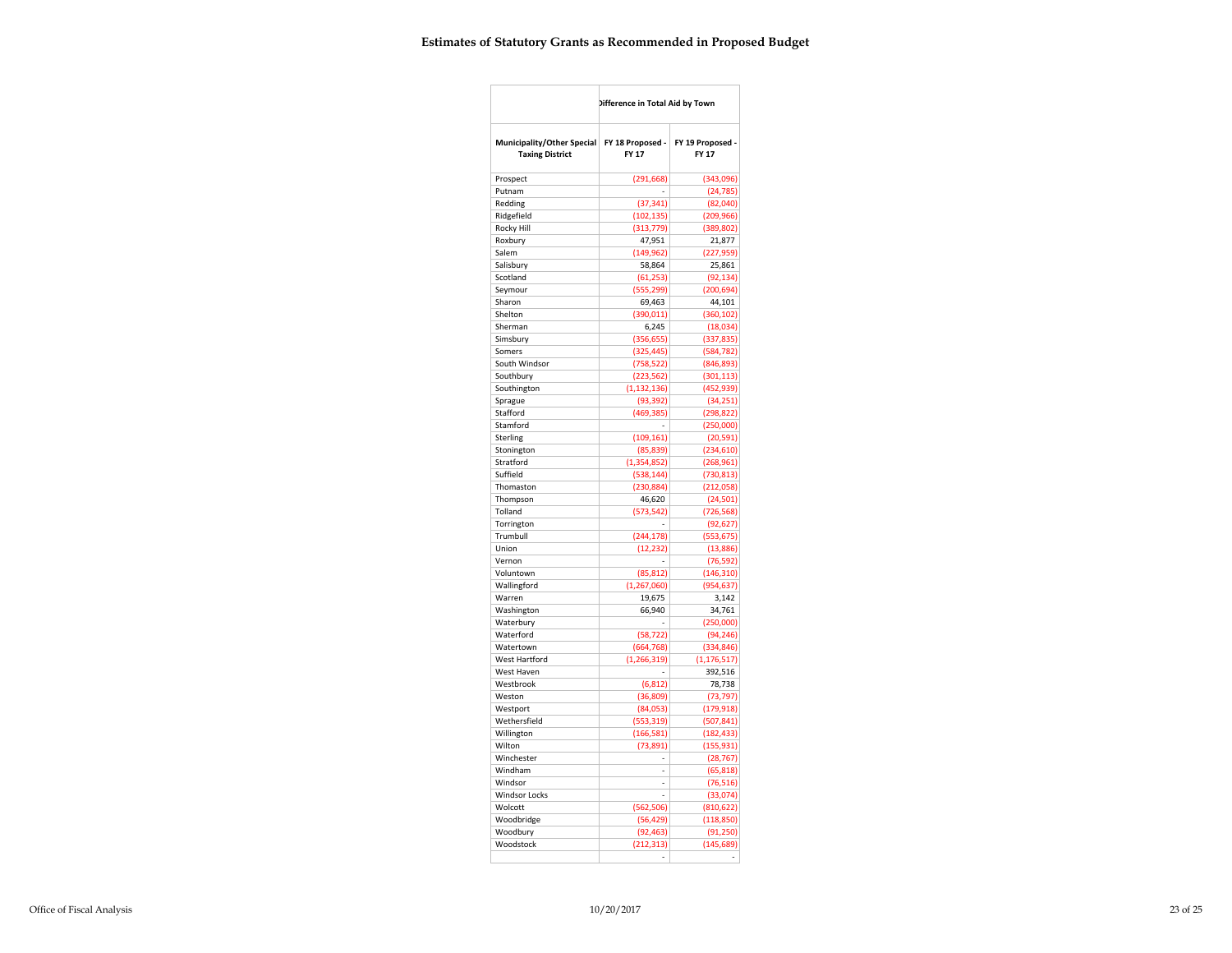|                                                      | Difference in Total Aid by Town |                                            |  |  |
|------------------------------------------------------|---------------------------------|--------------------------------------------|--|--|
| Municipality/Other Special<br><b>Taxing District</b> | FY 18 Proposed -<br>FY 17       | FY 19 Proposed -<br>FY 17                  |  |  |
| Bantam (Bor.)                                        | 478                             | 304                                        |  |  |
| Danielson (Bor.)                                     | 1,902                           | 73                                         |  |  |
| Fenwick (Bor.)                                       | 1,514                           | 963                                        |  |  |
| Groton (City of)                                     | (8,487)                         | (36, 323)                                  |  |  |
| Groton Long Point                                    | 5,877                           | 3,740                                      |  |  |
| Jewett City (Bor.)                                   | 3,893                           | 2,281                                      |  |  |
| Litchfield (Bor.)                                    | 649                             | 189                                        |  |  |
| Newtown (Bor.)                                       | 589                             | 328                                        |  |  |
| Stonington (Bor.)                                    | 2,649                           | 1,685                                      |  |  |
| Woodmont (Bor.)                                      | 489                             | 311                                        |  |  |
| District No. 1                                       | (43)                            | (43)                                       |  |  |
| District No. 4                                       | 1,552                           | 1,552                                      |  |  |
| District No. 5                                       | 50                              | 50                                         |  |  |
| District No. 6                                       | (5)                             | (5)                                        |  |  |
| District No. 7                                       | 203                             | 203                                        |  |  |
| District No. 8<br>District No. 9                     | (277)<br>L.                     | (277)<br>$\overline{a}$                    |  |  |
| District No. 10                                      | (122)                           | (128)                                      |  |  |
| District No. 11                                      | $\overline{a}$                  | $\overline{\phantom{a}}$                   |  |  |
| District No. 12                                      | (1)                             | (1)                                        |  |  |
| District No. 13                                      | (498)                           | (706)                                      |  |  |
| District No. 14                                      | (292)                           | (506)                                      |  |  |
| District No. 15                                      | (49)                            | (49)                                       |  |  |
| District No. 16                                      | (27)                            | (27)                                       |  |  |
| District No. 17                                      | (338)                           | (343)                                      |  |  |
| District No. 18                                      | (29)                            | (29)                                       |  |  |
| District No. 19                                      | (1,097)                         | (1,097)                                    |  |  |
| <b>Education Conn</b>                                | (1, 870)                        | (1, 870)                                   |  |  |
| EASTCONN                                             | (622)                           | (622)                                      |  |  |
| <b>SDE Admin Costs</b>                               | ÷,                              |                                            |  |  |
| <b>Blmfld Cntr FD</b>                                | (246)                           | (4, 922)                                   |  |  |
| <b>Blmfld Blue Hills FD</b><br>Cromwell FD           | L,<br>$\overline{a}$            | $\overline{\phantom{a}}$<br>$\overline{a}$ |  |  |
| Enfield FD #1                                        | i,                              | $\overline{a}$                             |  |  |
| Hazardville FD #3                                    | (91)                            | (1,821)                                    |  |  |
| Enfield N Thompsonville                              | $\overline{a}$                  | ÷,                                         |  |  |
| <b>Enfield Shaker Pines</b>                          | L,                              | L.                                         |  |  |
| <b>Enfield Thmpsnvll</b>                             | $\overline{\phantom{a}}$        | $\overline{\phantom{a}}$                   |  |  |
| Manchester - 8th Utility Dist                        | $\overline{a}$                  | ÷,                                         |  |  |
| Groton: Poq. Brdg FD                                 | (472)                           | (9, 445)                                   |  |  |
| Middletown City FD                                   |                                 |                                            |  |  |
| Middletown South Fire                                | (431)                           | (8,625)                                    |  |  |
| Middletown Westfield                                 | L,                              |                                            |  |  |
| N. Milford FD                                        | (287)                           | (5, 737)                                   |  |  |
| Norwich - CCD                                        |                                 |                                            |  |  |
| Norwich - TCD                                        | L.                              | $\overline{\phantom{a}}$<br>$\overline{a}$ |  |  |
| Simsbury FD                                          | $\overline{a}$<br>L,            |                                            |  |  |
| Stafford FD<br>Plainfield FD                         |                                 |                                            |  |  |
| W. Putnam Dist                                       | (114)<br>(4)                    | (2, 272)<br>(82)                           |  |  |
| Windham #1                                           | $\centering \label{eq:reduced}$ | $\overline{\phantom{a}}$                   |  |  |
| Wndhm Spec Svc Dist #2                               |                                 |                                            |  |  |
| W Haven 1st Center                                   | (68, 607)                       | (844, 647)                                 |  |  |
| Allingtown                                           | (31, 706)                       | (390, 351)                                 |  |  |
| W. Shore FD                                          | (20, 956)                       | (257, 998)                                 |  |  |
| <b>Various Fire Dist</b>                             |                                 |                                            |  |  |
|                                                      |                                 |                                            |  |  |